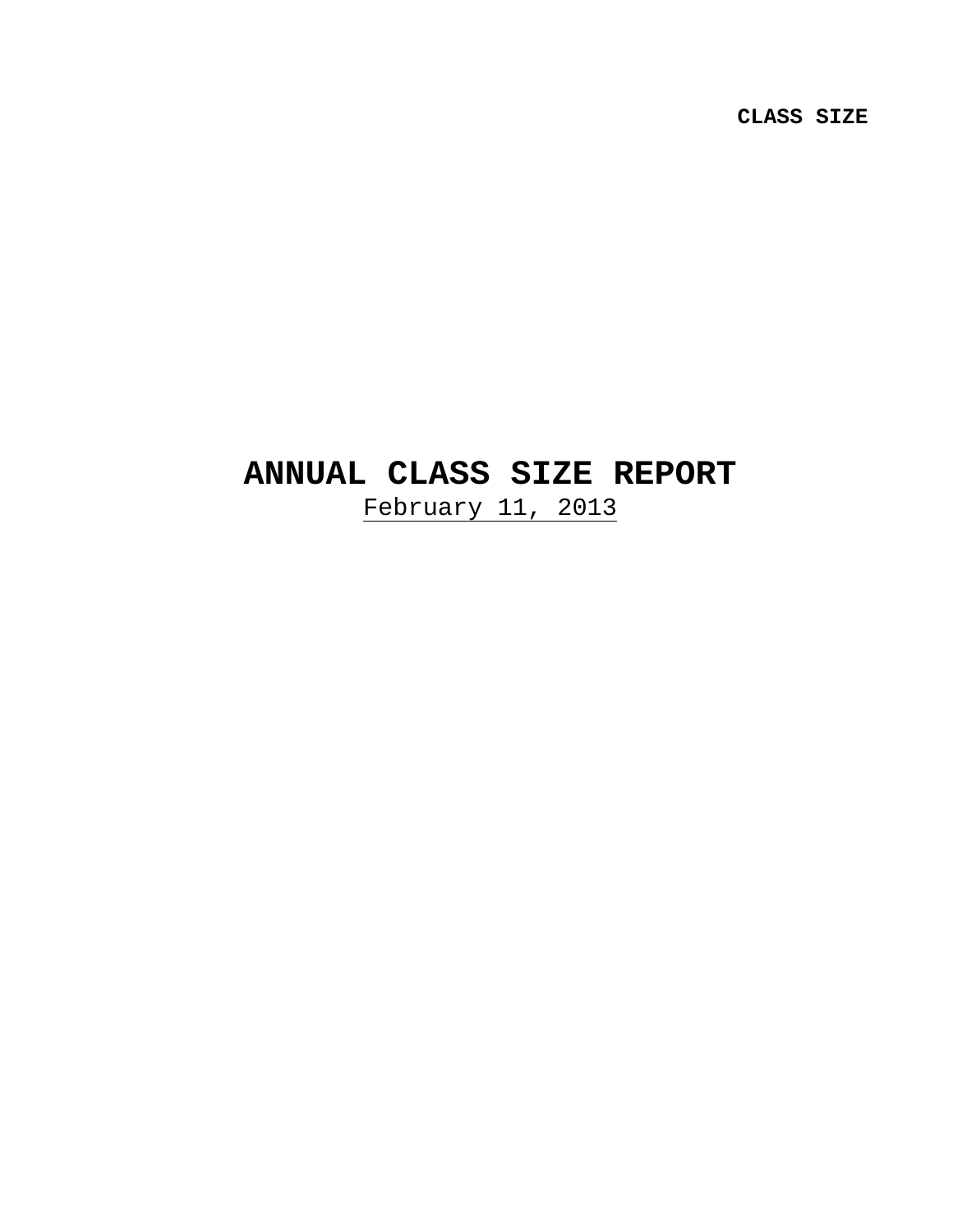Newton Public Schools 100 Walnut Street Newtonville, MA 02460

> **David Fleishman Superintendent**

**Sandra Guryan Deputy Superintendent/Chief Administrative Officer** 

Acknowledgements:

Jennifer Price, Principal, Newton North High School Joel Stembridge, Principal, Newton South High School Emily Lewis, History Teacher/Special Programs, Newton North High School Mary Scott, Vice Principal, Newton South High School Sue Dzikowski, Director of Finance Sean Mannion, Senior Budget Analyst Julie Kirrane, School Information Specialist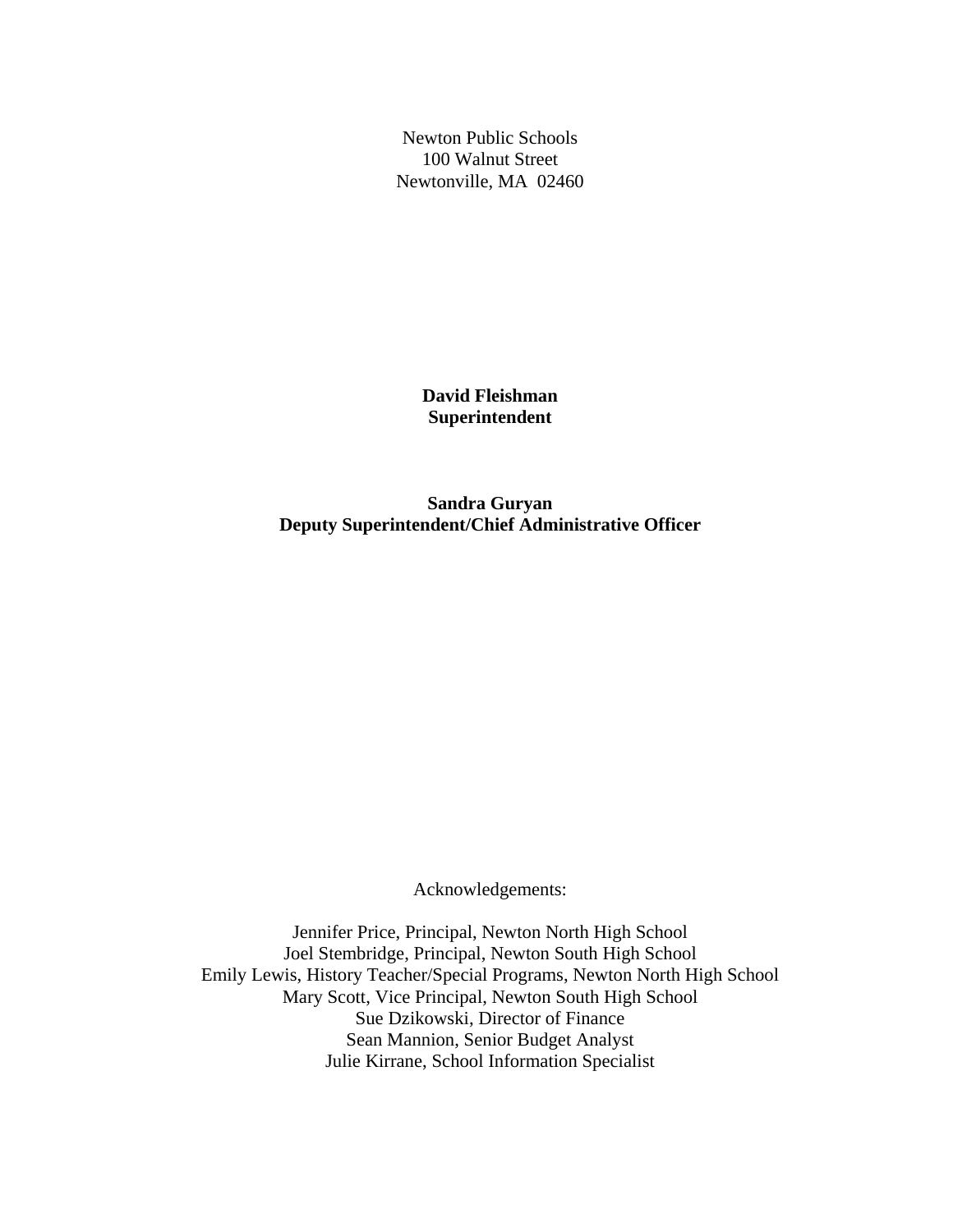# **TABLE OF CONTENTS**

| <b>Section</b>                             | Page      |
|--------------------------------------------|-----------|
| <b>Executive Summary</b>                   | $i - vi$  |
| <b>Elementary School Class Size Tables</b> | 1 - 24    |
| Middle School Class Size Tables            | $25 - 30$ |
| <b>High School Class Size Tables</b>       | $31 - 70$ |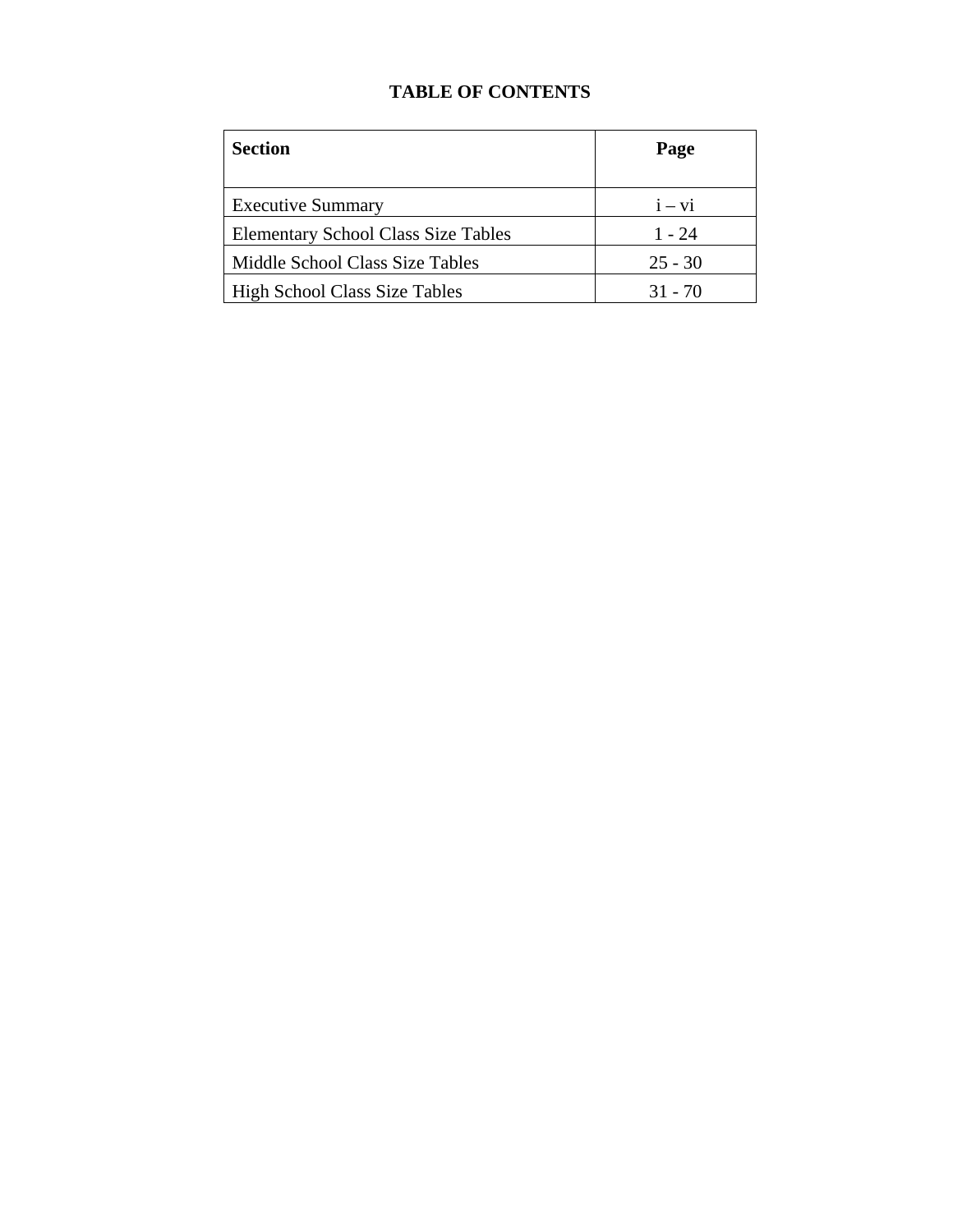| <b>Table</b>                                                                                                              | Page                    |
|---------------------------------------------------------------------------------------------------------------------------|-------------------------|
| 1. Average Class Sizes for Elementary and Secondary School Classes                                                        | $\mathbf{1}$            |
| 2. Percent of Classes with 25 or More Students and with Fewer Than 20 Students                                            | $\overline{\mathbf{u}}$ |
| 3. Comparison of Elementary School Classes for 2011-12 and 2012-13                                                        | $\mathbf{1}$            |
| 4. Number, Type and Size of Classes for Elementary Schools 2012-13                                                        | $\overline{2}$          |
| 5. Distribution of "Small" and "Large" Class Sizes 2012-13                                                                | 3                       |
| 6. Number, Type and Size of Classes for All Elementary Schools 2012-13                                                    | $4 - 11$                |
| 7. Distribution of Elementary School Class Sizes as of October 1, 2012                                                    | $12 - 13$               |
| 8. Distribution of Elementary School Class Sizes as of October 1, 2013                                                    | $14 - 15$               |
| 9. Distribution of Elementary School Class Sizes as of October 1, 2014                                                    | $16 - 17$               |
| 10. Distribution of Elementary School Class Sizes as of October 1, 2015                                                   | $18 - 19$               |
| 11. Distribution of Elementary School Class Sizes as of October 1, 2016                                                   | $20 - 21$               |
| 12. Distribution of Elementary School Class Sizes as of October 1, 2017                                                   | $22 - 23$               |
| 13. Elementary School Use of Full Size Classroom Space in 2012-13                                                         | 24                      |
| 14. Distribution of Class Sizes 2012-13 for Total and Individual Middle Schools                                           | $25 - 29$               |
| 15. Comparison of Average Middle School Team Sizes for 2009-10 through 2012-13                                            | 30                      |
| 16. Distribution of Class Sizes 2012-13 for Both High Schools                                                             | 31                      |
| 17. Newton North and South High School 2009-10 to 2012-13 English, World                                                  | $32 - 41$               |
| Languages, Science, History and Social Sciences, and Mathematics                                                          |                         |
| 18. Total for 5 Academic Areas for Newton North and South High School for 2012-<br>13 and 2011-12                         | 42                      |
| 19. High School Classes with 25 or More Students November 1, 2012 and November                                            | 43                      |
| 1,2011                                                                                                                    |                         |
| 20. Newton North High School Components of Teaching Load (All Teachers)<br>November 1, 2012                               | 44                      |
| 21. Newton North High School Number of Periods Taught by Full Time Faculty                                                | 45                      |
| November 1, 2012                                                                                                          |                         |
| 22. Newton North High School Distribution of Number of Weighted Students<br>Taught by Full Time Teachers November 1, 2012 | 46                      |
| 23. Newton South High School Components of Teaching Load (All Teachers)                                                   | 47                      |
| November 1, 2012                                                                                                          |                         |
| 24. Newton South High School Number of Periods Taught by Full Time Faculty                                                | 48                      |
| November 1, 2012<br>25. Newton South High School Distribution of Number of Weighted Students                              | 49                      |
| Taught by Full Time Teachers November 1, 2012                                                                             |                         |
| 26. Newton North High School Departmental Enrollments 2003-04 through 2012-13                                             | 50                      |
| 27. Newton South High School Departmental Enrollments 2003-04 through 2012-13                                             | 51                      |
| 28. Newton North High School Course Enrollment 2012-13                                                                    | $52 - 61$               |
| 29. Newton South High School Course Enrollment 2012-13                                                                    | $62 - 70$               |

# **LIST OF TABLES**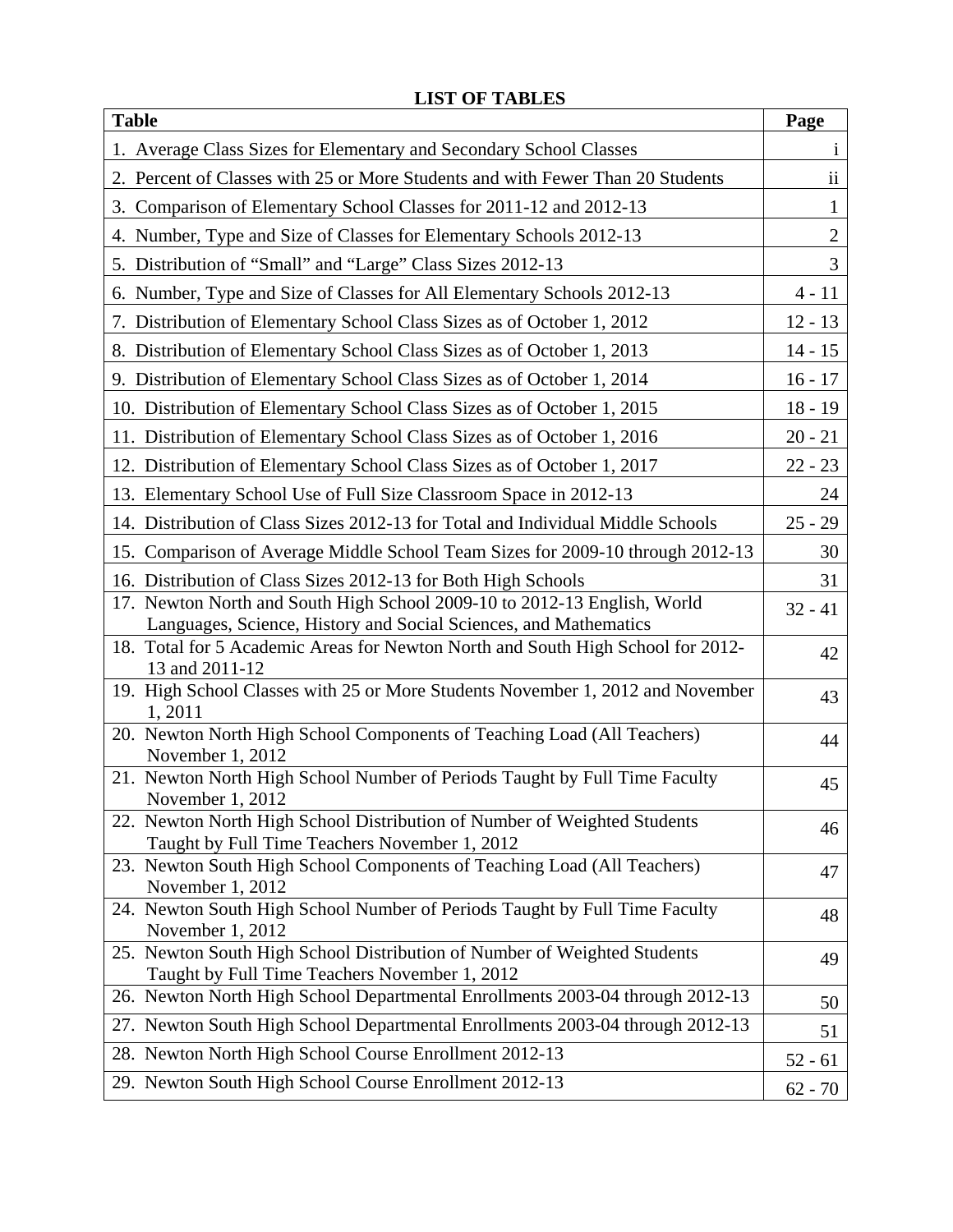## **EXECUTIVE SUMMARY**

This report presents detailed statistics on class sizes in the Newton Public Schools at the elementary, middle and high schools. Class sizes have decreased at all three grade levels in 2012-13.

The elementary average class size has decreased to 22.0 students, from 22.3 students last year. Class sizes range at elementary schools from  $17 - 28$  students. The middle school average team size has decreased from 92 students in 2011-12 to 91 students this year, with average team sizes at individual schools ranging from 88 to 93 students. Unlike last year, there are no teams of over 100 students and, subsequently, there are fewer classes in the range of 25-29 students at the middle schools, falling from 26% of classes last year to 17% this year. Class size has decreased by 0.9 students on average at the middle schools to 21.9 students. At the high school level, the average class size for major subjects is 21.9 students versus 22.0 last year. The number of high school classes in the range of 25-29 students decreased from 29% to 27% while the number of classes with fewer than 20 students increased slightly from 24% to 25%.

Historical perspective on class size averages and the distribution of large and small classes is shown in the two tables that follow. Maintaining favorable class sizes has been a steady priority in the School Committee Budget Guidelines even with resource constraints combined with enrollment growth. Teaching and support staff have been added in 2012-13 to address enrollment growth in order to maintain and address rising class sizes.

Table 1 shows the average class sizes for elementary classes in all grades and secondary classes in the five major subject areas over the past decade. After experiencing a ten-year high last year, both the elementary and middle schools have had improvements in average class size, with the greatest decrease occurring at the middle schools. Average class size at the high school level is at a high point for the decade for the second year.

#### **TABLE 1**

#### **AVERAGE CLASS SIZES FOR ELEMENTARY CLASSES (K-5) AND SECONDARY SCHOOL CLASSES (6-12) IN ENGLISH, WORLD LANGUAGE, SCIENCE, HISTORY AND SOCIAL SCIENCES AND MATHEMATICS Ten Years**

| тен театэ  |         |             |         |         |             |         |      |                     |      |                     |
|------------|---------|-------------|---------|---------|-------------|---------|------|---------------------|------|---------------------|
| Grade      |         |             |         |         |             |         |      |                     |      |                     |
| Level      | 2003-04 | $2004 - 05$ | 2005-06 | 2006-07 | $2007 - 08$ | 2008-09 |      | $2009-10$   2010-11 |      | $ 2011-12 2012-13 $ |
| Elementary | 19.8    | 20.3        | 20.6    | 21.1    | 20.1        | 21.9    | 22.0 | 22.3                | 22.3 | 22.0                |
| Middle     | 21.4    | 21.5        | 21.1    | 21.8    | 20.7        | 21.2    | 21.7 | 21.7                | 22.8 | 21.9                |
| High       | 21.3    | 21.7        | 21.8    | 21.2    | 21.2        | 21.4    | 21.3 | 21.6                | 22.0 | 21.9                |

Table 2 shows both the percentage of classes with 25 or more students and the percentage of classes with fewer than 20 students over a four-year period from 2009-10 to the present. Unlike last year when all grade levels showed an increase in the number of classes with 25 or more students, elementary, middle and high school grade levels all are experiencing a decrease in the percentage and number of large class sizes. At the elementary school level, the decrease was from 18% last year to 16% this year and represents a decrease of three (3) classrooms. At the middle school level, there has been a reduction of 46 classes with 25 or more students compared to last year when 26% of classes were large versus 17% this year. Team sizes of greater than 100 have been eliminated this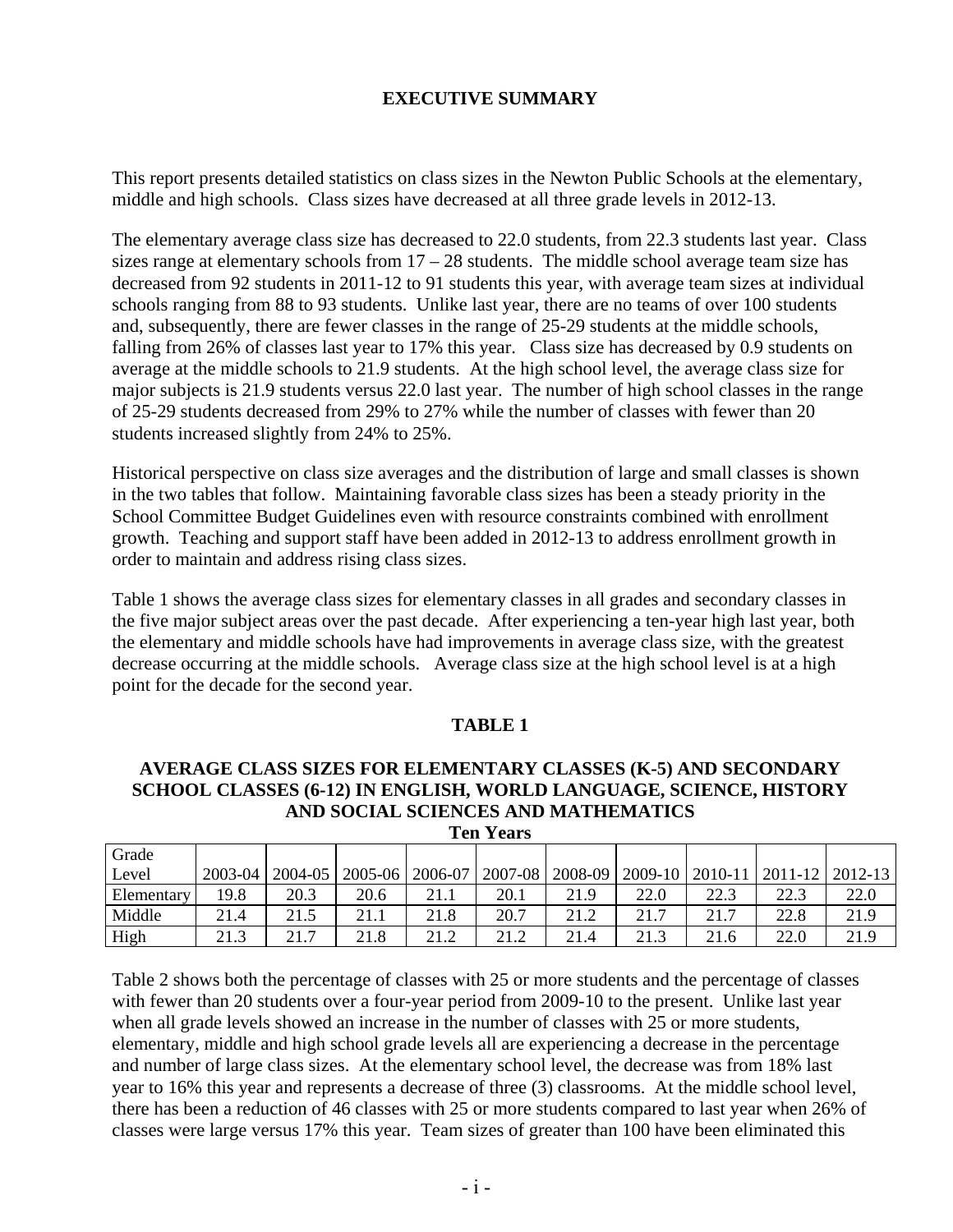year which, in the previous year, had driven up the number of large classes. At the high school level the percentage of classes of 25 students or more in the five major subjects has decreased from 29% in 2011-12 to 27% this year and the number of classes has stayed the same (217 classes).

At all three levels, the percentage of classes with fewer than 20 students also has increased. At the elementary level, the increase has been from 11% to 15% this year, a change of 11 classrooms. At the middle school level, there has been an increase from 11% to 18% (an increase of 41 classrooms). The high school level has also increased from 24% to 25% representing an increase of 15 small sized classes in the five major academics.

### **TABLE 2**

#### **PERCENT OF CLASSES WITH 25 OR MORE STUDENTS AND WITH FEWER THAN 20 STUDENTS 2009-10 THROUGH 2012-13**

|            |         |         | 25 Students or More |         | Fewer Than 20 Students |         |         |         |  |
|------------|---------|---------|---------------------|---------|------------------------|---------|---------|---------|--|
| Level      | 2009-10 | 2010-11 | 2011-12             | 2012-13 | 2009-10                | 2010-11 | 2011-12 | 2012-13 |  |
| Elementary | 17%     | 16%     | 18%                 | 16%     | 18%                    | 12%     | 11%     | 15%     |  |
| Middle     | 14%     | 13%     | 26%                 | 17%     | 20%                    | 16%     | 11%     | 18%     |  |
| High       | 25%     | 26%     | 29%                 | 27%     | 30%                    | 26%     | 24%     | 25%     |  |

The remainder of the report contains detailed information by school and by grade at each level. The elementary section of the report includes past and present data as well as *theoretical* class size data for the next five years, incorporating the enrollment forecast into the class size format. This, combined with the table on elementary classroom space, serves as a planning tool for evaluating space issues at the elementary level. It must be emphasized that the projected arrays are theoretical and not staffing plans which are subject to change because of the ongoing management of space constraints and short-range and long-range facilities planning. The total number of classrooms projected to be required over the next five years ranges from 271 to 280 (271 in 2013-14, 272 in 2014-15, 275 in 2015-16, 279 in 2016-17 and 280 in 2017-18), with a theoretical average elementary class size ranging from 21.5 – 21.8, assuming some combination classes are used. Current proposals for adding short-term capacity in the form of modular classrooms at Bowen, Burr, Horace Mann, and Mason-Rice as well as permanent construction at Angier, Cabot and Zervas are noted in the theoretical arrays. Beginning in 2015-16, some additional classroom needs also are noted in the theoretical arrays when the number of full sized classrooms in a school is not sufficient for the projected enrollment.

The middle school section includes data on team size as well as class size. The distribution of small classes (fewer than 19 students) and large classes (in excess of 24 students) is also described.

The high school section contains detailed statistics on class size, teacher load and departmental enrollments. This data provides a view of the full program of both high schools as well as the deployment of staff.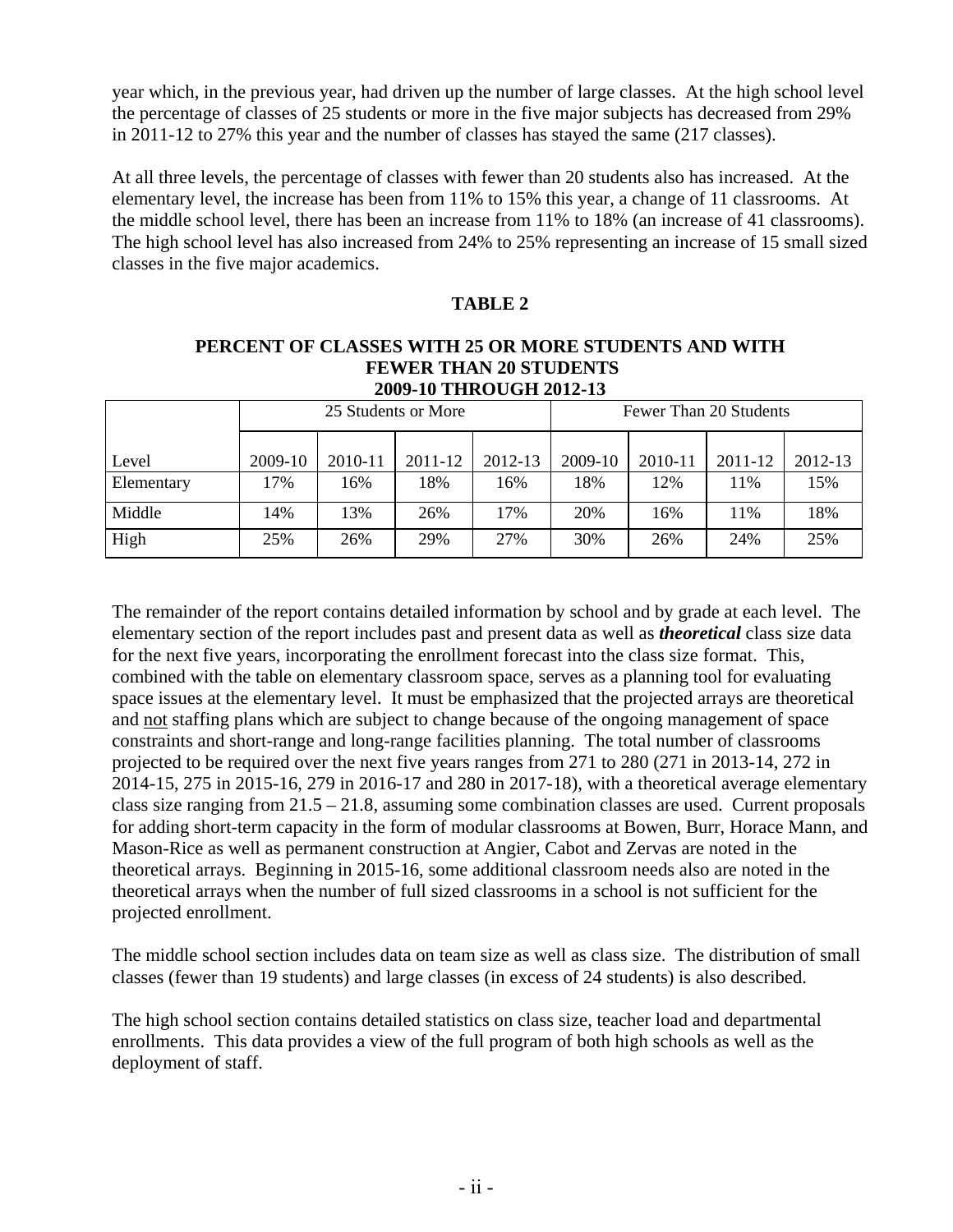## **ELEMENTARY SCHOOL CLASS SIZE**

Average elementary class sizes have decreased to 22.0 students this year. The 263 regular elementary school classes range in size. At the smaller end of the range, there are 15 classes of 17 or 18 students and, at the larger end, there are 12 classes of 27 or 28 students. Table 3 shows the overall distribution of elementary school class sizes in 2012-13 compared with the 2011-12 distribution. The percent of classes with fewer than 20 students is 15% while 16% of classrooms exceed 24 students. The majority of classes, 182 classrooms, are in the preferred range of 20-24 students. During the past decade, elementary school class size averages have ranged from last year's high of 22.3 students to a low of 19.8 students in 2003-04.

Table 4 shows the number, type and size of elementary school classes by grade for all 15 elementary schools. The majority of classes with more than 24 students occur in the higher elementary grades (30 classes out of 42). There are 12 larger classes in grades  $K - 2$ . Table 6 details the same class size distributions by individual school.

Table 5 shows the distribution of elementary classes by small classes (15-19 students) and large classes (25 or more students). Note that Bowen, Mason-Rice and Peirce have the greatest number of classes of more than 25 students with 12, 7 and 6 large classes respectively. Cabot has 8 classes with fewer than 20 students in grade K and grade 2. The only other school where there are more than 3-4 small classes is Zervas, with 7 classes enrolled with fewer than 20 students.

Table 7 shows the current year's class size distribution by school and provides a detailed look at class size at individual schools. Note that there are 264.7 FTE teachers in 263 classes to address class size in two kindergarten and one grade 5 classroom. In kindergarten, due to the weekly schedule and attendance pattern, the additional half FTE teachers allow smaller group sizes for most of the day. Tables 8-12 show *theoretical* elementary school class sizes for October 2013 through October 2017. Elementary school class sizes for October 2013 through October 2017 include projected numbers of new METCO students, maintaining the program's population. Tables 8-12 have been included in this report to show the projected enrollment for those years, as well as a theoretical representation of the number of classes needed. The theoretical elementary class size tables demonstrate the established need for additional classrooms consistent with data that has been presented in the ongoing short-term and long-term space planning analysis and discussion.

Table 13 details the number of full-size classrooms available in the elementary schools and shows how these classrooms are being used at each school in the 2012-13 school year. Usage of full-size classroom spaces varies from year to year as facility adjustments are made corresponding with enrollment fluctuations and programmatic needs. Information on modular classrooms at elementary schools is included in Table 13.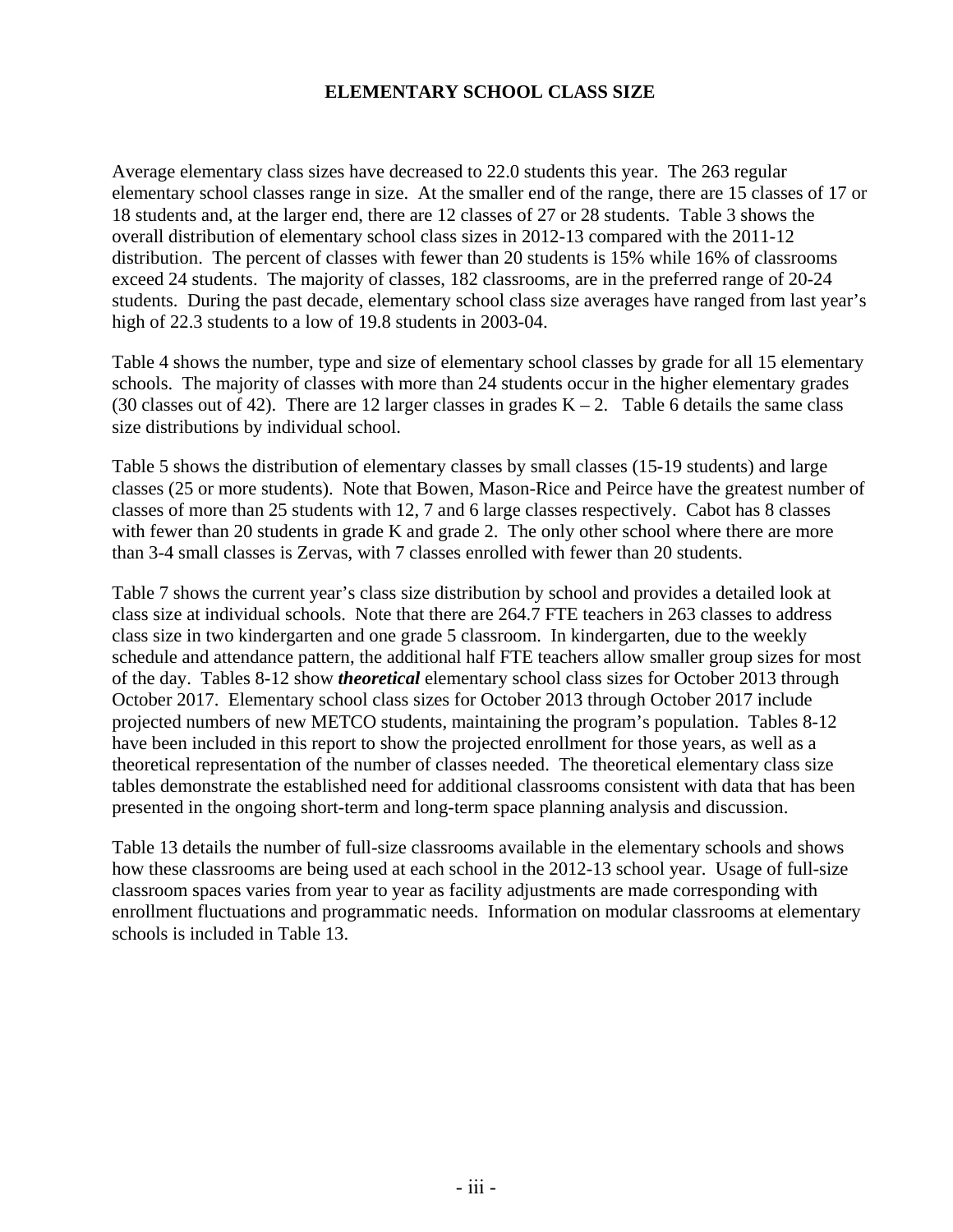### **MIDDLE SCHOOL CLASS AND TEAM SIZES**

Table 14 shows that the overall average middle school class size has decreased from 22.8 students last year to 21.9 students in the current year. Historical average class sizes also are provided and show a range in class sizes from  $20 - 23$  students over a 28 year period. Last year due to higher team and class sizes, the middle schools experienced a doubling of the number of large classes which has been ameliorated this year. As opposed to 26% of classes with 25 or more students (145 classes), this year the percentage has fallen to 17% (99 classes). This is a reduction of 46 core academic team classes with 25 or more students. There are differences among the middle schools in the distribution of class sizes. The individual school charts in Table 14 show that Bigelow, Day and Oak Hill have average class sizes that are lower this year and that Brown has maintained the same average class size as last year. Brown has the highest average class size at 22.3 students and Bigelow has the lowest at 20.9 students. Both Oak Hill and Day currently have more large classes; Day has 17% large classes (31) and Oak Hill has 28% large classes (38) with more than 25 students.

As seen in the summary tables below, the overall team size average for all grades has decreased from 92 students last year to 91 students this year. This year's team sizes are more balanced between grades and among schools; teams in the high 90s and low 100s have been avoided. Oak Hill, with 616 students, would have had team sizes of over 100 in both grades 7 and 8. However, an additional half team (2.0 FTE teachers) was added and is split between these two grades reducing the average team size to 88 students. This staffing strategy is helping to reduce class sizes of 25 students and over. The staffing allowed the addition of sections of core English and Math in grade 8 as well as small group Math and English intervention in grades 7 and 8. Science, History and World Language classes at Oak Hill still have comparably higher numbers of classes of 25 students and over, despite the school's lower average team size.

| $2012 - 13$ (III OTGET 01 Team Size) |      |                        |                  |                  |  |  |  |  |  |
|--------------------------------------|------|------------------------|------------------|------------------|--|--|--|--|--|
| School                               |      | Avg. Team   Avg. Class | % Classes $> 25$ | % Classes $<$ 20 |  |  |  |  |  |
|                                      | Size | Size                   | <b>Students</b>  | <b>Students</b>  |  |  |  |  |  |
| Brown                                | 93   | 22.3                   | 11%              | 8%               |  |  |  |  |  |
| Day                                  | 92   | 22.2                   | 17%              | 14%              |  |  |  |  |  |
| <b>Bigelow</b>                       | 89   | 20.9                   | 12%              | 30%              |  |  |  |  |  |
| Oak Hill                             | 88   | 21.9                   | 28%              | 25%              |  |  |  |  |  |

**2012-13 (In Order of Team Size)**

This year's grade 6, which is the largest middle school cohort with 924 students, brings the largest average team sizes to Brown (95 students) and Day (93 students). Grade 8 at Day also has the highest average team size of 96 students.

|                | 2012-13 |         |         |                   |  |  |  |  |
|----------------|---------|---------|---------|-------------------|--|--|--|--|
| School         | Grade 6 | Grade 7 | Grade 8 | <b>All Grades</b> |  |  |  |  |
| Bigelow        | 89      | 93      | 84      | 89                |  |  |  |  |
| <b>Brown</b>   | 95      | 93      | 91      | 93                |  |  |  |  |
| Day            | 93      | 87      | 96      | 92                |  |  |  |  |
| Oak Hill       | 84      | 94      | 87      | 88                |  |  |  |  |
| Avg. Team Size | 90      | 91      | 90      | 91                |  |  |  |  |

Table 15 provides detailed statistics on the average team sizes at each middle school at each grade level and provides comparison statistics from 2009-10 to the present year.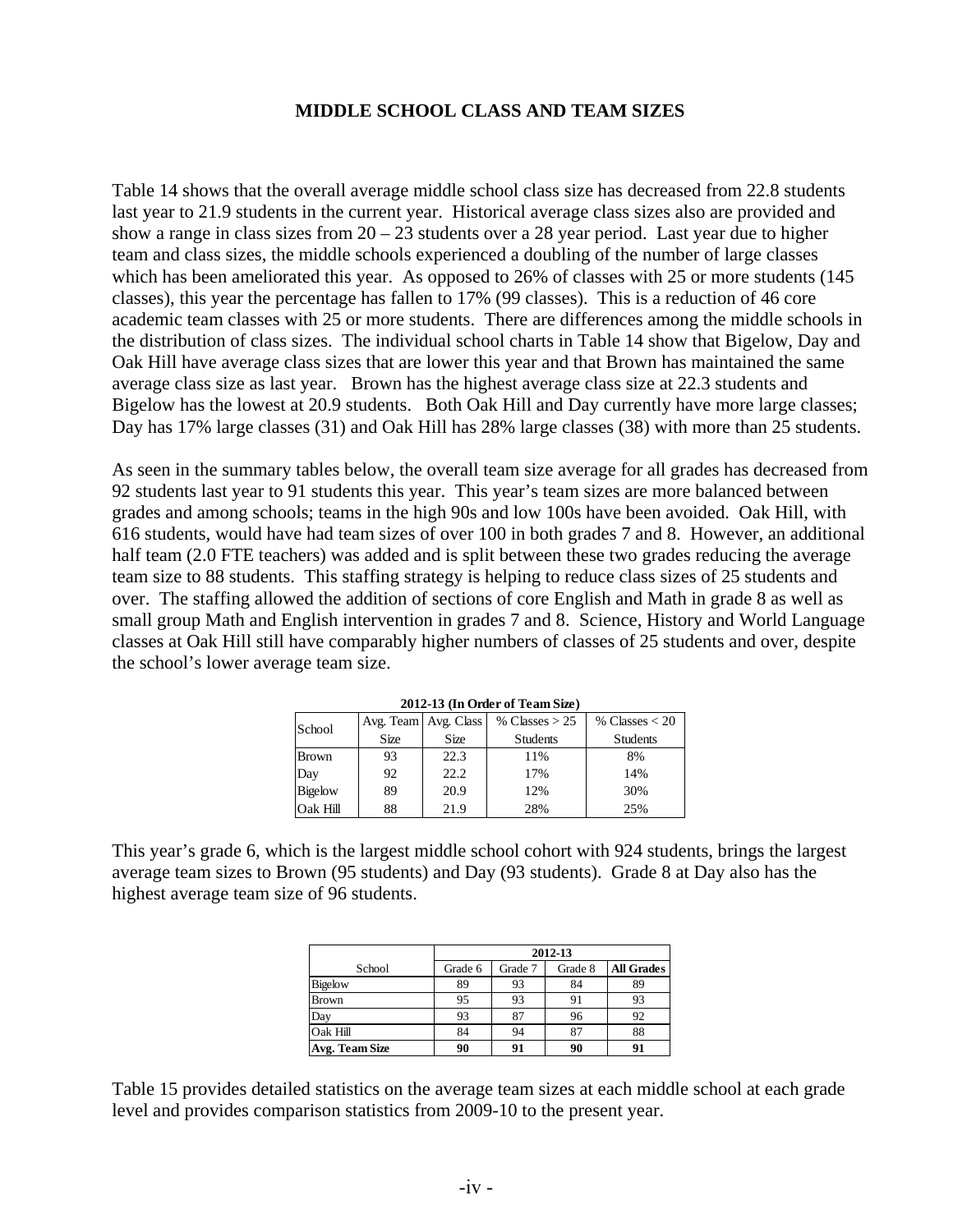# **HIGH SCHOOL CLASS SIZE**

#### Distribution of Class Sizes by High School Departments (Tables 16-19)

Table 16 shows that the overall average class size at North High School increased from 21.8 students last year to 21.9 this year. South High School decreased from 22.2 students last year to 21.9 in the current year. There is no differential in average class size between the two high schools this year. Last year, North had a slightly lower class size by 0.4 students on average per class.

Although class size at the high schools is equal this year, it is not unusual to see a difference in average class size between Newton North and Newton South. During the budget process, high school class size data is used in a planning model designed to produce equitable class sizes at the two high schools. Typically, there are slightly lower average class sizes at Newton North due to higher enrollment in Curriculum II classes which require lower class sizes. This differential in enrollment in Curriculum II classes is evaluated annually. Ultimately, factors that are finalized during the late spring and summer, after the completion of the budgeting cycle, result in the actual class size statistics at the high schools. These factors include: class enrollment decisions of students, staffing decisions including the distribution of teacher additions for enrollment, and shifts in actual enrollment versus projections. Overall average class sizes are also affected by the number of courses taken per student as described in the section below on departmental enrollments.

This year, the lowest average class sizes are in the departments of World Languages at North (20.2 students) and in English at South (20.3 students). The highest average class sizes are in History and Social Science at North (23.8 students) and Mathematics at South (23.4 students).

Table 17 details the number of classes by curriculum designation for each of the five major academic areas. This table also includes three years of historical information as well as the current year. Table 18 is a summary that totals the five academic areas by curriculum designation including special education classes for each high school for the current school year and for last year.

Table 19 gives a detailed distribution of sections of courses within the five major academics with 25 or more students. Overall at the high school level, the number of large classes stayed the same at 217 classes in 2011-12 and 2012-13. (There were 200 large classes in 2010-11.)

#### Components of Teaching Load at the High Schools (Tables 20-25)

Tables 22 and 25 show a distribution of the number of weighted students (adjusted for the number of times a course meets) taught by full-time teachers in each high school department. Tables 20 and 23 list several components of teaching load for all teachers by department including full-time teachers, part-time teachers, administrators who teach, and full-time teachers who teach in more than one department. The components of these tables include the following: the average number of students taught; the average number of students adjusted for the times each course meets per week with 4 periods as the standard; the average number of classes taught; and the average number of daily preparations.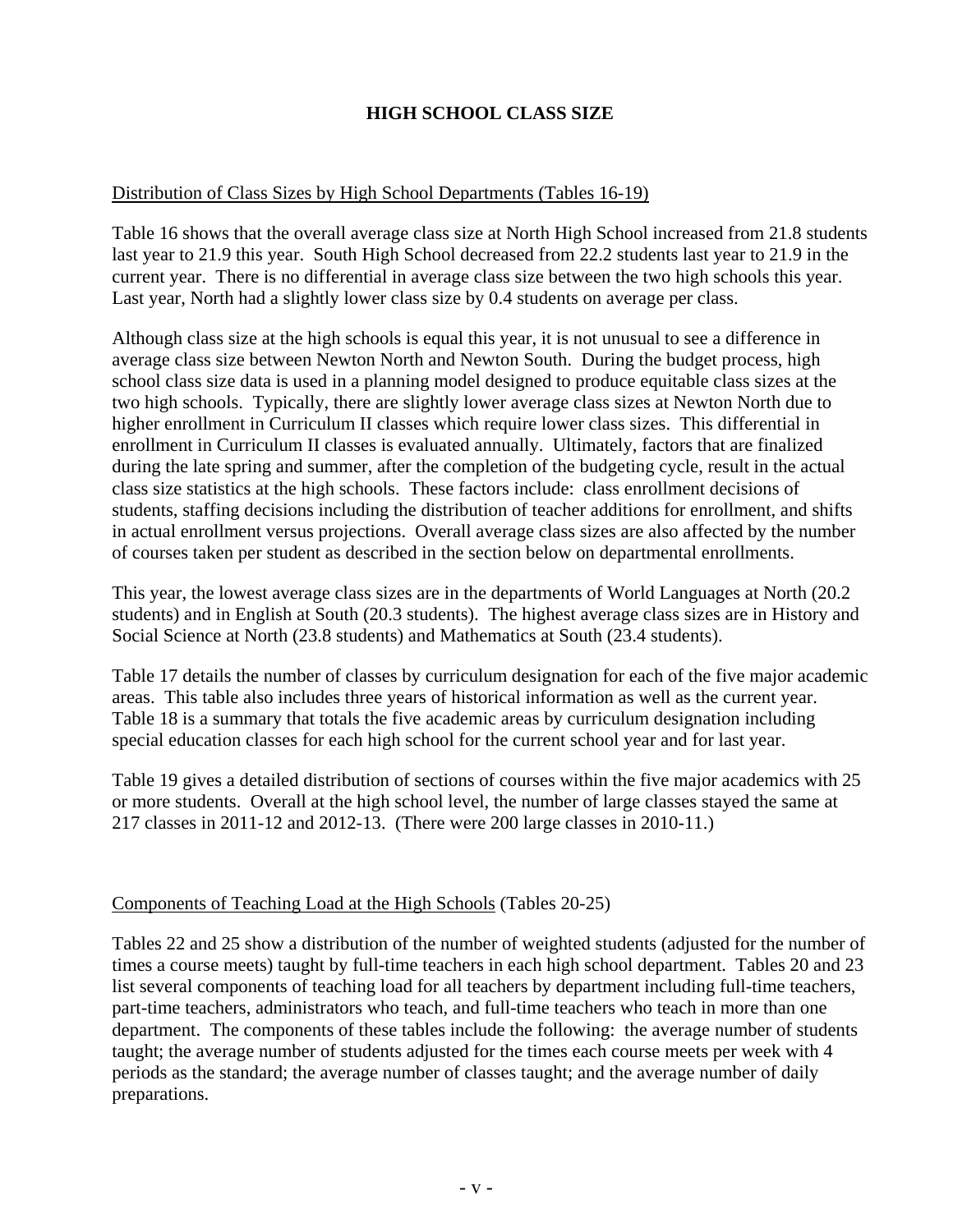Tables 21 and 24 show the distribution of the number of periods taught by full-time faculty in each department at North and South High Schools.

## High School Departmental Enrollments (Tables 26 and 27)

These tables give the departmental enrollments since 2003 including the 5 major academics plus Art, Music, Theatre, Business, Career & Technical, Technology/Engineering, and Physical Education/Wellness. Departmental enrollments compared to total school enrollment results in the average number of courses taken per student at each high school. At North High School, the average number of courses taken per student remained the same this year at 6.4. At South High School, the average number of courses taken per student increased from 6.9 to 7.0 courses this year. These statistics do not include English Language Learners and special education course offerings. Note that there may be some elective classes for which there is a difference in the scheduled number of blocks per course.

# Individual High School Course Enrollment Tables (Tables 28 and 29)

These tables include a complete catalogue of high school course offerings. The tables provide the following information for each course:

- 1. Total course enrollment
- 2. Number of sections in each course
- 3. Average class size
- 4. Distribution of class sizes for each course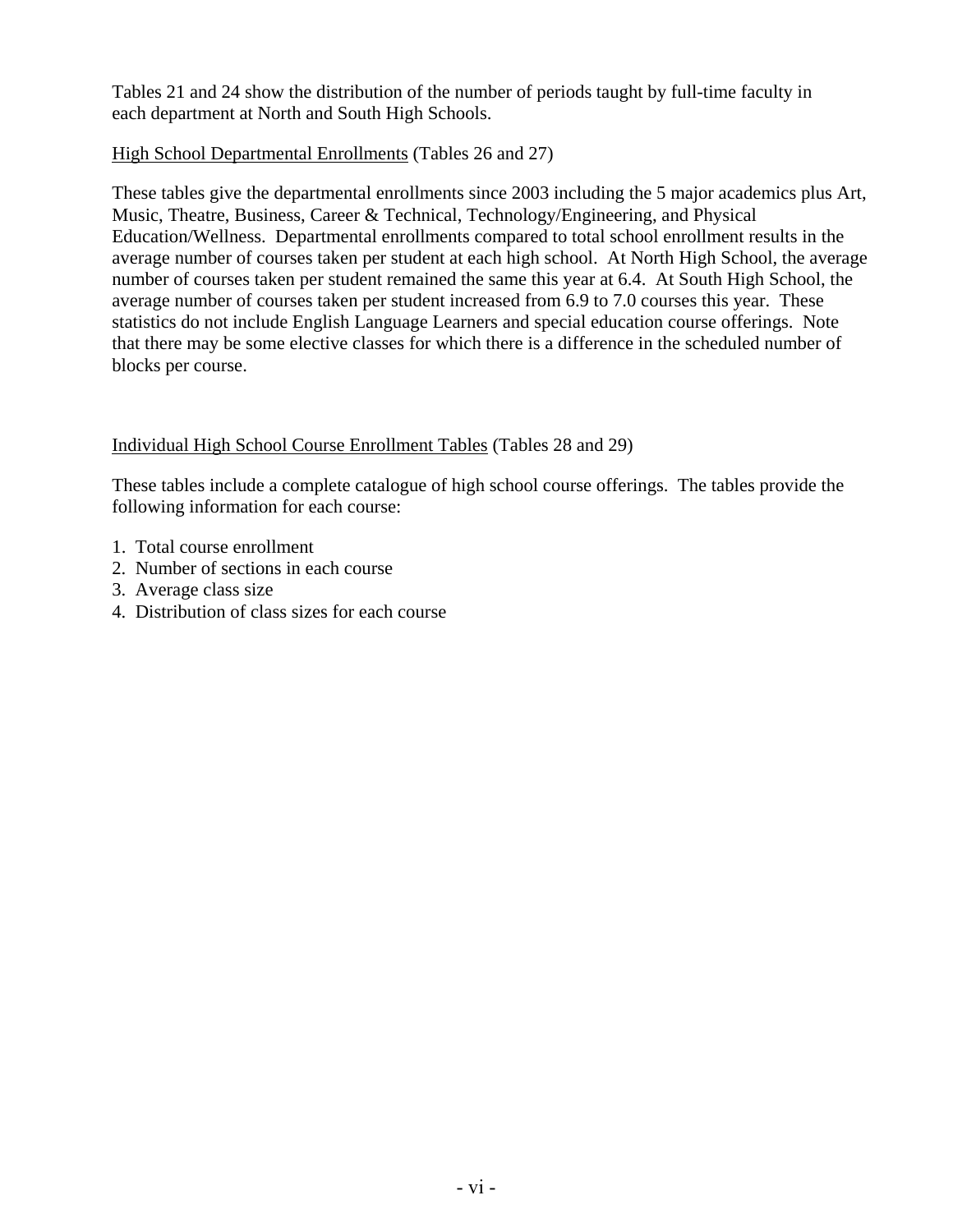**ELEMENTARY SCHOOL CLASS SIZE**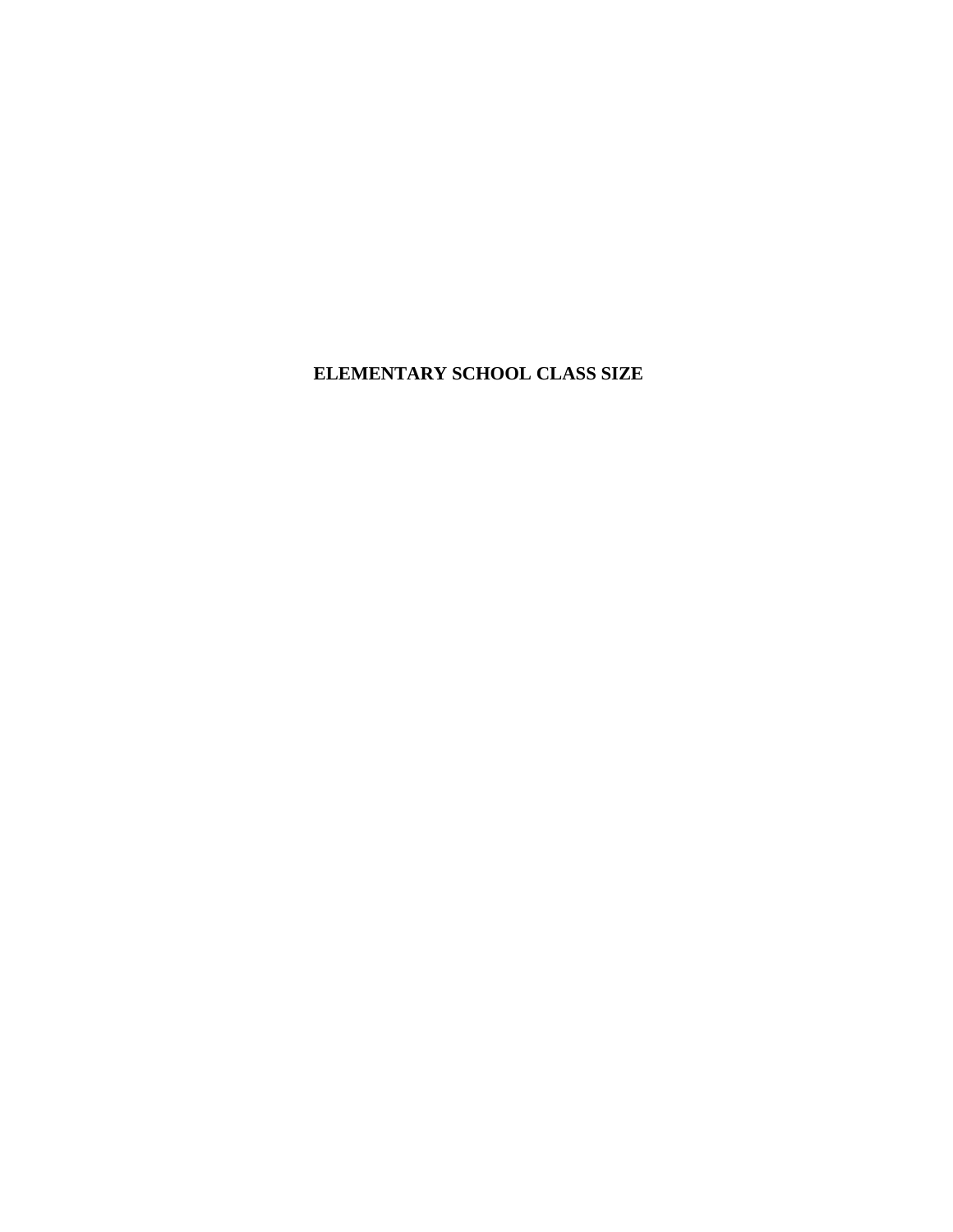|            |                  | 2011-12           | 2012-13           |         |
|------------|------------------|-------------------|-------------------|---------|
| Class      |                  | $%$ of            |                   | $%$ of  |
| Size       | ${\bf N}$        | Total             | ${\bf N}$         | Total   |
| 13         | $\boldsymbol{0}$ | 0.0%              | $\boldsymbol{0}$  | 0.0%    |
| 14         | $\overline{0}$   | 0.0%              | $\boldsymbol{0}$  | 0.0%    |
| 15         | $\overline{0}$   | $0.0\%$           | $\overline{0}$    | $0.0\%$ |
| 16         | $\mathbf{1}$     | 0.4%              | $\boldsymbol{0}$  | 0.0%    |
| 17         | $\overline{2}$   | $0.8\%$           | 3                 | 1.1%    |
| 18         | $\overline{7}$   | 2.7%              | 12                | 4.6%    |
| 19         | 18               | 7.1%              | 24                | 9.1%    |
| 20         | 32               | 12.5%             | 42                | 16.0%   |
| 21         | 30               | 11.8%             | 45                | 17.1%   |
| 22         | 43               | 16.9%             | 21                | 8.0%    |
| 23         | 44               | 17.3%             | 46                | 17.5%   |
| 24         | 33               | 12.9%             | 28                | 10.6%   |
| 25         | 31               | 12.2%             | 15                | 5.7%    |
| 26         | 11               | 4.3%              | 15                | 5.7%    |
| 27         | $\mathbf{1}$     | 0.4%              | 11                | 4.2%    |
| 28         | $\mathbf{1}$     | 0.4%              | $\mathbf{1}$      | 0.4%    |
| 29         | $\boldsymbol{0}$ | 0.0%              | $\boldsymbol{0}$  | 0.0%    |
| 30 or more | $\mathbf{1}$     | 0.4%              | $\overline{0}$    | 0.0%    |
| Total      | 255              | 100.0%            | 263               | 100.0%  |
|            |                  | Average = $22.3*$ | Average = $22.0*$ |         |

**TABLE 3 2011-12 AND 2012-13 COMPARISON OF ELEMENTARY SCHOOL CLASSES**

\*Does not include 3 substantially separate classrooms at Franklin (2) and Underwood (1) with a total of 14 students who receive special education services outside their regular classroom for a portion of the day.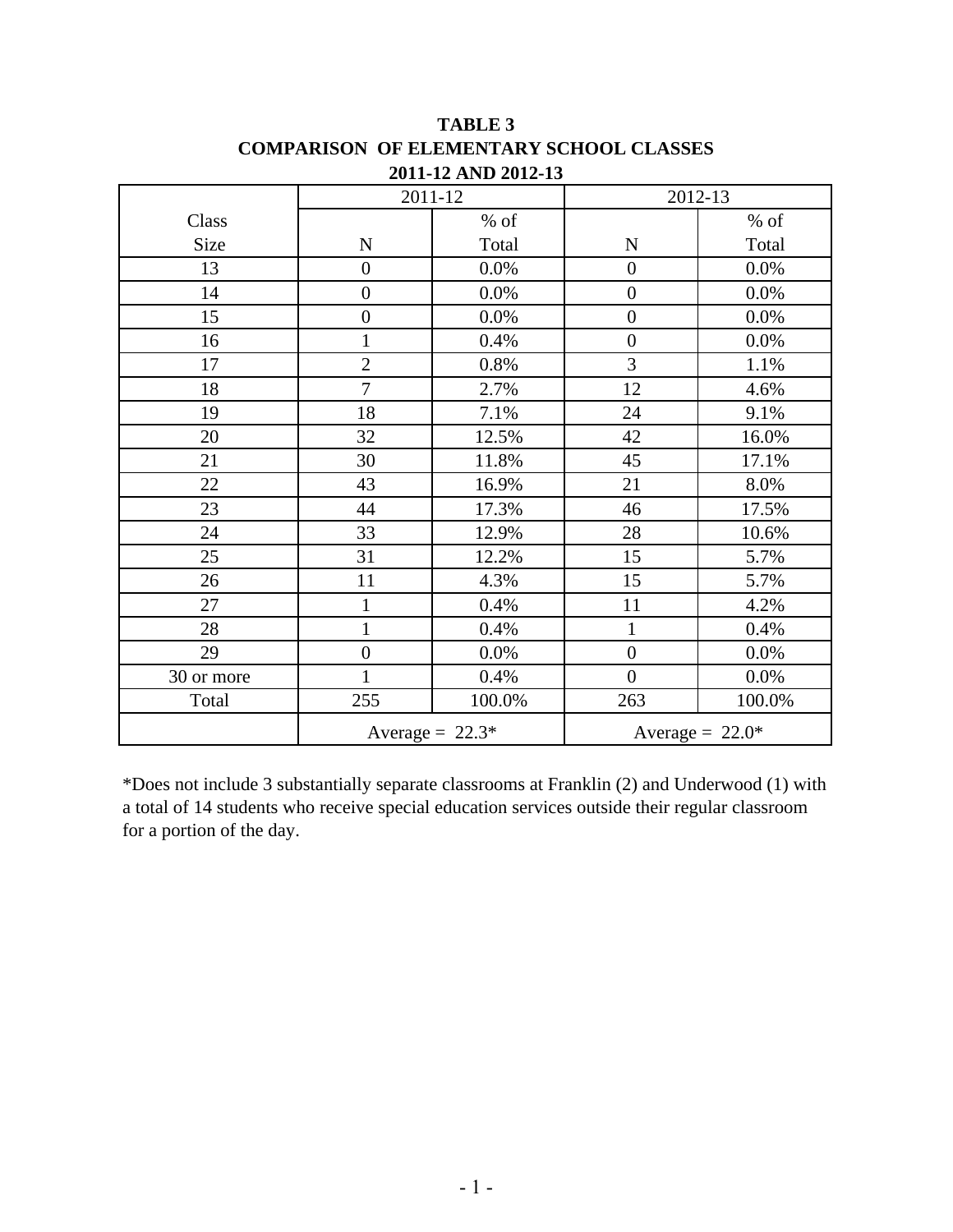| <b>GRADE</b>   | $5-9$ | $10 - 14$      | $15-19$        | 20-24 | $25-29$ | 30-34          | <b>TOTAL</b>   |
|----------------|-------|----------------|----------------|-------|---------|----------------|----------------|
| $\bf K$        |       |                | 13             | 29    | 2       |                | 44             |
| $K-1$          |       |                | $\overline{2}$ |       |         |                | $\overline{2}$ |
| 1              |       |                | 7              | 33    | 3       |                | 43             |
| $1 - 2$        |       |                |                | 1     |         |                | 1              |
| $\overline{2}$ |       |                | 9              | 28    | 7       |                | 44             |
| $2 - 3$        |       |                |                |       |         |                | $\overline{0}$ |
| 3              |       |                |                | 29    | 13      |                | 42             |
| $3 - 4$        |       |                |                |       |         |                | $\theta$       |
| $\overline{4}$ |       |                | 5              | 31    | 6       |                | 42             |
| $4 - 5$        |       |                |                |       |         |                | $\theta$       |
| 5              |       |                | 3              | 31    | 11      |                | 45             |
| Other*         | 3     |                |                |       |         |                | 3              |
| Total          | 3     | $\overline{0}$ | 39             | 182   | 42      | $\overline{0}$ | 266*           |
| % of Total     | 1.1%  | 0.0%           | 14.8%          | 69.2% | 16.0%   | 0.0%           | 100.0%         |

# **TABLE 4 NUMBER, TYPE AND SIZE OF CLASSES Distribution of Class Sizes in 2012-13**

\* Three substantially separate classrooms at Franklin and Underwood Schools serve a total of 14 students who receive special education services outside the regular classroom for a portion of the day. These classes are included above. For the purposes of the class size computation, these students are counted in their assigned inclusion classroom rather than their special education classroom.

Average Class Size = 22.0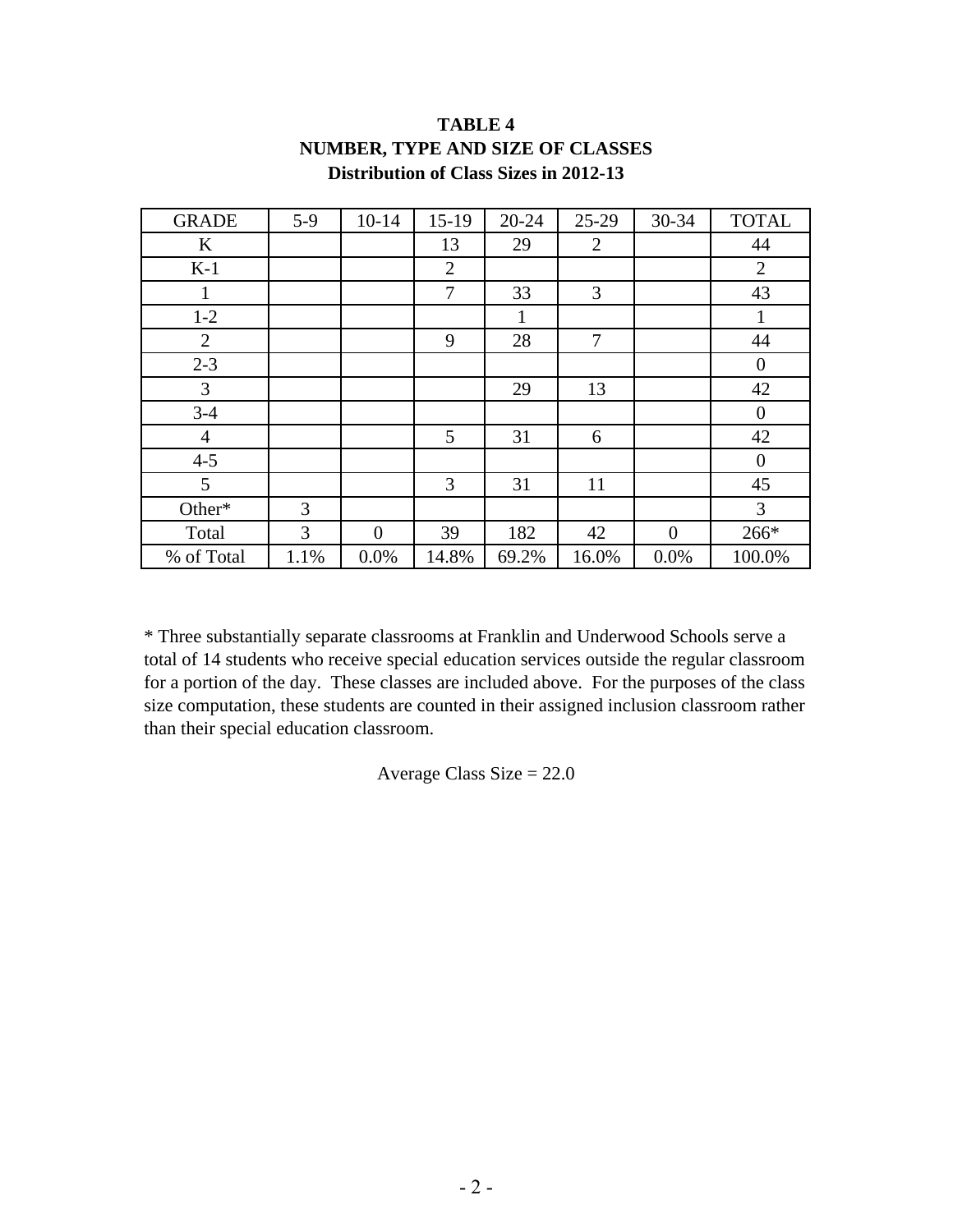# **TABLE 5 2012-13 DISTRIBUTION OF SMALL AND LARGE CLASSES**

| <b>School</b>      |                | <b>Fewer than 19 Students</b> |                |                         |                         |   |                | <b>25 or more Students</b> |                |                |                         |                |
|--------------------|----------------|-------------------------------|----------------|-------------------------|-------------------------|---|----------------|----------------------------|----------------|----------------|-------------------------|----------------|
| Grade              | $\mathbf K$    | $\mathbf{1}$                  | $\overline{2}$ | $\overline{\mathbf{3}}$ | $\overline{\mathbf{4}}$ | 5 | $\mathbf K$    | 1                          | $\overline{2}$ | 3              | $\overline{\mathbf{4}}$ | 5              |
| Angier             |                |                               | $\overline{4}$ |                         |                         |   |                |                            |                |                |                         |                |
| Bowen              | $\mathbf{1}$   |                               |                |                         |                         |   |                | 3                          | 3              | 3              | 3                       |                |
| <b>Burr</b>        |                |                               |                |                         |                         |   |                |                            |                | $\overline{2}$ |                         |                |
| Cabot              | $\overline{4}$ |                               | $\overline{4}$ |                         |                         |   |                |                            |                |                |                         |                |
| Countryside        |                |                               |                |                         | $\overline{2}$          |   |                |                            |                |                |                         |                |
| Franklin           |                |                               | 1              |                         |                         |   |                |                            |                |                |                         | 3              |
| Horace Mann        |                |                               |                |                         |                         |   |                |                            |                |                |                         | $\overline{2}$ |
| Lincoln-Eliot      |                | 3                             |                |                         |                         |   |                |                            |                |                |                         |                |
| Mason-Rice         | $\mathbf{1}$   |                               |                |                         |                         |   |                |                            |                | 3              | $\mathbf{1}$            | 3              |
| Memorial-Spaulding |                | 3                             |                |                         |                         |   |                |                            |                | $\mathbf{1}$   |                         |                |
| Peirce             | 3              |                               |                |                         |                         |   |                |                            | $\overline{2}$ | $\overline{2}$ | $\overline{2}$          |                |
| Underwood          | 3              |                               |                |                         |                         |   |                |                            | 1              |                |                         | $\overline{2}$ |
| Ward               | 3              |                               |                |                         |                         |   |                |                            |                | $\overline{2}$ |                         |                |
| Williams           |                |                               |                |                         |                         |   | $\overline{2}$ |                            | $\mathbf{1}$   |                |                         | 1              |
| Zervas             |                | 1                             |                |                         | 3                       | 3 |                |                            |                |                |                         |                |
| <b>Total</b>       | 15             | 7                             | 9              | $\boldsymbol{0}$        | 5                       | 3 | $\mathbf 2$    | 3                          | 7              | 13             | 6                       | 11             |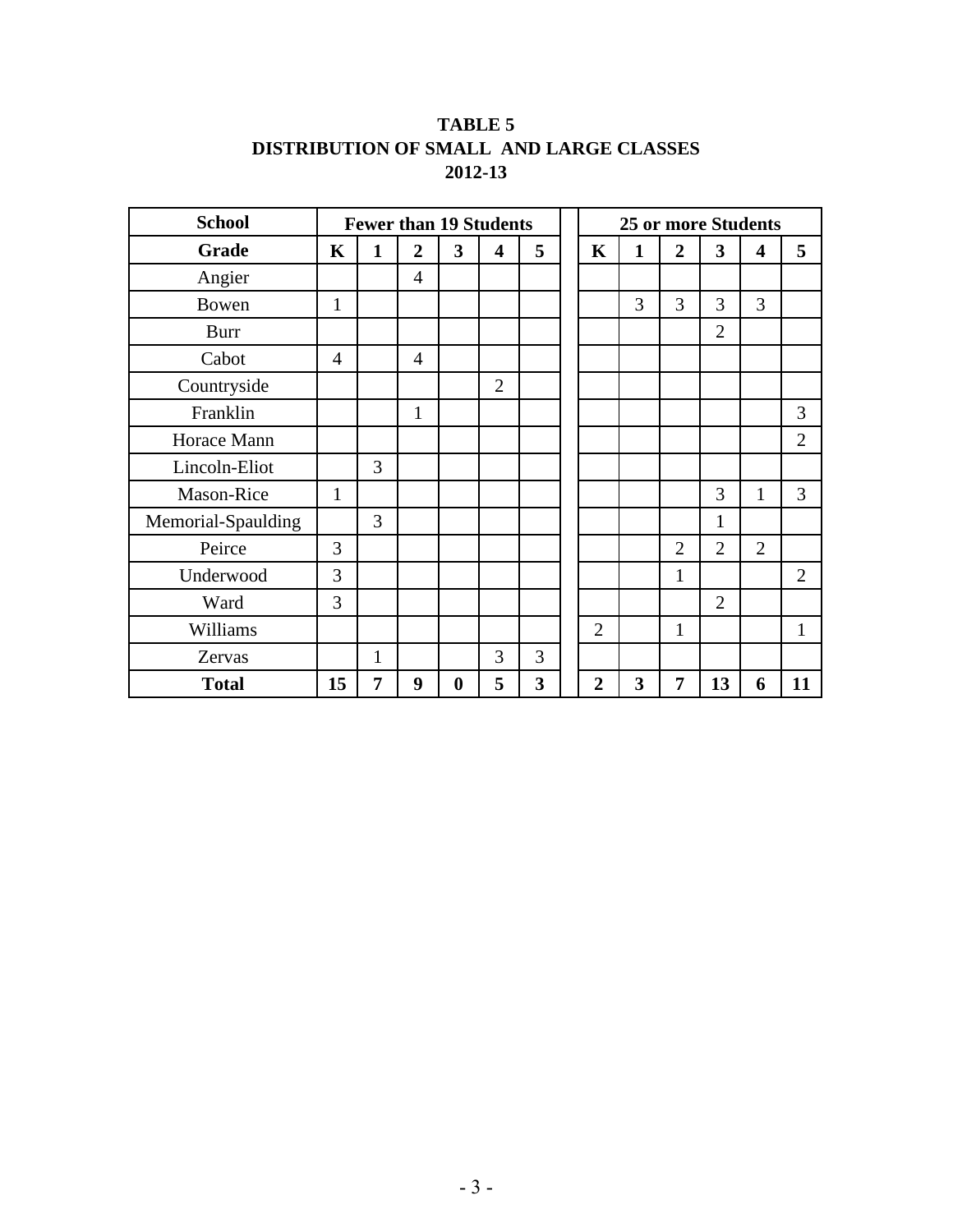# **TABLE 6**

# **ANGIER SCHOOL**

# NUMBER, TYPE, SIZE OF CLASSES

| Distribution of Class Size in 2012-13 |  |  |
|---------------------------------------|--|--|
|                                       |  |  |

| Grade          | $15-19$ | $20 - 24$ | 25-29 | 30-34 | <b>TOTAL</b>   |
|----------------|---------|-----------|-------|-------|----------------|
| K              |         | 3         |       |       | 3              |
| $K-1$          |         |           |       |       | $\overline{0}$ |
|                |         | 3         |       |       | 3              |
| $1-2$          |         |           |       |       | $\theta$       |
| $\overline{2}$ | 4       |           |       |       | $\overline{4}$ |
| $2 - 3$        |         |           |       |       | $\Omega$       |
| 3              |         | 3         |       |       | 3              |
| $3-4$          |         |           |       |       | $\theta$       |
| $\overline{4}$ |         | 3         |       |       | 3              |
| $4 - 5$        |         |           |       |       | $\overline{0}$ |
| 5              |         | 3         |       |       | $\mathfrak{Z}$ |
| Total          | 4       | 15        | ∩     | ∩     | 19             |
| % of Total     | 21.1%   | 78.9%     | 0.0%  | 0.0%  | 100.0%         |

# **BOWEN SCHOOL**

NUMBER, TYPE, SIZE OF CLASSES

Distribution of Class Size in 2012-13

| Grade          | 15-19 | $20 - 24$      | $25-29$ | 30-34    | <b>TOTAL</b>   |
|----------------|-------|----------------|---------|----------|----------------|
| K              |       | 3              |         |          | 4              |
| $K-1$          |       |                |         |          | $\theta$       |
|                |       |                | 3       |          | $\mathfrak{Z}$ |
| $1-2$          |       |                |         |          | $\theta$       |
| $\overline{2}$ |       |                | 3       |          | 3              |
| $2 - 3$        |       |                |         |          | $\theta$       |
| 3              |       |                | 3       |          | 3              |
| $3-4$          |       |                |         |          | $\overline{0}$ |
| $\overline{4}$ |       |                | 3       |          | 3              |
| $4 - 5$        |       |                |         |          | $\Omega$       |
| 5              |       | $\overline{4}$ |         |          | $\overline{4}$ |
| Total          |       | 7              | 12      | $\Omega$ | 20             |
| % of Total     | 5.0%  | 35.0%          | 60.0%   | 0.0%     | 100.0%         |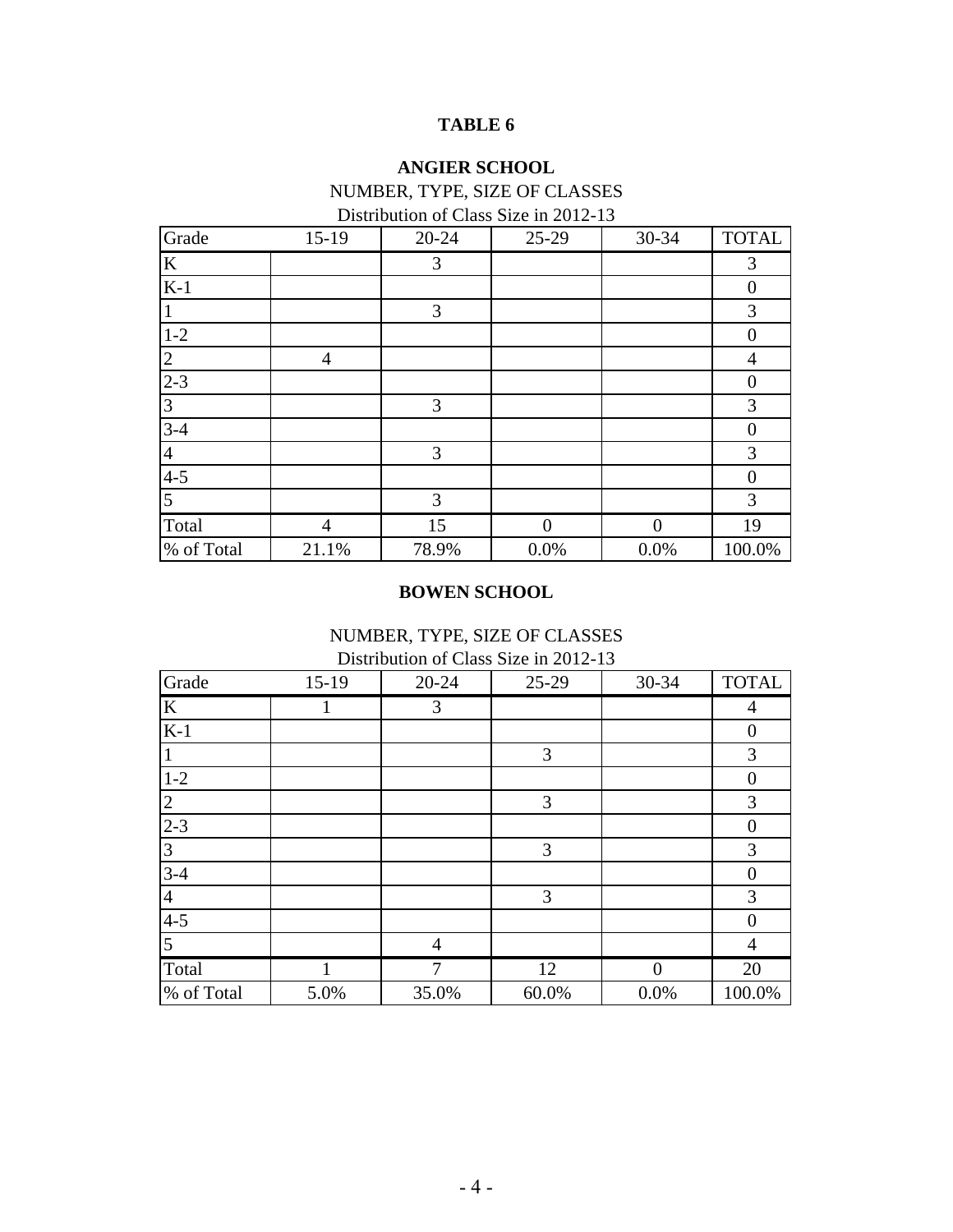# **BURR SCHOOL**

# NUMBER, TYPE, SIZE OF CLASSES

| Grade          | $15-19$ | 20-24 | 25-29          | 30-34    | <b>TOTAL</b>   |
|----------------|---------|-------|----------------|----------|----------------|
| $\mathbf K$    |         | 3     |                |          | 3              |
| $K-1$          |         |       |                |          | $\overline{0}$ |
| $\overline{1}$ |         | 3     |                |          | 3              |
| $1-2$          |         |       |                |          | $\theta$       |
| $\overline{2}$ |         | 3     |                |          | 3              |
| $2 - 3$        |         |       |                |          | $\overline{0}$ |
| $\overline{3}$ |         | 1     | $\overline{2}$ |          | 3              |
| $3 - 4$        |         |       |                |          | $\Omega$       |
| $\overline{4}$ |         | 3     |                |          | 3              |
| $4 - 5$        |         |       |                |          | $\overline{0}$ |
| $\overline{5}$ |         | 3     |                |          | 3              |
| Total          | 0       | 16    | $\overline{2}$ | $\Omega$ | 18             |
| % of Total     | 0.0%    | 88.9% | 11.1%          | 0.0%     | 100.0%         |

# Distribution of Class Size in 2012-13

# **CABOT SCHOOL**

### Distribution of Class Size in 2012-13 NUMBER, TYPE, SIZE OF CLASSES

|                |         |           | $D$ to the wind it of $D$ two $D$ in $D$ is $D$ is $D$ |          |                |
|----------------|---------|-----------|--------------------------------------------------------|----------|----------------|
| Grade          | $15-19$ | $20 - 24$ | 25-29                                                  | 30-34    | <b>TOTAL</b>   |
| $\mathbf K$    | 4       |           |                                                        |          | 4              |
| $K-1$          |         |           |                                                        |          | $\overline{0}$ |
|                |         | 3         |                                                        |          | 3              |
| $1-2$          |         |           |                                                        |          | $\theta$       |
| 2              | 4       |           |                                                        |          | $\overline{4}$ |
| $2 - 3$        |         |           |                                                        |          | $\overline{0}$ |
| 3              |         | 3         |                                                        |          | 3              |
| $3-4$          |         |           |                                                        |          | $\theta$       |
| $\overline{4}$ |         | 3         |                                                        |          | 3              |
| $4 - 5$        |         |           |                                                        |          | $\theta$       |
| 5              |         | 3         |                                                        |          | 3              |
| Total          | 8       | 12        | 0                                                      | $\Omega$ | 20             |
| % of Total     | 40.0%   | 60.0%     | 0.0%                                                   | 0.0%     | 100.0%         |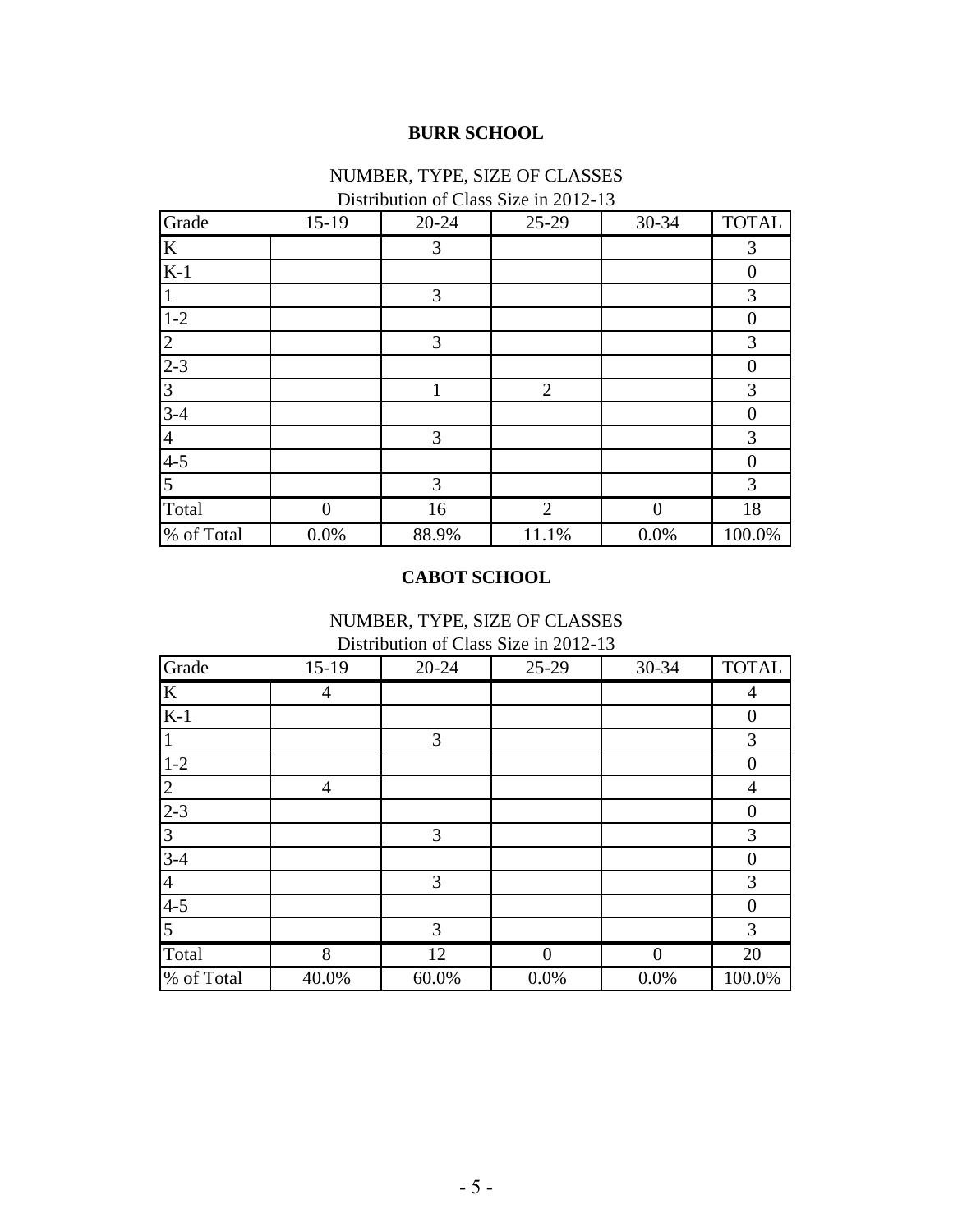## **COUNTRYSIDE SCHOOL**

### NUMBER, TYPE, SIZE OF CLASSES

| Grade          | $15-19$        | $20 - 24$      | 25-29    | $30 - 34$ | <b>TOTAL</b>   |
|----------------|----------------|----------------|----------|-----------|----------------|
| K              |                | 3              |          |           | 3              |
| $K-1$          |                |                |          |           | $\theta$       |
|                |                | 3              |          |           | 3              |
| $1-2$          |                |                |          |           | $\theta$       |
| 2              |                | $\overline{4}$ |          |           | $\overline{4}$ |
| $2 - 3$        |                |                |          |           | $\Omega$       |
| 3              |                | $\overline{4}$ |          |           | 4              |
| $3-4$          |                |                |          |           | $\theta$       |
| $\overline{4}$ | $\overline{2}$ | $\overline{2}$ |          |           | $\overline{4}$ |
| $4 - 5$        |                |                |          |           | $\Omega$       |
| 5              |                | $\overline{4}$ |          |           | $\overline{4}$ |
| Total          | $\overline{2}$ | 20             | $\Omega$ | $\Omega$  | 22             |
| % of Total     | 9.1%           | 90.9%          | 0.0%     | 0.0%      | 100.0%         |

## **FRANKLIN SCHOOL**

#### NUMBER, TYPE, SIZE OF CLASSES Distribution of Class Size in 2012-13

| Grade          | $15-19$ | 20-24 | 25-29 | 30-34    | <b>TOTAL</b>   |
|----------------|---------|-------|-------|----------|----------------|
| $\bf K$        |         | 3     |       |          | 3              |
| $K-1$          |         |       |       |          | $\overline{0}$ |
|                |         | 3     |       |          | 3              |
| $1-2$          |         |       |       |          |                |
| $\overline{2}$ | 1       | 1     |       |          | $\overline{2}$ |
| $2 - 3$        |         |       |       |          | $\theta$       |
| 3              |         | 3     |       |          | 3              |
| $3-4$          |         |       |       |          | $\overline{0}$ |
| $\overline{4}$ |         | 3     |       |          | 3              |
| $4 - 5$        |         |       |       |          | $\theta$       |
| 5              |         |       | 3     |          | 3              |
| Total          |         | 14    | 3     | $\Omega$ | 18*            |
| % of Total     | 5.6%    | 77.8% | 16.7% | 0.0%     | 100.0%         |

\*There are 2 additional classrooms at Franklin bringing the total to 20 classes. These are substantially separate classrooms in the 5-9 size category with 12 students who receive special education services outside of the regular classroom for a portion of the day.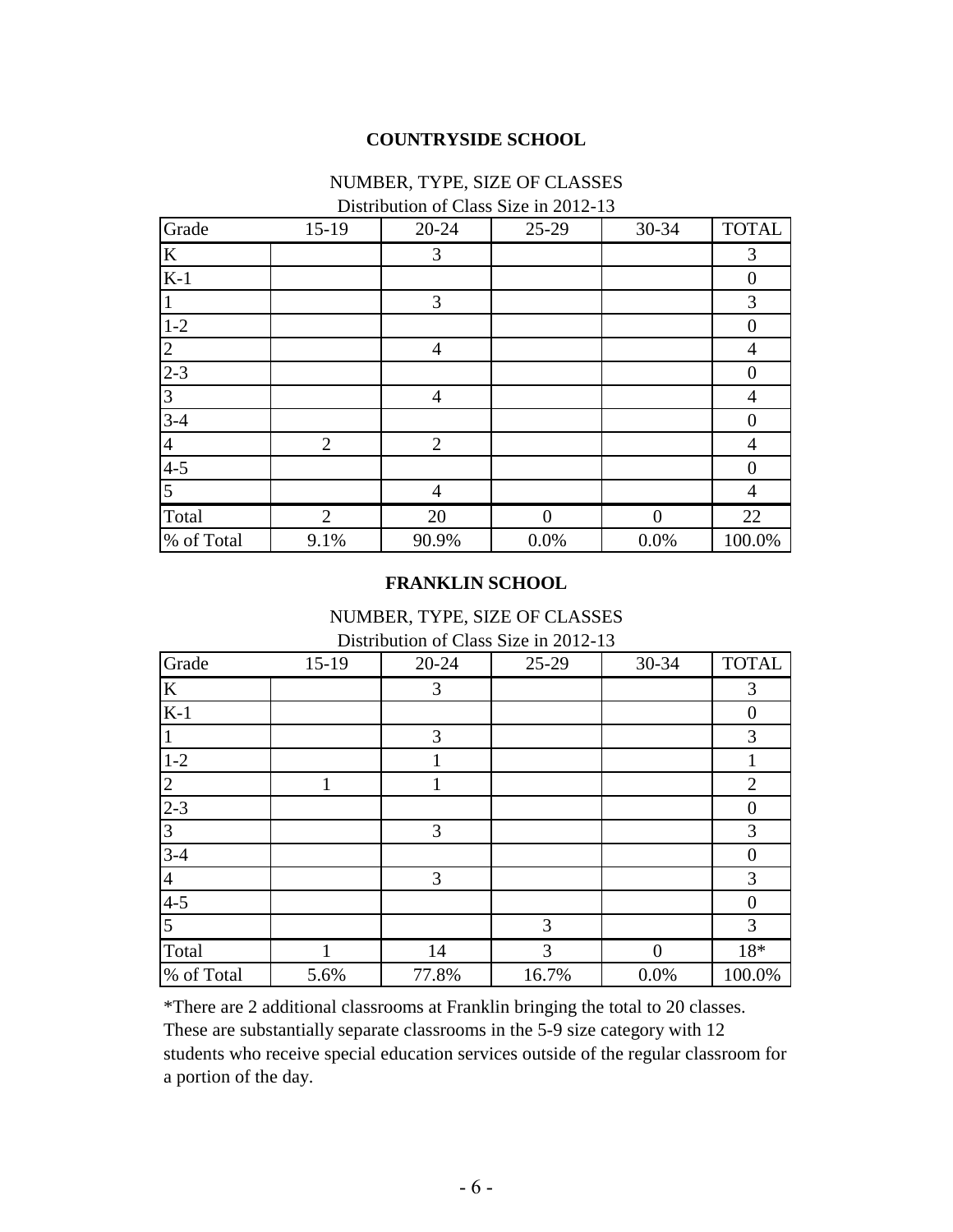#### **HORACE MANN SCHOOL**

# NUMBER, TYPE, SIZE OF CLASSES

#### Distribution of Class Size in 2012-13

| Grade          | $15-19$  | $20 - 24$      | 25-29          | 30-34    | <b>TOTAL</b>   |
|----------------|----------|----------------|----------------|----------|----------------|
| $\bf K$        |          | 3              |                |          | 3              |
| $K-1$          |          |                |                |          | $\overline{0}$ |
|                |          | $\overline{4}$ |                |          | 4              |
| $1 - 2$        |          |                |                |          | $\theta$       |
| 2              |          | 3              |                |          | 3              |
| $2 - 3$        |          |                |                |          | $\theta$       |
| 3              |          | 3              |                |          | 3              |
| $3-4$          |          |                |                |          | $\overline{0}$ |
| $\overline{4}$ |          | 3              |                |          | 3              |
| $4 - 5$        |          |                |                |          | $\overline{0}$ |
| 5              |          |                | $\overline{2}$ |          | $\overline{2}$ |
| Total          | $\Omega$ | 16             | $\overline{2}$ | $\Omega$ | 18             |
| % of Total     | 0.0%     | 88.9%          | 11.1%          | 0.0%     | 100.0%         |

\*There is an additional 0.5 FTE teacher in Grade 5 to allow for smaller class size groupings for a portion of the day.

### **LINCOLN-ELIOT SCHOOL**

# Grade 15-19 20-24 25-29 30-34 TOTAL K2 2 K-1 0 1 3 3 3 3 1-2 0 2 3 3 3 2-3 0 3 2 2 2 2 2 3-4 0 4 2 2 2 2 4-5 0 5 3 3 3 3 Total 13 12 0 0 15 % of Total 20.0% 80.0% 0.0% 0.0% 100.0% Distribution of Class Size in 2012-13

NUMBER, TYPE, SIZE OF CLASSES

\*As of January 2013, there is an additional 0.6 FTE teacher in kindergarten to allow for smaller class size groupings from 8:30 - 12:30 when the all students are scheduled.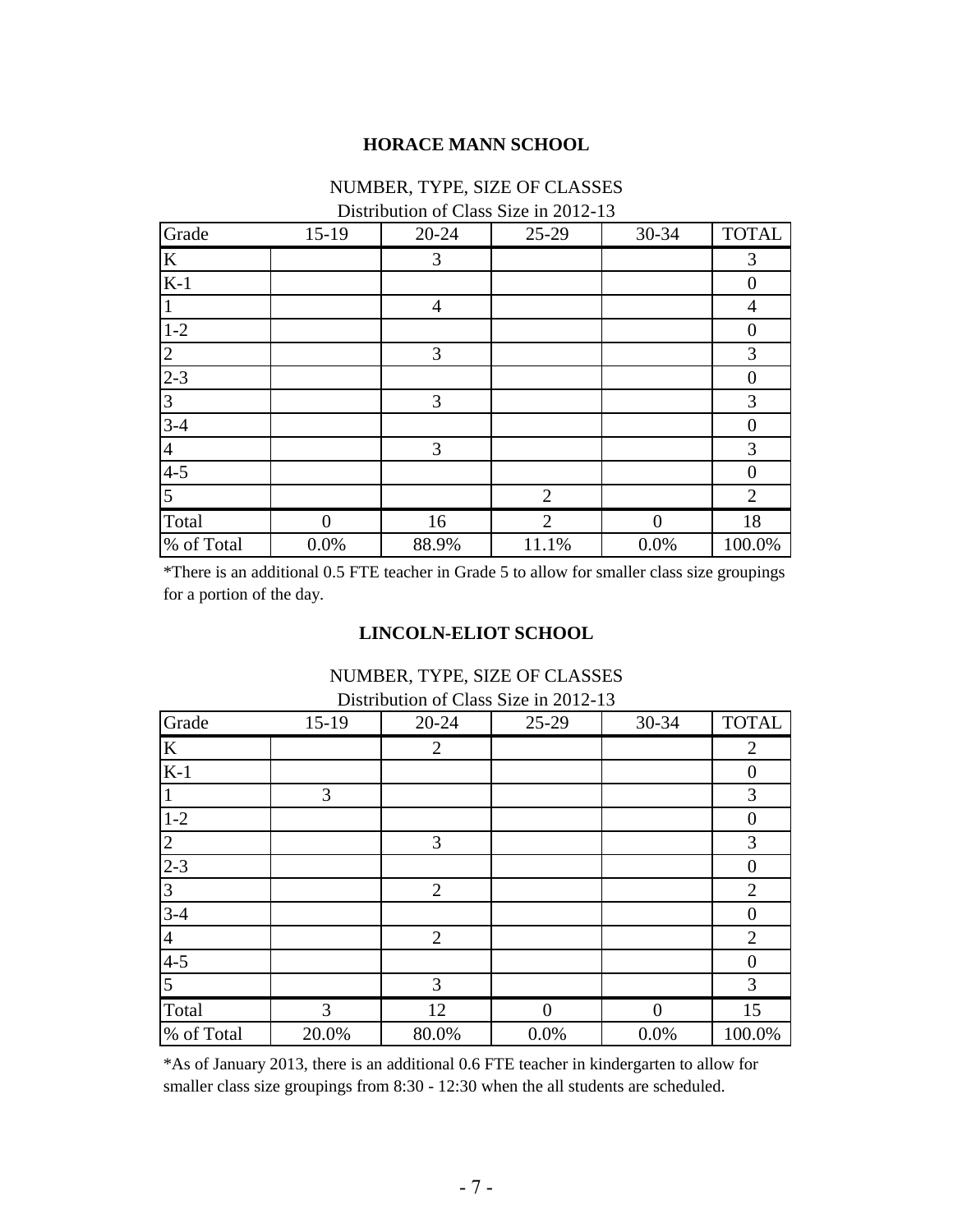#### **MASON-RICE SCHOOL**

## NUMBER, TYPE, SIZE OF CLASSES

Distribution of Class Size in 2012-13

| Grade          | $15-19$ | $20 - 24$      | 25-29 | 30-34    | <b>TOTAL</b>   |
|----------------|---------|----------------|-------|----------|----------------|
| $\bf K$        |         | 3              |       |          | 4              |
| $K-1$          |         |                |       |          | $\overline{0}$ |
|                |         | 3              |       |          | 3              |
| $1 - 2$        |         |                |       |          | $\Omega$       |
| 2              |         | 3              |       |          | 3              |
| $2 - 3$        |         |                |       |          | $\overline{0}$ |
| 3              |         |                | 3     |          | 3              |
| $3-4$          |         |                |       |          | $\overline{0}$ |
| $\overline{4}$ |         | $\overline{2}$ | 1     |          | 3              |
| $4 - 5$        |         |                |       |          | $\theta$       |
| 5              |         |                | 3     |          | $\mathfrak{Z}$ |
| Total          |         | 11             | 7     | $\Omega$ | 19             |
| % of Total     | 5.3%    | 57.9%          | 36.8% | 0.0%     | 100.0%         |

#### **MEMORIAL-SPAULDING SCHOOL**

NUMBER, TYPE, SIZE OF CLASSES Distribution of Class Size in 2012-13

| Grade          | $15-19$ | 20-24          | $25-29$ | 30-34    | <b>TOTAL</b>   |
|----------------|---------|----------------|---------|----------|----------------|
| K              |         | 3              |         |          | 3              |
| $K-1$          |         |                |         |          | $\overline{0}$ |
|                | 3       |                |         |          | $\overline{4}$ |
| $1 - 2$        |         |                |         |          | $\overline{0}$ |
| $\overline{2}$ |         | $\overline{4}$ |         |          | $\overline{4}$ |
| $2 - 3$        |         |                |         |          | $\overline{0}$ |
| 3              |         | $\overline{2}$ | 1       |          | 3              |
| $3-4$          |         |                |         |          | $\theta$       |
| 4              |         | $\overline{4}$ |         |          | $\overline{4}$ |
| $4 - 5$        |         |                |         |          | $\Omega$       |
| 5              |         | $\overline{4}$ |         |          | $\overline{4}$ |
| Total          | 3       | 18             |         | $\Omega$ | 22             |
| % of Total     | 13.6%   | 81.8%          | 4.5%    | 0.0%     | 100.0%         |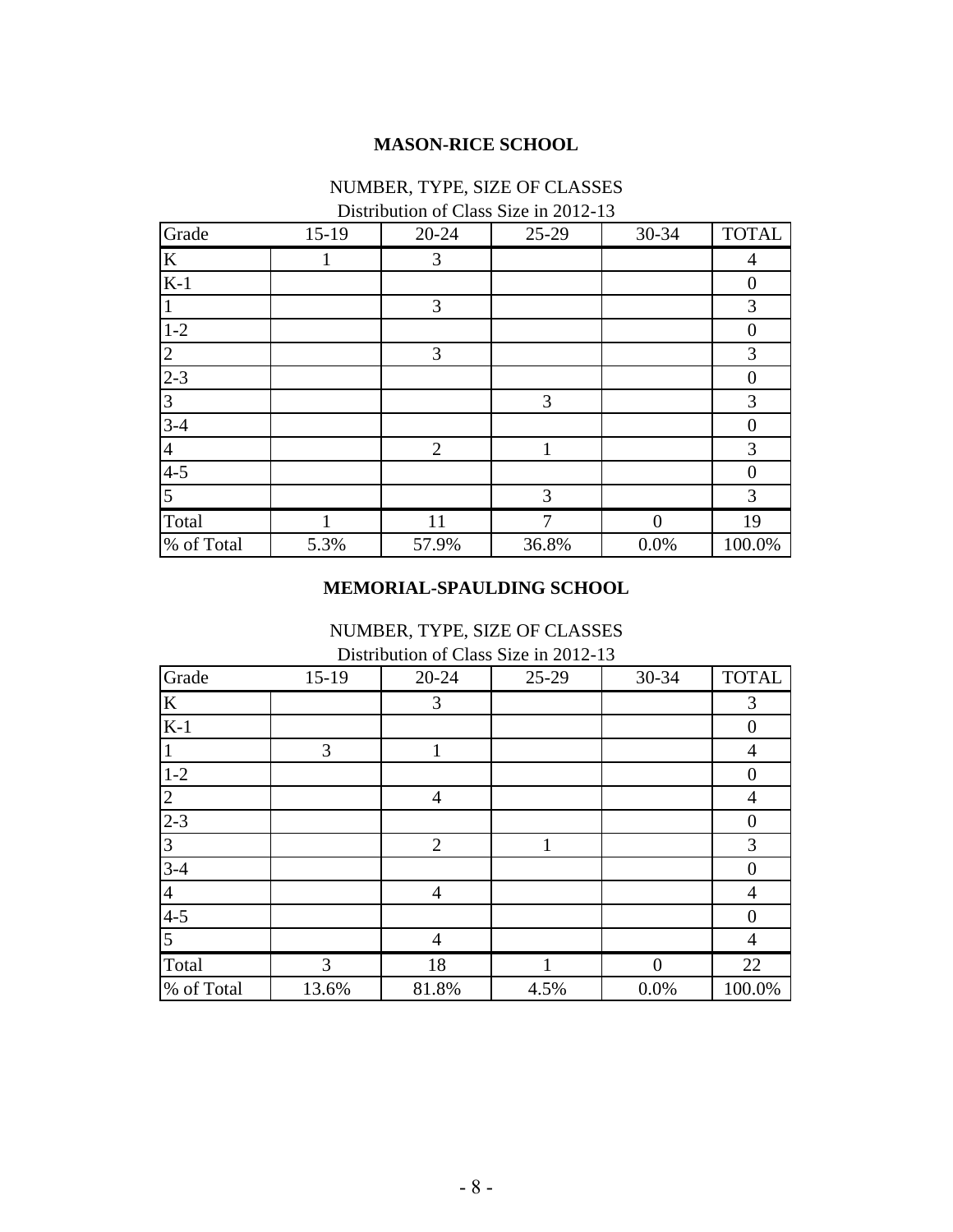#### **PEIRCE SCHOOL**

## NUMBER, TYPE, SIZE OF CLASSES

Distribution of Class Size in 2012-13

| Grade          | $15-19$ | $20 - 24$ | 25-29          | 30-34         | <b>TOTAL</b>   |
|----------------|---------|-----------|----------------|---------------|----------------|
| K              | 3       |           |                |               | 3              |
| $K-1$          |         |           |                |               | $\overline{0}$ |
|                |         | 3         |                |               | 3              |
| $1 - 2$        |         |           |                |               | $\Omega$       |
| $\overline{2}$ |         |           | $\overline{2}$ |               | $\overline{2}$ |
| $2 - 3$        |         |           |                |               | $\theta$       |
| 3              |         |           | 2              |               | $\overline{2}$ |
| $3-4$          |         |           |                |               | $\overline{0}$ |
| $\overline{4}$ |         |           | $\overline{2}$ |               | $\overline{2}$ |
| $4 - 5$        |         |           |                |               | $\Omega$       |
| 5              |         | 3         |                |               | 3              |
| Total          | 3       | 6         | 6              | $\mathcal{L}$ | 15             |
| % of Total     | 20.0%   | 40.0%     | 40.0%          | 0.0%          | 100.0%         |

#### **UNDERWOOD SCHOOL**

Distribution of Class Size in 2012-13 NUMBER, TYPE, SIZE OF CLASSES

| Grade          | $15-19$ | $20 - 24$      | 25-29          | 30-34    | <b>TOTAL</b>     |
|----------------|---------|----------------|----------------|----------|------------------|
| K              | 2       |                |                |          | 2                |
| $K-1$          |         |                |                |          |                  |
|                |         | $\overline{2}$ |                |          | $\overline{2}$   |
| $1 - 2$        |         |                |                |          | $\theta$         |
| $\overline{2}$ |         | 1              | 1              |          | $\overline{2}$   |
| $2 - 3$        |         |                |                |          | $\boldsymbol{0}$ |
| $\overline{3}$ |         | 3              |                |          | 3                |
| $3-4$          |         |                |                |          | $\Omega$         |
| $\overline{4}$ |         | $\overline{2}$ |                |          | $\overline{2}$   |
| $4 - 5$        |         |                |                |          | $\Omega$         |
| $\overline{5}$ |         |                | $\overline{2}$ |          | $\overline{2}$   |
| Total          | 3       | 8              | 3              | $\Omega$ | 14               |
| % of Total     | 21.4%   | 57.1%          | 21.4%          | 0.0%     | 100.0%           |

\*There is 1 additional classroom at Underwood that is a small substantially separate special education classroom.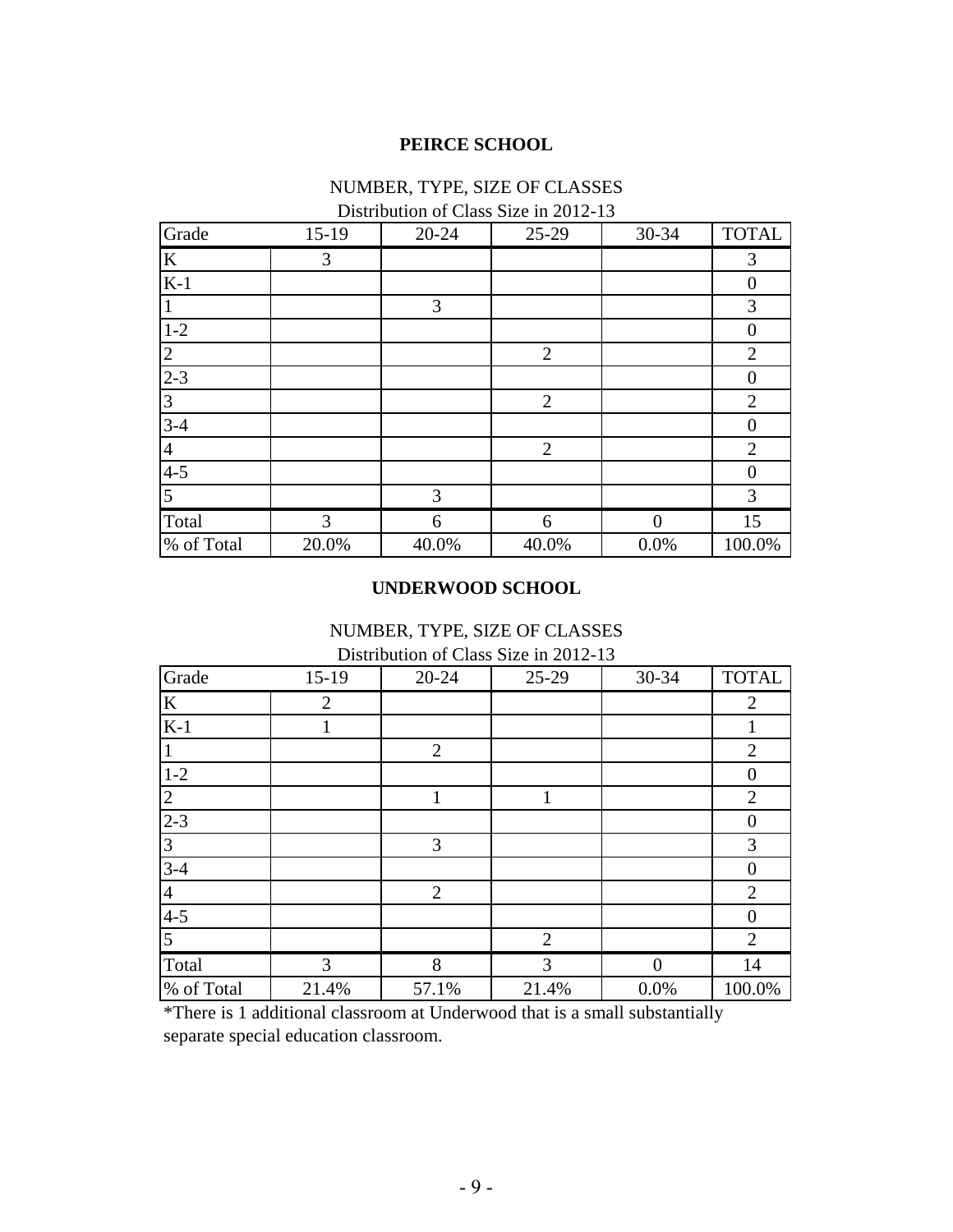### **WARD SCHOOL**

# NUMBER, TYPE, SIZE OF CLASSES

| Grade            | $15-19$ | 20-24          | $D$ is the divisor of $C$ and $D$ is the $D$ is the $D$<br>25-29 | 30-34    | <b>TOTAL</b>     |
|------------------|---------|----------------|------------------------------------------------------------------|----------|------------------|
| K                | 2       |                |                                                                  |          | 2                |
| $K-1$            |         |                |                                                                  |          | $\boldsymbol{0}$ |
|                  |         | 2              |                                                                  |          | $\overline{2}$   |
| $1-2$            |         |                |                                                                  |          | $\boldsymbol{0}$ |
| $\overline{2}$   |         | $\overline{2}$ |                                                                  |          | $\overline{2}$   |
| $2 - 3$          |         |                |                                                                  |          | $\overline{0}$   |
| 3                |         |                | $\overline{2}$                                                   |          | $\overline{2}$   |
| $3 - 4$          |         |                |                                                                  |          | $\theta$         |
| $\overline{4}$   |         | $\overline{2}$ |                                                                  |          | $\overline{2}$   |
| $\overline{4-5}$ |         |                |                                                                  |          | $\overline{0}$   |
| $\overline{5}$   |         | 3              |                                                                  |          | $\mathfrak{Z}$   |
| Total            | 3       | 9              | $\overline{2}$                                                   | $\Omega$ | 13               |
| % of Total       | 23.1%   | 69.2%          | 15.4%                                                            | 0.0%     | 100.0%           |

# Distribution of Class Size in 2012-13

#### **WILLIAMS SCHOOL**

NUMBER, TYPE, SIZE OF CLASSES

Distribution of Class Size in 2012-13

| Grade          | $15-19$ | $20 - 24$      | $25-29$        | 30-34    | <b>TOTAL</b>   |
|----------------|---------|----------------|----------------|----------|----------------|
| K              |         |                | $\overline{2}$ |          | $\overline{2}$ |
| $K-1$          |         |                |                |          | $\overline{0}$ |
|                |         | $\overline{2}$ |                |          | $\overline{2}$ |
| $1 - 2$        |         |                |                |          | $\overline{0}$ |
| 2              |         | 1              | 1              |          | $\overline{2}$ |
| $2 - 3$        |         |                |                |          | $\overline{0}$ |
| 3              |         | 3              |                |          | 3              |
| $3-4$          |         |                |                |          | $\overline{0}$ |
| $\overline{4}$ |         | $\overline{2}$ |                |          | $\overline{2}$ |
| $4 - 5$        |         |                |                |          | $\overline{0}$ |
| 5              |         |                |                |          | $\overline{2}$ |
| Total          | 0       | 9              | 4              | $\Omega$ | 13             |
| % of Total     | 0.0%    | 69.2%          | 30.8%          | 0.0%     | 100.0%         |

\*There is an additional 0.6 FTE teacher in kindergarten to allow for smaller class size groupings from 8:30 - 12:30 when the all students are scheduled.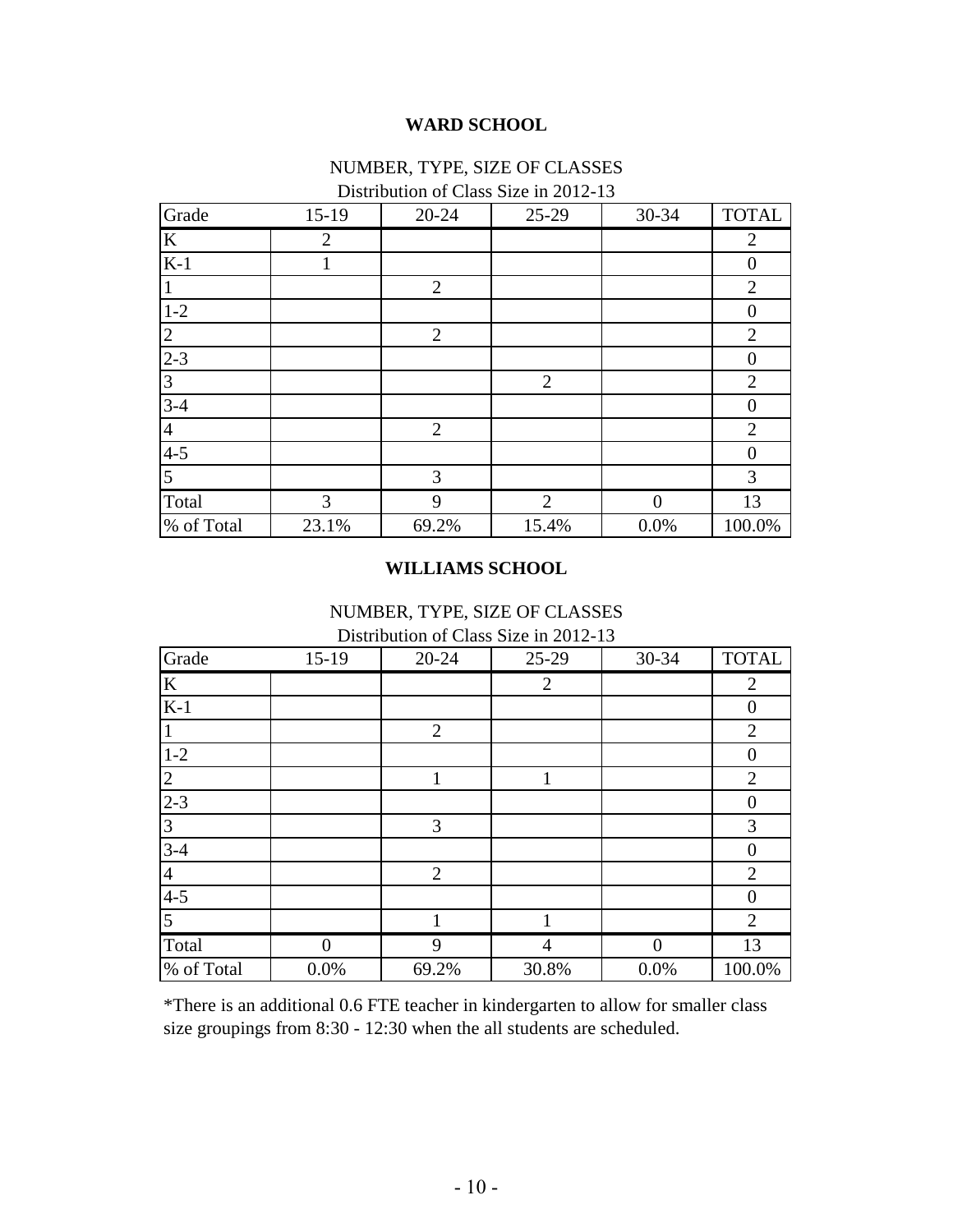# **ZERVAS SCHOOL**

# NUMBER, TYPE, SIZE OF CLASSES

Distribution of Class Size in 2012-13

| Grade      | $15-19$ | $20 - 24$      | 25-29             | 30-34 | <b>TOTAL</b>   |
|------------|---------|----------------|-------------------|-------|----------------|
| $\bf K$    |         | 3              |                   |       | 3              |
| $K-1$      |         |                |                   |       | $\mathbf{0}$   |
|            |         |                |                   |       | $\overline{2}$ |
| $1-2$      |         |                |                   |       | $\theta$       |
| 2          |         | 3              |                   |       | $\mathfrak{Z}$ |
| $2 - 3$    |         |                |                   |       | $\mathbf{0}$   |
| 3          |         | $\overline{2}$ |                   |       | $\overline{2}$ |
| $3-4$      |         |                |                   |       | $\overline{0}$ |
| 4          | 3       |                |                   |       | 3              |
| $4 - 5$    |         |                |                   |       | $\Omega$       |
| 5          | 3       |                |                   |       | $\mathfrak{Z}$ |
| Total      | ⇁       | 9              | $\mathbf{\Omega}$ |       | 16             |
| % of Total | 43.8%   | 56.3%          | $0.0\%$           | 0.0%  | 100.0%         |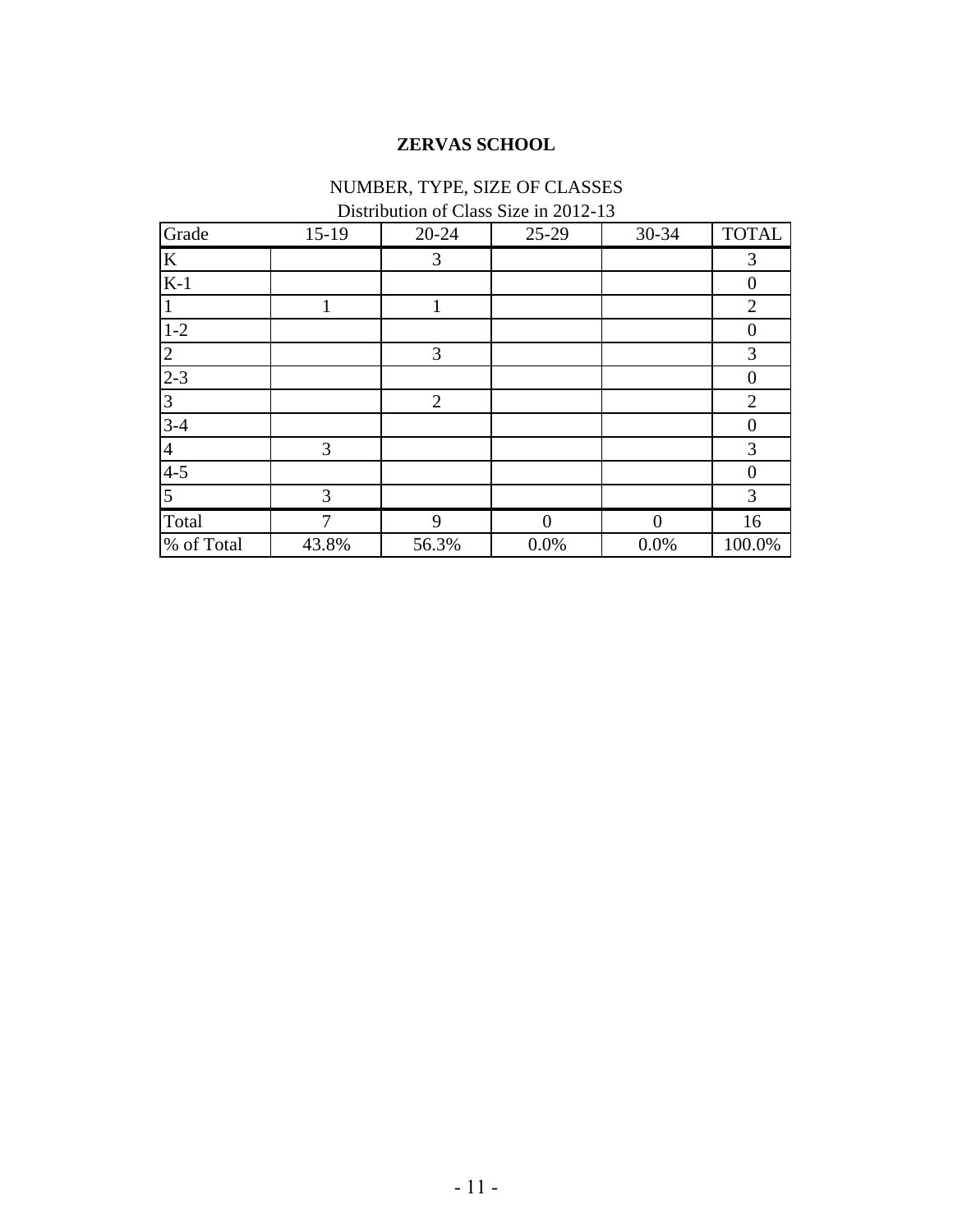#### **TABLE 7 DISTRIBUTION OF ELEMENTARY CLASS SIZES\* 2012-13 ENROLLMENT OCTOBER 1**

|                      |                       | Crade          | Crade           | Grade            | Crade                 | Crade            | Grade          | Crade            | Crade    | Crade            | Crade<br>Crack        |                  |
|----------------------|-----------------------|----------------|-----------------|------------------|-----------------------|------------------|----------------|------------------|----------|------------------|-----------------------|------------------|
| <b>SCHOOL</b>        | K                     | $K-1$          | 1               | $1 - 2$          | $\overline{2}$        | $2 - 3$          | $\overline{3}$ | $3-4$            | 4        | $\overline{4-5}$ | 5                     | <b>TOTAL</b>     |
| Angier               |                       |                |                 |                  | 18                    |                  |                |                  |          |                  |                       |                  |
|                      | 23                    |                | 22              |                  | 18                    |                  | 21             |                  | 23       |                  | 24                    | # Rooms          |
|                      | 23                    |                | 21              |                  | 18                    |                  | 21             |                  | 23       |                  | 24                    | 19               |
|                      | 23                    |                | 21              |                  | 18                    |                  | 21             |                  | 22       |                  | 24                    |                  |
| <b>TOTAL</b>         | 69                    | $\overline{0}$ | 64              | $\mathbf{0}$     | 72                    | $\mathbf{0}$     | 63             | $\mathbf{0}$     | 68       | $\overline{0}$   | 72                    | 408              |
| <b>Bowen</b>         | 20                    |                |                 |                  |                       |                  |                |                  |          |                  | 21                    |                  |
|                      | 20                    |                | 26              |                  | 27                    |                  | 27             |                  | 27       |                  | 21                    | # Rooms          |
|                      | 20                    |                | 25              |                  | 26                    |                  | 26             |                  | 27       |                  | 21                    | 20               |
|                      | 19                    |                | 25              |                  | 26                    |                  | 26             |                  | 27       |                  | 20                    |                  |
| <b>TOTAL</b>         | 79                    | $\overline{0}$ | 76              | $\boldsymbol{0}$ | 79                    | $\mathbf{0}$     | 79             | $\mathbf{0}$     | 81       | $\overline{0}$   | 83                    | 477              |
|                      |                       |                |                 |                  |                       |                  |                |                  |          |                  |                       |                  |
| <b>Burr</b>          | 22                    |                | 23              |                  | 23                    |                  | 25             |                  | 24       |                  | 24                    | # Rooms          |
|                      | 22                    |                | 23              |                  | 22                    |                  | 25             |                  | 23       |                  | 23                    | 18               |
|                      | 21                    |                | 23              |                  | 22                    |                  | 24             |                  | 23       |                  | 23                    |                  |
| <b>TOTAL</b>         | 65                    | $\overline{0}$ | 69              | $\mathbf{0}$     | 67                    | $\overline{0}$   | 74             | $\mathbf{0}$     | 70       | $\overline{0}$   | 70                    | 415              |
| Cabot                | 19                    |                |                 |                  | 19                    |                  |                |                  |          |                  |                       |                  |
|                      | 18                    |                | 21              |                  | 19                    |                  | 24             |                  | 23       |                  | 24                    | # Rooms          |
|                      | 18                    |                | 21              |                  | 19                    |                  | 24             |                  | 23       |                  | 24                    | 20               |
| <b>TOTAL</b>         | 18<br>$\overline{73}$ | $\overline{0}$ | 20<br>62        | $\boldsymbol{0}$ | 18<br>$\overline{75}$ | $\mathbf{0}$     | 23<br>71       | $\overline{0}$   | 22<br>68 | $\overline{0}$   | 23<br>$\overline{71}$ | 420              |
| Countryside          |                       |                |                 |                  | 21                    |                  | 23             |                  | 20       |                  | 23                    |                  |
|                      | 23                    |                | 24              |                  | 21                    |                  | 22             |                  | 20       |                  | 23                    | # Rooms          |
|                      | 23                    |                | 23              |                  | 20                    |                  | 22             |                  | 19       |                  | 23                    | 22               |
|                      | 23                    |                | 23              |                  | 20                    |                  | 22             |                  | 19       |                  | 22                    |                  |
| <b>TOTAL</b>         | 69                    | $\overline{0}$ | $\overline{70}$ | $\mathbf{0}$     | $\overline{82}$       | $\mathbf{0}$     | 89             | $\mathbf{0}$     | 78       | $\overline{0}$   | 91                    | 479              |
| <b>Franklin</b>      |                       |                |                 |                  |                       |                  |                |                  |          |                  |                       |                  |
|                      | 21                    |                | 21              |                  |                       |                  | 23             |                  | 21       |                  | 27                    | # Rooms          |
|                      | 21                    |                | 21              |                  | 20                    |                  | 23             |                  | 21       |                  | 27                    | 18               |
|                      | 21                    |                | 20              | 20               | 19                    |                  | 23             |                  | 21       |                  | 26                    |                  |
| <b>TOTAL</b>         | 63                    | $\overline{0}$ | 62              | 20               | $\overline{39}$       | $\boldsymbol{0}$ | 69             | $\boldsymbol{0}$ | 63       | $\overline{0}$   | 80                    | 396              |
|                      |                       |                | 21              |                  |                       |                  |                |                  |          |                  |                       |                  |
| <b>Horace Mann</b>   | $22\,$                |                | 21              |                  | 22                    |                  | 21             |                  | 23       |                  |                       | # Rooms          |
|                      | 22                    |                | 21              |                  | 21                    |                  | 20             |                  | $22\,$   |                  | 27                    | 18               |
|                      | 21                    |                | 21              |                  | 21                    |                  | 20             |                  | 22       |                  | 26                    |                  |
| <b>TOTAL</b>         | 65                    | $\overline{0}$ | 84              | $\overline{0}$   | 64                    | $\overline{0}$   | 61             | $\boldsymbol{0}$ | 67       | $\overline{0}$   | 53                    | 394              |
| <b>Lincoln-Eliot</b> |                       |                | 19              |                  | 22                    |                  |                |                  |          |                  | 20                    | # Rooms          |
|                      | 24                    |                | 19              |                  | 21                    |                  | 24             |                  | 23       |                  | 20                    | 15               |
|                      | 24                    |                | 19              |                  | 21                    |                  | 24             |                  | 22       |                  | 20                    |                  |
| <b>TOTAL</b>         | 48                    | $\overline{0}$ | 57              | $\boldsymbol{0}$ | 64                    | $\boldsymbol{0}$ | 48             | $\overline{0}$   | 45       | $\overline{0}$   | 60                    | $\overline{322}$ |

\*Notes: There is a 0.5 FTE teacher at Horace Mann in Grade 5, a 0.6 FTE teacher at Williams in Kindergarten and a 0.6 FTE teacher at Lincoln-Eliot in Kindergarten (as of January 2013) due to class size. In total, there are 264.7 FTE teachers in 263 classrooms. Students in the districtwide Reach Program are included in Grade 3 at Underwood and Grades 4 and 5 at Franklin.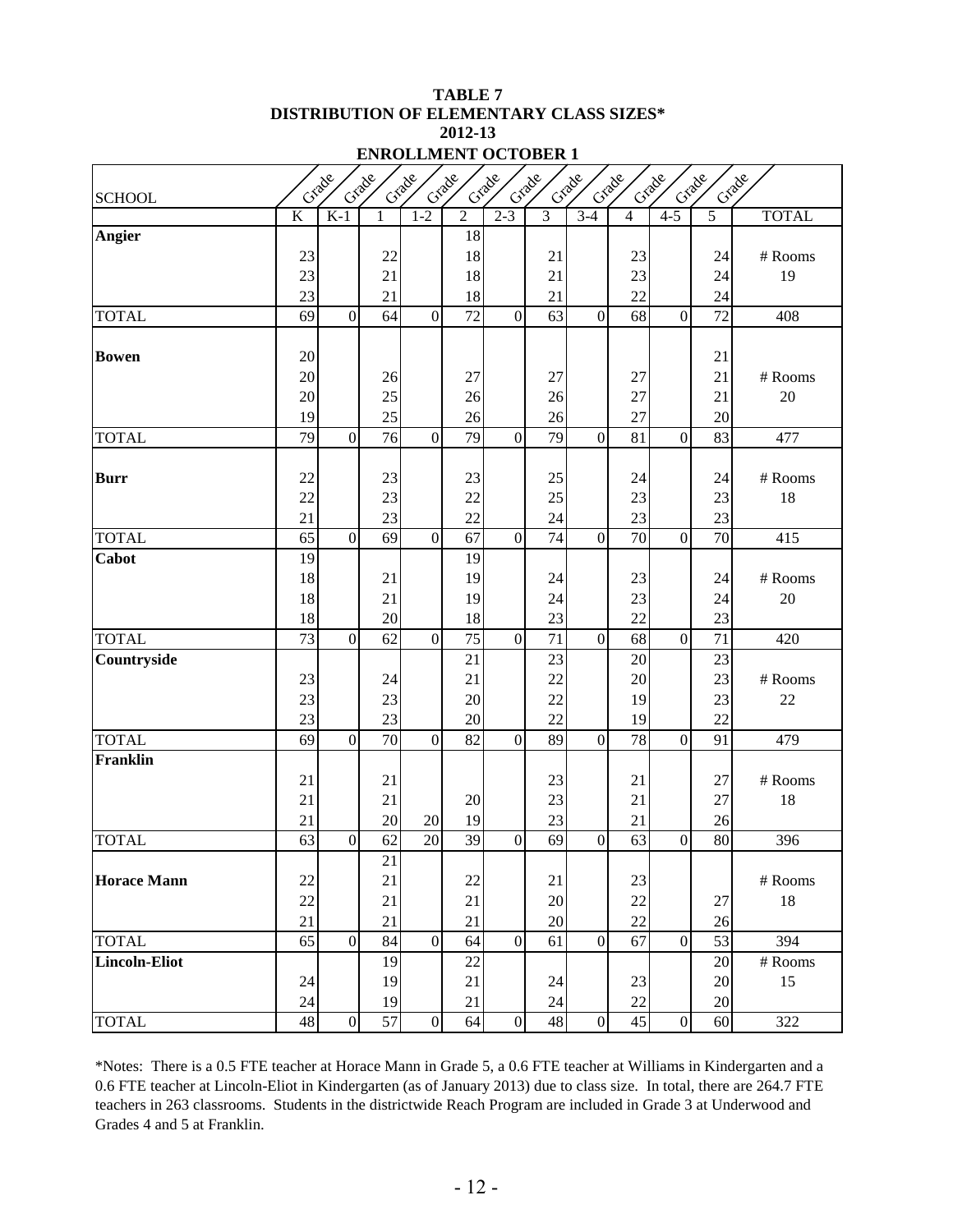#### **TABLE 7, Continued DISTRIBUTION OF ELEMENTARY CLASS SIZES\* 2012-13**

| Grade<br>Grade<br>Grade<br>Grade<br>Grade<br>Grade<br>Grade<br>Grade<br>Grade<br>Grade<br>Grade |          |                |              |                |                |                  |                |                  |                |                  |          |              |
|-------------------------------------------------------------------------------------------------|----------|----------------|--------------|----------------|----------------|------------------|----------------|------------------|----------------|------------------|----------|--------------|
| <b>SCHOOL</b>                                                                                   |          |                |              |                |                |                  |                |                  |                |                  |          |              |
|                                                                                                 | $\bf K$  | $K-1$          | 1            | $1 - 2$        | $\overline{2}$ | $2 - 3$          | $\overline{3}$ | $3-4$            | $\overline{4}$ | $4 - 5$          | 5        | <b>TOTAL</b> |
| <b>Mason-Rice</b>                                                                               | 20       |                |              |                |                |                  |                |                  |                |                  |          |              |
|                                                                                                 | 20       |                | 21           |                | 24             |                  | 26             |                  | 25             |                  | 26       | # Rooms      |
|                                                                                                 | 19       |                | 21           |                | 24             |                  | 25             |                  | 24             |                  | 25       | 19           |
|                                                                                                 | 20       |                | 21           |                | 23             |                  | 25             |                  | 24             |                  | 25       |              |
| <b>TOTAL</b>                                                                                    | 79       | $\mathbf{0}$   | 63           | $\mathbf{0}$   | 71             | $\boldsymbol{0}$ | 76             | $\boldsymbol{0}$ | 73             | $\overline{0}$   | 76       | 438          |
| <b>Memorial-</b>                                                                                |          |                | 20           |                | 21             |                  |                |                  | 21             |                  | 21       |              |
| <b>Spaulding</b>                                                                                | 23       |                | 19           |                | 20             |                  | 25             |                  | 20             |                  | 21       | # Rooms      |
|                                                                                                 | 23       |                | 19           |                | 20             |                  | 24             |                  | 20             |                  | 21       | 22           |
|                                                                                                 | 23       |                | 19           |                | 20             |                  | 24             |                  | 20             |                  | 20       |              |
| <b>TOTAL</b>                                                                                    | 69       | $\overline{0}$ | 77           | $\mathbf{0}$   | 81             | $\mathbf{0}$     | 73             | $\boldsymbol{0}$ | 81             | $\mathbf{0}$     | 83       | 464          |
| <b>Peirce</b>                                                                                   | 17       |                | 21           |                |                |                  |                |                  |                |                  | 23       | $#$ Rooms    |
|                                                                                                 | 17       |                | 21           |                | 27             |                  | 26             |                  | 26             |                  | 22       | 15           |
|                                                                                                 | 17       |                | 20           |                | 26             |                  | 26             |                  | 26             |                  | 22       |              |
| <b>TOTAL</b>                                                                                    | 51       | $\overline{0}$ | 62           | $\overline{0}$ | 53             | $\mathbf{0}$     | 52             | $\boldsymbol{0}$ | 52             | $\overline{0}$   | 67       | 337          |
| Underwood                                                                                       |          |                |              |                |                |                  | 21             |                  |                |                  |          | # Rooms      |
|                                                                                                 | 19       |                | 20           |                | 25             |                  | 21             |                  | 24             |                  | 28       | 14           |
|                                                                                                 | 19       | 18             | 20           |                | 24             |                  | 20             |                  | 24             |                  | 27       |              |
| <b>TOTAL</b>                                                                                    | 38       | 18             | 40           | $\mathbf{0}$   | 49             | $\boldsymbol{0}$ | 62             | $\overline{0}$   | 48             | $\mathbf{0}$     | 55       | 310          |
| Ward                                                                                            |          |                |              |                |                |                  |                |                  |                |                  | 20       | # Rooms      |
|                                                                                                 | 19       |                | 21           |                | 23             |                  | 26             |                  | 24             |                  | 20       | 14           |
|                                                                                                 | 18       | 19             | 20           |                | 23             |                  | 25             |                  | 23             |                  | 20       |              |
| <b>TOTAL</b>                                                                                    | 37       | 19             | 41           | $\overline{0}$ | 46             | $\overline{0}$   | 51             | $\overline{0}$   | 47             | $\overline{0}$   | 60       | 301          |
| <b>Williams</b>                                                                                 |          |                |              |                |                |                  | 23             |                  |                |                  |          | # Rooms      |
|                                                                                                 | 25<br>25 |                | 21<br>20     |                | 27<br>20       |                  | 23<br>23       |                  | 24<br>24       |                  | 25<br>24 | 13           |
| <b>TOTAL</b>                                                                                    | 50       | $\mathbf{0}$   | 41           | $\Omega$       | 47             | $\boldsymbol{0}$ | 69             | $\mathbf{0}$     | 48             | $\overline{0}$   | 49       | 304          |
| <b>Zervas</b>                                                                                   | 20       |                |              |                | 23             |                  |                |                  | 19             |                  | 19       | # Rooms      |
|                                                                                                 | 20       |                | $20\,$       |                | 23             |                  | 23             |                  | 18             |                  | 19       | 16           |
|                                                                                                 | 20       |                | 19           |                | 22             |                  | 23             |                  | 18             |                  | 19       |              |
| <b>TOTAL</b>                                                                                    | 60       | $\mathbf{0}$   | 39           | $\mathbf{0}$   | 68             | $\boldsymbol{0}$ | 46             | $\mathbf{0}$     | 55             | $\mathbf{0}$     | 57       | 325          |
|                                                                                                 |          |                |              |                |                |                  |                |                  |                |                  |          |              |
|                                                                                                 |          | Grade          | Grade        | Grade          | Grade          | Crade            | Grade          | Grade            | Grade          | Criade           | Crade    | Crade        |
|                                                                                                 | $\bf K$  | $K-1$          | $\mathbf{1}$ | $1 - 2$        | $\overline{2}$ | $2 - 3$          | 3              | $3-4$            | $\overline{4}$ | $4 - 5$          | 5        | <b>TOTAL</b> |
| <b>Grand Total</b>                                                                              | 915      | 37             | 907          | 20             | 957            | $\boldsymbol{0}$ | 983            | $\boldsymbol{0}$ | 944            | $\overline{0}$   | 1,027    | 5,790        |
| Avg. Class Size                                                                                 | 20.8     | 18.5           | 21.1         | 20.0           | 21.8           | 0.0              | 23.4           | 0.0              | 22.5           | 0.0              | 23.0     | 22.0         |
| # of Rooms/Classes                                                                              | 44       | $\mathbf{2}$   | 43           | 1              | 44             | $\boldsymbol{0}$ | 42             | $\boldsymbol{0}$ | 42             | $\boldsymbol{0}$ | 45       | 263.0        |

\*Notes: There is a 0.5 FTE teacher at Horace Mann in Grade 5, a 0.6 FTE teacher at Williams in Kindergarten and a 0.6 FTE teacher at Lincoln-Eliot in Kindergarten (as of January 2013) due to class size. In total, there are 264.7 FTE teachers in 263 classrooms. Students in the districtwide Reach Program are included in Grade 3 at Underwood and Grades 4 and 5 at Franklin.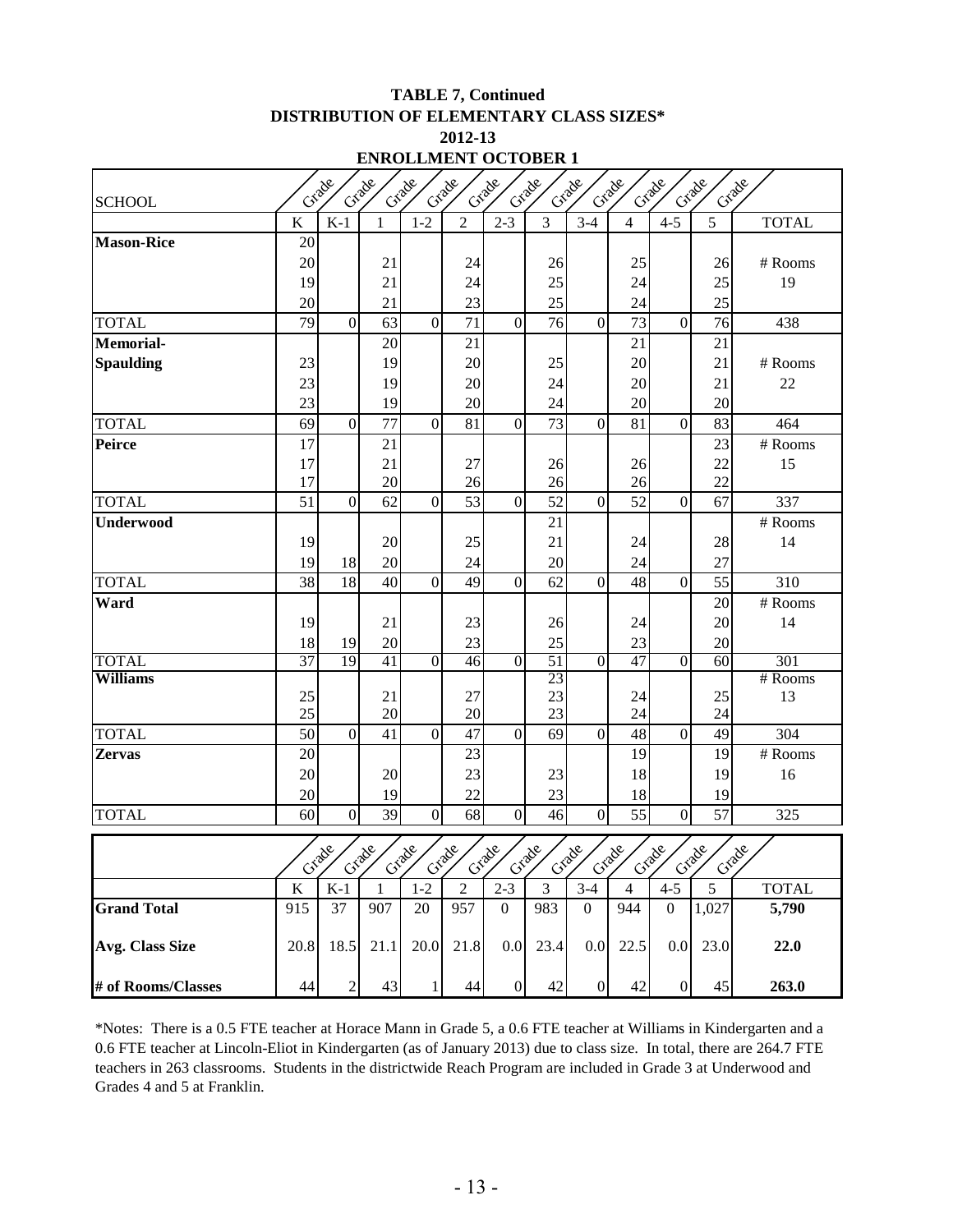#### **TABLE 8 DISTRIBUTION OF ELEMENTARY CLASS SIZES\* 2013-14 ENROLLMENT OCTOBER 1**

| <b>SCHOOL</b>                  | Grade<br>Grade<br>Crade<br>Grade<br>Crack<br>Crade<br>Grade<br>Grade<br>Crack<br>Crade<br>Crack |                |          |                  |                 |                  |                |                  |          |                |          |              |  |
|--------------------------------|-------------------------------------------------------------------------------------------------|----------------|----------|------------------|-----------------|------------------|----------------|------------------|----------|----------------|----------|--------------|--|
|                                | K                                                                                               | $K-1$          |          | $1-2$            | $\overline{2}$  | $2 - 3$          | $\overline{3}$ | $3-4$            | 4        | $4 - 5$        | 5        | <b>TOTAL</b> |  |
| <b>Angier</b>                  |                                                                                                 |                |          |                  | 19              |                  |                |                  |          |                |          |              |  |
|                                | 24                                                                                              |                | 24       |                  | 18              |                  | 25             |                  | 21       |                | 23       | # Rooms      |  |
|                                | 24                                                                                              |                | 24       |                  | 18              |                  | 25             |                  | 20       |                | 23       | 19           |  |
|                                | 23                                                                                              |                | 23       |                  | 18              |                  | 25             |                  | 20       |                | 22       |              |  |
| <b>TOTAL</b>                   | 71                                                                                              | $\overline{0}$ | 71       | $\mathbf{0}$     | 73              | $\overline{0}$   | 75             | $\overline{0}$   | 61       | $\overline{0}$ | 68       | 419          |  |
| <b>Bowen</b>                   | 20                                                                                              |                | 21       |                  | 19              |                  | 20             |                  | 21       |                |          |              |  |
| Proposed: 3 Modular Classrooms | 20                                                                                              |                | 21       |                  | 19              |                  | 20             |                  | 20       |                | 28       | # Rooms      |  |
|                                | 20                                                                                              |                | 20       |                  | 19              |                  | 20             |                  | 20       |                | 27       | 23           |  |
|                                | 20                                                                                              |                | 20       |                  | 19              |                  | 20             |                  | 20       |                | 27       |              |  |
| <b>TOTAL</b>                   | 80                                                                                              | $\overline{0}$ | 82       | $\boldsymbol{0}$ | 76              | $\mathbf{0}$     | 80             | $\Omega$         | 81       | $\overline{0}$ | 82       | 481          |  |
|                                | 21                                                                                              |                |          |                  |                 |                  |                |                  |          |                |          |              |  |
| <b>Burr</b>                    | 21                                                                                              |                | 23       |                  | 24              |                  | 24             |                  | 25       |                | 23       | # Rooms      |  |
| Proposed: 1 Modular Classroom  | 21                                                                                              |                | 22       |                  | 23              |                  | 23             |                  | 25       |                | 23       | 19           |  |
|                                | 20                                                                                              |                | 22       |                  | 23              |                  | 23             |                  | 24       |                | 23       |              |  |
| <b>TOTAL</b>                   | 83                                                                                              | $\overline{0}$ | 67       | $\boldsymbol{0}$ | $\overline{70}$ | $\mathbf{0}$     | 70             | $\overline{0}$   | 74       | $\overline{0}$ | 69       | 433          |  |
| Cabot                          |                                                                                                 |                | 20       |                  |                 |                  | 20             |                  |          |                |          |              |  |
|                                | 23                                                                                              |                | 20       |                  | 21              |                  | 19             |                  | 24       |                | 23       | # Rooms      |  |
|                                | 23                                                                                              |                | 20       |                  | 21              |                  | 19             |                  | 23       |                | 23       | 20           |  |
|                                | 22                                                                                              |                | 20       |                  | 21              |                  | 19             |                  | 23       |                | 22       |              |  |
| <b>TOTAL</b>                   | 68                                                                                              | $\overline{0}$ | 80       | $\boldsymbol{0}$ | 63              | $\mathbf{0}$     | 77             | $\overline{0}$   | 70       | $\overline{0}$ | 68       | 426          |  |
| Countryside                    |                                                                                                 |                |          |                  |                 |                  | 21             |                  | 23       |                | 20       |              |  |
|                                | 22                                                                                              |                | 21       |                  | 23              |                  | 21             |                  | 23       |                | 20       | # Rooms      |  |
|                                | 22                                                                                              |                | 21       |                  | 23              |                  | 20             |                  | 23       |                | 20       | 22           |  |
| <b>TOTAL</b>                   | 22                                                                                              | 22<br>22       | 20<br>62 | $\mathbf{0}$     | 23<br>69        | $\overline{0}$   | 20<br>82       | $\overline{0}$   | 22<br>91 | $\overline{0}$ | 19<br>79 | 471          |  |
| <b>Franklin</b>                | 66<br>19                                                                                        |                |          |                  |                 |                  |                |                  |          |                |          |              |  |
|                                | 19                                                                                              |                | 22       |                  | 25              |                  |                |                  | 24       |                | 22       | # Rooms      |  |
|                                | 18                                                                                              |                | 22       |                  | 24              |                  | 24             |                  | 24       |                | 22       | 18           |  |
|                                | 18                                                                                              |                | 22       |                  | 24              |                  | 23             |                  | 24       |                | 22       |              |  |
| <b>TOTAL</b>                   | 74                                                                                              | $\overline{0}$ | 66       | $\mathbf{0}$     | 73              | $\overline{0}$   | 47             | $\overline{0}$   | 72       | $\overline{0}$ | 66       | 398          |  |
|                                |                                                                                                 |                |          |                  | 21              |                  |                |                  |          |                |          |              |  |
| <b>Horace Mann</b>             | $22\,$                                                                                          |                | $22\,$   |                  | 21              |                  | $22\,$         |                  | $22\,$   |                | $22\,$   | $\#$ Rooms   |  |
| Proposed: 1 Modular Classroom  | 22                                                                                              |                | 22       |                  | 21              |                  | 22             |                  | 21       |                | $22\,$   | 19           |  |
|                                | 21                                                                                              |                | 22       |                  | 20              |                  | 21             |                  | 21       |                | 22       |              |  |
| <b>TOTAL</b>                   | 65                                                                                              | $\overline{0}$ | 66       | $\boldsymbol{0}$ | 83              | $\boldsymbol{0}$ | 65             | $\boldsymbol{0}$ | 64       | $\overline{0}$ | 66       | 409          |  |
| Lincoln-Eliot                  | 19                                                                                              |                |          |                  | 18              |                  | 22             |                  |          |                |          | # Rooms      |  |
|                                | 19                                                                                              |                | 20       |                  | 18              |                  | 22             |                  | 24       |                | 23       | 16           |  |
|                                | 19                                                                                              | 20             | 20       |                  | 18              |                  | 21             |                  | 24       |                | 22       |              |  |
| <b>TOTAL</b>                   | $\overline{57}$                                                                                 | 20             | 40       | $\boldsymbol{0}$ | 54              | $\mathbf{0}$     | 65             | $\mathbf{0}$     | 48       | $\overline{0}$ | 45       | 329          |  |

**Note: This is a theoretical representation of class sizes using projected enrollments and is not a staffing plan.** \*Classrooms that combine two grade levels are utilized to moderate class size.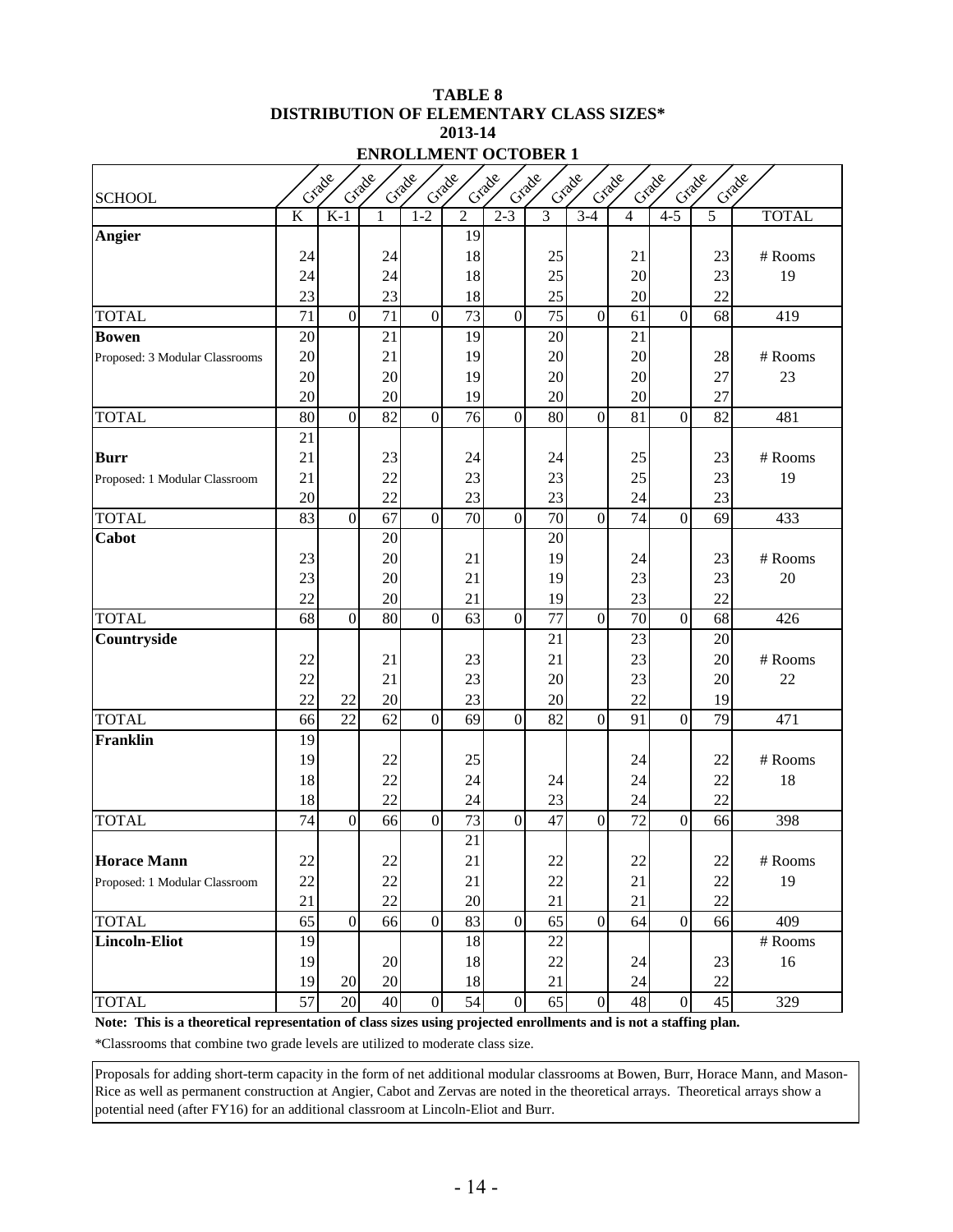#### **TABLE 8, Continued DISTRIBUTION OF ELEMENTARY CLASS SIZES\* 2013-14 ENROLLMENT OCTOBER 1**

| Екибериет остовек                                                                                                 |                                           |                                                 |                               |                                                  |                  |                                           |                |                                    |                  |                  |                              |              |  |
|-------------------------------------------------------------------------------------------------------------------|-------------------------------------------|-------------------------------------------------|-------------------------------|--------------------------------------------------|------------------|-------------------------------------------|----------------|------------------------------------|------------------|------------------|------------------------------|--------------|--|
| Grade<br>Crade<br>Grade<br>Grade<br>Grade<br>Crade<br>Crade<br>Cracke<br>Grade<br>Grade<br>Grade<br><b>SCHOOL</b> |                                           |                                                 |                               |                                                  |                  |                                           |                |                                    |                  |                  |                              |              |  |
|                                                                                                                   | $\bf K$                                   | $K-1$                                           | $\mathbf{1}$                  | $1 - 2$                                          | $\overline{2}$   | $2 - 3$                                   | $\overline{3}$ | $3-4$                              | $\overline{4}$   | $4 - 5$          | 5                            | <b>TOTAL</b> |  |
| <b>Mason-Rice</b>                                                                                                 |                                           |                                                 | 21                            |                                                  |                  |                                           |                |                                    | 19               |                  |                              |              |  |
| Proposed: 2 Modular Classrooms                                                                                    | 22                                        |                                                 | 21                            |                                                  | 22               |                                           | 24             |                                    | 19               |                  | 24                           | # Rooms      |  |
|                                                                                                                   | 21                                        |                                                 | 20                            |                                                  | 22               |                                           | 24             |                                    | 19               |                  | 24                           | 20           |  |
|                                                                                                                   | 21                                        |                                                 | 20                            |                                                  | 21               |                                           | 24             |                                    | 19               |                  | 23                           |              |  |
| <b>TOTAL</b>                                                                                                      | 64                                        | $\overline{0}$                                  | 82                            | $\overline{0}$                                   | 65               | $\mathbf{0}$                              | 72             | $\mathbf{0}$                       | 76               | $\overline{0}$   | 71                           | 430          |  |
| <b>Memorial-</b>                                                                                                  |                                           |                                                 | 20                            |                                                  | 21               |                                           | 21             |                                    |                  |                  | 21                           |              |  |
| <b>Spaulding</b>                                                                                                  | 21                                        |                                                 | 20                            |                                                  | 21               |                                           | 21             |                                    | 26               |                  | 21                           | # Rooms      |  |
|                                                                                                                   | 21                                        |                                                 | 19                            |                                                  | 21               |                                           | 21             |                                    | 26               |                  | 21                           | 22           |  |
|                                                                                                                   | 21                                        |                                                 | 19                            |                                                  | 21               |                                           | 21             |                                    | 26               |                  | 20                           |              |  |
| <b>TOTAL</b>                                                                                                      | 63                                        | $\overline{0}$                                  | 78                            | $\boldsymbol{0}$                                 | 84               | $\mathbf{0}$                              | 84             | $\mathbf{0}$                       | 78               | $\overline{0}$   | 83                           | 470          |  |
| <b>Peirce</b>                                                                                                     |                                           |                                                 | 20                            |                                                  | 22               |                                           |                |                                    |                  |                  |                              | # Rooms      |  |
|                                                                                                                   | 21                                        |                                                 | 20                            |                                                  | 21               |                                           | 22             |                                    | 22               |                  | 26                           | 15           |  |
|                                                                                                                   | 20                                        |                                                 | 19                            |                                                  | 21               |                                           | 21             | 20                                 | 21               |                  | 25                           |              |  |
| <b>TOTAL</b>                                                                                                      | 41                                        | $\overline{0}$                                  | 59                            | $\mathbf{0}$                                     | 64               | $\boldsymbol{0}$                          | 43             | 20                                 | 43               | $\overline{0}$   | 51                           | 321          |  |
| <b>Underwood</b>                                                                                                  |                                           |                                                 |                               |                                                  |                  |                                           |                |                                    | 21               |                  |                              | # Rooms      |  |
|                                                                                                                   | 22                                        |                                                 | 18                            |                                                  | 21               |                                           | 21             |                                    | 20               |                  | 24                           | 15           |  |
|                                                                                                                   | 22                                        | 20                                              | 18                            |                                                  | 20               | 20                                        | 21             |                                    | 20               |                  | 23                           |              |  |
| <b>TOTAL</b>                                                                                                      | 44                                        | $\overline{20}$                                 | 36                            | $\overline{0}$                                   | 41               | 20                                        | 42             | $\overline{0}$                     | 61               | $\overline{0}$   | 47                           | 311          |  |
| Ward                                                                                                              |                                           |                                                 |                               |                                                  | 18               |                                           |                |                                    |                  |                  |                              | # Rooms      |  |
|                                                                                                                   | 18                                        |                                                 | 21                            |                                                  | 18               |                                           | 25             |                                    | 26               |                  | 24                           | 14           |  |
|                                                                                                                   | 18                                        | 18                                              | 21                            |                                                  | 18               |                                           | 24             |                                    | 25               |                  | 23                           |              |  |
| <b>TOTAL</b>                                                                                                      | 36                                        | 18                                              | 42                            | $\overline{0}$                                   | 54               | $\overline{0}$                            | 49             | $\overline{0}$                     | 51               | $\overline{0}$   | 47                           | 297          |  |
| <b>Williams</b>                                                                                                   |                                           |                                                 |                               |                                                  |                  |                                           |                |                                    | 25               |                  |                              | # Rooms      |  |
|                                                                                                                   | 22<br>22                                  |                                                 | 25<br>25                      |                                                  | 22<br>22         |                                           | 25<br>25       |                                    | 24<br>24         |                  | 25<br>24                     | 13           |  |
| <b>TOTAL</b>                                                                                                      | 44                                        | $\overline{0}$                                  | 50                            | $\mathbf{0}$                                     | 44               | $\boldsymbol{0}$                          | 50             | $\overline{0}$                     | 73               | $\overline{0}$   | 49                           | 310          |  |
| <b>Zervas</b>                                                                                                     | 22                                        |                                                 | 22                            |                                                  |                  |                                           | 25             |                                    |                  |                  | 19                           | # Rooms      |  |
|                                                                                                                   | 21                                        |                                                 | 22                            |                                                  | 21               |                                           | 24             |                                    | 24               |                  | 18                           | 16           |  |
|                                                                                                                   | 21                                        |                                                 | 21                            |                                                  | 21               |                                           | 24             |                                    | 23               |                  | 18                           |              |  |
| <b>TOTAL</b>                                                                                                      | 64                                        | $\overline{0}$                                  | 65                            | $\boldsymbol{0}$                                 | 42               | $\boldsymbol{0}$                          | 73             | $\mathbf{0}$                       | 47               | $\mathbf{0}$     | 55                           | 346          |  |
|                                                                                                                   |                                           |                                                 |                               |                                                  |                  |                                           |                |                                    |                  |                  |                              |              |  |
|                                                                                                                   | $\mathcal{C}^{\mathcal{S}^{\mathcal{O}}}$ | 28<br>$\mathcal{C}^{\mathcal{S}^{\mathcal{O}}}$ | 280<br>$\mathfrak{S}^{\circ}$ | 280<br>$\mathcal{C}^{\mathcal{S}^{\mathcal{O}}}$ | $\infty$<br>Gray | Š,<br>$\mathcal{C}^{\mathcal{S}^{\circ}}$ | $x^2$<br>Cray  | Se,<br>$\mathcal{C}^{\mathcal{C}}$ | $\infty$<br>Crai | $\infty$<br>Craz | se,<br>$\mathcal{S}^{\circ}$ | 200          |  |
|                                                                                                                   | $\bf K$                                   | $K-1$                                           | 1                             | $1-2$                                            | $\overline{2}$   | $\overline{2-3}$                          | $\overline{3}$ | $3-4$                              | $\overline{4}$   | $4 - 5$          | 5                            | <b>TOTAL</b> |  |
| <b>Grand Total</b>                                                                                                | 920                                       | 80                                              | 946                           | $\boldsymbol{0}$                                 | 955              | 20                                        | 974            | 20                                 | 990              | $\overline{0}$   | 946                          | 5,851        |  |
| <b>Avg. Class Size</b>                                                                                            | 20.9                                      | 20.0                                            | 21.0                          | $0.0\,$                                          | 20.8             | 20.0                                      | 22.1           | 20.0                               | 22.5             | 0.0              | 22.5                         | 21.6         |  |
| # of Rooms/Classes                                                                                                | 44                                        | $\overline{4}$                                  | 45                            | $\boldsymbol{0}$                                 | 46               | $\mathbf{1}$                              | 44             | 1                                  | 44               | $\Omega$         | 42                           | 271          |  |

**Note: This is a theoretical representation of class sizes using projected enrollments and is not a staffing plan.**

\*Classrooms that combine two grade levels are utilized to moderate class size.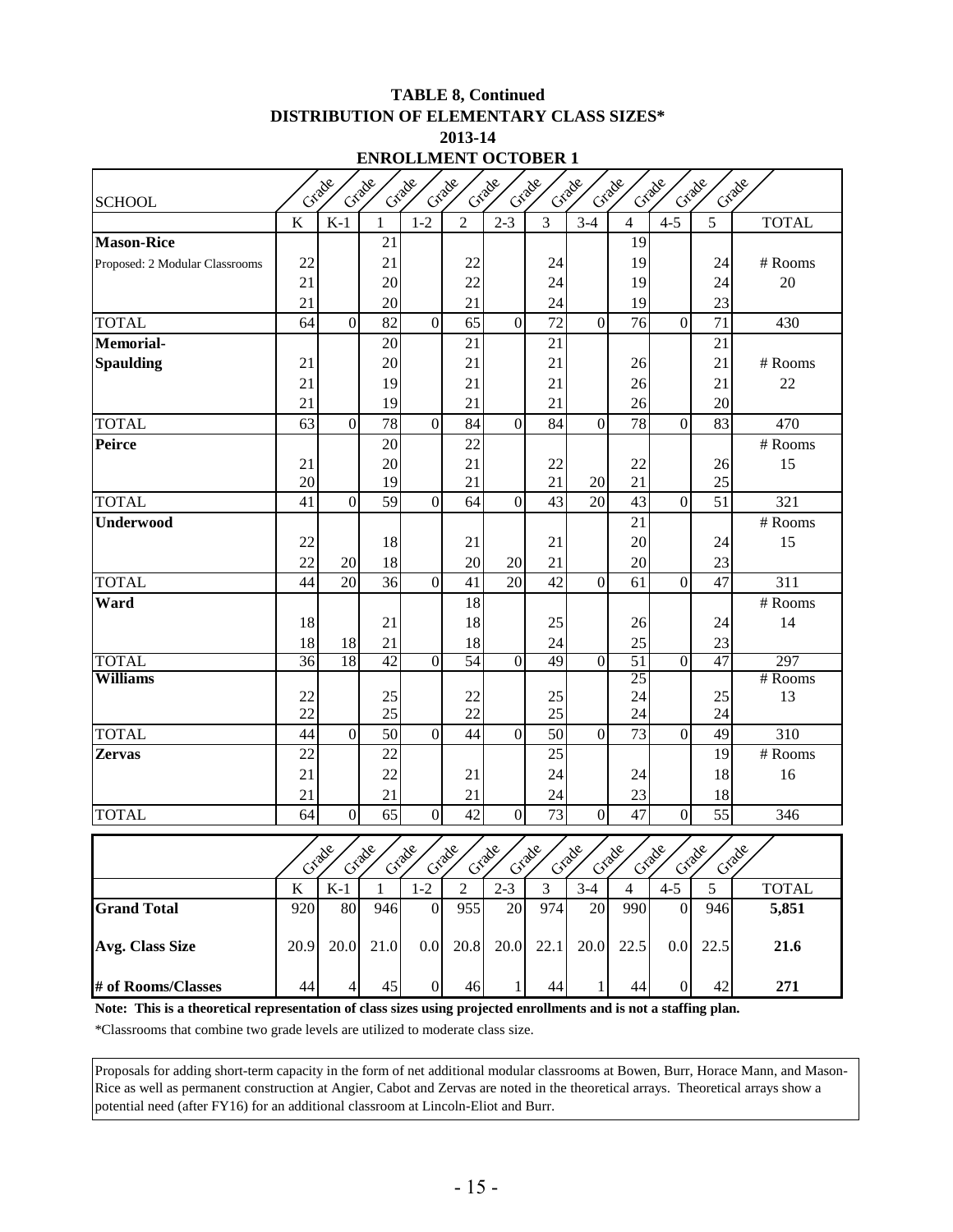#### **TABLE 9 DISTRIBUTION OF ELEMENTARY CLASS SIZES\* 2014-15 ENROLLMENT OCTOBER 1**

| <b>SCHOOL</b>        |                 | Crade           | Grade    | Grade            | Grade           | Crade            | Crade    | Crade            | Grade           | Crade          | Grade          | Grade        |
|----------------------|-----------------|-----------------|----------|------------------|-----------------|------------------|----------|------------------|-----------------|----------------|----------------|--------------|
|                      | K               | $K-1$           |          | $1 - 2$          | $\overline{c}$  | $2 - 3$          | 3        | $3 - 4$          | 4               | $4 - 5$        | $\overline{5}$ | <b>TOTAL</b> |
| Angier               |                 |                 | 19       |                  | 20              |                  |          |                  |                 |                |                |              |
| Proposed: At Carr    | 20              |                 | 19       |                  | 20              |                  | 26       |                  | 25              |                | 21             | # Rooms      |
|                      | 19              |                 | 18       |                  | 19              |                  | 25       |                  | 25              |                | 20             | $20\,$       |
|                      | 19              |                 | 18       |                  | 19              |                  | 25       |                  | 24              |                | 20             |              |
| <b>TOTAL</b>         | 58              | $\overline{0}$  | 74       | $\overline{0}$   | 78              | $\boldsymbol{0}$ | 76       | $\boldsymbol{0}$ | 74              | $\overline{0}$ | 61             | 421          |
| <b>Bowen</b>         | 19              |                 | 22       |                  | 21              |                  | 20       |                  | 21              |                |                |              |
|                      | 19              |                 | 21       |                  | 21              |                  | 20       |                  | 21              |                | 27             | # Rooms      |
|                      | 19              |                 | 21       |                  | 21              |                  | 19       |                  | 20              |                | 27             | 23           |
|                      | 18              |                 | 21       |                  | 21              |                  | 19       |                  | 20              |                | 27             |              |
| <b>TOTAL</b>         | $\overline{75}$ | $\overline{0}$  | 85       | $\overline{0}$   | 84              | $\overline{0}$   | 78       | $\mathbf{0}$     | $\overline{82}$ | $\overline{0}$ | 81             | 485          |
|                      |                 |                 | 22       |                  |                 |                  |          |                  |                 |                |                |              |
| <b>Burr</b>          | 23              |                 | 21       |                  | 24              |                  | 25       |                  | 24              |                | 25             | # Rooms      |
|                      | 23              |                 | 21       |                  | 23              |                  | 24       |                  | 23              |                | 24             | 19           |
|                      | 23              |                 | 21       |                  | 23              |                  | 24       |                  | 23              |                | 24             |              |
| <b>TOTAL</b>         | 69              | $\mathbf{0}$    | 85       | $\mathbf{0}$     | 70              | $\overline{0}$   | 73       | $\overline{0}$   | 70              | $\overline{0}$ | 73             | 440          |
| Cabot                |                 |                 |          |                  | 21              |                  |          |                  |                 |                |                |              |
|                      | 20              |                 | 21       |                  | 20              |                  | 21       |                  | 26              |                | 24             | # Rooms      |
|                      | 19<br>19        |                 | 21<br>21 |                  | 20<br>20        |                  | 21<br>21 |                  | 25              |                | 23<br>23       | 20           |
| <b>TOTAL</b>         | 58              | 20<br>20        | 63       | $\overline{0}$   | 81              | $\mathbf{0}$     | 63       | $\boldsymbol{0}$ | 25<br>76        | $\overline{0}$ | 70             | 431          |
| Countryside          | 19              |                 | 21       |                  |                 |                  |          |                  | 21              |                | 24             |              |
|                      | 18              |                 | 21       |                  | 24              |                  | 23       |                  | 21              |                | 23             | # Rooms      |
|                      | 18              |                 | 21       |                  | 24              |                  | 23       |                  | 21              |                | 23             | 22           |
|                      | 18              |                 | 20       |                  | 24              |                  | 23       |                  | 21              |                | 23             |              |
| <b>TOTAL</b>         | 73              | $\overline{0}$  | 83       | $\mathbf{0}$     | 72              | $\mathbf{0}$     | 69       | $\mathbf{0}$     | 84              | $\overline{0}$ | 93             | 474          |
| <b>Franklin</b>      |                 |                 | 20       |                  |                 |                  |          |                  |                 |                |                |              |
|                      | 22              |                 | 20       |                  | 23              |                  | 26       |                  |                 |                | 23             | # Rooms      |
|                      | 21              |                 | 19       |                  | 22              |                  | 26       |                  | 26              |                | 23             | 18           |
|                      | 21              |                 | 19       |                  | 22              |                  | 25       |                  | 25              |                | 23             |              |
| <b>TOTAL</b>         | 64              | $\overline{0}$  | 78       | $\mathbf{0}$     | 67              | $\overline{0}$   | 77       | $\overline{0}$   | $\overline{51}$ | $\overline{0}$ | 69             | 406          |
|                      |                 |                 |          |                  |                 |                  | 21       |                  |                 |                |                |              |
| <b>Horace Mann</b>   | 23              |                 | $22\,$   |                  | $22\,$          |                  | $21\,$   |                  | 22              |                | $21\,$         | # Rooms      |
|                      | 22              |                 | $22\,$   |                  | 22              |                  | 21       |                  | $22\,$          |                | 21             | 19           |
|                      | 22              |                 | 21       |                  | 22              |                  | 21       |                  | 22              |                | 21             |              |
| <b>TOTAL</b>         | 67              | $\overline{0}$  | 65       | $\overline{0}$   | $\overline{66}$ | $\overline{0}$   | 84       | $\mathbf{0}$     | 66              | $\overline{0}$ | 63             | 411          |
| <b>Lincoln-Eliot</b> | 19              |                 | 23       |                  |                 |                  | 19       |                  | $22\,$          |                |                | # Rooms      |
|                      | 19              |                 | 23       |                  | 24              |                  | 18       |                  | 22              |                | 25             | 16           |
|                      | 18              |                 | $23\,$   |                  | 24              |                  | 18       |                  | 22              |                | 24             |              |
| <b>TOTAL</b>         | 56              | $\vert 0 \vert$ | 69       | $\boldsymbol{0}$ | $\sqrt{48}$     | $\boldsymbol{0}$ | 55       | $\overline{0}$   | 66              | $\overline{0}$ | 49             | 343          |

**Note: This is a theoretical representation of class sizes using projected enrollments and is not a staffing plan.**

\*Classrooms that combine two grade levels are utilized to moderate class size.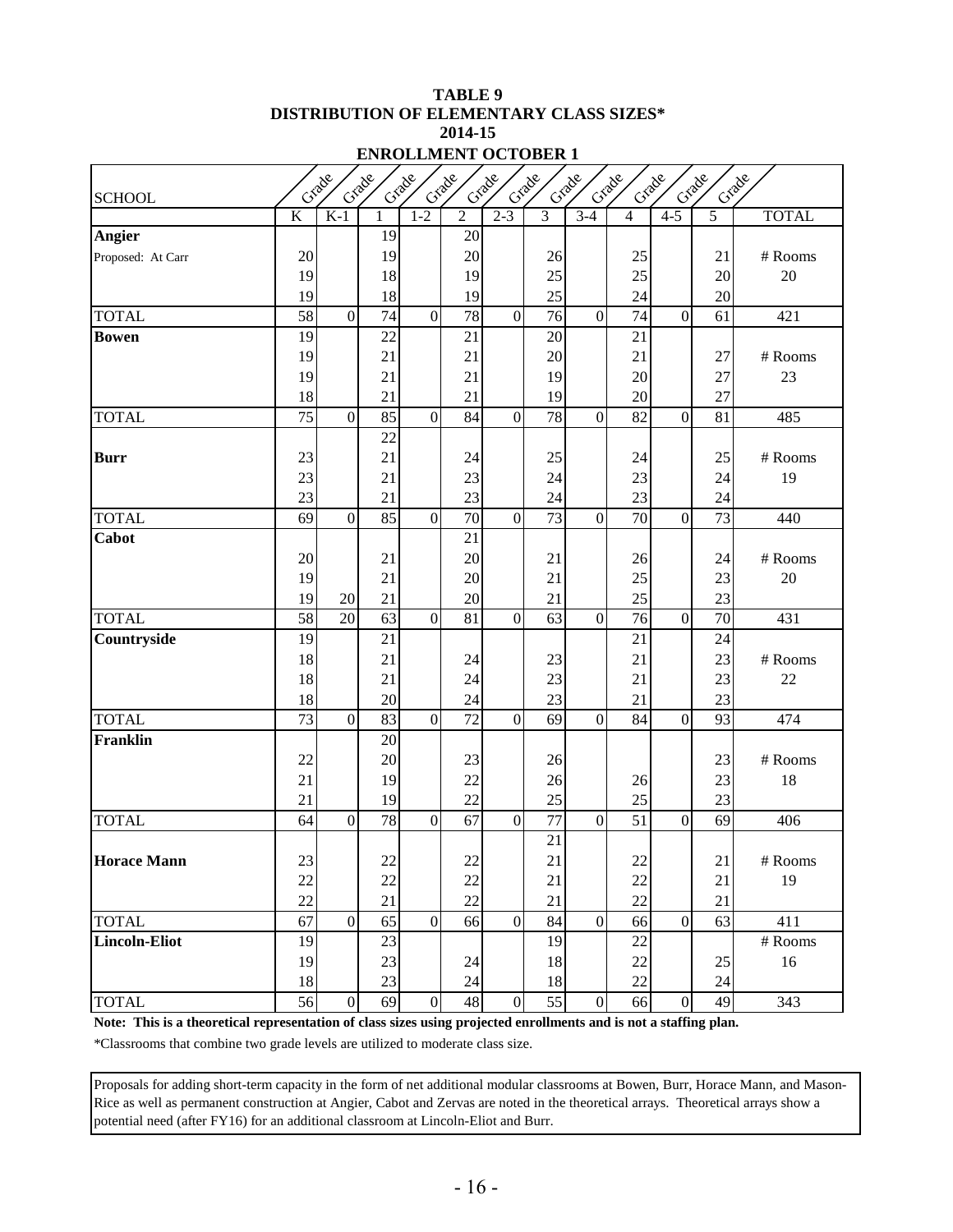### **TABLE 9, Continued DISTRIBUTION OF ELEMENTARY CLASS SIZES\* 2014-15**

|  |     |     |                | $\cdots$       |                      |                |       |             |                        |       |    |
|--|-----|-----|----------------|----------------|----------------------|----------------|-------|-------------|------------------------|-------|----|
|  |     |     |                |                | ENROLLMENT OCTOBER 1 |                |       |             |                        |       |    |
|  | 300 | 300 | ~ <u>x</u> acc | $\sim 10^{10}$ | Cracke               | $\sim 10^{10}$ | A 200 | <b>ARDE</b> | $\lambda$ and $\infty$ | ~ 000 | λ¢ |
|  |     |     |                |                |                      |                |       |             |                        |       |    |

| <b>SCHOOL</b>      | Craig                   |                  | Cray            | Cray             | Cray            | Cray             | Cray           | Crack<br>Crack   | Craig           |                  | Cray<br>Crack   |              |
|--------------------|-------------------------|------------------|-----------------|------------------|-----------------|------------------|----------------|------------------|-----------------|------------------|-----------------|--------------|
|                    | K                       | $K-1$            | 1               | $1-2$            | $\overline{2}$  | $2 - 3$          | $\overline{3}$ | $3-4$            | $\overline{4}$  | $4 - 5$          | 5               | <b>TOTAL</b> |
| <b>Mason-Rice</b>  |                         |                  |                 |                  | 22              |                  |                |                  |                 |                  |                 |              |
|                    | 20                      |                  | 20              |                  | 22              |                  | 22             |                  | 24              |                  | 25              | # Rooms      |
|                    | 20                      |                  | 20              |                  | 21              |                  | 22             |                  | 24              |                  | 25              | 20           |
|                    | 20                      | 20               | 19              |                  | 21              |                  | 22             |                  | 24              |                  | 24              |              |
| <b>TOTAL</b>       | 60                      | 20               | 59              | $\mathbf{0}$     | 86              | $\overline{0}$   | 66             | $\overline{0}$   | 72              | $\overline{0}$   | 74              | 437          |
| <b>Memorial-</b>   |                         |                  |                 |                  | 21              |                  | 22             |                  | 23              |                  | 20              |              |
| <b>Spaulding</b>   | 22                      |                  | 24              |                  | 20              |                  | 22             |                  | 22              |                  | 20              | # Rooms      |
|                    | 22                      |                  | 24              |                  | 20              |                  | 21             |                  | 22              |                  | 20              | 22           |
|                    | 22                      |                  | 23              |                  | 20              |                  | 21             |                  | 22              |                  | 19              |              |
| <b>TOTAL</b>       | 66                      | $\overline{0}$   | $\overline{71}$ | $\overline{0}$   | $\overline{81}$ | $\overline{0}$   | 86             | $\overline{0}$   | 89              | $\overline{0}$   | 79              | 472          |
| <b>Peirce</b>      |                         |                  |                 |                  | 21              |                  | 22             |                  | 18              |                  |                 | # Rooms      |
|                    | 22                      |                  | 24              |                  | 20              |                  | 22             |                  | 18              |                  | 26              | 15           |
|                    | 22                      |                  | 24              |                  | 20              |                  | 21             |                  | 18              |                  | 26              |              |
| <b>TOTAL</b>       | 44                      | $\mathbf{0}$     | 48              | $\mathbf{0}$     | 61              | $\boldsymbol{0}$ | 65             | $\mathbf{0}$     | 54              | $\overline{0}$   | 52              | 324          |
| <b>Underwood</b>   |                         |                  |                 |                  |                 |                  |                |                  |                 |                  | 20              | # Rooms      |
|                    | 20                      |                  | 23              |                  | 20              |                  | 21             |                  | 26              |                  | 20              | 15           |
|                    | 20                      | 20               | 23              |                  | 20              | 20               | 21             |                  | 25              |                  | 19              |              |
| <b>TOTAL</b>       | 40                      | 20               | 46              | $\overline{0}$   | 40              | 20               | 42             | $\overline{0}$   | 51              | $\overline{0}$   | $\overline{59}$ | 318          |
| Ward               |                         |                  |                 |                  |                 |                  |                |                  |                 |                  |                 | # Rooms      |
|                    | 18                      |                  | 21              |                  | 23              |                  | 23             |                  | 25              |                  | 26              | 14           |
|                    | 17                      | 18               | 21              |                  | 23              | 20               | 23             |                  | 24              |                  | 25              |              |
| <b>TOTAL</b>       | 35                      | 18               | 42              | $\overline{0}$   | 46              | 20               | 46             | $\Omega$         | 49              | $\overline{0}$   | 51              | 307          |
| <b>Williams</b>    | 23                      |                  | 23              |                  |                 |                  |                |                  |                 |                  | 25<br>25        | # Rooms      |
|                    | 23                      |                  | 22              |                  | 26<br>25        |                  | 23<br>22       |                  | 26<br>25        |                  | 24              | 13           |
| <b>TOTAL</b>       | 46                      | $\overline{0}$   | 45              | $\overline{0}$   | 51              | $\overline{0}$   | 45             | $\overline{0}$   | 51              | $\overline{0}$   | 74              | 312          |
| <b>Zervas</b>      | 18                      |                  | 23              |                  | 23              |                  |                |                  | 25              |                  |                 | # Rooms      |
|                    | 18                      |                  | 22              |                  | 22              |                  | 22             |                  | 25              |                  | 24              | 16           |
|                    | 18                      |                  | 22              |                  | 22              |                  | 22             |                  | 25              |                  | 23              |              |
| <b>TOTAL</b>       | 54                      | $\boldsymbol{0}$ | $\overline{67}$ | $\boldsymbol{0}$ | 67              | $\boldsymbol{0}$ | 44             | $\boldsymbol{0}$ | $\overline{75}$ | $\boldsymbol{0}$ | 47              | 354          |
|                    |                         |                  |                 |                  |                 |                  |                |                  |                 |                  |                 |              |
|                    |                         | Crade            | Crabe           | Crabe            | Crade           | Crade            | Crade          | Crade            | Crade<br>Crade  |                  | Grade           | Crade        |
|                    | $\overline{\mathbf{K}}$ | $K-1$            | 1               | $1 - 2$          | $\overline{2}$  | $2 - 3$          | $\overline{3}$ | $3-4$            | $\overline{4}$  | $4 - 5$          | $\overline{5}$  | <b>TOTAL</b> |
| <b>Grand Total</b> | 865                     | 78               | 980             | $\Omega$         | 998             | 40               | 969            | $\overline{0}$   | 1,010           | $\Omega$         | 995             | 5,935        |
| Avg. Class Size    | 20.1                    | 19.5             | 21.3            | 0.0              | 21.7            | 20.0             | 22.0           | $0.0\,$          | 23.0            | 0.0 <sub>l</sub> | 23.0            | 21.8         |
| # of Rooms/Classes | 43                      | $\overline{4}$   | 46              | $\overline{0}$   | 46              | $\mathbf{2}$     | 44             | $\overline{0}$   | 44              | $\overline{0}$   | 43              | 272          |

**Note: This is a theoretical representation of class sizes using projected enrollments and is not a staffing plan.**

\*Classrooms that combine two grade levels are utilized to moderate class size.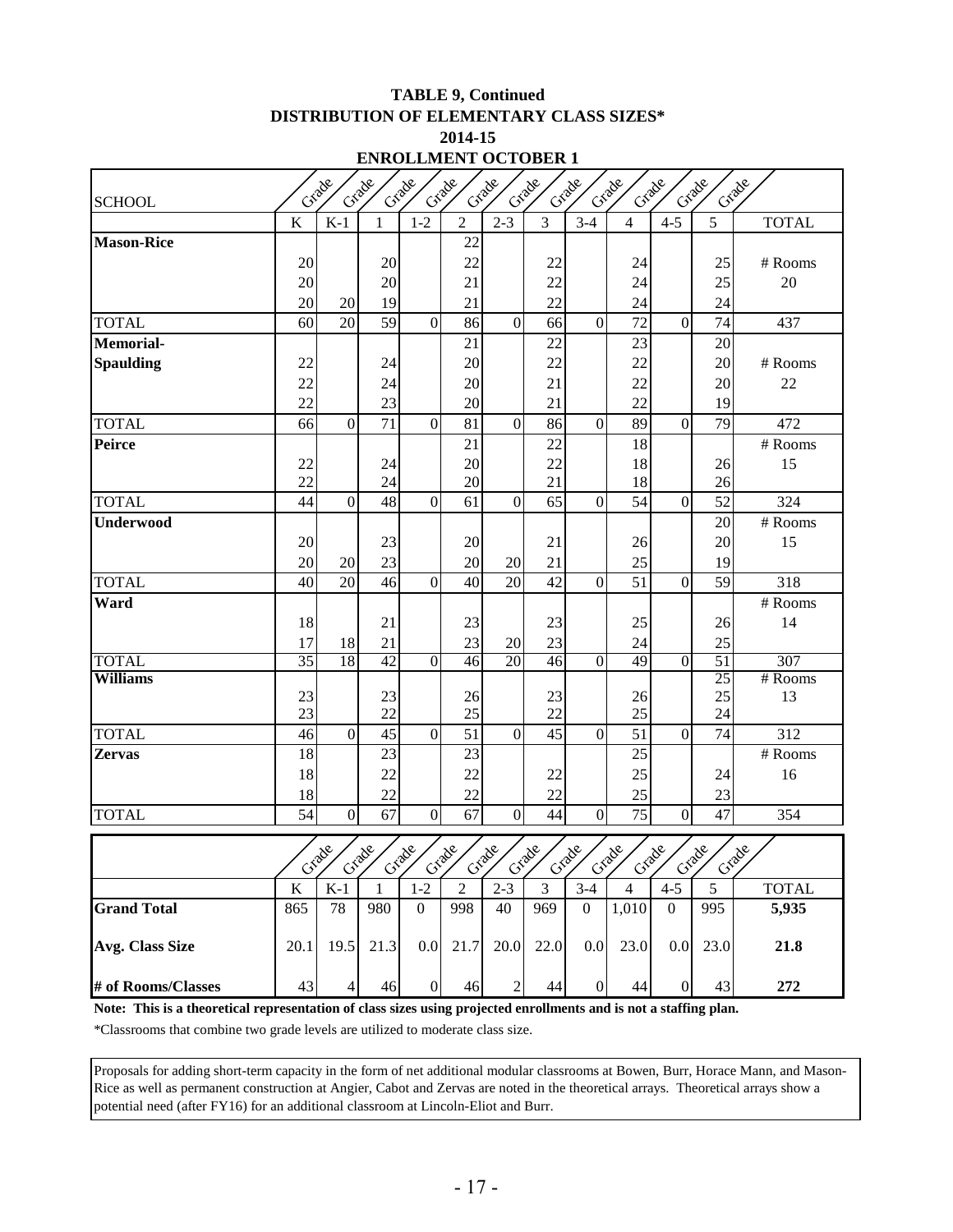#### **TABLE 10 DISTRIBUTION OF ELEMENTARY CLASS SIZES\* 2015-16 ENROLLMENT OCTOBER 1**

|                      | Grade<br>Grade<br>Grade<br>Grade<br>Grade<br>Grade<br>Grade<br>Crade<br>Crade<br>Grade<br>Grade |                |        |                  |                |                  |                 |                  |                 |                  |        |              |  |
|----------------------|-------------------------------------------------------------------------------------------------|----------------|--------|------------------|----------------|------------------|-----------------|------------------|-----------------|------------------|--------|--------------|--|
| <b>SCHOOL</b>        |                                                                                                 |                |        |                  |                |                  |                 |                  |                 |                  |        |              |  |
|                      | $\overline{\mathbf{K}}$                                                                         | $K-1$          | 1      | $1 - 2$          | $\overline{2}$ | $2 - 3$          | $\overline{3}$  | $3-4$            | 4               | $4 - 5$          | 5      | <b>TOTAL</b> |  |
| Angier               |                                                                                                 |                |        |                  | 21             |                  | 21              |                  |                 |                  |        |              |  |
| Proposed: At Carr    | 21                                                                                              |                | 21     |                  | 20             |                  | 20              |                  | 25              |                  | 25     | # Rooms      |  |
|                      | 21                                                                                              |                | 20     |                  | 20             |                  | 20              |                  | 25              |                  | 25     | 20           |  |
|                      | 21                                                                                              |                | 20     |                  | 20             |                  | 20              |                  | 25              |                  | 24     |              |  |
| <b>TOTAL</b>         | 63                                                                                              | $\overline{0}$ | 61     | $\mathbf{0}$     | 81             | $\mathbf{0}$     | 81              | $\mathbf{0}$     | 75              | $\overline{0}$   | 74     | 435          |  |
| <b>Bowen</b>         |                                                                                                 |                |        |                  | 22             |                  | 22              |                  | 20              |                  | 21     |              |  |
|                      | 22                                                                                              |                | 23     |                  | 22             |                  | 22              |                  | 20              |                  | 21     | # Rooms      |  |
|                      | 22                                                                                              |                | 23     |                  | 22             |                  | 22              |                  | 20              |                  | 21     | 23           |  |
|                      | 22                                                                                              | 22             | 22     |                  | 21             |                  | 21              |                  | 20              |                  | 20     |              |  |
| <b>TOTAL</b>         | 66                                                                                              | 22             | 68     | $\boldsymbol{0}$ | 87             | $\mathbf{0}$     | 87              | $\theta$         | 80              | $\mathbf{0}$     | 83     | 493          |  |
|                      |                                                                                                 |                |        |                  | 22             |                  |                 |                  |                 |                  |        |              |  |
| <b>Burr</b>          | 20                                                                                              |                | 22     |                  | 22             |                  | 25              |                  | 25              |                  | 23     | # Rooms      |  |
| Classroom need: $+1$ | 20                                                                                              |                | 21     |                  | 22             |                  | 24              |                  | 25              |                  | 23     | $20\,$       |  |
|                      | 20                                                                                              | 20             | 21     |                  | 21             |                  | 24              |                  | 24              |                  | 23     |              |  |
| <b>TOTAL</b>         | 60                                                                                              | 20             | 64     | $\boldsymbol{0}$ | 87             | $\overline{0}$   | $\overline{73}$ | $\mathbf{0}$     | $\overline{74}$ | $\mathbf{0}$     | 69     | 447          |  |
| Cabot                |                                                                                                 |                |        |                  |                |                  | 21              |                  |                 |                  |        |              |  |
|                      | 20                                                                                              |                | 21     |                  | 25             |                  | 20              |                  | 21              |                  | 26     | # Rooms      |  |
|                      | 20                                                                                              |                | 20     |                  | 25             |                  | 20              |                  | 21              |                  | 25     | 20           |  |
|                      | 20                                                                                              | 20             | 20     |                  | 24             |                  | 20              |                  | 20              |                  | 25     |              |  |
| <b>TOTAL</b>         | 60                                                                                              | 20             | 61     | $\mathbf{0}$     | 74             | $\overline{0}$   | 81              | $\mathbf{0}$     | 62              | $\overline{0}$   | 76     | 434          |  |
| Countryside          | 19                                                                                              |                | 20     |                  | 21             |                  |                 |                  |                 |                  | 22     |              |  |
|                      | 18                                                                                              |                | 20     |                  | 21             |                  | 25              |                  | 24              |                  | 22     | # Rooms      |  |
|                      | 18                                                                                              |                | 19     |                  | 20             |                  | 24              |                  | 24              |                  | 21     | 22           |  |
|                      | 18                                                                                              |                | 19     |                  | 20             |                  | 24              |                  | 23              |                  | 21     |              |  |
| <b>TOTAL</b>         | 73                                                                                              | $\overline{0}$ | 78     | $\mathbf{0}$     | 82             | $\mathbf{0}$     | 73              | $\mathbf{0}$     | 71              | $\overline{0}$   | 86     | 463          |  |
| <b>Franklin</b>      |                                                                                                 |                |        |                  | 20             |                  |                 |                  |                 |                  |        |              |  |
|                      | 21                                                                                              |                | 23     |                  | 20             |                  | 24              |                  | 25              |                  |        | # Rooms      |  |
|                      | 21                                                                                              |                | 22     |                  | 19             |                  | 24              |                  | 25              |                  | 24     | 18           |  |
|                      | 20                                                                                              |                | 22     |                  | 19             |                  | 24              |                  | 24              |                  | 23     |              |  |
| <b>TOTAL</b>         | 62                                                                                              | $\overline{0}$ | 67     | $\boldsymbol{0}$ | 78             | $\mathbf{0}$     | 72              | $\overline{0}$   | 74              | $\overline{0}$   | 47     | 400          |  |
|                      |                                                                                                 |                |        |                  |                |                  |                 |                  | 22              |                  |        |              |  |
| <b>Horace Mann</b>   | $23\,$                                                                                          |                | $23\,$ |                  | $22\,$         |                  | $23\,$          |                  | $22\,$          |                  | 22     | # Rooms      |  |
|                      | 23                                                                                              |                | 22     |                  | 22             |                  | 22              |                  | 21              |                  | 22     | 19           |  |
|                      | 23                                                                                              |                | 22     |                  | 22             |                  | 22              |                  | 21              |                  | 22     |              |  |
| <b>TOTAL</b>         | 69                                                                                              | $\overline{0}$ | 67     | $\boldsymbol{0}$ | 66             | $\overline{0}$   | 67              | $\boldsymbol{0}$ | 86              | $\overline{0}$   | 66     | 421          |  |
| <b>Lincoln-Eliot</b> | 19                                                                                              |                | 19     |                  | 23             |                  |                 |                  | 19              |                  | 22     | # Rooms      |  |
| Classroom need: $+1$ | 18                                                                                              |                | 19     |                  | 22             |                  | 25              |                  | 19              |                  | 22     | 17           |  |
|                      | 18                                                                                              |                | 19     |                  | $22\,$         |                  | 24              |                  | 18              |                  | $22\,$ |              |  |
| <b>TOTAL</b>         | 55                                                                                              | $\overline{0}$ | 57     | $\overline{0}$   | 67             | $\boldsymbol{0}$ | 49              | $\boldsymbol{0}$ | 56              | $\boldsymbol{0}$ | 66     | 350          |  |

**Note: This is a theoretical representation of class sizes using projected enrollments and is not a staffing plan.**

\*Classrooms that combine two grade levels are utilized to moderate class size.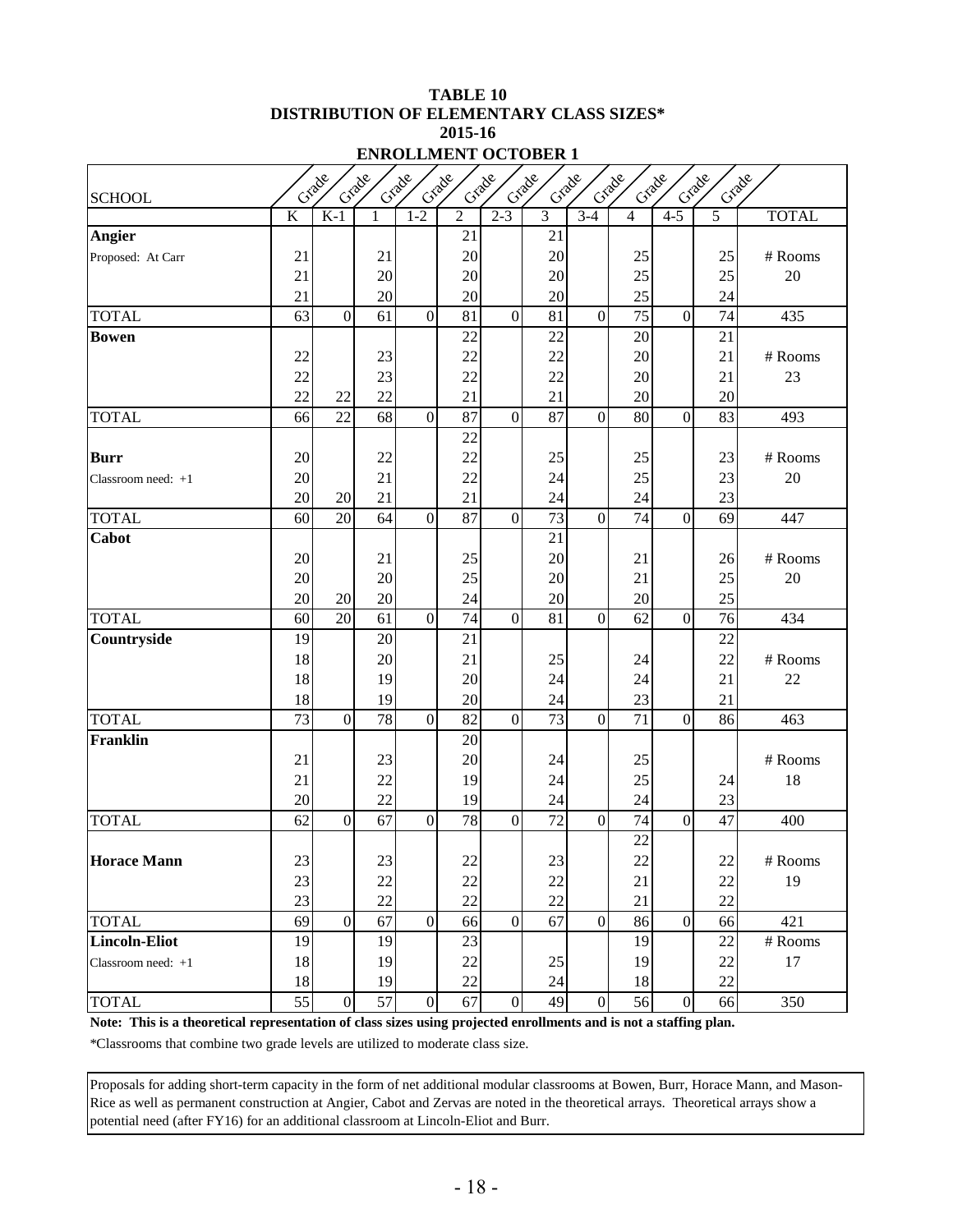#### **TABLE 10, Continued DISTRIBUTION OF ELEMENTARY CLASS SIZES\* 2015-16**

| <b>ENROLLMENT OCTOBER 1</b> |  |
|-----------------------------|--|
|                             |  |

| Grade<br>Crade<br>Grade<br>Grade<br>Crade<br>Grade<br>Grade<br>Grade<br>Cracke<br>Crade<br>Crade |          |                |              |                  |                |                  |                |                  |                |                  |                |              |
|--------------------------------------------------------------------------------------------------|----------|----------------|--------------|------------------|----------------|------------------|----------------|------------------|----------------|------------------|----------------|--------------|
| <b>SCHOOL</b>                                                                                    |          |                |              |                  |                |                  |                |                  |                |                  |                |              |
|                                                                                                  | K        | $K-1$          | $\mathbf{1}$ | $1 - 2$          | $\overline{2}$ | $2 - 3$          | 3              | $3-4$            | $\overline{4}$ | $4 - 5$          | 5              | <b>TOTAL</b> |
| <b>Mason-Rice</b>                                                                                |          |                |              |                  |                |                  | 22             |                  |                |                  |                |              |
|                                                                                                  | 20       |                | 21           |                  | 24             |                  | 22             |                  | 22             |                  | 24             | # Rooms      |
|                                                                                                  | 19       |                | 21           |                  | 24             |                  | 22             |                  | 22             |                  | 23             | 20           |
|                                                                                                  | 19       | 20             | 20           |                  | 23             |                  | 22             |                  | 22             |                  | 23             |              |
| <b>TOTAL</b><br><b>Memorial-</b>                                                                 | 58       | 20             | 62           | $\Omega$         | 71             | $\overline{0}$   | 88             | $\boldsymbol{0}$ | 66             | $\boldsymbol{0}$ | 70             | 435          |
|                                                                                                  |          |                |              |                  |                |                  | 21             |                  | 23             |                  | 23             |              |
| <b>Spaulding</b>                                                                                 | 23       |                | 22           |                  | 22             |                  | 21             |                  | 23             |                  | 23             | # Rooms      |
|                                                                                                  | 22       |                | 22           |                  | 21             |                  | 21             |                  | 23             |                  | 23             | 22           |
|                                                                                                  | 22       |                | 21           | 20               | 21             |                  | 21             |                  | 23             |                  | 22             |              |
| <b>TOTAL</b>                                                                                     | 67       | $\mathbf{0}$   | 65           | 20               | 64             | $\overline{0}$   | 84             | $\overline{0}$   | 92             | $\mathbf{0}$     | 91             | 483          |
| Peirce                                                                                           |          |                |              |                  |                |                  | 21             |                  | 22             |                  |                | # Rooms      |
|                                                                                                  | 18<br>18 | 19             | 20<br>20     |                  | 25<br>25       |                  | 21<br>20       |                  | 22<br>22       |                  | 27<br>26       | 15           |
| <b>TOTAL</b>                                                                                     | 36       | 19             | 40           | $\overline{0}$   | 50             | $\mathbf{0}$     | 62             | $\boldsymbol{0}$ | 66             | $\mathbf{0}$     | 53             | 326          |
| <b>Underwood</b>                                                                                 |          |                |              |                  | 20             |                  |                |                  | 18             |                  |                | # Rooms      |
|                                                                                                  | 20       |                | 20           |                  | 20             |                  |                |                  | 18             |                  | 25             | 15           |
|                                                                                                  | 19       |                | 20           |                  | 19             |                  | 26<br>25       |                  | 17             |                  | 25             |              |
| <b>TOTAL</b>                                                                                     | 39       | 20<br>20       | 40           | $\overline{0}$   | 59             | $\overline{0}$   | 51             | $\mathbf{0}$     | 53             | $\mathbf{0}$     | 50             | 312          |
| Ward                                                                                             |          |                |              |                  |                |                  | 20             |                  | 19             |                  |                | # Rooms      |
|                                                                                                  | 23       |                | 25           |                  | 27             |                  | 19             |                  | 19             |                  | 25             | 14           |
|                                                                                                  | 23       |                |              |                  | 27             |                  | 19             |                  |                |                  |                |              |
| <b>TOTAL</b>                                                                                     | 46       | $\overline{0}$ | 24<br>49     | $\overline{0}$   | 54             | $\overline{0}$   | 58             | $\overline{0}$   | 18<br>56       | $\overline{0}$   | 24<br>49       | 312          |
| <b>Williams</b>                                                                                  |          |                |              |                  |                |                  | 18             |                  |                |                  |                | # Rooms      |
|                                                                                                  | 19       |                | 20           |                  | 23             |                  | 18             |                  | 24             |                  | 26             | 14           |
|                                                                                                  | 18       | 19             | 20           |                  | 23             |                  | 17             |                  | 23             |                  | 26             |              |
| <b>TOTAL</b>                                                                                     | 37       | 19             | 40           | $\overline{0}$   | 46             | $\mathbf{0}$     | 53             | $\mathbf{0}$     | 47             | $\boldsymbol{0}$ | 52             | 294          |
| <b>Zervas</b>                                                                                    |          |                |              |                  | 23             |                  | 24             |                  |                |                  | 25             | # Rooms      |
|                                                                                                  | 23       |                | 23           |                  | 23             |                  | 23             |                  | 23             |                  | 25             | 16           |
|                                                                                                  | 22       | 20             | 23           |                  | 23             |                  | 23             |                  | 22             |                  | 25             |              |
| <b>TOTAL</b>                                                                                     | 45       | 20             | 46           | $\boldsymbol{0}$ | 69             | $\overline{0}$   | 70             | $\boldsymbol{0}$ | 45             | $\mathbf{0}$     | 75             | 370          |
|                                                                                                  |          |                |              |                  |                |                  |                |                  |                |                  |                |              |
|                                                                                                  |          | Crack          | Grade        | Grade            | Crade          | Grade            | Crade<br>Crade |                  | Crade<br>Crade |                  | Crade<br>Grade |              |
|                                                                                                  | $\bf K$  | $K-1$          | 1            | $1 - 2$          | $\overline{2}$ | $2 - 3$          | 3              | $3 - 4$          | $\overline{4}$ | $4 - 5$          | 5              | <b>TOTAL</b> |
| <b>Grand Total</b>                                                                               | 836      | 160            | 865          | 20               | 1,035          | $\overline{0}$   | 1,049          | $\overline{0}$   | 1,003          | $\boldsymbol{0}$ | 1,007          | 5,975        |
| <b>Avg. Class Size</b>                                                                           | 20.4     | 20.0           | 21.1         | 20.0             | 22.0           | 0.0              | 21.9           | 0.0              | 21.8           | 0.0              | 23.4           | 21.7         |
| # of Rooms/Classes                                                                               | 41       | 8              | 41           |                  | 47             | $\boldsymbol{0}$ | 48             | $\boldsymbol{0}$ | 46             | $\boldsymbol{0}$ | 43             | 275          |

**Note: This is a theoretical representation of class sizes using projected enrollments and is not a staffing plan.**

\*Classrooms that combine two grade levels are utilized to moderate class size.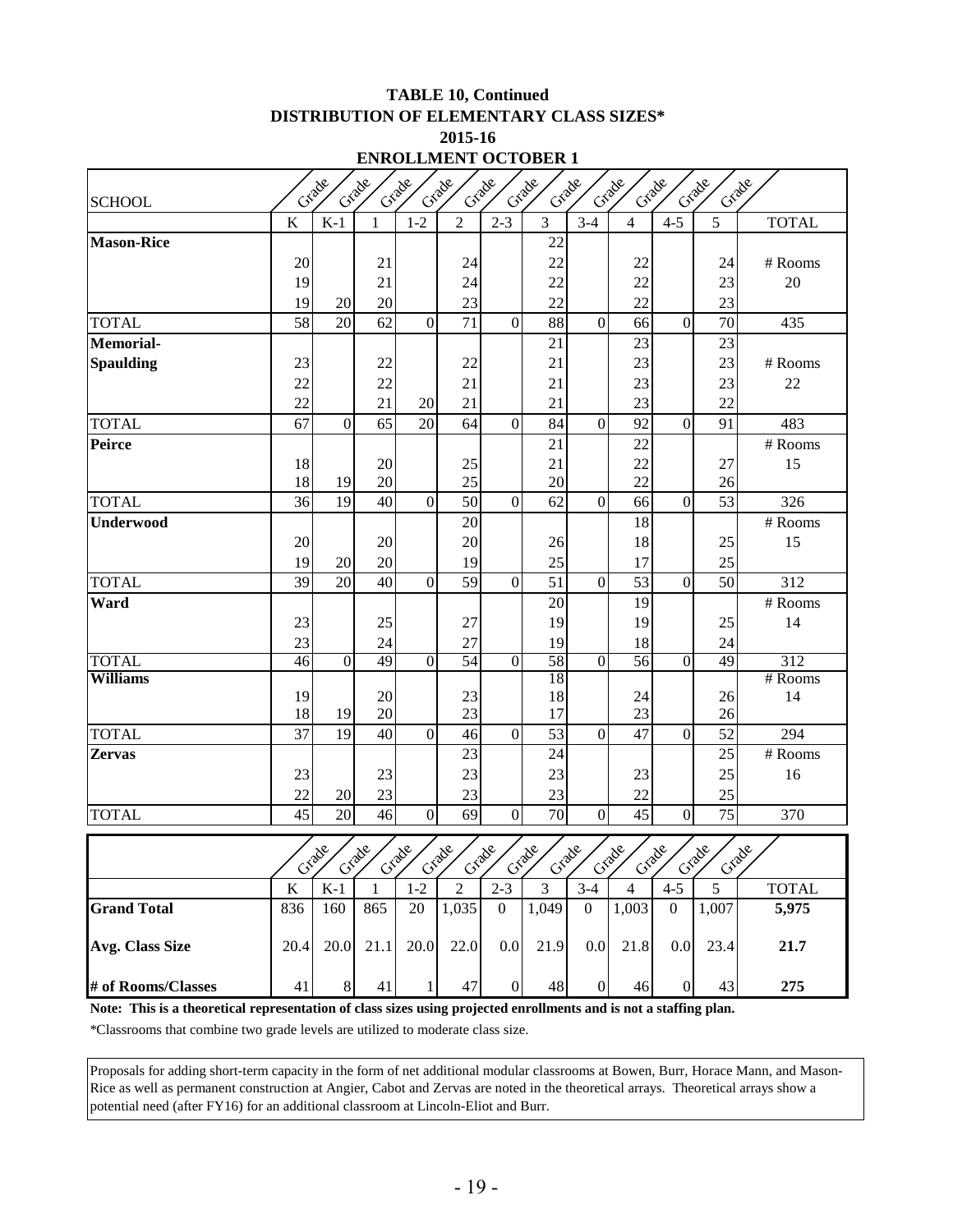#### **TABLE 11 DISTRIBUTION OF ELEMENTARY CLASS SIZES\* 2016-17 ENROLLMENT OCTOBER 1**

| Crade<br>Crade<br>Criade<br>Grade<br>Crade<br>Grade<br>Crade<br>Grade<br>Grade<br>Crade<br>Crade |                         |                 |                 |                |                 |                  |                |                  |                 |                |                 |              |  |
|--------------------------------------------------------------------------------------------------|-------------------------|-----------------|-----------------|----------------|-----------------|------------------|----------------|------------------|-----------------|----------------|-----------------|--------------|--|
| <b>SCHOOL</b>                                                                                    |                         |                 |                 |                |                 |                  |                |                  |                 |                |                 |              |  |
|                                                                                                  | $\overline{\mathrm{K}}$ | $K-1$           | 1               | $1 - 2$        | $\overline{2}$  | $2 - 3$          | $\overline{3}$ | $3-4$            | $\overline{4}$  | $4 - 5$        | 5               | <b>TOTAL</b> |  |
| <b>Angier</b>                                                                                    |                         |                 |                 |                |                 |                  | 21             |                  | 20              |                | 19              |              |  |
| Proposed: New Angier opens                                                                       | 18                      |                 | 19              |                | 23              |                  | 21             |                  | 20              |                | 19              | # Rooms      |  |
| (Capacity of 465 students)                                                                       | 18                      |                 | 19              |                | 23              |                  | 21             |                  | 20              |                | 19              | 22           |  |
|                                                                                                  | 18                      | 20              | 19              |                | 22              |                  | 21             |                  | 20              |                | 18              |              |  |
| <b>TOTAL</b>                                                                                     | 54                      | 20              | 57              | $\overline{0}$ | 68              | $\overline{0}$   | 84             | $\overline{0}$   | 80              | $\mathbf{0}$   | 75              | 438          |  |
| <b>Bowen</b>                                                                                     |                         |                 |                 |                |                 |                  | 20             |                  | 23              |                | 21              |              |  |
|                                                                                                  | 23                      |                 | 24              |                | 24              |                  | 20             |                  | 22              |                | 20              | # Rooms      |  |
|                                                                                                  | 23                      |                 | 24              |                | 23              |                  | 20             |                  | 22              |                | 20              | 23           |  |
|                                                                                                  | 23                      | 20              | 23              |                | 23              | 22               | 19             |                  | 22              |                | 20              |              |  |
| <b>TOTAL</b>                                                                                     | 69                      | 20              | $\overline{71}$ | $\overline{0}$ | $\overline{70}$ | $\overline{22}$  | 79             | $\overline{0}$   | 89              | $\overline{0}$ | 81              | 501          |  |
|                                                                                                  |                         |                 |                 |                |                 |                  | 23             |                  |                 |                |                 |              |  |
| <b>Burr</b>                                                                                      | 21                      |                 | 21              |                | 26              |                  | 23             |                  | 25              |                | 25              | # Rooms      |  |
| Classroom need: $+1$                                                                             | 20                      |                 | 21              |                | 26              |                  | 23             |                  | 24              |                | 24              | 20           |  |
|                                                                                                  | 20                      | 20              | 20              |                | 25              |                  | 22             |                  | 24              |                | 24              |              |  |
| <b>TOTAL</b>                                                                                     | 61                      | $\overline{20}$ | $\overline{62}$ | $\overline{0}$ | 77              | $\mathbf{0}$     | 91             | $\overline{0}$   | $\overline{73}$ | $\overline{0}$ | $\overline{73}$ | 457          |  |
| Cabot                                                                                            |                         |                 |                 |                |                 |                  |                |                  | 20              |                |                 |              |  |
| Proposed: At Carr                                                                                | 19                      |                 | 22              |                | 24              |                  | 25             |                  | 20              |                | 21              | # Rooms      |  |
|                                                                                                  | 19                      |                 | 21              |                | 24              |                  | 25             |                  | 20              |                | 21              | 20           |  |
|                                                                                                  | 19                      | 20              | 21              |                | 24              |                  | 24             |                  | 20              |                | 20              |              |  |
| <b>TOTAL</b>                                                                                     | 57                      | 20              | 64              | $\overline{0}$ | 72              | $\mathbf{0}$     | 74             | $\overline{0}$   | 80              | $\mathbf{0}$   | 62              | 429          |  |
| Countryside                                                                                      |                         |                 |                 |                | 20              |                  | 21             |                  |                 |                |                 |              |  |
|                                                                                                  | 19                      |                 | 22              |                | 19              |                  | 21             |                  | 25              |                | 24              | # Rooms      |  |
|                                                                                                  | 19                      |                 | 21              |                | 19              |                  | 20             |                  | 25              |                | 24              | 21           |  |
|                                                                                                  | 19                      | 20              | 21              |                | 19              |                  | 20             |                  | 24              |                | 24              |              |  |
| <b>TOTAL</b>                                                                                     | 57                      | 20              | 64              | $\overline{0}$ | 77              | $\mathbf{0}$     | 82             | $\mathbf{0}$     | 74              | $\overline{0}$ | 72              | 446          |  |
| <b>Franklin</b>                                                                                  |                         |                 |                 |                |                 |                  | 21             |                  |                 |                |                 |              |  |
|                                                                                                  | 23                      |                 | 22              |                | 23              |                  | 21             |                  | 23              |                | 24              | # Rooms      |  |
|                                                                                                  | 23                      |                 | 21              |                | 23              |                  | 20             |                  | 23              |                | 24              | 19           |  |
|                                                                                                  | 22                      |                 | 21              |                | 22              |                  | 20             |                  | 23              |                | 23              |              |  |
| <b>TOTAL</b>                                                                                     | 68                      | $\mathbf{0}$    | 64              | $\overline{0}$ | 68              | $\overline{0}$   | 82             | $\overline{0}$   | 69              | $\mathbf{0}$   | 71              | 422          |  |
|                                                                                                  |                         |                 |                 |                |                 |                  |                |                  |                 |                | 22              |              |  |
| <b>Horace Mann</b>                                                                               | 23                      |                 | 24              |                | $23\,$          |                  | $22\,$         |                  | $23\,$          |                | 21              | $\#$ Rooms   |  |
|                                                                                                  | 23                      |                 | 23              |                | 23              |                  | 22             |                  | 23              |                | 21              | 19           |  |
|                                                                                                  | 22                      |                 | 23              |                | 22              |                  | 22             |                  | $22\,$          |                | 21              |              |  |
| <b>TOTAL</b>                                                                                     | 68                      | $\overline{0}$  | 70              | $\overline{0}$ | 68              | $\boldsymbol{0}$ | 66             | $\boldsymbol{0}$ | 68              | $\overline{0}$ | 85              | 425          |  |
| <b>Lincoln-Eliot</b>                                                                             | 19                      |                 | 19              |                | 19              |                  | 23             |                  |                 |                | 19              | # Rooms      |  |
| Classroom need: +1                                                                               | 18                      |                 | 19              |                | 19              |                  | 23             |                  | $25\,$          |                | 19              | 17           |  |
|                                                                                                  | 18                      |                 | 19              |                | 19              |                  | $22\,$         |                  | 24              |                | 18              |              |  |
| <b>TOTAL</b>                                                                                     | 55                      | $\overline{0}$  | 57              | $\mathbf{0}$   | 57              | $\boldsymbol{0}$ | 68             | $\mathbf{0}$     | 49              | $\overline{0}$ | 56              | 342          |  |

**Note: This is a theoretical representation of class sizes using projected enrollments and is not a staffing plan.**

\*Classrooms that combine two grade levels are utilized to moderate class size.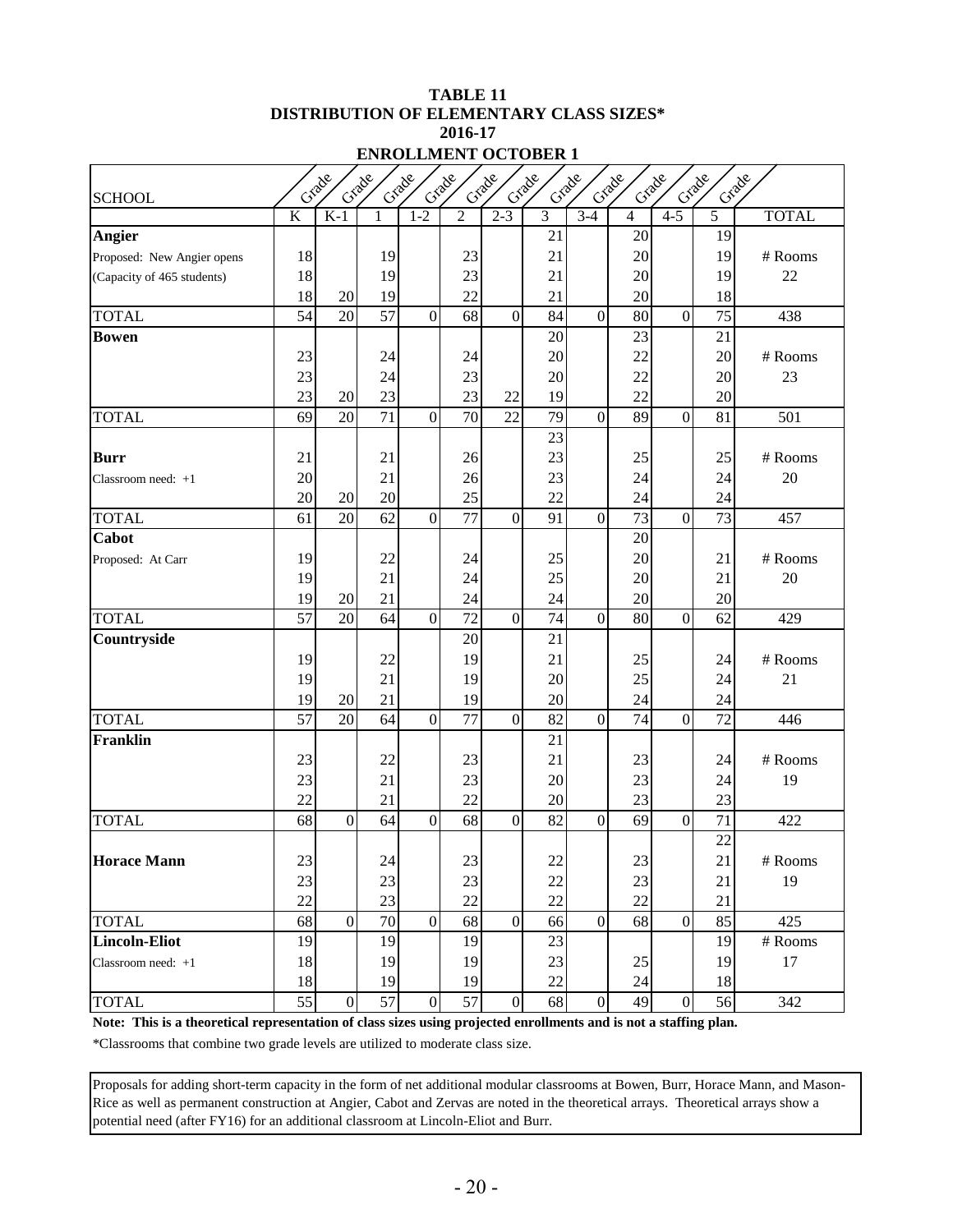#### **TABLE 11, Continued DISTRIBUTION OF ELEMENTARY CLASS SIZES\* 2016-17 ENROLLMENT OCTOBER 1**

| Criade<br>Grade<br>Grade<br>Grade<br>Crade<br>Crade<br>Grade<br>Crade |                         |                |          |                |                |                  |                |                  |                |                |                |                  |  |
|-----------------------------------------------------------------------|-------------------------|----------------|----------|----------------|----------------|------------------|----------------|------------------|----------------|----------------|----------------|------------------|--|
| <b>SCHOOL</b>                                                         | Grade<br>Grade<br>Crade |                |          |                |                |                  |                |                  |                |                |                |                  |  |
|                                                                       | $\overline{\mathbf{K}}$ | $K-1$          | 1        | $1 - 2$        | $\overline{2}$ | $\overline{2-3}$ | $\overline{3}$ | $3-4$            | $\overline{4}$ | $4 - 5$        | $\overline{5}$ | <b>TOTAL</b>     |  |
| <b>Mason-Rice</b>                                                     |                         |                |          |                |                |                  |                |                  | 22             |                |                |                  |  |
|                                                                       | 20                      |                | 21       |                | 25             |                  | 24             |                  | 22             |                | 22             | # Rooms          |  |
|                                                                       | 20                      |                | 21       |                | 25             |                  | 24             |                  | 22             |                | 21             | 20               |  |
|                                                                       | 20                      | 20             | 21       |                | 25             |                  | 24             |                  | 21             |                | 21             |                  |  |
| <b>TOTAL</b>                                                          | 60                      | 20             | 63       | $\overline{0}$ | 75             | $\overline{0}$   | 72             | $\mathbf{0}$     | 87             | $\overline{0}$ | 64             | 441              |  |
| <b>Memorial-</b>                                                      |                         |                | 20       |                | 21             |                  |                |                  | 23             |                | 24             |                  |  |
| <b>Spaulding</b>                                                      | 22                      |                | 19       |                | 20             |                  | 26             |                  | 23             |                | 23             | # Rooms          |  |
|                                                                       | 22                      |                | 19       |                | 20             |                  | 25             |                  | 22             |                | 23             | 22               |  |
|                                                                       | 22                      |                | 19       |                | 20             |                  | 25             |                  | 22             |                | 23             |                  |  |
| <b>TOTAL</b>                                                          | 66                      | $\overline{0}$ | 77       | $\overline{0}$ | 81             | $\boldsymbol{0}$ | 76             | $\overline{0}$   | 90             | $\overline{0}$ | 93             | 483              |  |
| Peirce                                                                |                         |                |          |                |                |                  |                |                  | 21             |                | 22             | # Rooms          |  |
|                                                                       | 20                      |                | 20       |                | 22             |                  | 21             |                  | 21             |                | 22             | 16               |  |
|                                                                       | 19                      | 21             | 20       |                | 21             | 20               | 20             |                  | 21             |                | 21             |                  |  |
| <b>TOTAL</b>                                                          | 39                      | 21             | 40       | $\overline{0}$ | 43             | $\overline{20}$  | 41             | $\overline{0}$   | 63             | $\overline{0}$ | 65             | 332              |  |
| <b>Underwood</b>                                                      |                         |                |          |                | 18             |                  | 21             |                  |                |                |                | # Rooms          |  |
|                                                                       | 20                      |                | 20       |                | 18             |                  | 21             |                  | 25             |                | 26             | 15               |  |
|                                                                       | 20                      | 20             | 19       |                | 17             |                  | 20             |                  | 25             |                | 25             |                  |  |
| <b>TOTAL</b>                                                          | 40                      | 20             | 39       | $\overline{0}$ | 53             | $\boldsymbol{0}$ | 62             | $\mathbf{0}$     | 50             | $\overline{0}$ | 51             | $\overline{315}$ |  |
| Ward                                                                  |                         |                |          |                |                |                  |                |                  |                |                | 19             | # Rooms          |  |
|                                                                       | 23                      |                | 21       |                | 21             |                  | 24             |                  | 23             |                | 19             | 15               |  |
|                                                                       | 23                      |                | 21       | 20             | 21             |                  | 24             | 20               | 23             |                | 19             |                  |  |
| <b>TOTAL</b>                                                          | 46                      | $\overline{0}$ | 42       | 20             | 42             | $\overline{0}$   | 48             | 20               | 46             | $\overline{0}$ | 57             | 321              |  |
| <b>Williams</b>                                                       |                         |                |          |                |                |                  |                |                  | 19<br>18       |                |                | # Rooms          |  |
|                                                                       | 23<br>22                |                | 20<br>19 | 20             | 21<br>20       |                  | 24<br>23       |                  | 18             |                | 24<br>23       | 14               |  |
| <b>TOTAL</b>                                                          | 45                      | $\overline{0}$ | 39       | 20             | 41             | $\overline{0}$   | 47             | $\mathbf{0}$     | 55             | $\overline{0}$ | 47             | 294              |  |
| <b>Zervas</b>                                                         |                         |                |          |                | 20             |                  | 24             |                  | 24             |                |                | # Rooms          |  |
| Proposed: under construction                                          | 22                      |                | 23       |                | 19             |                  | 24             |                  | 24             |                | 23             | 16               |  |
|                                                                       | 21                      | 21             | 23       |                | 19             |                  | 24             |                  | 24             |                | 22             |                  |  |
| <b>TOTAL</b>                                                          | 43                      | 21             | 46       | $\overline{0}$ | 58             | $\overline{0}$   | 72             | $\boldsymbol{0}$ | 72             | $\overline{0}$ | 45             | 357              |  |
|                                                                       |                         |                |          |                |                |                  |                |                  |                |                |                |                  |  |
|                                                                       | $\mathcal{O}'$          | Face           | Grade    | Grade          | Crade          | Grade            | Grade          | Crade            | Crade          | Crade          | Grade          | Grade            |  |
|                                                                       | $\bf K$                 | $K-1$          | 1        | $1 - 2$        | 2              | $2 - 3$          | 3              | $3 - 4$          | $\overline{4}$ | $4 - 5$        | 5              | <b>TOTAL</b>     |  |
| <b>Grand Total</b>                                                    | 828                     | 182            | 855      | 40             | 950            | 42               | 1,044          | 20               | 1,045          | $\overline{0}$ | 997            | 6,003            |  |
| <b>Avg. Class Size</b>                                                | 20.7                    | 20.2           | 20.9     | 20.0           | 21.6           | 21.0             | 22.2           | 20.0             | 22.2           | 0.0            | 21.9           | 21.5             |  |
| # of Rooms/Classes                                                    | 40                      | 9              | 41       | $\overline{2}$ | 44             | $\sqrt{2}$       | 47             | 1                | 47             | $\overline{0}$ | 46             | 279              |  |

**Note: This is a theoretical representation of class sizes using projected enrollments and is not a staffing plan.**

\*Classrooms that combine two grade levels are utilized to moderate class size.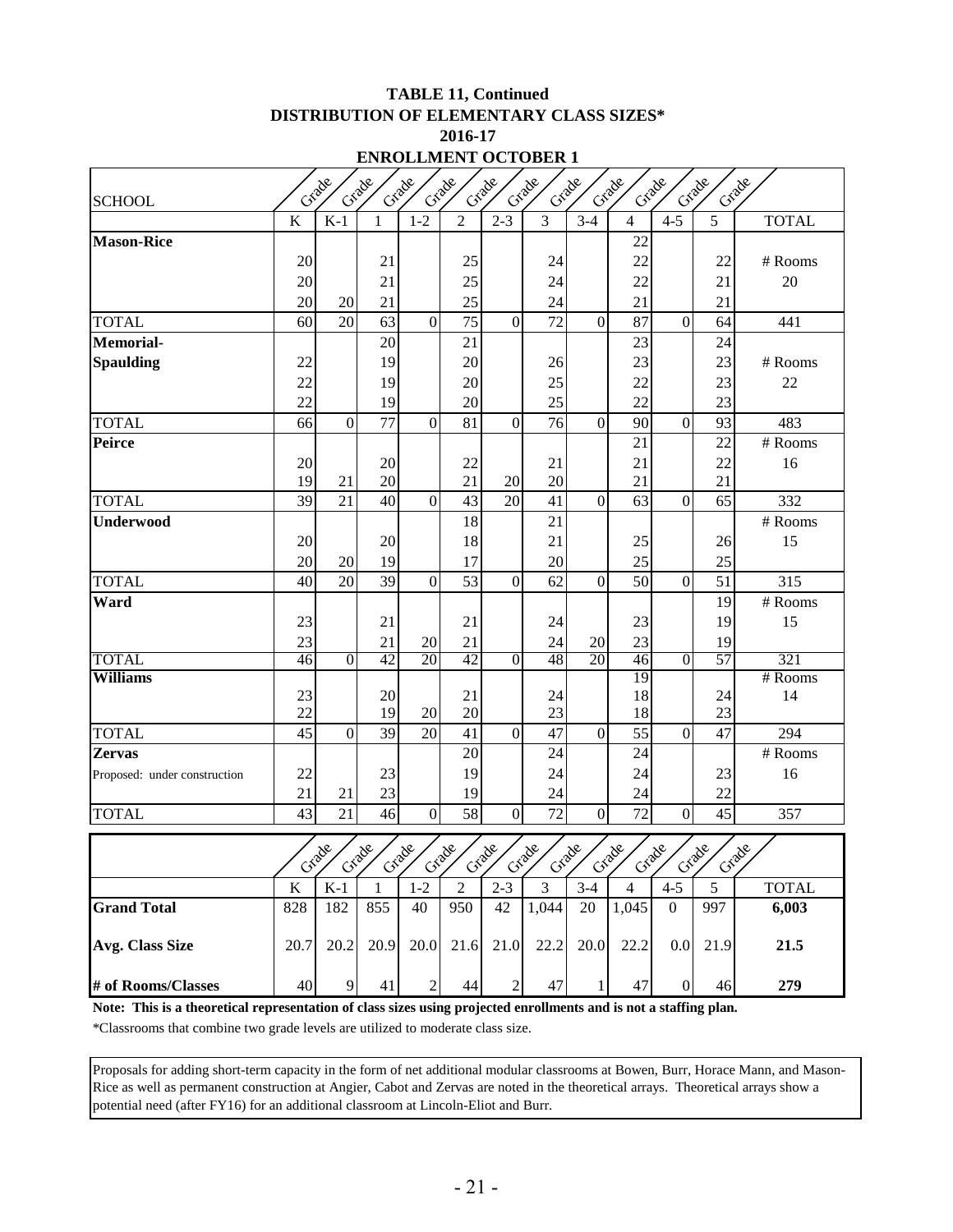#### **TABLE 12 DISTRIBUTION OF ELEMENTARY CLASS SIZES\* 2017-18 ENROLLMENT OCTOBER 1**

| Crade                |                                                                                         |                |          |                |                 |                  |          |                  |                |                |                 |              |  |
|----------------------|-----------------------------------------------------------------------------------------|----------------|----------|----------------|-----------------|------------------|----------|------------------|----------------|----------------|-----------------|--------------|--|
| <b>SCHOOL</b>        | Grade<br>Grade<br>Grade<br>Crade<br>Criade<br>Grade<br>Grade<br>Grade<br>Grade<br>Crade |                |          |                |                 |                  |          |                  |                |                |                 |              |  |
|                      | $\overline{K}$                                                                          | $K-1$          | 1        | $1-2$          | $\overline{c}$  | $2 - 3$          | 3        | $3-4$            | $\overline{4}$ | $4 - 5$        | 5               | <b>TOTAL</b> |  |
| <b>Angier</b>        |                                                                                         |                |          |                | 19              |                  |          |                  | 21             |                | 20              |              |  |
|                      | 18                                                                                      |                | $20\,$   |                | 19              |                  | 24       |                  | 21             |                | 20              | # Rooms      |  |
|                      | 18                                                                                      |                | 20       |                | 18              |                  | 24       |                  | 21             |                | 20              | 22           |  |
|                      | 18                                                                                      | 18             | 20       |                | 18              |                  | 23       |                  | 20             |                | 20              |              |  |
| <b>TOTAL</b>         | 54                                                                                      | 18             | 60       | $\overline{0}$ | 74              | $\mathbf{0}$     | 71       | $\mathbf{0}$     | 83             | $\mathbf{0}$   | 80              | 440          |  |
| <b>Bowen</b>         | 21                                                                                      |                | 21       |                |                 |                  |          |                  | 23             |                | 23              |              |  |
|                      | 21                                                                                      |                | 21       |                | 24              |                  | 25       |                  | 23             |                | 22              | # Rooms      |  |
|                      | 20                                                                                      |                | 21       |                | 24              |                  | 24       |                  | 23             |                | 22              | 23           |  |
|                      | 20                                                                                      |                | 20       |                | 24              | 22               | 24       |                  | 23             |                | 22              |              |  |
| <b>TOTAL</b>         | 82                                                                                      | $\overline{0}$ | 83       | $\overline{0}$ | 72              | 22               | 73       | $\boldsymbol{0}$ | 92             | $\theta$       | 89              | 513          |  |
|                      |                                                                                         |                |          |                |                 |                  |          |                  | 23             |                |                 |              |  |
| <b>Burr</b>          | 21                                                                                      |                | 21       |                | 25              |                  | 27       |                  | 23             |                | 25              | # Rooms      |  |
| Classroom need: $+1$ | 20                                                                                      |                | 21       |                | 24              |                  | 27       |                  | 23             |                | 24              | 20           |  |
|                      | 20                                                                                      | 20             | 21       |                | 24              |                  | 26       |                  | 22             |                | 24              |              |  |
| <b>TOTAL</b>         | 61                                                                                      | $20\,$         | 63       | $\overline{0}$ | $\overline{73}$ | $\boldsymbol{0}$ | 80       | $\boldsymbol{0}$ | 91             | $\overline{0}$ | $\overline{73}$ | 461          |  |
| Cabot                |                                                                                         |                |          |                | 19              |                  |          |                  |                |                |                 |              |  |
| Proposed: At Carr    | 20                                                                                      |                | 21       |                | 19              |                  | 24       |                  | 25             |                | 27              | # Rooms      |  |
|                      | 20                                                                                      |                | 21       |                | 18              |                  | 24       |                  | 25             |                | 27              | 20           |  |
|                      | 19                                                                                      | 20             | 21       |                | 18              |                  | 24       |                  | 24             |                | 26              |              |  |
| <b>TOTAL</b>         | 59                                                                                      | 20             | 63       | $\overline{0}$ | 74              | $\mathbf{0}$     | 72       | $\mathbf{0}$     | 74             | $\overline{0}$ | 80              | 442          |  |
| Countryside          |                                                                                         |                |          |                |                 |                  | 20       |                  | 21             |                |                 |              |  |
|                      | 20                                                                                      |                | 20       |                | 25              |                  | 19       |                  | 21             |                | 25              | # Rooms      |  |
|                      | 19<br>19                                                                                |                | 20<br>20 |                | 24              |                  | 19       |                  | 21             |                | 25<br>25        | 21           |  |
| <b>TOTAL</b>         | 58                                                                                      | 20<br>20       | 60       | $\overline{0}$ | 24<br>73        | $\mathbf{0}$     | 19<br>77 | $\boldsymbol{0}$ | 21<br>84       | $\overline{0}$ | 75              | 447          |  |
| <b>Franklin</b>      |                                                                                         |                |          |                |                 |                  |          |                  |                |                |                 |              |  |
|                      | 19                                                                                      |                | $20\,$   |                | 22              |                  | 24       |                  | 27             |                | 22              | # Rooms      |  |
|                      | 19                                                                                      |                | 20       |                | 21              |                  | 24       |                  | 26             |                | 22              | 19           |  |
|                      | 19                                                                                      | 20             | 20       |                | 21              |                  | 24       |                  | 26             |                | 22              |              |  |
| <b>TOTAL</b>         | 57                                                                                      | 20             | 60       | $\overline{0}$ | 64              | $\mathbf{0}$     | 72       | $\mathbf{0}$     | 79             | $\overline{0}$ | 66              | 418          |  |
|                      |                                                                                         |                |          |                |                 |                  |          |                  |                |                |                 |              |  |
| <b>Horace Mann</b>   | $20\,$                                                                                  |                | $20\,$   |                | 24              |                  | 23       |                  | $23\,$         |                | $23\,$          | # Rooms      |  |
|                      | 19                                                                                      |                | 20       |                | 24              |                  | 23       |                  | 23             |                | 23              | 19           |  |
|                      | 19                                                                                      | 20             | 19       |                | 23              |                  | 22       |                  | 22             |                | 22              |              |  |
| <b>TOTAL</b>         | 58                                                                                      | 20             | 59       | $\overline{0}$ | 71              | $\boldsymbol{0}$ | 68       | $\overline{0}$   | 68             | $\mathbf{0}$   | 68              | 412          |  |
| <b>Lincoln-Eliot</b> | 20                                                                                      |                | 19       |                | 19              |                  | 20       |                  | 23             |                |                 | # Rooms      |  |
| Classroom need: $+1$ | 19                                                                                      |                | 19       |                | 18              |                  | 19       |                  | 23             |                | 25              | 17           |  |
|                      | 19                                                                                      |                | 18       |                | 18              |                  | 19       |                  | 23             |                | 25              |              |  |
| <b>TOTAL</b>         | 58                                                                                      | $\overline{0}$ | 56       | $\overline{0}$ | 55              | $\boldsymbol{0}$ | 58       | $\boldsymbol{0}$ | 69             | $\overline{0}$ | 50              | 346          |  |

**Note: This is a theoretical representation of class sizes using projected enrollments and is not a staffing plan.** \*Classrooms that combine two grade levels are utilized to moderate class size.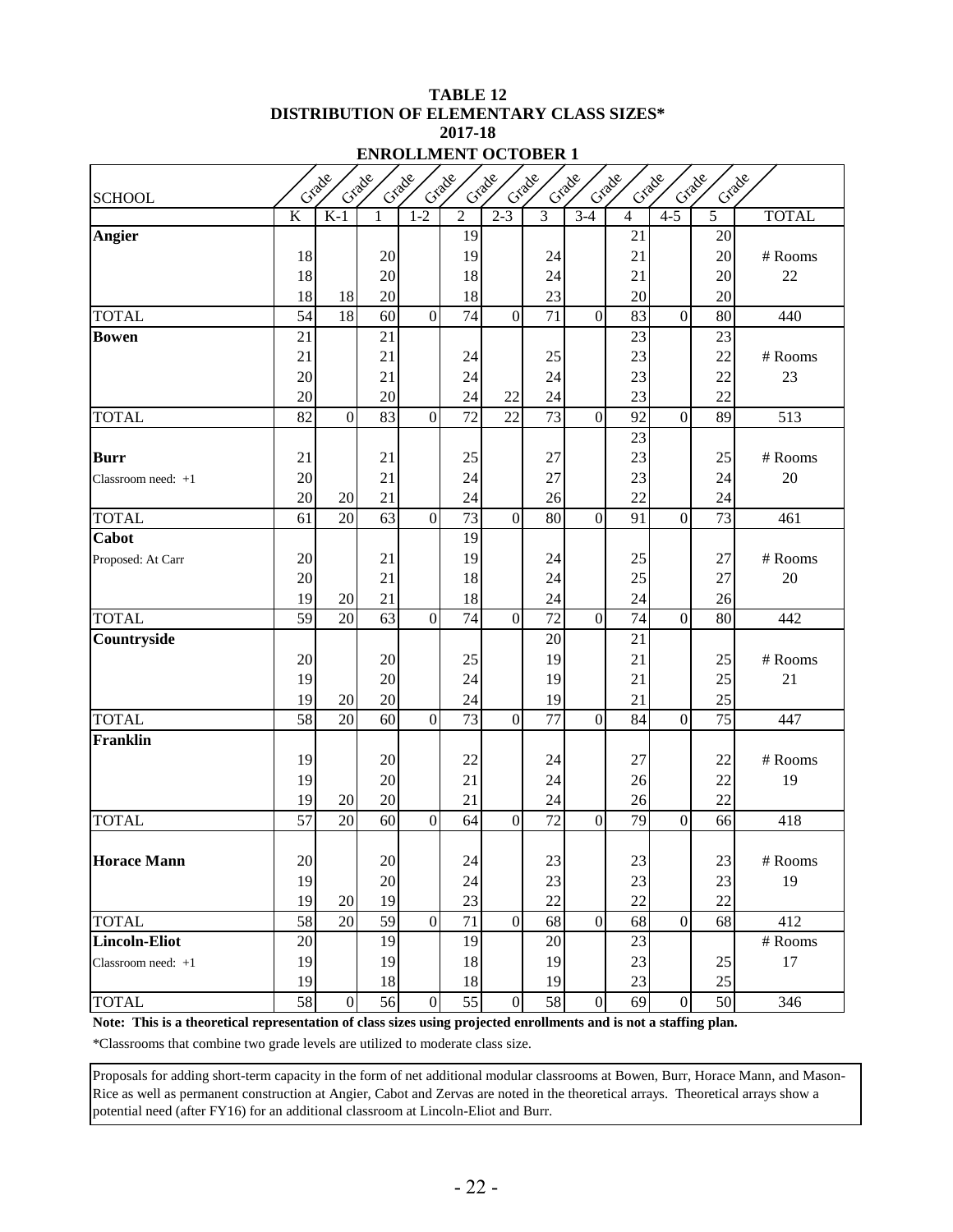#### **TABLE 12, Continued DISTRIBUTION OF ELEMENTARY CLASS SIZES\* 2017-18 ENROLLMENT OCTOBER 1**

|                                                                                                                   |         |                   |                                |                  |                |                |                  | ENNULLMENT OUTODEN I |                           |                  |           |              |  |  |  |  |  |  |  |  |  |
|-------------------------------------------------------------------------------------------------------------------|---------|-------------------|--------------------------------|------------------|----------------|----------------|------------------|----------------------|---------------------------|------------------|-----------|--------------|--|--|--|--|--|--|--|--|--|
| Grade<br>Grade<br>Criade<br>Grade<br>Grade<br>Grade<br>Grade<br>Grade<br>Grade<br>Crade<br>Grade<br><b>SCHOOL</b> |         |                   |                                |                  |                |                |                  |                      |                           |                  |           |              |  |  |  |  |  |  |  |  |  |
|                                                                                                                   | $\bf K$ | $K-1$             | $\mathbf{1}$                   | $1 - 2$          | $\overline{2}$ | $2 - 3$        | $\overline{3}$   | $3-4$                | $\overline{4}$            | $4 - 5$          | 5         | <b>TOTAL</b> |  |  |  |  |  |  |  |  |  |
| <b>Mason-Rice</b>                                                                                                 |         |                   | 18                             |                  |                |                |                  |                      |                           |                  | 22        |              |  |  |  |  |  |  |  |  |  |
|                                                                                                                   | 23      |                   | 18                             |                  | 25             |                | 26               |                      | 24                        |                  | 21        | # Rooms      |  |  |  |  |  |  |  |  |  |
|                                                                                                                   | 23      |                   | 18                             |                  | 25             |                | 25               |                      | 24                        |                  | 21        | 20           |  |  |  |  |  |  |  |  |  |
|                                                                                                                   | 23      |                   | 18                             |                  | 24             |                | 25               |                      | 24                        |                  | 21        |              |  |  |  |  |  |  |  |  |  |
| <b>TOTAL</b>                                                                                                      | 69      | $\overline{0}$    | 72                             | $\overline{0}$   | 74             | $\overline{0}$ | 76               | $\overline{0}$       | 72                        | $\overline{0}$   | 85        | 448          |  |  |  |  |  |  |  |  |  |
| Memorial-                                                                                                         |         |                   |                                |                  | 21             |                | 21               |                      | 21                        |                  | 23        |              |  |  |  |  |  |  |  |  |  |
| <b>Spaulding</b>                                                                                                  | 23      |                   | 25                             |                  | 21             |                | 21               |                      | 21                        |                  | 23        | # Rooms      |  |  |  |  |  |  |  |  |  |
|                                                                                                                   | 22      |                   | 25                             |                  | 20             |                | 21               |                      | 20                        |                  | 23        | 22           |  |  |  |  |  |  |  |  |  |
|                                                                                                                   | 22      |                   | 25                             |                  | 20             |                | 20               |                      | 20                        |                  | 22        |              |  |  |  |  |  |  |  |  |  |
| <b>TOTAL</b>                                                                                                      | 67      | $\overline{0}$    | 75                             | $\overline{0}$   | 82             | $\overline{0}$ | 83               | $\overline{0}$       | 82                        | $\overline{0}$   | 91        | 480          |  |  |  |  |  |  |  |  |  |
| Peirce                                                                                                            |         |                   |                                |                  |                |                |                  |                      |                           |                  | 21        | # Rooms      |  |  |  |  |  |  |  |  |  |
|                                                                                                                   | 20      |                   | 20                             |                  | 23             |                | 22               |                      | 26                        |                  | 21        | 15           |  |  |  |  |  |  |  |  |  |
|                                                                                                                   | 19      | 20                | 20                             |                  | 22             | 21             | 22               |                      | 26                        |                  | 20        |              |  |  |  |  |  |  |  |  |  |
| <b>TOTAL</b>                                                                                                      | 39      | 20                | 40                             | $\overline{0}$   | 45             | 21             | 44               | $\boldsymbol{0}$     | 52                        | $\overline{0}$   | 62        | 323          |  |  |  |  |  |  |  |  |  |
| <b>Underwood</b>                                                                                                  |         |                   |                                |                  |                |                |                  |                      | 21                        |                  |           | $#$ Rooms    |  |  |  |  |  |  |  |  |  |
|                                                                                                                   | 20      |                   | 21                             |                  | 21             |                | 23               |                      | 20                        |                  | 25        | 15           |  |  |  |  |  |  |  |  |  |
|                                                                                                                   | 20      | 20                | 21                             |                  | 21             | 20             | 23               |                      | 20                        |                  | 24        |              |  |  |  |  |  |  |  |  |  |
| <b>TOTAL</b>                                                                                                      | 40      | 20                | 42                             | $\overline{0}$   | 42             | 20             | 46               | $\overline{0}$       | 61                        | $\overline{0}$   | 49        | 320          |  |  |  |  |  |  |  |  |  |
| Ward                                                                                                              |         |                   |                                |                  |                |                |                  |                      | 19                        |                  | 20        | # Rooms      |  |  |  |  |  |  |  |  |  |
|                                                                                                                   | 18      |                   | 22                             |                  | 23             |                | 22               |                      | 19                        |                  | 19        | 16           |  |  |  |  |  |  |  |  |  |
|                                                                                                                   | 18      | 20                | 21                             |                  | 22             | 20             | 22               |                      | 18                        |                  | 19        |              |  |  |  |  |  |  |  |  |  |
| <b>TOTAL</b>                                                                                                      | 36      | 20                | 43                             | $\overline{0}$   | 45             | 20             | 44               | $\overline{0}$       | 56                        | $\overline{0}$   | 58        | 322          |  |  |  |  |  |  |  |  |  |
| <b>Williams</b>                                                                                                   |         |                   |                                |                  |                |                |                  |                      |                           |                  | 19        | # Rooms      |  |  |  |  |  |  |  |  |  |
|                                                                                                                   | 19      |                   | 19                             |                  | 25             |                | 26               |                      | 25                        |                  | 18        | 14           |  |  |  |  |  |  |  |  |  |
|                                                                                                                   | 18      | 18                | 18                             |                  | 25             |                | 26               |                      | 24                        |                  | 18        |              |  |  |  |  |  |  |  |  |  |
| <b>TOTAL</b>                                                                                                      | 37      | 18                | 37                             | $\overline{0}$   | 50             | $\overline{0}$ | 52               | $\overline{0}$       | 49                        | $\overline{0}$   | 55        | 298          |  |  |  |  |  |  |  |  |  |
| <b>Zervas</b>                                                                                                     |         |                   |                                |                  | 21             |                | 20               |                      | 25                        |                  | 24        | # Rooms      |  |  |  |  |  |  |  |  |  |
| Proposed: under construction                                                                                      | 23      |                   | 23                             |                  | 20             |                | 20               |                      | 25                        |                  | 24        | 17           |  |  |  |  |  |  |  |  |  |
|                                                                                                                   | 22      | 21                | 22                             |                  | 20             |                | 20               |                      | 24                        |                  | 24        |              |  |  |  |  |  |  |  |  |  |
| <b>TOTAL</b>                                                                                                      | 45      | 21                | 45                             | $\overline{0}$   | 61             | $\overline{0}$ | 60               | $\overline{0}$       | 74                        | $\boldsymbol{0}$ | 72        | 378          |  |  |  |  |  |  |  |  |  |
|                                                                                                                   |         |                   |                                | $\delta^{\circ}$ | $\infty$       |                |                  |                      |                           |                  |           |              |  |  |  |  |  |  |  |  |  |
|                                                                                                                   | csoc    | ر مئ<br>م<br>Crac | ر گئ<br>$\mathcal{C}^{\infty}$ | $C_{\infty}$     |                | Create<br>Crac | $\infty$<br>Crac | $\infty$<br>Crac     | $\infty$<br>$C5^{\infty}$ | $\infty$<br>Crao | ر مئ<br>م | Grade        |  |  |  |  |  |  |  |  |  |
|                                                                                                                   | $\bf K$ | $K-1$             | 1                              | $1 - 2$          | $\mathfrak{2}$ | $2 - 3$        | 3                | $3 - 4$              | 4                         | $4 - 5$          | 5         | <b>TOTAL</b> |  |  |  |  |  |  |  |  |  |
| <b>Grand Total</b>                                                                                                | 820     | 217               | 858                            | $\mathbf{0}$     | 955            | 83             | 976              | $\boldsymbol{0}$     | 1,086                     | $\overline{0}$   | 1,053     | 6,048        |  |  |  |  |  |  |  |  |  |
| Avg. Class Size                                                                                                   | 20.0    | 19.7              | 20.4                           | 0.0              | 21.7           | 20.8           | 22.7             | 0.0                  | 22.6                      | 0.0              | 22.6      | 21.6         |  |  |  |  |  |  |  |  |  |
| # of Rooms/Classes                                                                                                | 41      | 11                | 42                             | $\boldsymbol{0}$ | 44             | 4              | 43               | $\boldsymbol{0}$     | 48                        | $\overline{0}$   | 47        | 280          |  |  |  |  |  |  |  |  |  |

**Note: This is a theoretical representation of class sizes using projected enrollments and is not a staffing plan.**

\*Classrooms that combine two grade levels are utilized to moderate class size.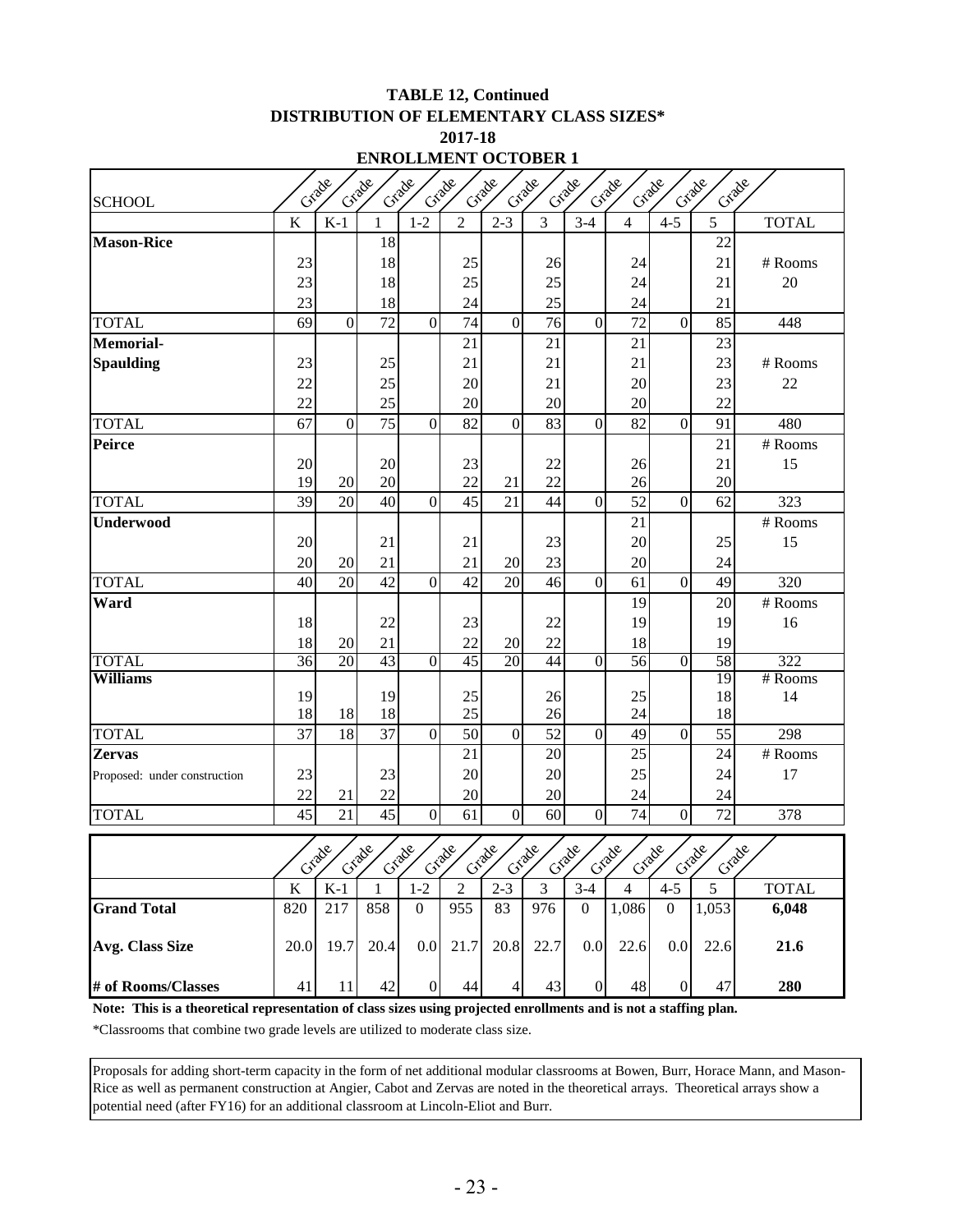|                                                                | Available (definition<br>varies across<br>Total # of Full Size<br>Classrooms<br>schools) | 22              | $\overline{c}$ | $20\,$  | 25                | 25              | $\frac{23}{19}$ |                | $\overline{c}$ |                 | $\frac{21}{26}$          | $18\,$                |                  | $\frac{21}{20}$ | $\overline{17}$         | 19              | 318                  |                                                                                      |
|----------------------------------------------------------------|------------------------------------------------------------------------------------------|-----------------|----------------|---------|-------------------|-----------------|-----------------|----------------|----------------|-----------------|--------------------------|-----------------------|------------------|-----------------|-------------------------|-----------------|----------------------|--------------------------------------------------------------------------------------|
|                                                                | Other $Us$ e                                                                             |                 |                |         |                   |                 |                 |                |                |                 |                          |                       |                  |                 |                         |                 |                      |                                                                                      |
|                                                                | After School Program                                                                     |                 |                |         |                   |                 |                 |                |                |                 |                          |                       |                  |                 |                         |                 | 4                    |                                                                                      |
|                                                                | Integrated PreK Program                                                                  |                 |                |         |                   |                 |                 |                | 4              |                 |                          |                       |                  |                 |                         |                 | 4                    |                                                                                      |
|                                                                | Cafeteria <sup>**</sup>                                                                  |                 |                |         |                   |                 |                 |                |                |                 |                          |                       |                  |                 |                         |                 | $\bullet$            |                                                                                      |
|                                                                | Faculty Room                                                                             |                 |                |         |                   |                 |                 |                |                |                 |                          |                       |                  |                 |                         |                 | 0                    |                                                                                      |
|                                                                | Inclusion or ESP                                                                         |                 |                |         |                   |                 |                 |                |                |                 |                          |                       |                  |                 |                         |                 | $\mathbf{\tilde{5}}$ |                                                                                      |
|                                                                | Literacy                                                                                 |                 |                |         |                   |                 |                 |                |                |                 |                          |                       |                  |                 |                         |                 | $\mathbf{c}$         |                                                                                      |
|                                                                | ວ $\mathcal S$ ຍກ $\mathcal S$ ແນ $\mathcal S$ ບຸວວວ $\mathcal S$                        |                 |                |         |                   |                 |                 |                |                |                 |                          |                       |                  |                 |                         |                 |                      |                                                                                      |
|                                                                | Sensory Integration                                                                      |                 |                |         |                   |                 |                 |                |                |                 |                          |                       |                  |                 |                         |                 |                      |                                                                                      |
|                                                                | Occupational Therapy                                                                     |                 |                |         |                   |                 |                 |                |                |                 |                          |                       |                  |                 |                         |                 |                      |                                                                                      |
|                                                                | English Language Learners                                                                |                 |                |         |                   |                 |                 |                |                |                 |                          |                       |                  |                 |                         |                 | 3                    |                                                                                      |
|                                                                | Learning Center                                                                          |                 |                |         |                   |                 |                 |                |                |                 |                          |                       |                  |                 |                         |                 | 4                    |                                                                                      |
|                                                                | oiauM                                                                                    |                 |                |         |                   |                 |                 |                |                |                 |                          |                       |                  |                 |                         |                 | ∞                    |                                                                                      |
|                                                                | щV                                                                                       |                 |                |         |                   |                 |                 |                |                |                 |                          |                       |                  |                 |                         |                 | 13                   |                                                                                      |
|                                                                | District Special Education                                                               |                 |                |         |                   |                 | $\mathcal{C}$   |                |                |                 |                          |                       |                  |                 |                         |                 | 4                    |                                                                                      |
| ELEMENTARY SCHOOL USE OF FULL SIZE CLASSROOM SPACE FOR 2012-13 | Instruction<br>2012-13<br>Regular<br>Classroom                                           | $\overline{19}$ | $\Omega$       | $18\,$  | $\Omega$          | 22              | $18\,$          | $\frac{8}{18}$ | $15$           | $\overline{19}$ | 22                       | $\overline{15}$       | $\overline{1}$   | $\overline{1}$  | 13                      | $\overline{16}$ | 263                  | $\dim$ $\alpha$ to the regular classroom or additional educational uses listed above |
|                                                                | Stuctures<br>Modular<br>#<br>∗                                                           |                 |                |         | 4                 | 4               |                 | 4              |                |                 |                          | $\mathcal{C}$         |                  |                 |                         | 5               | $\overline{z}$       |                                                                                      |
|                                                                | <b>Buildings</b><br>Building<br>Gross Sq<br>Ft. (Per<br>Public<br>Dept.)                 | 51,300          | 64,815         | 53,000  | 42,800            | 65,000          | 56,764          | 51,074         | 38,400         | 35,600          | 68,775                   | 39,000                | 43,300           | 38,000          | 41,700                  | 32,446          | 721,974              |                                                                                      |
|                                                                | School                                                                                   | Angier(1        | Bowen          | Burr(2) | $\text{Cabor}(3)$ | Counteryside(4) | Franklin        | Horace Mann(5) | incoln-Eliot   | Mason-Rice      | Memorial-Spaulding $(6)$ | Peirce <sup>(7)</sup> | <b>Jnderwood</b> | Ward(8)         | Williams <sup>(9)</sup> | Zervas(10)      | <b>Total</b>         | $*$ The modular structures are included in (not ad                                   |

**TABLE 13**

TABLE<sub>13</sub>

**\*The modular structures are included in (not additional to) the regular classroom or additional educational uses listed above.**

\*\*Student lunch space is provided for within: Hallways at Angier; Multi-purpose space at Burr and Countryside; and in regular classrooms \*\*Student lunch space is provided for within: Hallways at Angier; Multi-purpose space at Burr and Countryside; and in regular classrooms at Bowen, Horace Mann, Mason-Rice and Zervas. at Bowen, Horace Mann, Mason-Rice and Zervas.

(1) Angier's inclusion room is shared by the learning center; literacy and ELL share the library. (1) Angier's inclusion room is shared by the learning center; literacy and ELL share the library.

(2) Burr's music room is shared with the after school program. (2) Burr's music room is shared with the after school program.

(3) Cabot's cafeteria went from two rooms into one room. The learning center is shared with inclusion, OT, PT, and the speech pathologist. (3) Cabot's cafeteria went from two rooms into one room. The learning center is shared with inclusion, OT, PT, and the speech pathologist.

The literacy room is shared with ELL staff, intervention aides and the math coach. The literacy room is shared with ELL staff, intervention aides and the math coach.

(4) Countryside's auditorium is used as a multi-purpose space, including a cafeteria space and specialist spaces. (4) Countryside's auditorium is used as a multi-purpose space, including a cafeteria space and specialist spaces.

(5) Horace Mann's other use room is a modular classroom used as a library. (5) Horace Mann's other use room is a modular classroom used as a library.

(6) Memorial-Spaulding's learning center and literacy spaces were relocated to rooms that are not full size classrooms. (6) Memorial-Spaulding's learning center and literacy spaces were relocated to rooms that are not full size classrooms.

(7) Peirce's ELL room is shared by OT and speech and language. (7) Peirce's ELL room is shared by OT and speech and language.

(8) Ward's OT room is shared with ELL and another specialist. (8) Ward's OT room is shared with ELL and another specialist.

(9) Williams' learning center is a smaller room that holds 15 students; a 0.6 FTE K classroom section uses the after school classroom in the morning. (9) Williams' learning center is a smaller room that holds 15 students; a 0.6 FTE K classroom section uses the after school classroom in the morning.

(10) Zervas' learning center is shared with literacy and break out space; the speech and language room is shared with OT, ELL and a math coach. (10) Zervas' learning center is shared with literacy and break out space; the speech and language room is shared with OT, ELL and a math coach.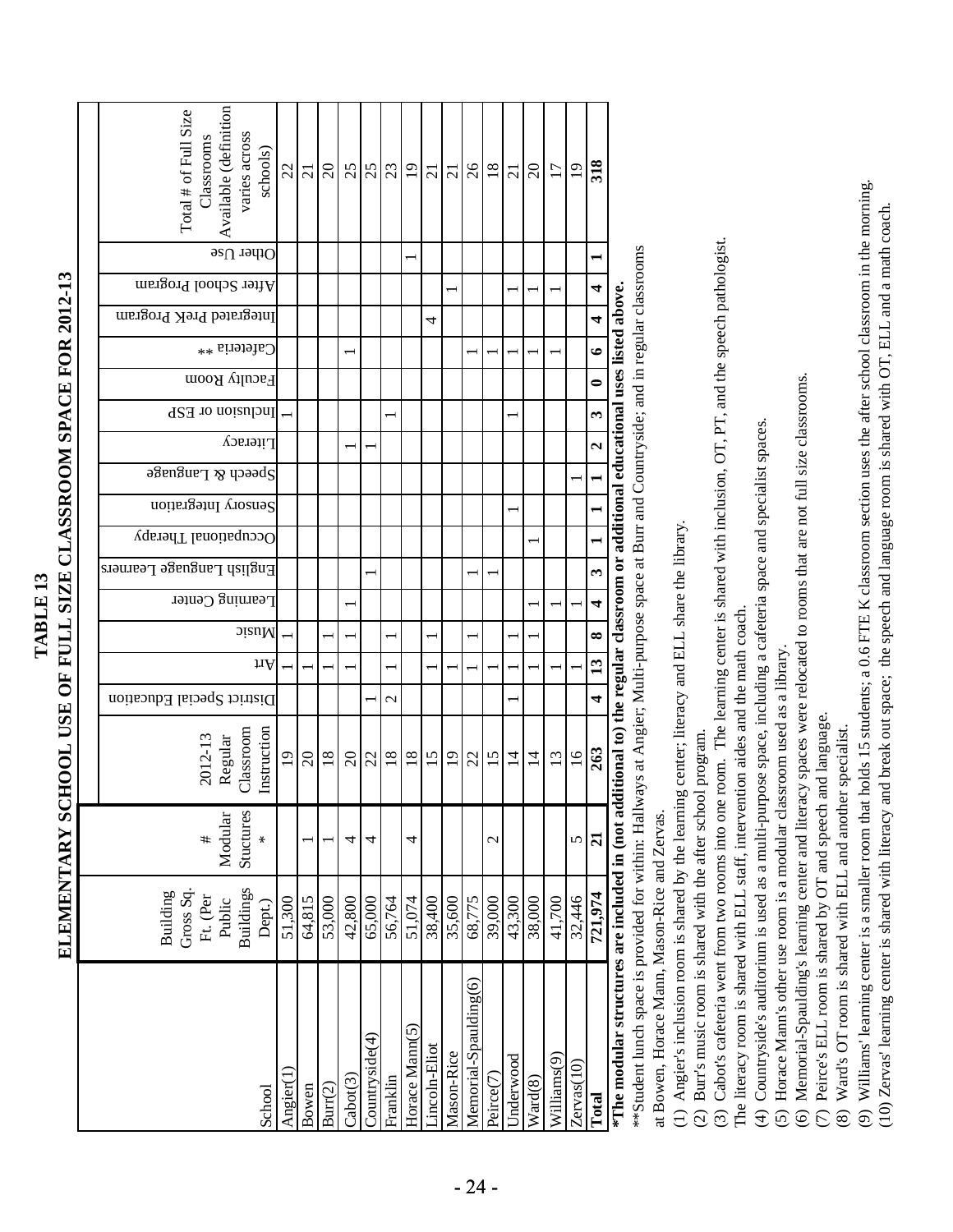# **MIDDLE SCHOOL CLASS SIZE**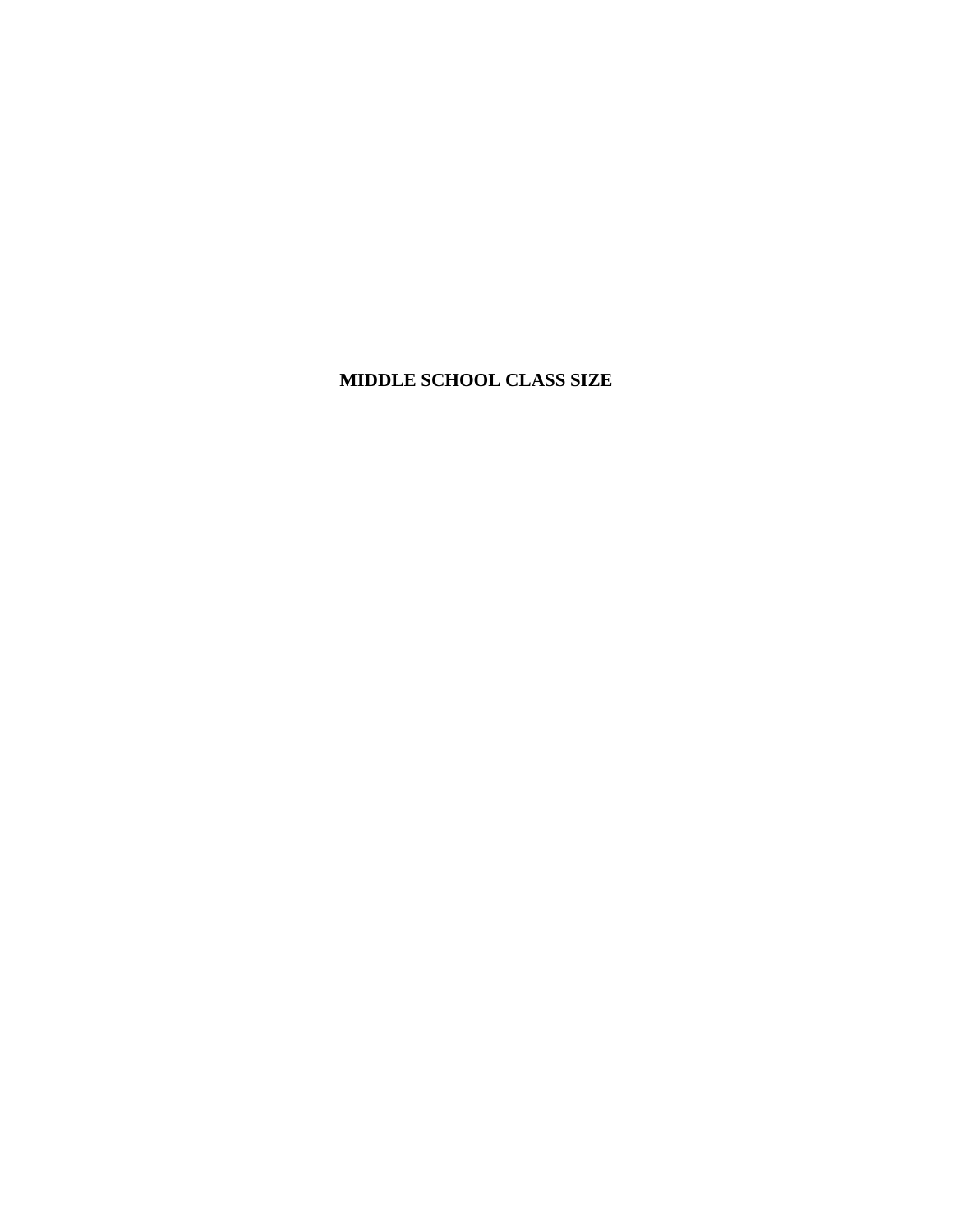|                   |                  |                  | ALL MIDDLE SURVOLS<br><b>SUBJECT</b> |                  |                  |                  | <b>TOTAL</b> |
|-------------------|------------------|------------------|--------------------------------------|------------------|------------------|------------------|--------------|
|                   |                  | World            |                                      | Social           |                  |                  |              |
| <b>Class Size</b> | English          | Language         | Science                              | <b>Studies</b>   | Math             | ${\bf N}$        | $\%$         |
| 30 or more        | $\boldsymbol{0}$ | $\boldsymbol{0}$ | $\boldsymbol{0}$                     | $\overline{0}$   | 3                | $\overline{3}$   | 0.5%         |
| 25-29             | 13               | 22               | 19                                   | 23               | 19               | 96               | 16.4%        |
| 20-24             | 84               | 58               | 91                                   | 86               | 60               | 379              | 64.8%        |
| $15-19$           | 21               | 23               | $\boldsymbol{7}$                     | 9                | 35               | 95               | 16.2%        |
| $10 - 14$         | $\overline{2}$   | 5                | $\mathbf{1}$                         | $\boldsymbol{0}$ | $\overline{4}$   | 12               | 2.1%         |
| 10 or fewer       | $\boldsymbol{0}$ | $\overline{0}$   | $\boldsymbol{0}$                     | $\boldsymbol{0}$ | $\boldsymbol{0}$ | $\boldsymbol{0}$ | $0.0\%$      |
| Total             | 120              | 108              | 118                                  | 118              | 121              | 585              | 100.0%       |
| Avg. Class Size   |                  |                  |                                      |                  |                  |                  |              |
| 2012-13           | 21.4             | 21.4             | 22.6                                 | 22.6             | 21.4             | 21.9             |              |
| 2011-12           | 22.4             | 22.5             | 23.4                                 | 23.1             | 22.7             | 22.8             |              |
| 2010-11           | 21.4             | 21.3             | 22.3                                 | 22.1             | 21.5             | 21.7             |              |
| 2009-10           | 21.3             | 21.9             | 22.3                                 | 21.8             | 21.3             | 21.7             |              |
| 2008-09           | 21.1             | 20.8             | 21.7                                 | 21.5             | 21.2             | 21.2             |              |
| 2007-08           | 20.3             | 19.8             | 21.2                                 | 21.1             | 21.2             | 20.7             |              |
| 2006-07           | 21.9             | 19.8             | 22.6                                 | 22.6             | 22.3             | 21.8             |              |
| 2005-06           | 21.2             | 20.1             | 21.7                                 | 21.3             | 21.2             | 21.1             |              |
| 2004-05           | 20.7             | 21.3             | 22.0                                 | 21.6             | 21.7             | 21.5             |              |
| 2003-04           | 21.2             | 20.3             | 22.4                                 | 22.0             | 21.3             | 21.4             |              |
| 2002-03           | 20.9             | 20.1             | 22.0                                 | 21.2             | 20.7             | 21.0             |              |
| 2001-02           | 22.0             | 20.9             | 22.7                                 | 22.6             | 22.3             | 22.1             |              |
| 2000-01           | 20.0             | 18.7             | 21.2                                 | 20.2             | 20.1             | 20.0             |              |
| 1999-00           | 20.1             | 18.9             | 20.6                                 | 20.3             | 20.2             | 20.0             |              |
| 1998-99           | 20.5             | 19.1             | 21.2                                 | 20.8             | 21.2             | 20.6             |              |
| 1997-98           | 20.4             | 20.5             | 21.2                                 | 21.1             | 20.7             | 20.8             |              |
| 1996-97           | 20.8             | 20.4             | 22.0                                 | 22.0             | 21.7             | 21.4             |              |
| 1995-96           | 21.4             | 20.3             | 22.0                                 | 22.3             | 21.5             | 21.5             |              |
| 1994-95           | 20.3             | 21.1             | 21.4                                 | 21.2             | 21.9             | 21.2             |              |
| 1993-94           | 22.5             | 19.9             | 24.1                                 | 22.9             | 23.3             | 22.7             |              |
| 1992-93           | 21.5             | 22.0             | 23.6                                 | 23.8             | 22.4             | 22.6             |              |
| 1991-92           | 21.7             | 21.9             | 24.5                                 | 23.7             | 23.9             | 23.1             |              |
| 1990-91           | 21.8             | 22.3             | 23.6                                 | 22.4             | 23.4             | 22.7             |              |
| 1989-90           | 20.3             | 22.1             | 23.1                                 | 22.9             | 21.6             | 22.0             |              |
| 1988-89           | 21.7             | 22.1             | 22.9                                 | 22.3             | 22.7             | 22.3             |              |
| 1987-88           | 19.9             | 22.5             | 22.4                                 | 20.7             | 21.1             | 21.2             |              |
| 1986-87           | 21.7             | 21.5             | 22.0                                 | 21.4             | 20.8             | 21.4             |              |
| 1985-86           | 21.8             | 20.6             | 22.5                                 | 22.4             | 21.1             | 21.7             |              |

### **TABLE 14 2012-13 DISTRIBUTION OF CLASS SIZES ALL MIDDLE SCHOOLS**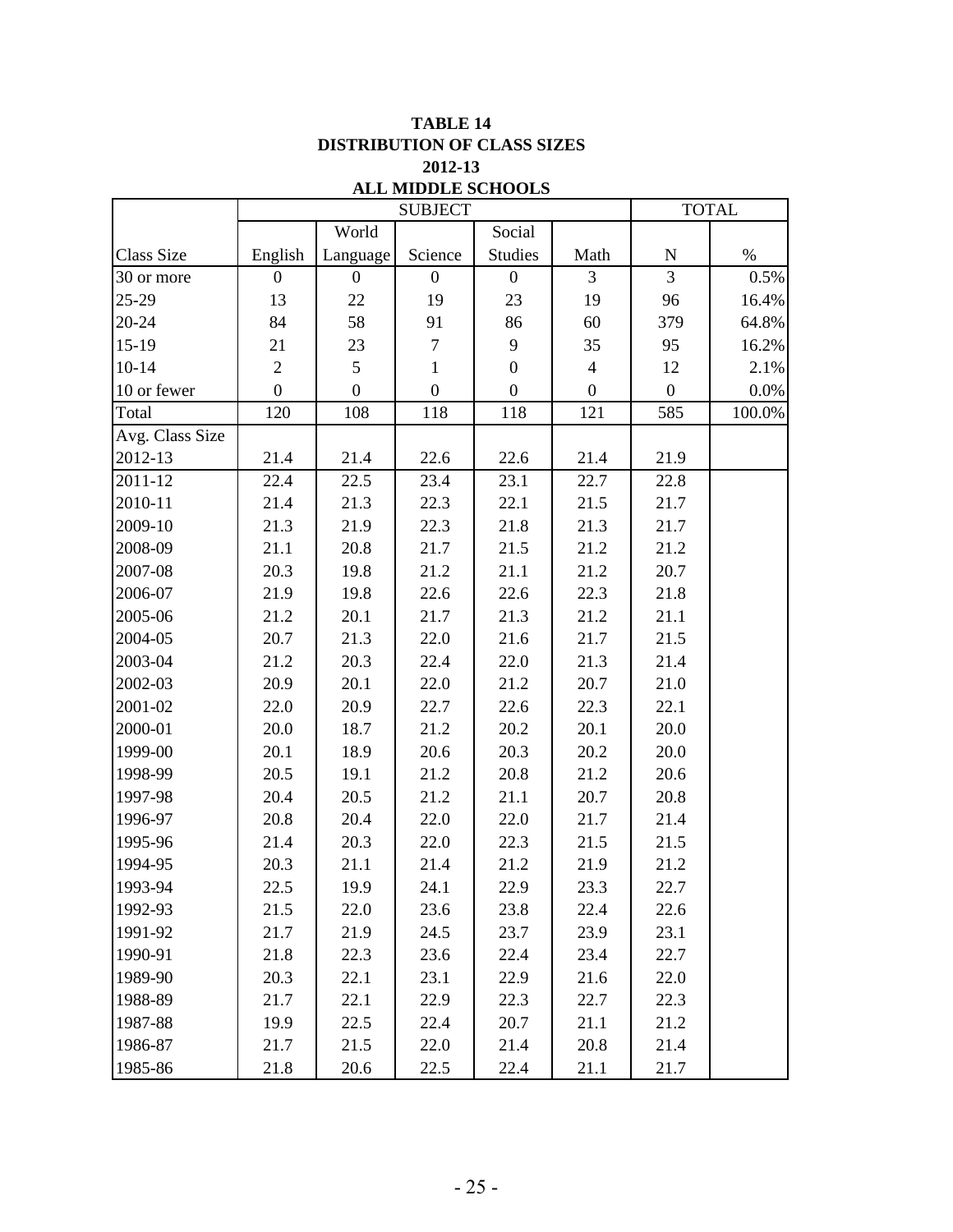## **TABLE 14 (CONT.) DISTRIBUTION OF CLASS SIZES 2012-13**

### **BIGELOW MIDDLE SCHOOL**

|                   |                  |                  | <b>SUBJECT</b>   |                  |                  |                  | <b>TOTAL</b> |
|-------------------|------------------|------------------|------------------|------------------|------------------|------------------|--------------|
|                   |                  | World            |                  | Social           |                  |                  |              |
| <b>Class Size</b> | English          | Language         | Science          | <b>Studies</b>   | Math             | ${\bf N}$        | $\%$         |
| 30 or more        | $\overline{0}$   | $\boldsymbol{0}$ | $\boldsymbol{0}$ | $\boldsymbol{0}$ | 3                | $\overline{3}$   | 2.5%         |
| 25-29             | 3                | $\overline{2}$   | $\overline{2}$   | $\overline{2}$   | $\overline{c}$   | 11               | 9.2%         |
| 20-24             | 17               | 14               | 17               | 18               | $\overline{4}$   | 70               | 58.3%        |
| $15-19$           | $\overline{4}$   | 5                | 5                | $\overline{4}$   | 15               | 33               | 27.5%        |
| $10 - 14$         | $\boldsymbol{0}$ | $\overline{3}$   | $\overline{0}$   | $\boldsymbol{0}$ | $\boldsymbol{0}$ | $\mathfrak{Z}$   | 2.5%         |
| 10 or fewer       | $\overline{0}$   | $\overline{0}$   | $\boldsymbol{0}$ | $\boldsymbol{0}$ | $\boldsymbol{0}$ | $\boldsymbol{0}$ | $0.0\%$      |
| Total             | 24               | 24               | 24               | 24               | 24               | 120              | 100.0%       |
| Avg. Class Size   |                  |                  |                  |                  |                  |                  |              |
| 2012-13           | 21.0             | 20.0             | 21.3             | 21.3             | 20.9             | 20.9             |              |
| 2011-12           | 21.9             | 20.9             | 22.3             | 22.0             | 22.1             | 21.9             |              |
| 2010-11           | 21.4             | 19.8             | 21.8             | 21.6             | 21.7             | 21.3             |              |
| 2009-10           | 21.2             | 21.1             | 21.6             | 21.2             | 21.4             | 21.3             |              |
| 2008-09           | 20.5             | 19.8             | 21.0             | 20.5             | 20.5             | 20.5             |              |
| 2007-08           | 21.1             | 19.1             | 21.1             | 21.3             | 21.1             | 20.7             |              |
| 2006-07           | 21.5             | 18.9             | 22.9             | 22.5             | 22.2             | 21.6             |              |
| 2005-06           | 22.2             | 19.3             | 22.5             | 22.0             | 22.0             | 21.6             |              |
| 2004-05           | 22.0             | 20.1             | 22.7             | 22.0             | 22.2             | 21.8             |              |
| 2003-04           | 22.0             | 20.0             | 22.9             | 22.4             | 22.7             | 22.0             |              |
| 2002-03           | 21.2             | 19.2             | 22.0             | 21.2             | 21.0             | 20.9             |              |
| 2001-02           | 20.6             | 17.2             | 21.8             | 21.5             | 21.1             | 20.3             |              |
| 2000-01           | 20.4             | 15.3             | 21.3             | 20.6             | 21.3             | 19.6             |              |
| 1999-00           | 20.4             | 16.3             | 20.2             | 19.7             | 20.2             | 19.2             |              |
| 1998-99           | 21.8             | 17.6             | 21.8             | 21.5             | 22.0             | 20.8             |              |
| 1997-98           | 20.8             | 17.6             | 21.8             | 21.2             | 20.8             | 20.4             |              |
| 1996-97           | 23.9             | 17.9             | 23.2             | 23.0             | 21.6             | 21.7             |              |
| 1995-96           | 24.9             | 19.1             | 24.7             | 24.5             | 21.8             | 22.7             |              |
| 1994-95           | 22.6             | 19.8             | 23.7             | 23.7             | 23.0             | 22.4             |              |
| 1993-94           | 20.8             | 18.5             | 22.0             | 22.0             | 21.8             | 21.2             |              |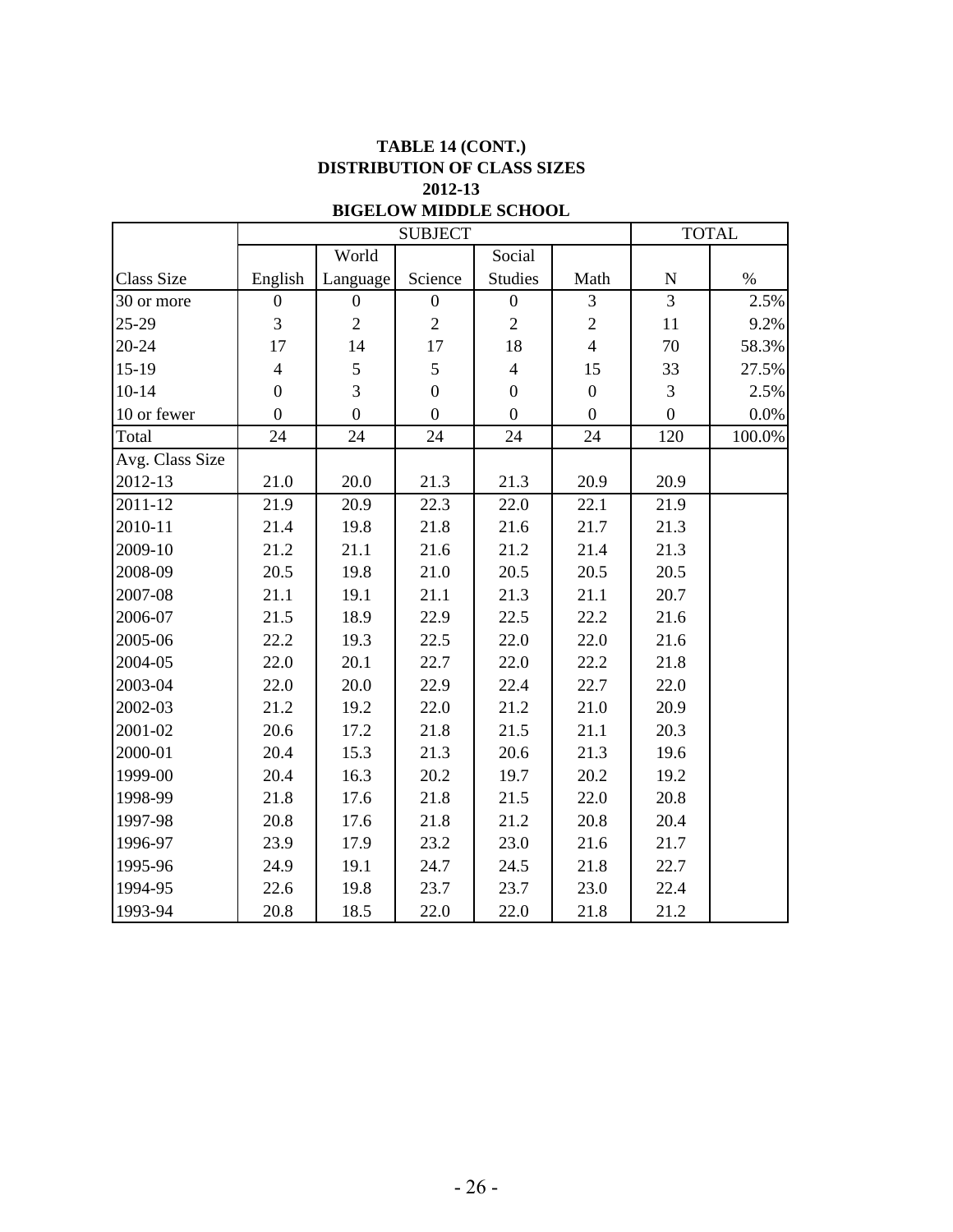|                   |                  |                  | <b>SUBJECT</b>   | BRUWN MIDDLE SCHUUL |                  |                | <b>TOTAL</b> |
|-------------------|------------------|------------------|------------------|---------------------|------------------|----------------|--------------|
|                   |                  | World            |                  | Social              |                  |                |              |
| <b>Class Size</b> | English          | Language         | Science          | <b>Studies</b>      | Math             | ${\bf N}$      | $\%$         |
| 30 or more        | $\boldsymbol{0}$ | $\boldsymbol{0}$ | $\boldsymbol{0}$ | $\boldsymbol{0}$    | $\boldsymbol{0}$ | $\mathbf{0}$   | 0.0%         |
| 25-29             | $\boldsymbol{0}$ | $\overline{7}$   | 3                | 3                   | 3                | 16             | 10.8%        |
| 20-24             | 28               | 16               | 27               | 26                  | 23               | 120            | 81.1%        |
| $15-19$           | $\overline{2}$   | 3                | $\boldsymbol{0}$ | $\mathbf{1}$        | $\overline{4}$   | 10             | 6.8%         |
| $10 - 14$         | $\boldsymbol{0}$ | 1                | $\boldsymbol{0}$ | $\boldsymbol{0}$    | 1                | $\overline{2}$ | 1.4%         |
| 10 or fewer       | $\boldsymbol{0}$ | $\overline{0}$   | $\boldsymbol{0}$ | $\boldsymbol{0}$    | $\boldsymbol{0}$ | $\overline{0}$ | 0.0%         |
| Total             | 30               | 27               | 30               | 30                  | 31               | 148            | 100.0%       |
| Avg. Class Size   |                  |                  |                  |                     |                  |                |              |
| 2012-13           | 22.0             | 22.3             | 22.7             | 22.7                | 21.6             | 22.3           |              |
| 2011-12           | 22.2             | 21.8             | 22.7             | 22.6                | 22.2             | 22.3           |              |
| 2010-11           | 21.6             | 21.7             | 22.1             | 22.0                | 21.3             | 21.7           |              |
| 2009-10           | 20.3             | 23.1             | 20.8             | 20.3                | 20.2             | 20.9           |              |
| 2008-09           | 20.8             | 21.1             | 20.9             | 20.6                | 21.1             | 20.9           |              |
| 2007-08           | 19.3             | 20.4             | 21.3             | 20.9                | 21.7             | 20.7           |              |
| 2006-07           | 21.2             | 20.2             | 21.7             | 21.8                | 21.2             | 21.3           |              |
| 2005-06           | 20.0             | 20.0             | 21.0             | 20.7                | 19.9             | 20.3           |              |
| 2004-05           | 19.9             | 22.1             | 22.3             | 21.9                | 22.7             | 21.7           |              |
| 2003-04           | 20.2             | 20.4             | 22.6             | 21.9                | 19.3             | 20.8           |              |
| 2002-03           | 19.0             | 19.9             | 20.8             | 19.0                | 18.9             | 19.5           |              |
| 2001-02           | 21.4             | 21.7             | 21.5             | 21.4                | 21.4             | 21.5           |              |
| 2000-01           | 19.1             | 17.1             | 19.4             | 18.3                | 18.8             | 18.5           |              |
| 1999-00           | 20.0             | 17.2             | 19.0             | 18.5                | 18.6             | 18.3           |              |
| 1998-99           | 18.6             | 20.1             | 19.4             | 19.1                | 19.1             | 19.2           |              |
| 1997-98           | 17.8             | 21.0             | 17.8             | 18.7                | 18.1             | 18.5           |              |
| 1996-97           | 18.1             | 20.8             | 19.9             | 21.2                | 20.4             | 20.0           |              |
| 1995-96           | 20.0             | 21.2             | 20.9             | 21.9                | 21.4             | 21.1           |              |
| 1994-95           | 19.1             | 22.4             | 19.7             | 20.4                | 20.9             | 20.4           |              |
| 1993-94           | 24.6             | 23.0             | 27.0             | 24.6                | 23.8             | 24.7           |              |
| 1992-93           | 20.8             | 22.6             | 22.7             | 25.1                | 21.2             | 22.3           |              |
| 1991-92           | 21.0             | 21.8             | 24.8             | 23.6                | 22.7             | 22.7           |              |
| 1990-91           | 20.2             | 24.2             | 21.5             | 20.0                | 21.6             | 21.5           |              |
| 1989-90           | 19.1             | 23.6             | 23.4             | 24.8                | 21.2             | 22.1           |              |
| 1988-89           | 22.5             | 21.5             | 22.7             | 23.6                | 23.6             | 22.9           |              |
| 1987-88           | 18.7             | 21.8             | 23.3             | 21.3                | 21.3             | 21.2           |              |
| 1986-87           | 23.8             | 21.1             | 22.4             | 22.2                | 22.2             | 22.2           |              |
| 1985-86           | 23.6             | 22.7             | 23.5             | 22.4                | 22.4             | 23.1           |              |

### **BROWN MIDDLE SCHOOL TABLE 14 (CONT.) 2012-13 DISTRIBUTION OF CLASS SIZES**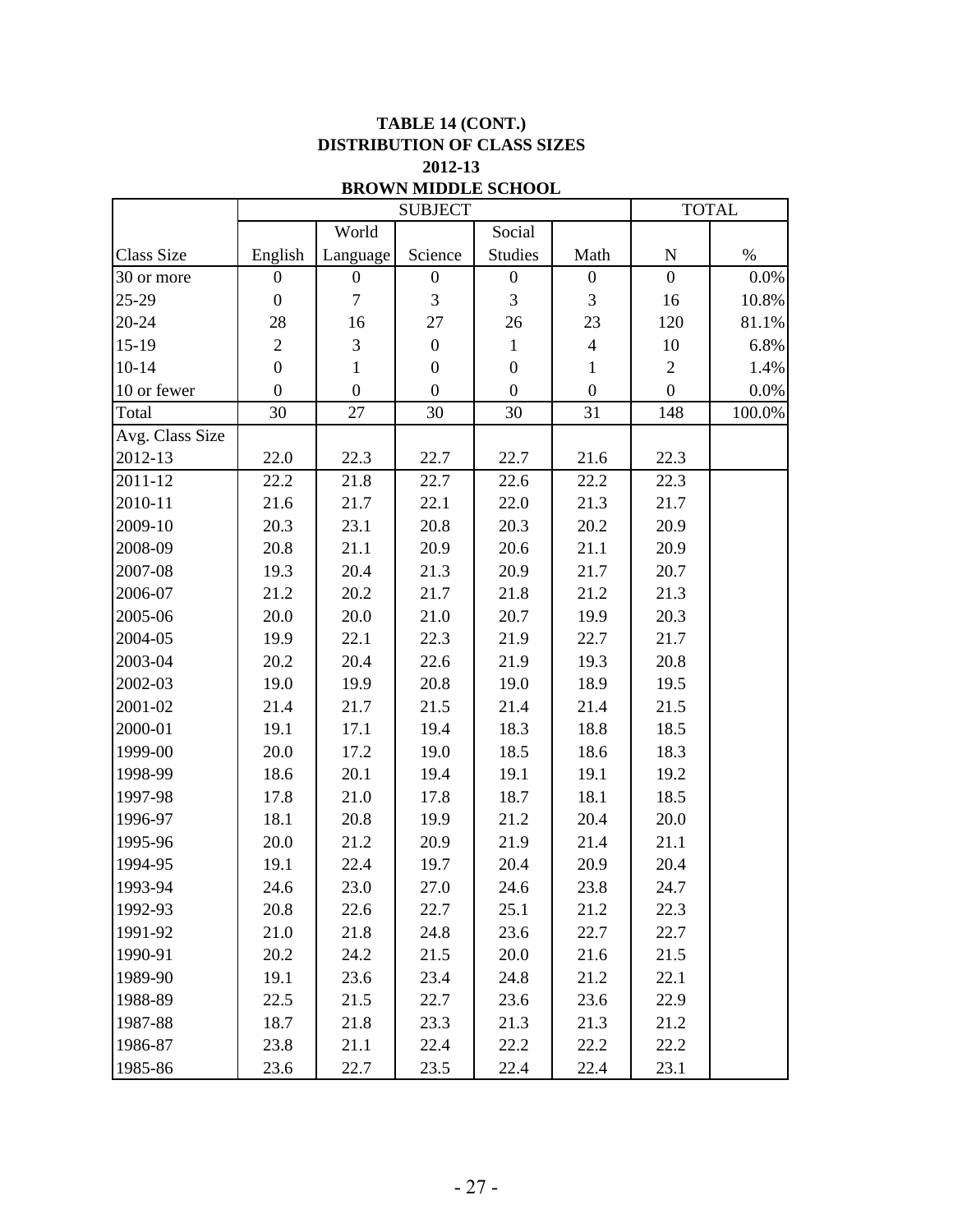### **TABLE 14 (CONT.) DISTRIBUTION OF CLASS SIZES 2012-13**

|                 |                  |                  | <b>DATE MIDDLE SCHOP</b><br><b>SUBJECT</b> |                  |                  |                  | <b>TOTAL</b> |
|-----------------|------------------|------------------|--------------------------------------------|------------------|------------------|------------------|--------------|
|                 |                  | World            |                                            | Social           |                  |                  |              |
| Class Size      | English          | Language         | Science                                    | <b>Studies</b>   | Math             | ${\bf N}$        | $\%$         |
| 30 or more      | $\boldsymbol{0}$ | $\boldsymbol{0}$ | $\boldsymbol{0}$                           | $\boldsymbol{0}$ | $\boldsymbol{0}$ | $\boldsymbol{0}$ | 0.0%         |
| 25-29           | $\overline{4}$   | $\boldsymbol{7}$ | 5                                          | 8                | $\tau$           | 31               | 16.9%        |
| 20-24           | 27               | 17               | 32                                         | 28               | 23               | 127              | 69.4%        |
| $15-19$         | $\overline{7}$   | 6                | $\boldsymbol{0}$                           | $\mathbf{2}$     | $8\,$            | 23               | 12.6%        |
| $10 - 14$       | $\boldsymbol{0}$ | $\mathbf{1}$     | $\mathbf{1}$                               | $\boldsymbol{0}$ | $\boldsymbol{0}$ | $\mathbf{2}$     | 1.1%         |
| 10 or fewer     | $\boldsymbol{0}$ | $\boldsymbol{0}$ | $\boldsymbol{0}$                           | $\boldsymbol{0}$ | $\overline{0}$   | $\boldsymbol{0}$ | $0.0\%$      |
| Total           | 38               | 31               | 38                                         | 38               | 38               | 183              | 100.0%       |
| Avg. Class Size |                  |                  |                                            |                  |                  |                  |              |
| 2012-13         | 21.7             | 22.0             | 22.8                                       | 22.7             | 21.8             | 22.2             |              |
| 2011-12         | 22.8             | 25.2             | 23.7                                       | 23.7             | 22.8             | 23.6             |              |
| 2010-11         | 21.3             | 22.8             | 22.2                                       | 22.1             | 21.5             | 21.9             |              |
| 2009-10         | 21.6             | 21.8             | 22.4                                       | 22.3             | 21.3             | 21.9             |              |
| 2008-09         | 21.4             | 21.5             | 22.3                                       | 22.0             | 22.0             | 21.9             |              |
| 2007-08         | 21.0             | 21.8             | 21.3                                       | 21.6             | 22.0             | 21.5             |              |
| 2006-07         | 22.6             | 21.8             | 22.6                                       | 23.3             | 22.9             | 22.7             |              |
| 2005-06         | 21.6             | 21.8             | 22.0                                       | 21.6             | 22.1             | 21.8             |              |
| 2004-05         | 21.6             | 23.0             | 21.6                                       | 21.4             | 20.9             | 21.7             |              |
| 2003-04         | 20.9             | 21.0             | 21.9                                       | 21.6             | 21.6             | 21.4             |              |
| 2002-03         | 21.9             | 20.6             | 22.7                                       | 22.8             | 22.1             | 22.1             |              |
| 2001-02         | 22.8             | 22.8             | 23.4                                       | 23.1             | 23.3             | 23.1             |              |
| 2000-01         | 20.7             | 22.5             | 21.6                                       | 20.9             | 20.7             | 21.3             |              |
| 1999-00         | 20.3             | 21.8             | 21.2                                       | 20.9             | 21.2             | 21.1             |              |
| 1998-99         | 21.3             | 20.0             | 22.1                                       | 21.2             | 22.3             | 21.4             |              |
| 1997-98         | 20.9             | 21.0             | 22.4                                       | 21.3             | 22.0             | 21.5             |              |
| 1996-97         | 22.4             | 22.3             | 23.8                                       | 22.4             | 23.5             | 22.9             |              |
| 1995-96         | 20.8             | 20.5             | 21.6                                       | 21.3             | 21.3             | 21.1             |              |
| 1994-95         | 20.5             | 20.8             | 21.7                                       | 20.5             | 22.4             | 21.2             |              |
| 1993-94         | 21.3             | 17.7             | 22.4                                       | 21.4             | 23.8             | 21.5             |              |
| 1992-93         | 22.2             | 21.6             | 24.5                                       | 22.8             | 23.6             | 22.9             |              |
| 1991-92         | 22.3             | 22.0             | 24.3                                       | 23.7             | 24.8             | 23.4             |              |
| 1990-91         | 23.1             | 21.2             | 25.0                                       | 24.0             | 24.7             | 23.6             |              |
| 1989-90         | 21.4             | 21.2             | 22.9                                       | 21.7             | 22.0             | 21.8             |              |
| 1988-89         | 20.9             | 22.5             | 23.0                                       | 21.2             | 22.0             | 21.9             |              |
| 1987-88         | 21.1             | 23.1             | 21.1                                       | 20.8             | 20.9             | 21.3             |              |
| 1986-87         | 20.4             | 21.8             | 21.7                                       | 20.6             | 19.9             | 20.8             |              |
| 1985-86         | 20.7             | 19.2             | 21.5                                       | 21.5             | 19.7             | 20.5             |              |

#### **DAY MIDDLE SCHOOL**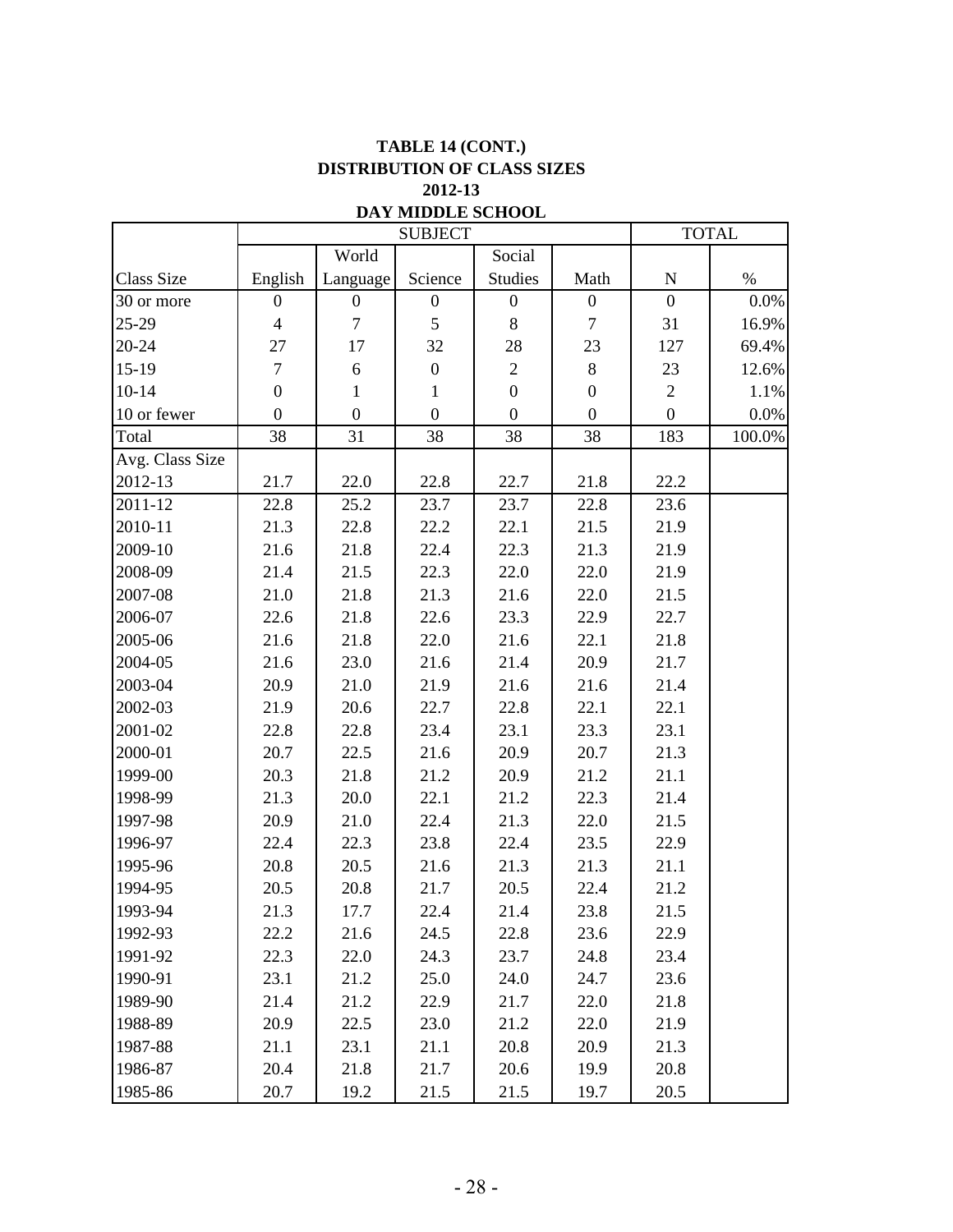## **TABLE 14 (CONT.) 2012-13 DISTRIBUTION OF CLASS SIZES**

|                   |                  |                  | <b>SUBJECT</b>   |                  |                  |                  | <b>TOTAL</b> |
|-------------------|------------------|------------------|------------------|------------------|------------------|------------------|--------------|
|                   |                  | World            |                  | Social           |                  |                  |              |
| <b>Class Size</b> | English          | Language         | Science          | <b>Studies</b>   | Math             | N                | $\%$         |
| 30 or more        | $\boldsymbol{0}$ | $\boldsymbol{0}$ | $\boldsymbol{0}$ | $\boldsymbol{0}$ | $\boldsymbol{0}$ | $\overline{0}$   | 0.0%         |
| 25-29             | 6                | $\sqrt{6}$       | 9                | 10               | $\tau$           | 38               | 28.4%        |
| 20-24             | 12               | 11               | 15               | 14               | 10               | 62               | 46.3%        |
| $15-19$           | 8                | 9                | $\overline{2}$   | $\mathfrak{2}$   | $\, 8$           | 29               | 21.6%        |
| $10 - 14$         | $\overline{2}$   | $\overline{0}$   | $\overline{0}$   | $\overline{0}$   | $\overline{3}$   | 5                | 3.7%         |
| 10 or fewer       | $\overline{0}$   | $\boldsymbol{0}$ | $\overline{0}$   | $\boldsymbol{0}$ | $\overline{0}$   | $\boldsymbol{0}$ | $0.0\%$      |
| Total             | 28               | 26               | 26               | 26               | 28               | 134              | 100.0%       |
| Avg. Class Size   |                  |                  |                  |                  |                  |                  |              |
| 2012-13           | 20.6             | 20.9             | 23.6             | 23.3             | 21.0             | 21.9             |              |
| 2011-12           | 22.5             | 21.7             | 24.7             | 23.9             | 23.6             | 23.2             |              |
| 2010-11           | 21.4             | 20.8             | 23.3             | 22.9             | 21.8             | 22.0             |              |
| 2009-10           | 22.2             | 21.1             | 24.7             | 23.9             | 22.6             | 22.9             |              |
| 2008-09           | 21.6             | 20.2             | 22.6             | 22.8             | 20.8             | 21.6             |              |
| 2007-08           | 19.7             | 17.9             | 21.0             | 20.7             | 19.9             | 19.8             |              |
| 2006-07           | 22.0             | 17.9             | 23.7             | 23.0             | 22.9             | 21.8             |              |
| 2005-06           | 21.2             | 19.3             | 21.4             | 21.0             | 21.0             | 20.8             |              |
| 2004-05           | 19.7             | 19.3             | 21.6             | 21.2             | 21.0             | 20.5             |              |
| 2003-04           | 22.4             | 19.7             | 22.6             | 22.4             | 22.6             | 21.9             |              |
| 2002-03           | 22.4             | 20.7             | 23.0             | 22.6             | 21.1             | 21.9             |              |
| 2001-02           | 22.6             | 21.3             | 24.0             | 24.2             | 23.3             | 23.0             |              |
| 2000-01           | 20.1             | 20.1             | 23.1             | 21.8             | 20.2             | 21.0             |              |
| 1999-00           | 21.7             | 21.6             | 22.6             | 22.5             | 21.0             | 21.9             |              |
| 1998-99           | 21.4             | 18.1             | 22.0             | 22.0             | 22.0             | 21.2             |              |
| 1997-98           | 23.5             | 22.0             | 23.9             | 24.5             | 22.4             | 23.2             |              |

### **OAK HILL MIDDLE SCHOOL\***

\*Oak Hill Middle School opened September, 1997.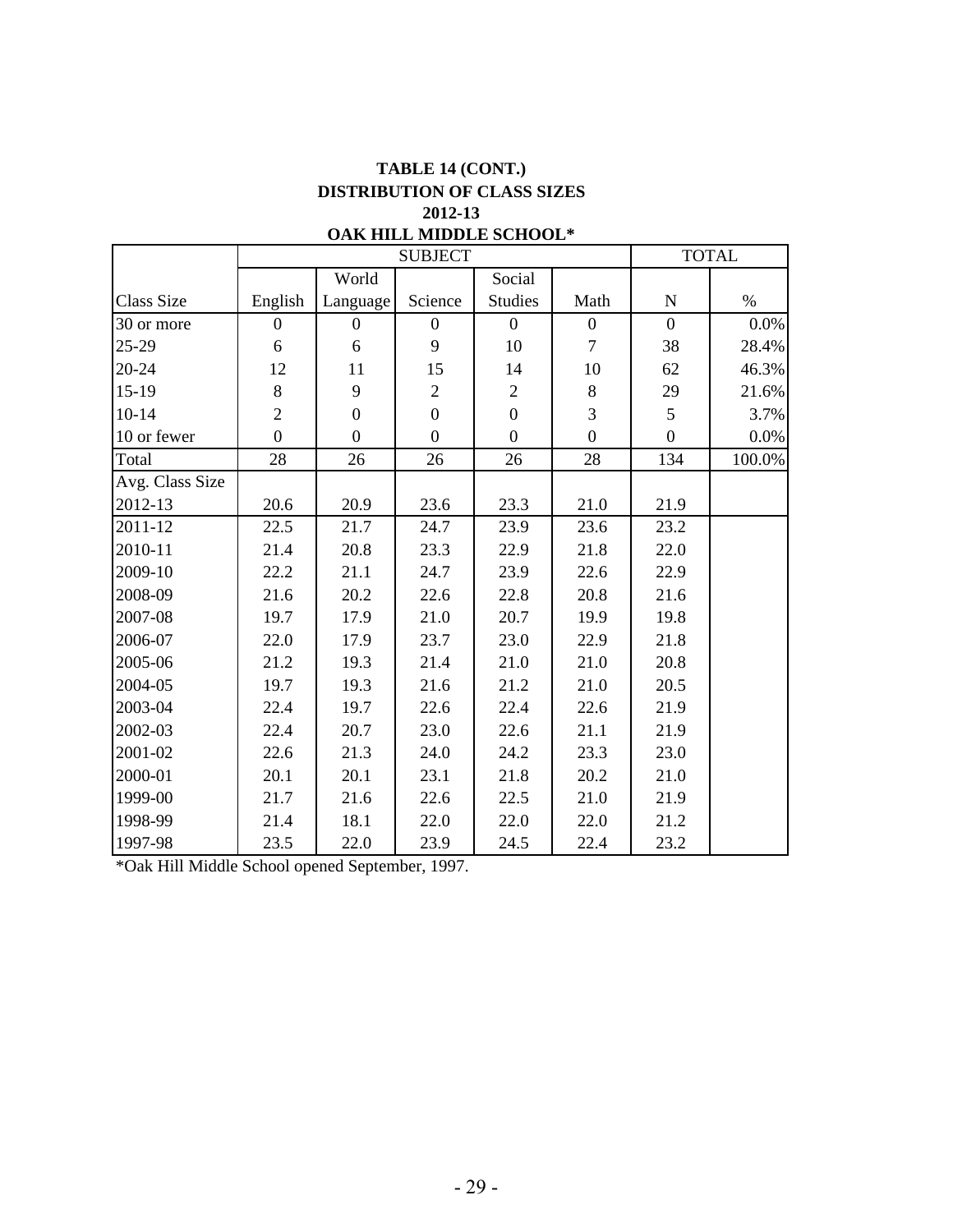## **TABLE 15 COMPARISON OF AVERAGE MIDDLE SCHOOL TEAM SIZES 2009-10 THROUGH 2012-13**

|                       |         |         | 2012-13 |                   |
|-----------------------|---------|---------|---------|-------------------|
| School                | Grade 6 | Grade 7 | Grade 8 | <b>All Grades</b> |
| <b>Bigelow</b>        | 89      | 93      | 84      | 89                |
| <b>Brown</b>          | 95      | 93      | 91      | 93                |
| Day                   | 93      | 87      | 96      | 92                |
| Oak Hill              | 84      | 94      | 87      | 88                |
| <b>Avg. Team Size</b> | 90      | 91      |         | 91                |

|                       |         |         | 2011-12 |                   |
|-----------------------|---------|---------|---------|-------------------|
| School                | Grade 6 | Grade 7 | Grade 8 | <b>All Grades</b> |
| <b>Bigelow</b>        | 96      | 84      | 88      | 89                |
| <b>Brown</b>          | 92      | 88      | 90      | 90                |
| Day                   | 100     | 93      | 88      | 94                |
| <b>Oak Hill</b>       | 80      | 105     | 101     | 94                |
| <b>Avg. Team Size</b> | 92      | 92      | 91      | 92                |

|                       |         |         | 2010-11 |                   |
|-----------------------|---------|---------|---------|-------------------|
| School                | Grade 6 | Grade 7 | Grade 8 | <b>All Grades</b> |
| <b>Bigelow</b>        | 81      | 91      | 90      | 87                |
| <b>Brown</b>          | 87      | 88      | 92      | 89                |
| Day                   | 92      | 88      | 87      | 89                |
| <b>Oak Hill</b>       | 83      | 100     | 98      | 93                |
| <b>Avg. Team Size</b> | 87      | 91      |         | 90                |

|                       |         |         | 2009-10 |                   |
|-----------------------|---------|---------|---------|-------------------|
| School                | Grade 6 | Grade 7 | Grade 8 | <b>All Grades</b> |
| <b>Bigelow</b>        | 92      | 90      | 83      | 88                |
| <b>Brown</b>          | 89      | 92      | 76      | 85                |
| Day                   | 91      | 89      | 92      | 91                |
| Oak Hill              | 100     | 98      | 90      | 96                |
| <b>Avg. Team Size</b> | 92      | 92      | 85      | 90                |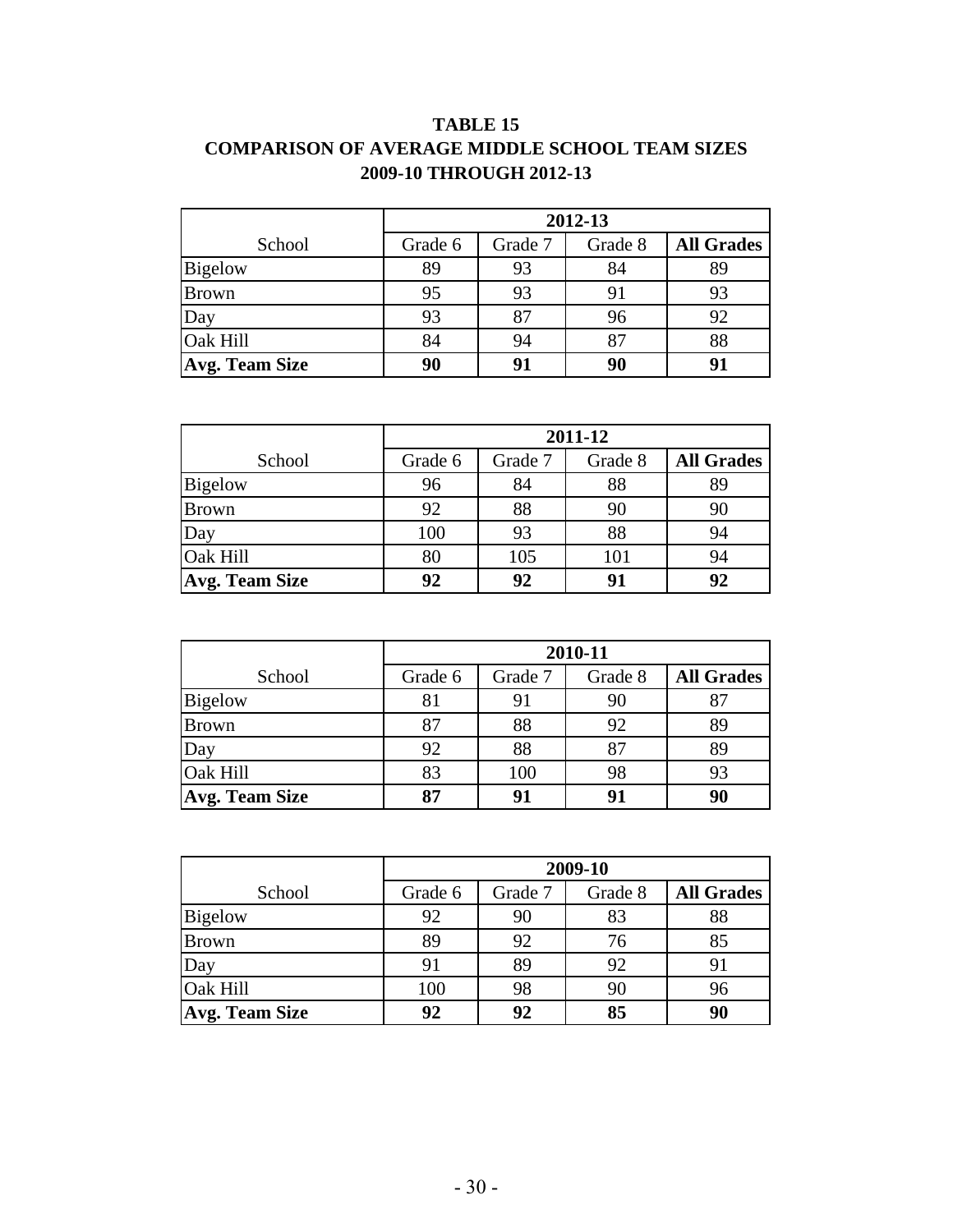## **HIGH SCHOOL CLASS SIZE**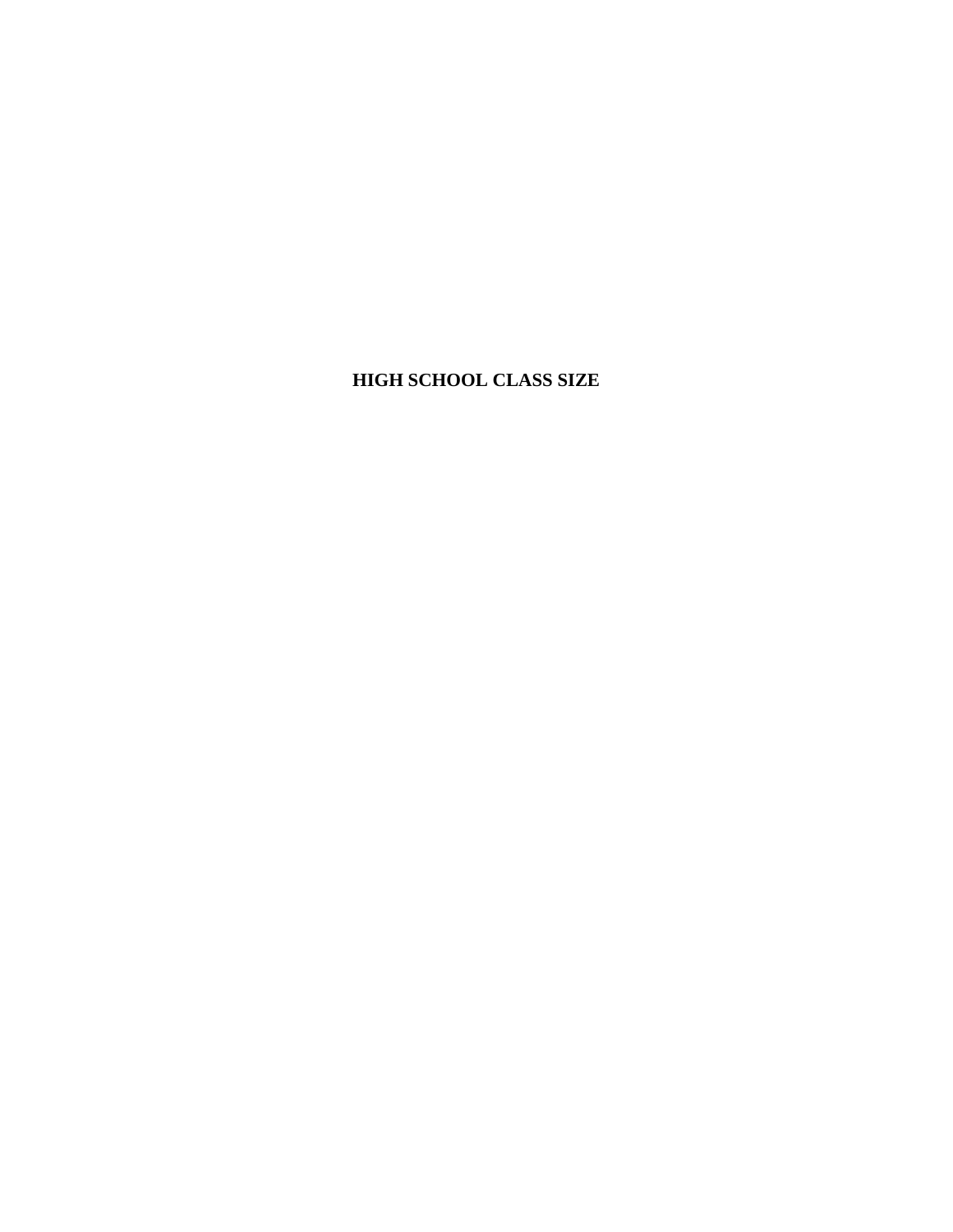#### **Newton North High School TABLE 16 November 2012**

|                 |              |         |          |           |              | Department    |                |                |      |             |      |       |
|-----------------|--------------|---------|----------|-----------|--------------|---------------|----------------|----------------|------|-------------|------|-------|
|                 |              |         |          | World     |              |               |                | History $&$    |      |             |      |       |
| Class Size      |              | English |          | Languages |              | Science       |                | Social Science |      | Mathematics |      | Total |
|                 | N            | $\%$    | N        | $\%$      | N            | $\frac{0}{0}$ | N              | $\%$           | N    | $\%$        | N    | $\%$  |
| Below 11        | $\Omega$     | 0%      | $\Omega$ | 0%        | $\mathbf{1}$ | 1%            | $\overline{0}$ | 0%             | 1    | 1%          | 2    | 0%    |
| 11-19           | 23           | 25%     | 28       | 39%       | 15           | 19%           | 12             | 16%            | 20   | 24%         | 98   | 24%   |
| $20 - 24$       | 64           | 70%     | 30       | 42%       | 30           | 38%           | 31             | 40%            | 30   | 35%         | 185  | 46%   |
| $25 - 30$       | 4            | 4%      | 14       | 19%       | 32           | 41%           | 31             | 40%            | 31   | 36%         | 112  | 28%   |
| Above 30        | $\mathbf{0}$ | 0%      | $\Omega$ | 0%        | $\mathbf{0}$ | 0%            | 3              | 4%             | 3    | 4%          | 6    | 1.5%  |
| Total*          | 91           | 100%    | 72       | 100%      | 78           | 100%          | 77             | 100%           | 85   | 100%        | 403  | 100%  |
| Avg. Class Size |              |         |          |           |              |               |                |                |      |             |      |       |
| 2012-13         | 20.8         |         | 20.2     |           | 22.3         |               | 23.8           |                | 22.7 |             | 21.9 |       |
| 2011-12         | 20.6         |         | 20.2     |           | 22.2         |               | 23.2           |                | 22.6 |             | 21.8 |       |
| 2010-11         | 20.9         |         | 20.0     |           | 21.9         |               | 23.1           |                | 22.5 |             | 21.7 |       |
| 2009-10         | 19.6         |         | 20.0     |           | 21.9         |               | 22.7           |                | 21.5 |             | 21.1 |       |
| 2008-09         | 19.2         |         | 19.3     |           | 21.2         |               | 22.4           |                | 21.4 |             | 20.7 |       |
| 2007-08         | 19.7         |         | 19.1     |           | 21.8         |               | 22.5           |                | 22.5 |             | 21.1 |       |
| 2006-07         | 19.4         |         | 20.2     |           | 21.7         |               | 23.1           |                | 21.7 |             | 21.2 |       |
| 2005-06         | 19.8         |         | 20.2     |           | 21.4         |               | 23.1           |                | 22.2 |             | 21.3 |       |
| 2004-05         | 19.6         |         | 20.2     |           | 21.9         |               | 22.3           |                | 22.7 |             | 21.3 |       |
| 2003-04         | 19.7         |         | 20.2     |           | 22.2         |               | 22.3           |                | 22.7 |             | 21.4 |       |

#### **Newton South High School**

|                 |                |               |          |           |          | Department |          |                |          |               |      |       |
|-----------------|----------------|---------------|----------|-----------|----------|------------|----------|----------------|----------|---------------|------|-------|
|                 |                |               |          | World     |          |            |          | History &      |          |               |      |       |
| Class Size      |                | English       |          | Languages |          | Science    |          | Social Science |          | Mathematics   |      | Total |
|                 | N              | $\frac{0}{0}$ | N        | $\%$      | N        | $\%$       | N        | $\frac{0}{0}$  | N        | $\frac{0}{0}$ | N    | $\%$  |
| Below 11        | $\overline{2}$ | 3%            | $\Omega$ | 0%        | $\Omega$ | $0\%$      | $\Omega$ | 0%             |          | 1%            | 3    | 1%    |
| 11-19           | 21             | 27%           | 30       | 42%       | 19       | 24%        | 8        | 11%            | 13       | 17%           | 91   | 24%   |
| $20 - 24$       | 55             | 70%           | 31       | 44%       | 42       | 53%        | 36       | 51%            | 23       | 30%           | 187  | 50%   |
| $25 - 30$       | 1              | 1%            | 10       | 14%       | 17       | 22%        | 27       | 38%            | 39       | 51%           | 94   | 25%   |
| Above 30        | $\Omega$       | 0%            | $\theta$ | 0%        | 1        | 1%         | $\Omega$ | 0%             | $\Omega$ | 0%            | 1    | 0.3%  |
| Total*          | 79             | 100%          | 71       | 100%      | 79       | 100%       | 71       | 100%           | 76       | 100%          | 376  | 100%  |
| Avg. Class Size |                |               |          |           |          |            |          |                |          |               |      |       |
| 2012-13         | 20.3           |               | 20.7     |           | 22.2     |            | 22.8     |                | 23.4     |               | 21.9 |       |
| 2011-12         | 20.7           |               | 21.3     |           | 23.6     |            | 22.7     |                | 22.8     |               | 22.2 |       |
| 2010-11         | 20.0           |               | 19.9     |           | 22.4     |            | 22.6     |                | 22.6     |               | 21.5 |       |
| 2009-10         | 19.7           |               | 20.8     |           | 22.6     |            | 22.7     |                | 22.2     |               | 21.6 |       |
| 2008-09         | 20.1           |               | 22.0     |           | 23.1     |            | 23.7     |                | 22.8     |               | 22.2 |       |
| 2007-08         | 18.9           |               | 21.3     |           | 22.4     |            | 22.0     |                | 22.4     |               | 21.3 |       |
| 2006-07         | 18.9           |               | 21.5     |           | 21.8     |            | 22.3     |                | 22.3     |               | 21.3 |       |
| 2005-06         | 20.4           |               | 22.4     |           | 22.5     |            | 24.1     |                | 23.8     |               | 22.5 |       |
| 2004-05         | 21.0           |               | 21.8     |           | 22.4     |            | 23.0     |                | 23.5     |               | 22.3 |       |
| 2003-04         | 19.4           |               | 20.5     |           | 22.7     |            | 21.9     |                | 21.9     |               | 21.2 |       |

Note: As of February 2012, the average class size at Newton North was adjusted from 21.6 to 21.8 for 2011-12 due to the reclassification of several courses in Newton North's English Department.

\* The class size data above is calculated using the five major subject areas and does not include special education, ELL and other special program offerings.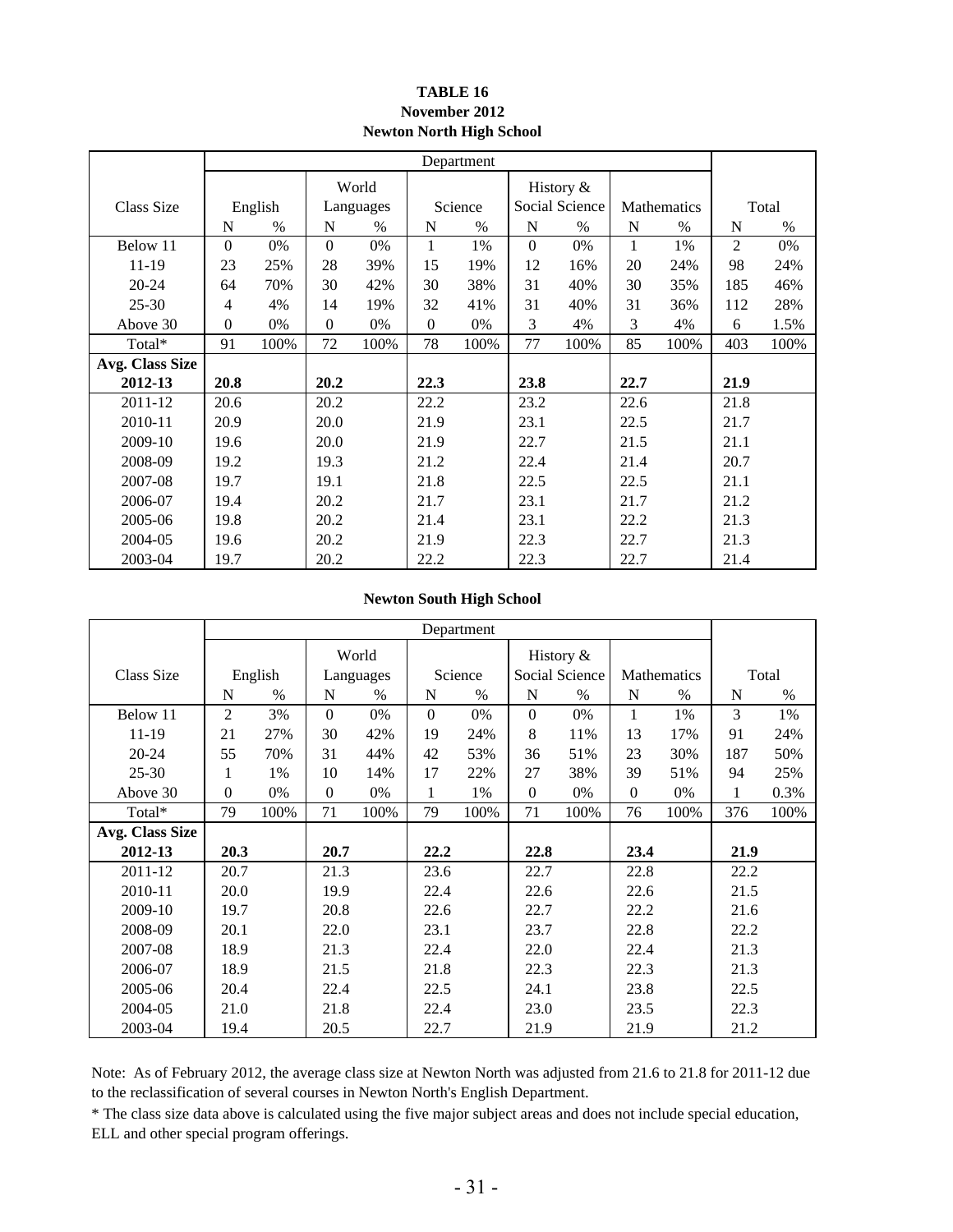#### **TABLE 17 Newton North High School 2009-2012**

#### **ENGLISH**

|                                                            |         |         |           | Avg.  |              |          |                |          |                | Number of Classes |                  |          |                |          |
|------------------------------------------------------------|---------|---------|-----------|-------|--------------|----------|----------------|----------|----------------|-------------------|------------------|----------|----------------|----------|
|                                                            |         | Total   | ${\bf N}$ | Class |              | Below 11 |                | 11 to 19 |                | 20 to 24          |                  | 25 to 30 |                | Above 30 |
| Curriculum                                                 |         | Enroll. | Sections  | Size  | ${\bf N}$    | $\%$     | $\mathbf N$    | $\%$     | ${\bf N}$      | $\%$              | $\mathbf N$      | $\%$     | $\overline{N}$ | $\%$     |
| $\, {\rm H}$                                               | 2009-10 | 304     | 14        | 21.7  |              |          | $\overline{4}$ | 29%      | 6              | 43%               | $\overline{4}$   | 29%      |                |          |
|                                                            | 2010-11 | 328     | 15        | 21.9  |              |          | $\overline{c}$ | 13%      | 12             | 80%               | $\mathbf{1}$     | 7%       |                |          |
|                                                            | 2011-12 | 250     | 12        | 20.8  |              |          | $\sqrt{2}$     | 17%      | 10             | 83%               |                  |          |                |          |
|                                                            | 2012-13 | 266     | 12        | 22.2  | $\bf{0}$     | $0\%$    | $\overline{2}$ | 17%      | 8              | 67%               | $\overline{2}$   | 17%      | $\bf{0}$       | 0%       |
| $\bf I$                                                    | 2009-10 | 1,064   | 53        | 20.1  |              |          | 17             | 32%      | 36             | 68%               |                  |          |                |          |
|                                                            | 2010-11 | 1,085   | 49        | 22.1  |              |          | $\sqrt{2}$     | 4%       | 44             | 90%               | 3                | 6%       |                |          |
|                                                            | 2011-12 | 1,270   | 57        | 22.3  |              |          | 5              | 9%       | 49             | 86%               | 3                | 5%       |                |          |
|                                                            | 2012-13 | 1,305   | 60        | 21.8  | $\bf{0}$     | 0%       | 6              | 10%      | 52             | 87%               | $\mathbf{2}$     | 3%       | $\bf{0}$       | 0%       |
| $\rm II$                                                   | 2009-10 | 229     | 14        | 16.4  | $\mathbf 1$  | 7%       | 12             | 86%      | $\mathbf{1}$   | 7%                |                  |          |                |          |
|                                                            | 2010-11 | 214     | 14        | 15.3  |              |          | 14             | 100%     |                |                   |                  |          |                |          |
|                                                            | 2011-12 | 179     | 13        | 13.8  | $\sqrt{2}$   | 15%      | 11             | 85%      |                |                   |                  |          |                |          |
|                                                            | 2012-13 | 195     | 13        | 15.0  | $\bf{0}$     | 0%       | 13             | 100%     | $\bf{0}$       | 0%                | $\boldsymbol{0}$ | 0%       | $\bf{0}$       | 0%       |
| <b>Unleveled Courses</b>                                   |         |         |           |       |              |          |                |          |                |                   |                  |          |                |          |
|                                                            | 2009-10 | 168     | 9         | 18.7  |              |          | 6              | 67%      | 2              | 22%               | $\mathbf{1}$     | 11%      |                |          |
|                                                            | 2010-11 | 189     | 9         | 21.0  |              |          | $\mathbf{1}$   | 11%      | 8              | 89%               |                  |          |                |          |
|                                                            | 2011-12 | 75      | 4         | 18.8  |              |          | 3              | 75%      | $\mathbf{1}$   | 25%               |                  |          |                |          |
|                                                            | 2012-13 | 124     | 6         | 20.7  | $\bf{0}$     | $0\%$    | $\mathbf{2}$   | 33%      | 4              | 67%               | $\bf{0}$         | $0\%$    | $\bf{0}$       | 0%       |
| Special Program, ELL, MCAS, & Classroom Aides              |         |         |           |       |              |          |                |          |                |                   |                  |          |                |          |
|                                                            | 2009-10 | 243     | 27        | 9.0   | 20           | 74%      | 5              | 19%      | $\overline{c}$ | 7%                |                  |          |                |          |
|                                                            | 2010-11 | 242     | 23        | 10.5  | 16           | 70%      | $\overline{4}$ | 17%      | 3              | 13%               |                  |          |                |          |
|                                                            | 2011-12 | 267     | 32        | 8.3   | 25           | 78%      | 6              | 19%      |                |                   | $\mathbf{1}$     | 3%       |                |          |
|                                                            | 2012-13 | 237     | 29        | 8.2   | 25           | 86%      | 3              | 10%      | $\bf{0}$       | 0%                | $\mathbf{1}$     | 3%       | $\bf{0}$       | $0\%$    |
| Total                                                      | 2009-10 | 2,008   | 117       | 17.2  | 21           | 18%      | 44             | 38%      | 47             | 40%               | 5                | 4%       |                |          |
|                                                            | 2010-11 | 2,058   | 110       | 18.7  | 16           | 15%      | 23             | 21%      | 67             | 61%               | 5                | 5%       |                |          |
|                                                            | 2011-12 | 2,041   | 118       | 17.3  | 27           | 23%      | $27\,$         | 23%      | 60             | 51%               | $\overline{4}$   | 3%       |                |          |
|                                                            | 2012-13 | 2,127   | 120       | 17.7  | 25           | 21%      | 26             | 22%      | 64             | 53%               | 5                | 4%       | $\bf{0}$       | 0%       |
| Minus Special Program, ELL, MCAS, & Classroom Aide Courses |         |         |           |       |              |          |                |          |                |                   |                  |          |                |          |
|                                                            | 2009-10 | 1,765   | 90        | 19.8  | $\mathbf{1}$ | 1%       | 39             | 43%      | 45             | 50%               | 5                | 6%       |                |          |
|                                                            | 2010-11 | 1,816   | 87        | 20.9  |              |          | 19             | 22%      | 64             | 74%               | $\overline{4}$   | 5%       |                |          |
|                                                            | 2011-12 | 1,774   | 86        | 20.6  | $\sqrt{2}$   | 2%       | 21             | 24%      | 60             | 70%               | 3                | 3%       |                |          |
|                                                            | 2012-13 | 1,890   | 91        | 20.8  | $\bf{0}$     | 0%       | 23             | 25%      | 64             | 70%               | 4                | 4%       | $\bf{0}$       | 0%       |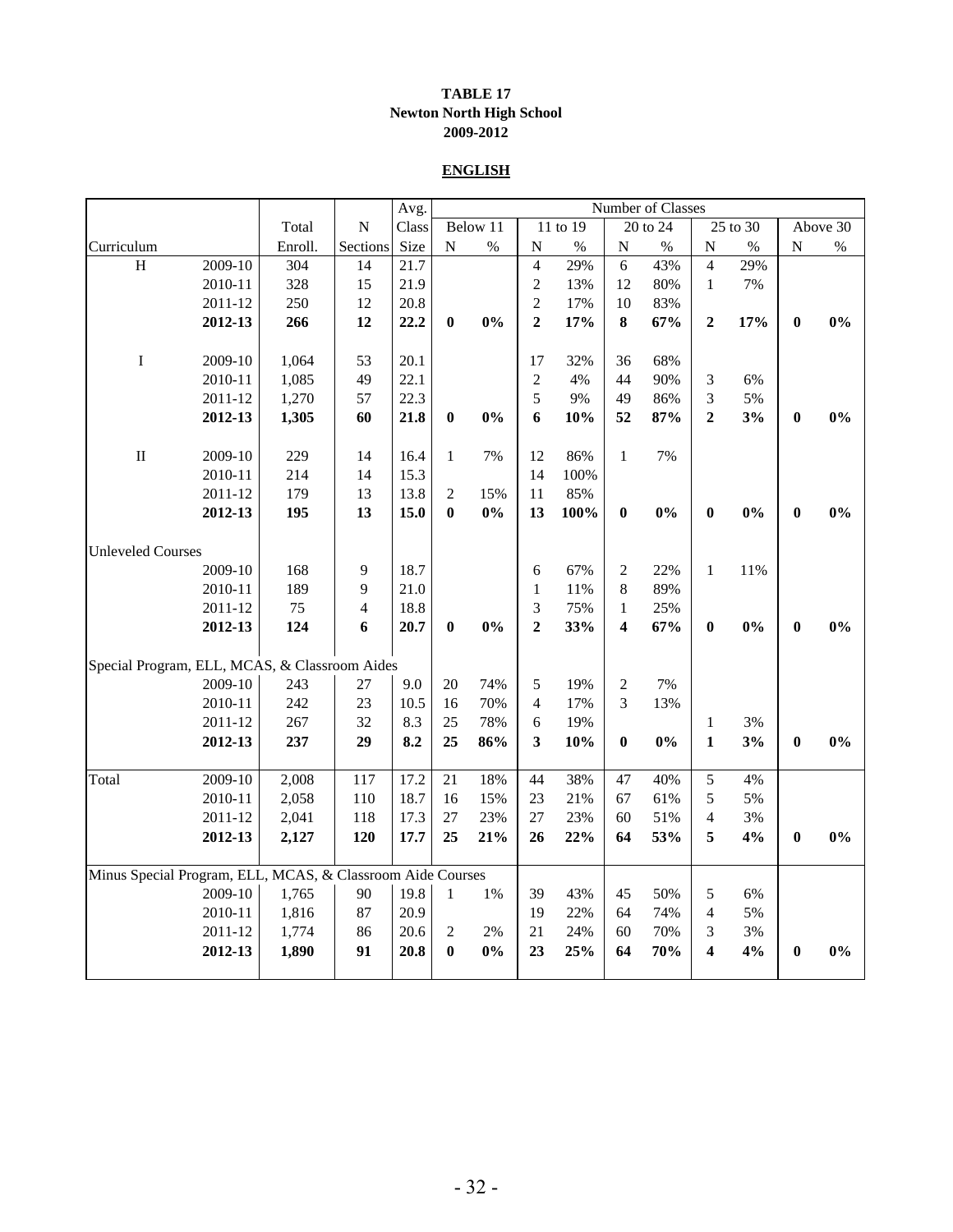### **WORLD LANGUAGE**

|                                             |         |         |                | Avg.  |                  |          |                  |          |           | Number of Classes |                          |          |                  |          |
|---------------------------------------------|---------|---------|----------------|-------|------------------|----------|------------------|----------|-----------|-------------------|--------------------------|----------|------------------|----------|
|                                             |         | Total   | N              | Class |                  | Below 11 |                  | 11 to 19 |           | 20 to 24          |                          | 25 to 30 |                  | Above 30 |
| Curriculum                                  |         | Enroll. | Sections       | Size  | ${\bf N}$        | $\%$     | ${\bf N}$        | $\%$     | ${\bf N}$ | $\%$              | $\overline{N}$           | $\%$     | ${\bf N}$        | $\%$     |
| $\, {\rm H}$                                | 2009-10 | 295     | 17             | 17.4  | $\mathbf{1}$     | 6%       | 10               | 59%      | 5         | 29%               | $\mathbf{1}$             | 6%       |                  |          |
|                                             | 2010-11 | 332     | 18             | 18.4  | 1                | 6%       | $8\,$            | 44%      | 5         | 28%               | $\overline{\mathcal{A}}$ | 22%      |                  |          |
|                                             | 2011-12 | 338     | 18             | 18.8  | $\mathbf{1}$     | 6%       | $\boldsymbol{7}$ | 39%      | 6         | 33%               | $\overline{\mathbf{4}}$  | 22%      |                  |          |
|                                             | 2012-13 | 381     | 19             | 20.1  | $\bf{0}$         | 0%       | $\boldsymbol{9}$ | 47%      | 6         | 32%               | 4                        | 21%      | $\boldsymbol{0}$ | 0%       |
|                                             |         |         |                |       |                  |          |                  |          |           |                   |                          |          |                  |          |
| $\bf I$                                     | 2009-10 | 904     | 41             | 22.0  |                  |          | $\,8\,$          | 20%      | 24        | 59%               | 9                        | 22%      |                  |          |
|                                             | 2010-11 | 895     | 42             | 21.3  | $\mathbf{1}$     | 2%       | $\,8\,$          | 19%      | 28        | 67%               | 5                        | 12%      |                  |          |
|                                             | 2011-12 | 825     | 37             | 22.3  |                  |          | $\,8\,$          | 22%      | 18        | 49%               | 11                       | 30%      |                  |          |
|                                             | 2012-13 | 851     | 40             | 21.3  | $\boldsymbol{0}$ | $0\%$    | 12               | 30%      | 18        | 45%               | 10                       | 25%      | $\pmb{0}$        | $0\%$    |
| $\rm II$                                    | 2009-10 | 180     | 11             | 16.4  | $\mathbf{1}$     | 9%       | $\overline{7}$   | 64%      | 3         | 27%               |                          |          |                  |          |
|                                             | 2010-11 | 210     | 12             | 17.5  | $\mathbf{1}$     | 8%       | 6                | 50%      | 5         | 42%               |                          |          |                  |          |
|                                             | 2011-12 | 229     | 14             | 16.4  |                  |          | 11               | 79%      | 3         | 21%               |                          |          |                  |          |
|                                             | 2012-13 | 221     | 13             | 17.0  | $\bf{0}$         | 0%       | $\overline{7}$   | 54%      | 6         | 46%               | $\boldsymbol{0}$         | 0%       | $\bf{0}$         | 0%       |
|                                             |         |         |                |       |                  |          |                  |          |           |                   |                          |          |                  |          |
|                                             |         |         |                |       |                  |          |                  |          |           |                   |                          |          |                  |          |
| <b>Unleveled Courses</b>                    |         |         |                |       |                  |          |                  |          |           |                   |                          |          |                  |          |
|                                             | 2009-10 |         |                |       |                  |          |                  |          |           |                   |                          |          |                  |          |
|                                             | 2010-11 |         |                |       |                  |          |                  |          |           |                   |                          |          |                  |          |
|                                             | 2011-12 |         |                |       |                  |          |                  |          |           |                   |                          |          |                  |          |
|                                             | 2012-13 |         |                |       |                  |          |                  |          |           |                   |                          |          |                  |          |
| Classroom Aides & Independent Studies       |         |         |                |       |                  |          |                  |          |           |                   |                          |          |                  |          |
|                                             | 2009-10 | 3       | 3              | 0.0   | 3                | 100%     |                  |          |           |                   |                          |          |                  |          |
|                                             | 2010-11 | $\tau$  | 5              | 0.0   | 5                | 100%     |                  |          |           |                   |                          |          |                  |          |
|                                             | 2011-12 | 8       | $\,1\,$        | 8.0   | $\mathbf{1}$     | 100%     |                  |          |           |                   |                          |          |                  |          |
|                                             | 2012-13 | 12      | $\overline{2}$ | 6.0   | $\mathbf{2}$     | 100%     |                  |          |           |                   |                          |          |                  |          |
|                                             |         |         |                |       |                  |          |                  |          |           |                   |                          |          |                  |          |
| Total                                       | 2009-10 | 1,382   | $72\,$         | 19.2  | 5                | 7%       | 25               | 35%      | 32        | 44%               | 10                       | 14%      |                  |          |
|                                             | 2010-11 | 1,444   | $77\,$         | 18.8  | $8\,$            | 10%      | 22               | 29%      | 38        | 49%               | $\mathbf{9}$             | 12%      |                  |          |
|                                             | 2011-12 | 1,400   | 70             | 20.0  | $\overline{c}$   | 3%       | 26               | 37%      | 27        | 39%               | 15                       | 21%      |                  |          |
|                                             | 2012-13 | 1,465   | 74             | 19.8  | $\overline{2}$   | 3%       | 28               | 38%      | 30        | 41%               | 14                       | 19%      |                  |          |
| Minus World Language Classroom Aide Courses |         |         |                |       |                  |          |                  |          |           |                   |                          |          |                  |          |
|                                             | 2009-10 | 1,379   | 69             | 20.0  | $\boldsymbol{2}$ | 3%       | 25               | 36%      | 32        | 46%               | $10\,$                   | 14%      |                  |          |
|                                             | 2010-11 | 1,437   | $72\,$         | 20.0  | 3                | 4%       | 22               | 31%      | 38        | 53%               | $\overline{9}$           | 13%      |                  |          |
|                                             | 2011-12 | 1,392   | 69             | 20.2  | $\mathbf{1}$     | 1%       | 26               | 38%      | 27        | 39%               | 15                       | 22%      |                  |          |
|                                             | 2012-13 | 1,453   | 72             | 20.2  | $\bf{0}$         | $0\%$    | 28               | 39%      | 30        | 42%               | 14                       | 19%      |                  |          |
|                                             |         |         |                |       |                  |          |                  |          |           |                   |                          |          |                  |          |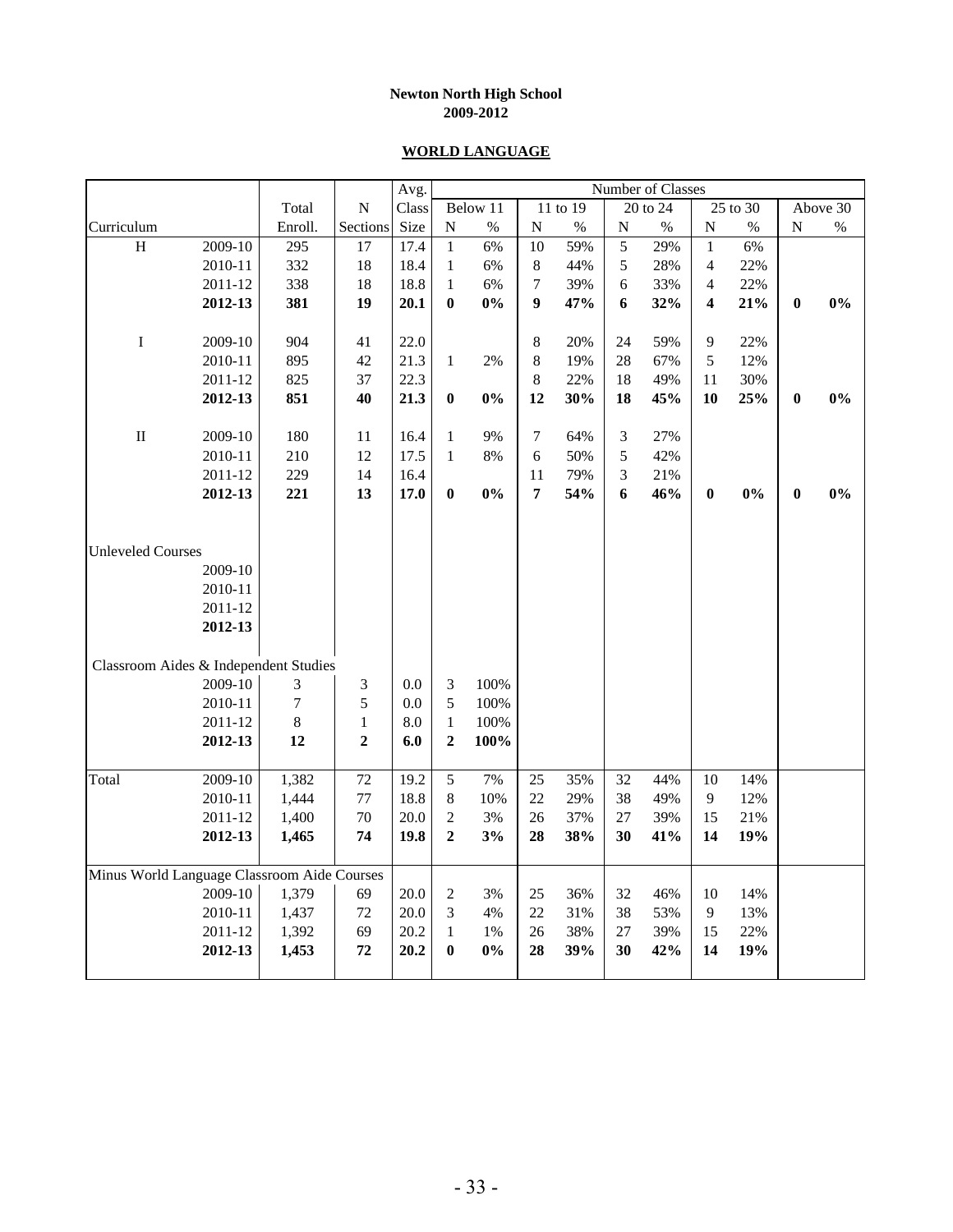#### **SCIENCE**

|                                                      |         |         |                | Avg.  |                  |          |                          |          |                  | Number of Classes |                |          |                  |          |
|------------------------------------------------------|---------|---------|----------------|-------|------------------|----------|--------------------------|----------|------------------|-------------------|----------------|----------|------------------|----------|
|                                                      |         | Total   | $\overline{N}$ | Class |                  | Below 11 |                          | 11 to 19 |                  | 20 to 24          |                | 25 to 30 |                  | Above 30 |
| Curriculum                                           |         | Enroll. | Sections       | Size  | ${\bf N}$        | $\%$     | $\mathbf N$              | $\%$     | $\overline{N}$   | $\%$              | ${\bf N}$      | $\%$     | ${\bf N}$        | $\%$     |
| $\boldsymbol{\mathrm{H}}$                            | 2009-10 | 332     | 13             | 25.5  |                  |          | $\mathbf{1}$             | 8%       | $\overline{c}$   | 15%               | 10             | 77%      |                  |          |
|                                                      | 2010-11 | 405     | 17             | 23.8  |                  |          | $\overline{2}$           | 12%      | $\boldsymbol{7}$ | 41%               | $8\,$          | 47%      |                  |          |
|                                                      | 2011-12 | 403     | 16             | 25.2  |                  |          |                          |          | 5                | 31%               | 11             | 69%      |                  |          |
|                                                      | 2012-13 | 431     | 18             | 23.9  | $\bf{0}$         | 0%       | $\bf{0}$                 | $0\%$    | 11               | 61%               | $\overline{7}$ | 39%      | $\boldsymbol{0}$ | 0%       |
|                                                      |         |         |                |       |                  |          |                          |          |                  |                   |                |          |                  |          |
| $\bf I$                                              | 2009-10 | 500     | 20             | 25.0  |                  |          |                          |          | 7                | 35%               | 13             | 65%      |                  |          |
|                                                      | 2010-11 | 451     | 19             | 23.7  |                  |          | $\overline{2}$           | 11%      | $\boldsymbol{7}$ | 37%               | 10             | 53%      |                  |          |
|                                                      | 2011-12 | 486     | 20             | 24.3  |                  |          |                          |          | 9                | 45%               | 11             | 55%      |                  |          |
|                                                      | 2012-13 | 672     | 27             | 24.9  | $\boldsymbol{0}$ | $0\%$    | $\mathbf{1}$             | 4%       | 6                | 22%               | 20             | 74%      | $\boldsymbol{0}$ | 0%       |
|                                                      |         |         |                |       |                  |          |                          |          |                  |                   |                |          |                  |          |
| $\rm II$                                             | 2009-10 | 200     | 15             | 13.3  | 3                | 20%      | 12                       | 80%      |                  |                   |                |          |                  |          |
|                                                      | 2010-11 | 207     | 15             | 13.8  |                  |          | 15                       | 100%     |                  |                   |                |          |                  |          |
|                                                      | 2011-12 | 210     | 16             | 13.1  | $\overline{2}$   | 13%      | 14                       | 88%      |                  |                   |                |          |                  |          |
|                                                      | 2012-13 | 207     | 15             | 13.8  | $\mathbf{1}$     | 7%       | 14                       | 93%      | $\bf{0}$         | 0%                | $\bf{0}$       | 0%       | $\bf{0}$         | 0%       |
| <b>Unleveled Courses</b>                             |         |         |                |       |                  |          |                          |          |                  |                   |                |          |                  |          |
|                                                      | 2009-10 | 586     | 26             | 22.5  | $\mathbf{1}$     | 4%       | $\overline{c}$           | 8%       | 15               | 58%               | 8              | 31%      |                  |          |
|                                                      | 2010-11 | 604     | 25             | 24.2  |                  |          | $\mathbf{1}$             | 4%       | 12               | 48%               | 12             | 48%      |                  |          |
|                                                      | 2011-12 | 587     | 24             | 24.5  |                  |          |                          |          | 11               | 46%               | 13             | 54%      |                  |          |
|                                                      | 2012-13 | 427     | 18             | 23.7  | $\boldsymbol{0}$ | 0%       | $\bf{0}$                 | 0%       | 13               | 72%               | 5              | 28%      | $\bf{0}$         | 0%       |
| Special Program, Classroom Aide, & ELL Courses       |         |         |                |       |                  |          |                          |          |                  |                   |                |          |                  |          |
|                                                      | 2009-10 | 83      | 12             | 6.9   | 8                | 67%      | $\overline{\mathcal{A}}$ | 33%      |                  |                   |                |          |                  |          |
|                                                      | 2010-11 | 122     | 25             | 4.9   | 21               | 84%      | $\overline{4}$           | 16%      |                  |                   |                |          |                  |          |
|                                                      | 2011-12 | 105     | 12             | 8.8   | 9                | 75%      | $\overline{2}$           | 17%      | $\mathbf{1}$     | 8%                |                |          |                  |          |
|                                                      | 2012-13 | 83      | 8              | 10.4  | 6                | 75%      | $\mathbf{1}$             | 13%      | $\mathbf{1}$     | 13%               | $\bf{0}$       | $0\%$    | $\boldsymbol{0}$ | 0%       |
| Total                                                | 2009-10 | 1,701   | 86             | 19.8  | 12               | 14%      | 19                       | 22%      | 24               | 28%               | 31             | 36%      |                  |          |
|                                                      | 2010-11 | 1,789   | 101            | 17.7  | 21               | 21%      | 24                       | 24%      | 26               | 26%               | 30             | 30%      |                  |          |
|                                                      | 2011-12 | 1,791   | 88             | 20.4  | 11               | 13%      | 16                       | 18%      | 26               | 30%               | 35             | 40%      |                  |          |
|                                                      | 2012-13 | 1,820   | 86             | 21.2  | 7                | 8%       | 16                       | 19%      | 31               | 36%               | 32             | 37%      |                  |          |
|                                                      |         |         |                |       |                  |          |                          |          |                  |                   |                |          |                  |          |
| Minus Special Program, Classroom Aide, & ELL Courses |         |         |                |       |                  |          |                          |          |                  |                   |                |          |                  |          |
|                                                      | 2009-10 | 1,618   | 74             | 21.9  | $\overline{4}$   | 5%       | 15                       | 20%      | 24               | 32%               | 31             | 42%      |                  |          |
|                                                      | 2010-11 | 1,667   | 76             | 21.9  |                  |          | 20                       | 26%      | 26               | 34%               | 30             | 39%      |                  |          |
|                                                      | 2011-12 | 1,686   | 76             | 22.2  | $\overline{2}$   | 3%       | 14                       | 18%      | 25               | 33%               | 35             | 46%      |                  |          |
|                                                      | 2012-13 | 1,737   | 78             | 22.3  | $\mathbf{1}$     | $1\%$    | 15                       | 19%      | 30               | 38%               | 32             | 41%      |                  |          |
|                                                      |         |         |                |       |                  |          |                          |          |                  |                   |                |          |                  |          |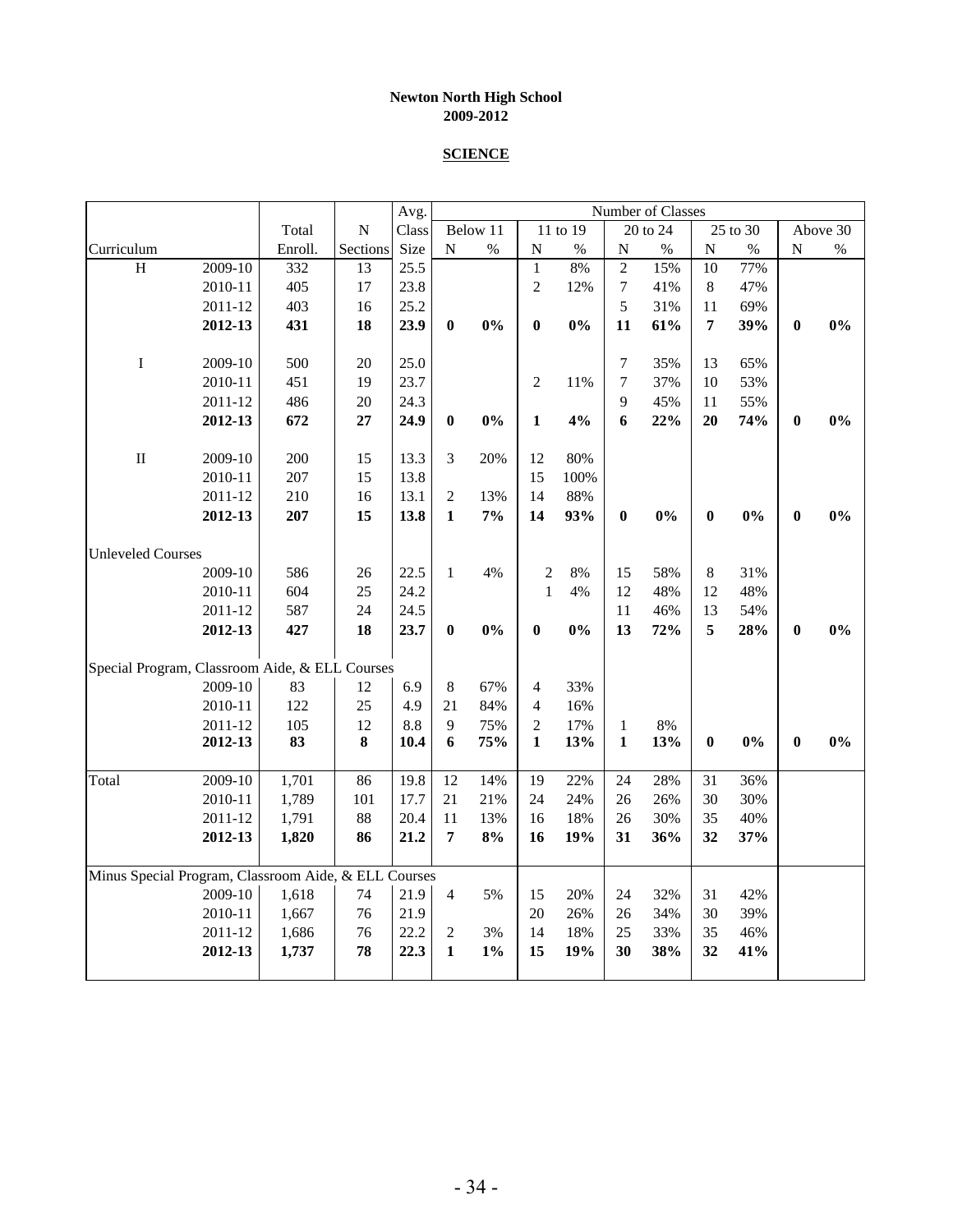#### **HISTORY AND SOCIAL SCIENCE**

|                                                                 |           |         |                  | Avg.  |                |          |                |          |                | Number of Classes |                         |          |                         |          |
|-----------------------------------------------------------------|-----------|---------|------------------|-------|----------------|----------|----------------|----------|----------------|-------------------|-------------------------|----------|-------------------------|----------|
|                                                                 |           | Total   | ${\bf N}$        | Class |                | Below 11 |                | 11 to 19 |                | 20 to 24          |                         | 25 to 30 |                         | Above 30 |
| Curriculum                                                      |           | Enroll. | Sections         | Size  | ${\bf N}$      | $\%$     | $\mathbf N$    | $\%$     | ${\bf N}$      | $\%$              | $\overline{N}$          | $\%$     | $\mathbf N$             | $\%$     |
| H                                                               | $2009-10$ | 376     | 15               | 25.1  |                |          | $\mathbf{1}$   | 7%       | $\overline{7}$ | 47%               | $\overline{6}$          | 40%      | $\mathbf{1}$            | 7%       |
|                                                                 | 2010-11   | 359     | 15               | 23.9  |                |          | 3              | 20%      | 6              | 40%               | 5                       | 33%      | $\mathbf 1$             | 7%       |
|                                                                 | 2011-12   | 385     | 15               | 25.7  |                |          | $\overline{2}$ | 13%      | 3              | 20%               | 7                       | 47%      | 3                       | 20%      |
|                                                                 | 2012-13   | 416     | 17               | 24.5  | $\bf{0}$       | 0%       | $\mathbf{1}$   | 6%       | $\overline{7}$ | 41%               | 8                       | 47%      | $\mathbf{1}$            | 6%       |
| $\bf I$                                                         | 2009-10   | 914     | 38               | 24.1  |                |          | $\mathbf{1}$   | 3%       | 20             | 53%               | 17                      | 45%      |                         |          |
|                                                                 | 2010-11   | 969     | 38               | 25.5  |                |          |                |          | 11             | 29%               | 27                      | 71%      |                         |          |
|                                                                 | 2011-12   | 952     | 39               | 24.4  |                |          | $\mathbf{1}$   | 3%       | 20             | 51%               | 18                      | 46%      |                         |          |
|                                                                 | 2012-13   | 1,140   | 46               | 24.8  | $\bf{0}$       | 0%       | $\bf{0}$       | 0%       | 23             | 50%               | 23                      | 50%      | $\bf{0}$                | 0%       |
|                                                                 |           |         |                  |       |                |          |                |          |                |                   |                         |          |                         |          |
| $\rm II$                                                        | 2009-10   | 194     | 12               | 16.2  |                |          | 10             | 83%      | $\overline{2}$ | 17%               |                         |          |                         |          |
|                                                                 | 2010-11   | 204     | 14               | 14.6  |                |          | 14             | 100%     |                |                   |                         |          |                         |          |
|                                                                 | 2011-12   | 188     | 14               | 13.4  | 1              | 7%       | 13             | 93%      |                |                   |                         |          |                         |          |
|                                                                 | 2012-13   | 178     | 12               | 14.8  | $\bf{0}$       | 0%       | 11             | 92%      | $\mathbf 1$    | 8%                | $\boldsymbol{0}$        | 0%       | $\boldsymbol{0}$        | 0%       |
| <b>Unleveled Courses</b>                                        |           |         |                  |       |                |          |                |          |                |                   |                         |          |                         |          |
|                                                                 | 2009-10   | 221     | 10               | 22.1  |                |          | $\overline{2}$ | 20%      | 5              | 50%               | 3                       | 30%      |                         |          |
|                                                                 | 2010-11   | 220     | 9                | 24.4  |                |          |                |          | 5              | 56%               | $\overline{\mathbf{4}}$ | 44%      |                         |          |
|                                                                 | 2011-12   | 216     | $\boldsymbol{7}$ | 30.9  |                |          | $\sqrt{2}$     | 29%      |                |                   | $\overline{c}$          | 29%      | $\mathfrak{Z}$          | 43%      |
|                                                                 | 2012-13   | 101     | $\overline{2}$   | 50.5  | $\bf{0}$       | 0%       | $\bf{0}$       | $0\%$    | $\bf{0}$       | 0%                | $\bf{0}$                | 0%       | $\overline{2}$          | 100%     |
| Special Program, All School, ELL & Classroom Aide Courses       |           |         |                  |       |                |          |                |          |                |                   |                         |          |                         |          |
|                                                                 | 2009-10   | 167     | 15               | 11.1  | 7              | 47%      | 7              | 47%      | $\,1\,$        | 7%                |                         |          |                         |          |
|                                                                 | 2010-11   | 164     | 18               | 9.1   | 13             | 72%      | $\overline{4}$ | 22%      | $\mathbf{1}$   | 6%                |                         |          |                         |          |
|                                                                 | 2011-12   | 129     | 14               | 9.2   | 10             | 71%      | 3              | 21%      |                |                   | $\mathbf{1}$            | 7%       |                         |          |
|                                                                 | 2012-13   | 104     | 14               | 7.4   | 11             | 79%      | $\overline{2}$ | 14%      | $\mathbf{1}$   | 7%                | $\bf{0}$                | 0%       | $\bf{0}$                | 0%       |
|                                                                 |           |         |                  |       |                |          |                |          |                |                   |                         |          |                         |          |
| Total                                                           | 2009-10   | 1,872   | 90               | 20.8  | $\overline{7}$ | 8%       | 21             | 23%      | 35             | 39%               | 26                      | 29%      | $\mathbf{1}$            | 1%       |
|                                                                 | 2010-11   | 1,916   | 94               | 20.4  | 13             | 14%      | 21             | 22%      | 23             | 24%               | 36                      | 38%      | $\mathbf{1}$            | 1%       |
|                                                                 | 2011-12   | 1,870   | 89               | 21.0  | 11             | 12%      | 21             | 24%      | 23             | 26%               | 28                      | 31%      | 6                       | 7%       |
|                                                                 | 2012-13   | 1,939   | 91               | 21.3  | 11             | 12%      | 14             | 15%      | 32             | 35%               | 31                      | 34%      | $\overline{\mathbf{3}}$ | 3%       |
| Minus Special Program, All School, ELL & Classroom Aide Courses |           |         |                  |       |                |          |                |          |                |                   |                         |          |                         |          |
|                                                                 | 2009-10   | 1,618   | 74               | 21.9  | 4              | 5%       | 15             | 20%      | 24             | 32%               | 31                      | 42%      |                         |          |
|                                                                 | 2010-11   | 1,667   | 76               | 21.9  |                |          | 20             | 26%      | 26             | 34%               | 30                      | 39%      |                         |          |
|                                                                 | 2011-12   | 1,741   | 75               | 23.2  | $\mathbf{1}$   | 1%       | 18             | 24%      | 23             | 31%               | 27                      | 36%      | 6                       | 8%       |
|                                                                 | 2012-13   | 1,835   | 77               | 23.8  | $\bf{0}$       | 0%       | 12             | 16%      | 31             | 40%               | 31                      | 40%      | 3                       | 4%       |
|                                                                 |           |         |                  |       |                |          |                |          |                |                   |                         |          |                         |          |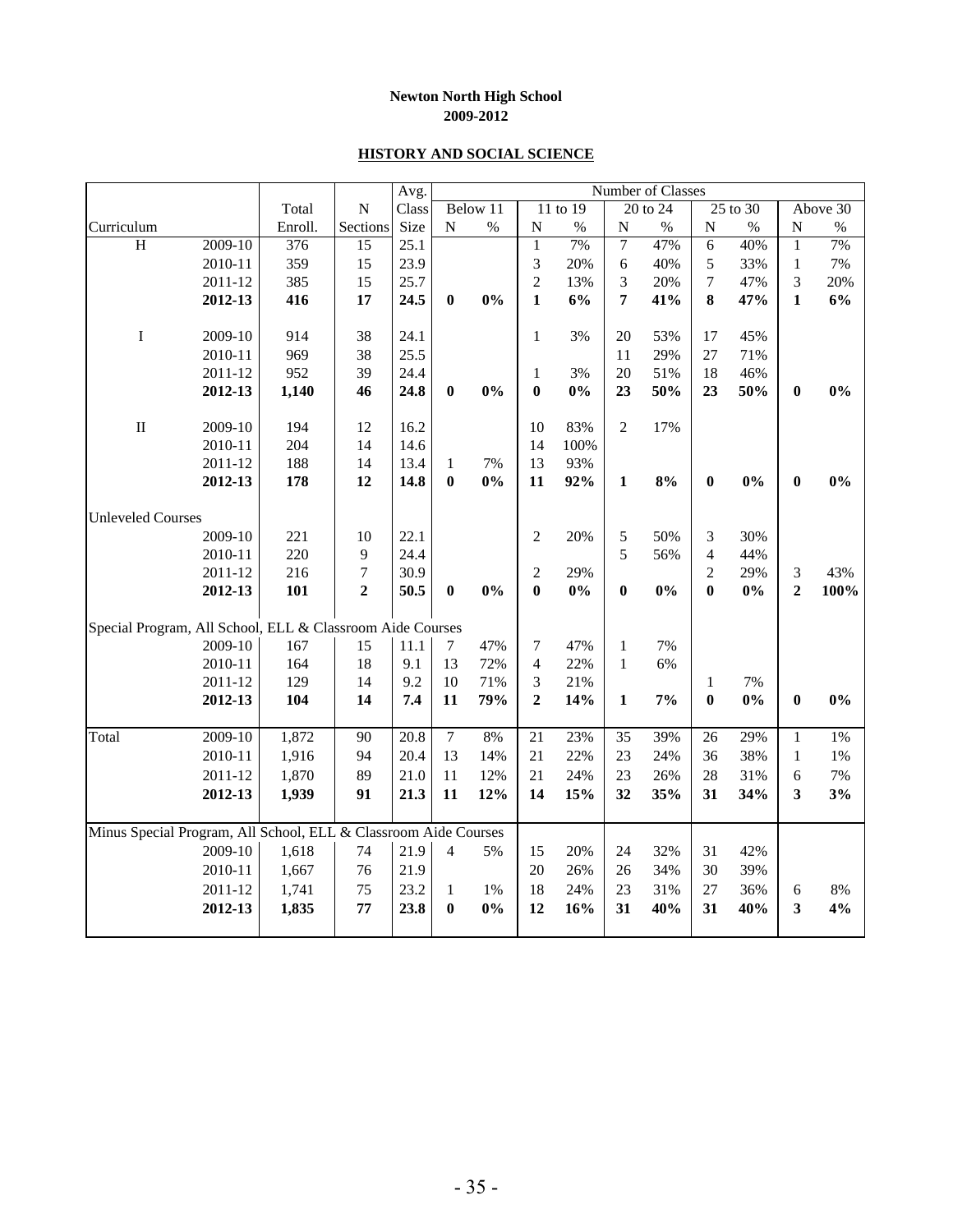#### **MATHEMATICS**

|                                                             |         |         |           | Avg.  |                |          |                |          |                | Number of Classes |                  |          |                |          |
|-------------------------------------------------------------|---------|---------|-----------|-------|----------------|----------|----------------|----------|----------------|-------------------|------------------|----------|----------------|----------|
|                                                             |         | Total   | ${\bf N}$ | Class |                | Below 11 |                | 11 to 19 |                | 20 to 24          |                  | 25 to 30 |                | Above 30 |
| Curriculum                                                  |         | Enroll. | Sections  | Size  | ${\bf N}$      | $\%$     | $\mathbf N$    | $\%$     | ${\bf N}$      | $\%$              | $\mathbf N$      | $\%$     | $\mathbf N$    | $\%$     |
| H                                                           | 2009-10 | 404     | 17        | 23.8  |                |          | $\overline{3}$ | 18%      | 6              | 35%               | 7                | 41%      | $\mathbf{1}$   | 6%       |
|                                                             | 2010-11 | 436     | 17        | 25.6  |                |          | $\sqrt{2}$     | 12%      | 5              | 29%               | 6                | 35%      | 4              | 24%      |
|                                                             | 2011-12 | 497     | 19        | 26.2  |                |          | $\overline{c}$ | 11%      | $\overline{c}$ | 11%               | 13               | 68%      | $\overline{c}$ | 11%      |
|                                                             | 2012-13 | 547     | 21        | 26.0  | $\bf{0}$       | $0\%$    | $\mathbf{1}$   | 5%       | 5              | 24%               | 13               | 62%      | $\mathbf{2}$   | 10%      |
|                                                             |         |         |           |       |                |          |                |          |                |                   |                  |          |                |          |
| $\mathbf I$                                                 | 2009-10 | 1,104   | 47        | 23.5  |                |          | 6              | 13%      | 21             | 45%               | 19               | 40%      | $\mathbf{1}$   | $2\%$    |
|                                                             | 2010-11 | 1,125   | 46        | 24.5  |                |          | 3              | 7%       | 20             | 43%               | 22               | 48%      | $\,1$          | 2%       |
|                                                             | 2011-12 | 1,144   | 48        | 23.8  |                |          | $\overline{c}$ | 4%       | 25             | 52%               | 21               | 44%      |                |          |
|                                                             | 2012-13 | 1,193   | 51        | 23.4  | $\bf{0}$       | 0%       | 8              | 16%      | 24             | 47%               | 18               | 35%      | $\mathbf{1}$   | $2\%$    |
|                                                             |         |         |           |       |                |          |                |          |                |                   |                  |          |                |          |
| $\rm II$                                                    | 2009-10 | 232     | 17        | 13.6  | $\mathbf{1}$   | 6%       | 16             | 94%      |                |                   |                  |          |                |          |
|                                                             | 2010-11 | 214     | 16        | 13.4  | 3              | 19%      | 13             | 81%      |                |                   |                  |          |                |          |
|                                                             | 2011-12 | 188     | 14        | 13.4  | $\overline{4}$ | 29%      | 10             | 71%      |                |                   |                  |          |                |          |
|                                                             | 2012-13 | 187     | 13        | 14.4  | 1              | 8%       | 11             | 85%      | $\mathbf{1}$   | 8%                | 0                | 0%       | $\bf{0}$       | 0%       |
|                                                             |         |         |           |       |                |          |                |          |                |                   |                  |          |                |          |
| <b>Unleveled Courses</b>                                    | 2008-09 |         |           |       |                |          |                |          |                |                   |                  |          |                |          |
|                                                             | 2009-10 |         |           |       |                |          |                |          |                |                   |                  |          |                |          |
|                                                             | 2010-11 |         |           |       |                |          |                |          |                |                   |                  |          |                |          |
|                                                             | 2012-13 |         |           |       |                |          |                |          |                |                   |                  |          |                |          |
|                                                             |         |         |           |       |                |          |                |          |                |                   |                  |          |                |          |
| Special Program, MCAS Prep., & Classroom Aide Courses       |         |         |           |       |                |          |                |          |                |                   |                  |          |                |          |
|                                                             | 2009-10 | 93      | 12        | 7.8   | 10             | 83%      | $\overline{c}$ | 17%      |                |                   |                  |          |                |          |
|                                                             | 2010-11 | 114     | 25        | 4.6   | 24             | 96%      | $\mathbf{1}$   | 4%       |                |                   |                  |          |                |          |
|                                                             | 2011-12 | 109     | 14        | 7.8   | 13             | 93%      | $\mathbf{1}$   | 7%       |                |                   |                  |          |                |          |
|                                                             | 2012-13 | 88      | 13        | 6.8   | 12             | 92%      | $\mathbf{1}$   | 8%       | $\bf{0}$       | $0\%$             | $\boldsymbol{0}$ | $0\%$    | $\bf{0}$       | 0%       |
|                                                             |         |         |           |       |                |          |                |          |                |                   |                  |          |                |          |
| Total                                                       | 2009-10 | 1,833   | 93        | 19.7  | 11             | 12%      | 27             | 29%      | 27             | 29%               | 26               | 28%      | $\overline{c}$ | 2%       |
|                                                             | 2010-11 | 1,889   | 104       | 18.2  | 27             | 26%      | 19             | 18%      | 25             | 24%               | 28               | 27%      | 5              | 5%       |
|                                                             | 2011-12 | 1,938   | 95        | 20.4  | 17             | 18%      | 15             | 16%      | 27             | 28%               | 34               | 36%      | $\overline{c}$ | 2%       |
|                                                             | 2012-13 | 2,015   | 98        | 20.6  | 13             | 13%      | 21             | 21%      | 30             | 31%               | 31               | 32%      | 3              | 3%       |
|                                                             |         |         |           |       |                |          |                |          |                |                   |                  |          |                |          |
| Minus Special Program, MCAS Prep., & Classroom Aide Courses |         |         |           |       |                |          |                |          |                |                   |                  |          |                |          |
|                                                             | 2009-10 | 1,740   | 81        | 21.5  | $\mathbf{1}$   | 1%       | 25             | 31%      | $27\,$         | 33%               | 26               | 32%      | $\overline{c}$ | 2%       |
|                                                             | 2010-11 | 1,775   | 79        | 22.5  | 3              | 4%       | 18             | 23%      | 25             | 32%               | 28               | 35%      | 5              | 6%       |
|                                                             | 2011-12 | 1,829   | 81        | 22.6  | $\overline{4}$ | 5%       | 14             | 17%      | 27             | 33%               | 34               | 42%      | $\overline{c}$ | 2%       |
|                                                             | 2012-13 | 1,927   | 85        | 22.7  | 1              | $1\%$    | 20             | 24%      | 30             | 35%               | 31               | 36%      | 3              | 4%       |
|                                                             |         |         |           |       |                |          |                |          |                |                   |                  |          |                |          |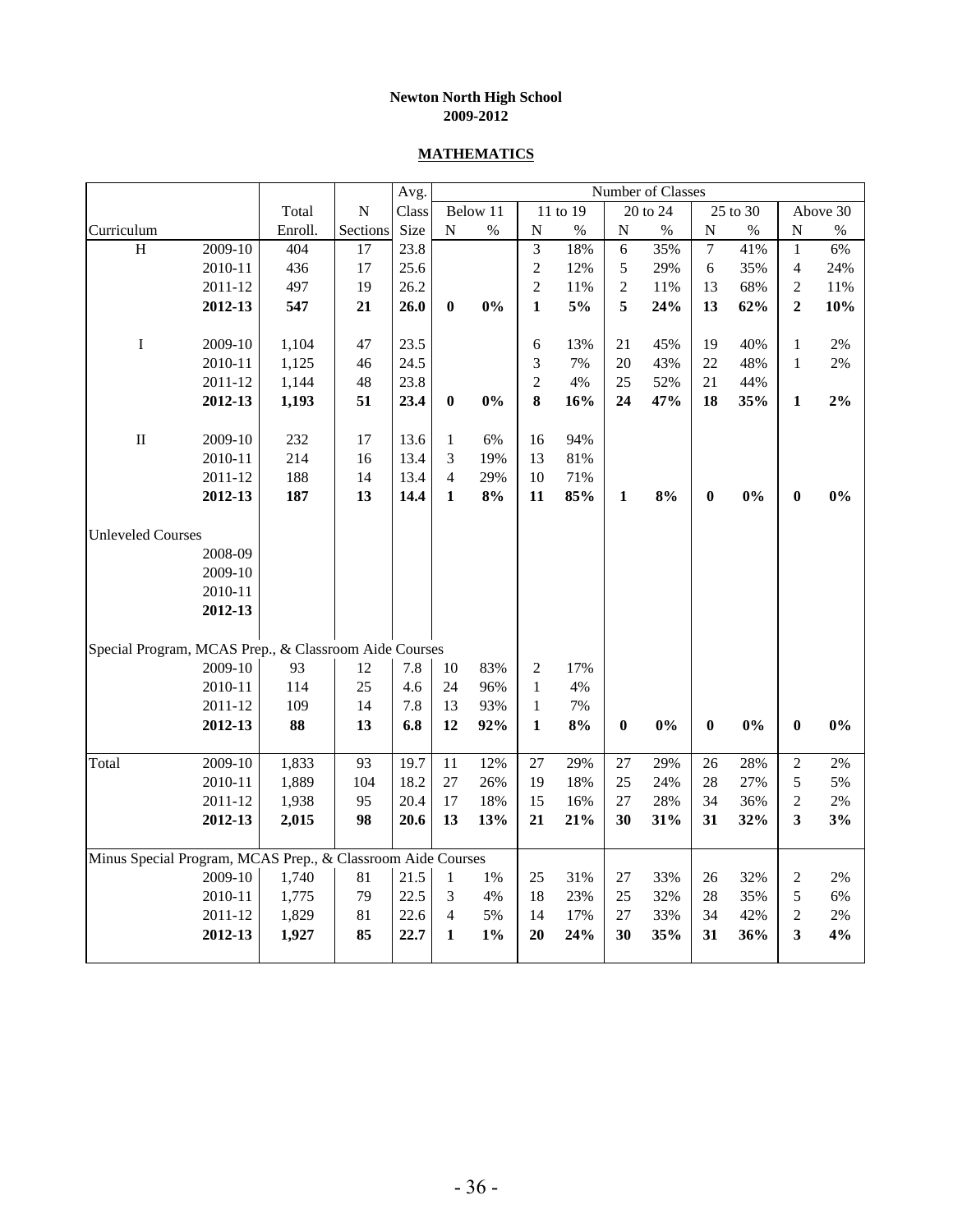#### **TABLE 17 Newton South High School 2009-2012**

#### **ENGLISH**

|                                                                          |         |         |                | Avg.  |                  |          |                |          |           | Number of Classes |                |          |                  |          |
|--------------------------------------------------------------------------|---------|---------|----------------|-------|------------------|----------|----------------|----------|-----------|-------------------|----------------|----------|------------------|----------|
|                                                                          |         | Total   | ${\bf N}$      | Class |                  | Below 11 |                | 11 to 19 |           | 20 to 24          |                | 25 to 30 |                  | Above 30 |
| Curriculum                                                               |         | Enroll. | Sections       | Size  | ${\bf N}$        | $\%$     | ${\bf N}$      | $\%$     | ${\bf N}$ | $\%$              | ${\bf N}$      | $\%$     | ${\bf N}$        | $\%$     |
| H                                                                        | 2009-10 | 321     | 15             | 21.4  |                  |          | $\overline{4}$ | 27%      | 9         | 60%               | $\overline{2}$ | 13%      |                  |          |
|                                                                          | 2010-11 | 325     | 16             | 20.3  |                  |          | 5              | 31%      | 11        | 69%               |                |          |                  |          |
|                                                                          | 2011-12 | 321     | 14             | 22.9  |                  |          | $\mathbf{1}$   | 7%       | 12        | 86%               |                |          | $\mathbf{1}$     | 7%       |
|                                                                          | 2012-13 | 265     | 13             | 20.4  |                  |          | 5              | 38%      | 8         | 62%               |                |          |                  |          |
|                                                                          |         |         |                |       |                  |          |                |          |           |                   |                |          |                  |          |
| I                                                                        | 2009-10 | 1,208   | 61             | 19.8  |                  |          | 26             | 43%      | 35        | 57%               |                |          |                  |          |
|                                                                          | 2010-11 | 1,196   | 59             | 20.3  |                  |          | 18             | 31%      | 39        | 66%               | $\mathbf{1}$   | 2%       | $\mathbf{1}$     | 2%       |
|                                                                          | 2011-12 | 1,195   | 58             | 20.6  |                  |          | 14             | 24%      | 43        | 74%               | $\mathbf{1}$   | 2%       |                  |          |
|                                                                          | 2012-13 | 1,240   | 58             | 21.4  |                  |          | 10             | 17%      | 47        | 81%               | $\mathbf{1}$   | $2\%$    |                  |          |
|                                                                          |         |         |                |       |                  |          |                |          |           |                   |                |          |                  |          |
| $\mathbf{I}$                                                             | 2009-10 | 64      | $\mathfrak s$  | 12.8  | $\mathbf{1}$     | 20%      | $\overline{4}$ | 80%      |           |                   |                |          |                  |          |
|                                                                          | 2010-11 | 61      | $\overline{4}$ | 15.3  |                  |          | $\overline{4}$ | 100%     |           |                   |                |          |                  |          |
|                                                                          | 2011-12 | 56      | $\overline{4}$ | 14.0  |                  |          | $\overline{4}$ | 100%     |           |                   |                |          |                  |          |
|                                                                          | 2012-13 | 97      | 8              | 12.1  | $\boldsymbol{2}$ | 25%      | 6              | 75%      |           |                   |                |          |                  |          |
|                                                                          |         |         |                |       |                  |          |                |          |           |                   |                |          |                  |          |
| Special Education, CORE, Ind. Study, ELL, Teaching Assts. & MCAS Support |         |         |                |       |                  |          |                |          |           |                   |                |          |                  |          |
|                                                                          | 2009-10 | 194     | 23             | 8.6   | 15               | 65%      | $\,8\,$        | 35%      |           |                   |                |          |                  |          |
|                                                                          | 2010-11 | 236     | 25             | 8.6   | 17               | 68%      | 8              | 32%      |           |                   |                |          |                  |          |
|                                                                          | 2011-12 | 206     | 22             | 8.6   | 13               | 59%      | 9              | 41%      |           |                   |                |          |                  |          |
|                                                                          | 2012-13 | 187     | 22             | 8.6   | 12               | 55%      | 10             | 45%      |           |                   |                |          |                  |          |
|                                                                          |         |         |                |       |                  |          |                |          |           |                   |                |          |                  |          |
| Total                                                                    | 2009-10 | 1,787   | 104            | 17.2  | 16               | 15%      | 42             | 40%      | 44        | 42%               | $\overline{2}$ | 2%       |                  |          |
|                                                                          | 2010-11 | 1,818   | 104            | 17.5  | 17               | 16%      | 35             | 34%      | 50        | 48%               | $\mathbf{1}$   | 1%       | 1                | $1\%$    |
|                                                                          | 2011-12 | 1,778   | 98             | 18.1  | 13               | 13%      | 28             | 29%      | 55        | 56%               | $\mathbf{1}$   | 1%       | 1                | 1%       |
|                                                                          | 2012-13 | 1,789   | 101            | 17.7  | 14               | 14%      | 31             | 31%      | 55        | 54%               | $\mathbf{1}$   | $1\%$    | $\boldsymbol{0}$ | $0\%$    |
|                                                                          |         |         |                |       |                  |          |                |          |           |                   |                |          |                  |          |
| Minus Special Education, Ind. Study, Teaching Assts. & MCAS Support      |         |         |                |       |                  |          |                |          |           |                   |                |          |                  |          |
|                                                                          | 2009-10 | 1,593   | 81             | 19.7  | $\mathbf{1}$     | $1\%$    | 34             | 42%      | 44        | 54%               | $\mathfrak{2}$ | 2%       |                  |          |
|                                                                          | 2010-11 | 1,582   | 79             | 20.0  |                  |          | 27             | 34%      | 50        | 63%               | $\mathbf{1}$   | 1%       | $\mathbf{1}$     | $1\%$    |
|                                                                          | 2011-12 | 1,572   | 76             | 20.7  |                  |          | 19             | 25%      | 55        | 72%               | $\mathbf{1}$   | 1%       | 1                | 1%       |
|                                                                          | 2012-13 | 1,602   | 79             | 20.3  | $\overline{2}$   | 3%       | 21             | 27%      | 55        | 70%               | $\mathbf{1}$   | $1\%$    | $\bf{0}$         | 0%       |
|                                                                          |         |         |                |       |                  |          |                |          |           |                   |                |          |                  |          |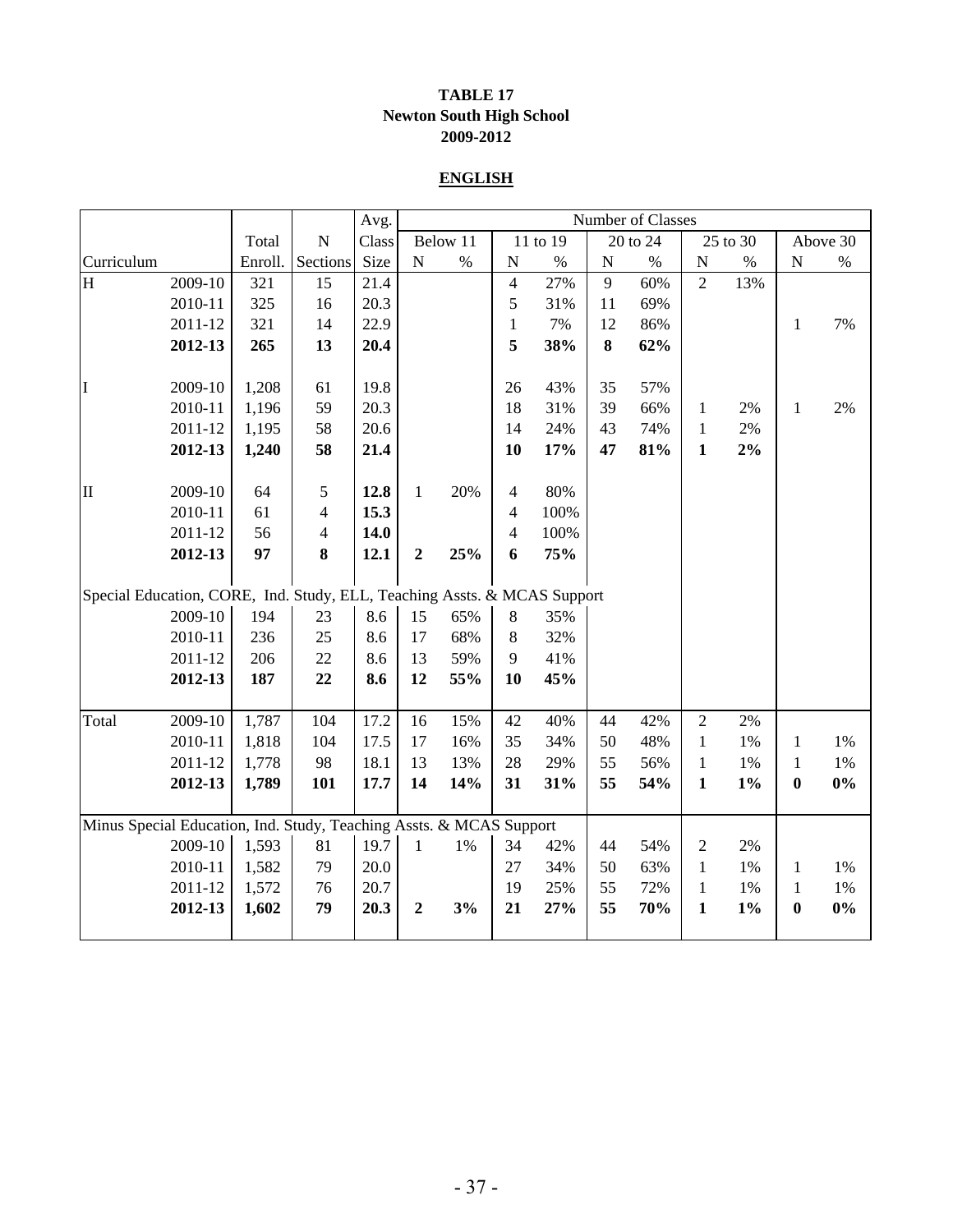#### **WORLD LANGUAGE**

|                                                |         |         |                         | Ave.  |                |          |                |          |                  | Number of Classes |                |          |              |          |
|------------------------------------------------|---------|---------|-------------------------|-------|----------------|----------|----------------|----------|------------------|-------------------|----------------|----------|--------------|----------|
|                                                |         | Total   | ${\bf N}$               | Class |                | Below 11 |                | 11 to 19 |                  | 20 to 24          |                | 25 to 30 |              | Above 30 |
| Curriculum                                     |         | Enroll. | Sections                | Size  | ${\bf N}$      | $\%$     | $\mathbf N$    | $\%$     | $\mathbf N$      | $\%$              | ${\bf N}$      | $\%$     | ${\bf N}$    | $\%$     |
| H                                              | 2009-10 | 444     | 20                      | 22.2  |                |          | 9              | 45%      | 3                | 15%               | $\,8\,$        | 40%      |              |          |
|                                                | 2010-11 | 476     | 24                      | 19.8  | $\mathbf{1}$   | 4%       | 8              | 33%      | 12               | 50%               | 3              | 13%      |              |          |
|                                                | 2011-12 | 398     | 18                      | 22.1  |                |          | 6              | 33%      | $\boldsymbol{7}$ | 39%               | 4              | 22%      | $\mathbf{1}$ | 6%       |
|                                                | 2012-13 | 447     | 20                      | 22.4  |                |          | 4              | 20%      | 11               | 55%               | 5              | 25%      |              |          |
|                                                |         |         |                         |       |                |          |                |          |                  |                   |                |          |              |          |
| I                                              | 2009-10 | 1,008   | 48                      | 21.0  |                |          | 16             | 33%      | 27               | 56%               | 5              | 10%      |              |          |
|                                                | 2010-11 | 983     | 48                      | 20.5  | 3              | 6%       | 12             | 25%      | 22               | 46%               | 11             | 23%      |              |          |
|                                                | 2011-12 | 1008    | 47                      | 21.4  |                |          | 12             | 26%      | 28               | 60%               | $\overline{7}$ | 15%      |              |          |
|                                                | 2012-13 | 969     | 48                      | 20.2  |                |          | 24             | 50%      | 19               | 40%               | 5              | 10%      |              |          |
|                                                |         |         |                         |       |                |          |                |          |                  |                   |                |          |              |          |
| II                                             | 2009-10 | 87      | 6                       | 14.5  |                |          | 6              | 100%     |                  |                   |                |          |              |          |
|                                                | 2010-11 | 56      | $\overline{4}$          | 14.0  | $\mathbf{1}$   | 25%      | 3              | 75%      |                  |                   |                |          |              |          |
|                                                | 2011-12 | 62      | $\overline{4}$          | 15.5  |                |          | $\overline{4}$ | 100%     |                  |                   |                |          |              |          |
|                                                | 2012-13 | 53      | $\overline{\mathbf{3}}$ | 17.7  |                |          | $\overline{2}$ | 67%      | $\mathbf{1}$     | 33%               |                |          |              |          |
|                                                |         |         |                         |       |                |          |                |          |                  |                   |                |          |              |          |
| Ind. Study, Teaching Assistants. & Peer Tutors |         |         |                         |       |                |          |                |          |                  |                   |                |          |              |          |
|                                                | 2011-12 | 19      | 1                       | 19.0  | $\mathbf{1}$   | 100%     |                |          |                  |                   |                |          |              |          |
|                                                | 2012-13 | 25      | 3                       | 8.3   | $\overline{2}$ | 67%      | $\mathbf{1}$   | 33%      |                  |                   |                |          |              |          |
|                                                |         |         |                         |       |                |          |                |          |                  |                   |                |          |              |          |
| Total                                          | 2009-10 | 1,551   | 76                      | 20.4  | $\mathbf{1}$   | 1%       | 32             | 42%      | 30               | 39%               | 13             | 17%      |              |          |
|                                                | 2010-11 | 1,525   | 78                      | 19.6  | $\tau$         | 9%       | 23             | 29%      | 34               | 44%               | 14             | 18%      |              |          |
|                                                | 2011-12 | 1,468   | 69                      | 21.3  | $\mathbf{1}$   | 1%       | 22             | 32%      | 35               | 51%               | 11             | 16%      | $\mathbf{1}$ | 1%       |
|                                                | 2012-13 | 1,494   | 74                      | 20.2  | $\overline{2}$ | 3%       | 31             | 42%      | 31               | 42%               | 10             | 14%      |              |          |
|                                                |         |         |                         |       |                |          |                |          |                  |                   |                |          |              |          |
| Minus World Lang. Assts., & Ind. Study         |         |         |                         |       |                |          |                |          |                  |                   |                |          |              |          |
|                                                | 2009-10 | 1,539   | 74                      | 20.8  |                |          | 31             | 42%      | 30               | 41%               | 13             | 18%      |              |          |
|                                                | 2010-11 | 1,515   | 76                      | 19.9  | $\mathfrak{S}$ | 7%       | 23             | 30%      | 34               | 45%               | 14             | 18%      |              |          |
|                                                | 2011-12 | 1,449   | 68                      | 21.3  | $\mathbf{1}$   | $1\%$    | 22             | 32%      | 35               | 51%               | 11             | 16%      | $\mathbf{1}$ | 1%       |
|                                                | 2012-13 | 1,469   | 71                      | 20.7  |                |          | 30             | 42%      | 31               | 44%               | 10             | 14%      |              |          |
|                                                |         |         |                         |       |                |          |                |          |                  |                   |                |          |              |          |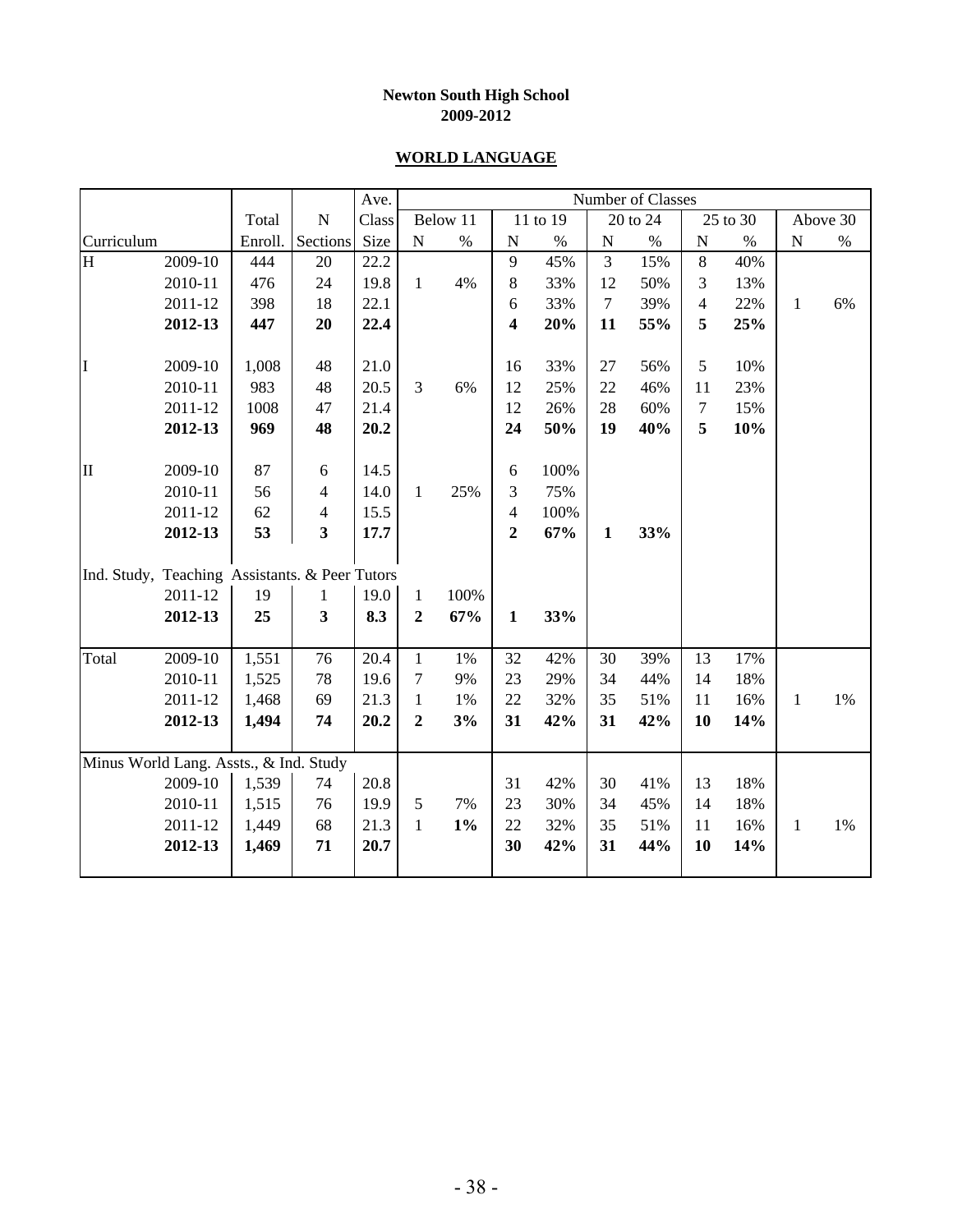#### **SCIENCE**

|              |                                       |         |                  | Ave.  |           |          |                          |          |                | Number of Classes |                |          |              |          |
|--------------|---------------------------------------|---------|------------------|-------|-----------|----------|--------------------------|----------|----------------|-------------------|----------------|----------|--------------|----------|
|              |                                       | Total   | ${\bf N}$        | Class |           | Below 11 |                          | 11 to 19 |                | 20 to 24          |                | 25 to 30 |              | Above 30 |
| Curriculum   |                                       | Enroll. | Sections         | Size  | ${\bf N}$ | $\%$     | ${\bf N}$                | $\%$     | ${\bf N}$      | $\%$              | ${\bf N}$      | $\%$     | ${\bf N}$    | $\%$     |
| H            | 2009-10                               | 323     | 14               | 23.1  |           |          | $\overline{2}$           | 14%      | 8              | 57%               | $\overline{4}$ | 29%      |              |          |
|              | 2010-11                               | 332     | 14               | 23.7  |           |          | $\overline{2}$           | 14%      | 4              | 29%               | 8              | 57%      |              |          |
|              | 2011-12                               | 404     | 16               | 25.3  |           |          | $\mathbf{1}$             | 6%       | 4              | 25%               | 11             | 69%      |              |          |
|              | 2012-13                               | 495     | 21               | 23.6  |           |          | 5                        | 24%      | 9              | 43%               | 6              | 29%      | $\mathbf{1}$ | 5%       |
|              |                                       |         |                  |       |           |          |                          |          |                |                   |                |          |              |          |
| I            | 2009-10                               | 1,239   | 53               | 23.4  |           |          | $\overline{\mathcal{A}}$ | $8\%$    | 28             | 53%               | 21             | 40%      |              |          |
|              | 2010-11                               | 1,215   | 53               | 22.9  |           |          | 5                        | 9%       | 32             | 60%               | 16             | 30%      |              |          |
|              | 2011-12                               | 1130    | 47               | 24.0  |           |          | $\overline{4}$           | 9%       | 16             | 34%               | 27             | 57%      |              |          |
|              | 2012-13                               | 1114    | 49               | 22.7  |           |          | 5                        | 10%      | 33             | 67%               | 11             | 22%      |              |          |
|              |                                       |         |                  |       |           |          |                          |          |                |                   |                |          |              |          |
| $\mathbf{I}$ | 2009-10                               | 133     | $\,8\,$          | 16.6  |           |          | $\epsilon$               | 75%      | $\overline{c}$ | 25%               |                |          |              |          |
|              | 2010-11                               | 108     | 7                | 15.4  |           |          | $\boldsymbol{7}$         | 100%     |                |                   |                |          |              |          |
|              | 2011-12                               | 115     | $\boldsymbol{7}$ | 16.4  |           |          | $\overline{7}$           | 100%     |                |                   |                |          |              |          |
|              | 2012-13                               | 146     | $\boldsymbol{9}$ | 16.2  |           |          | $\boldsymbol{9}$         | 100%     |                |                   |                |          |              |          |
|              |                                       |         |                  |       |           |          |                          |          |                |                   |                |          |              |          |
|              | Special Education, Science Assistants |         |                  |       |           |          |                          |          |                |                   |                |          |              |          |
|              | 2009-10                               | 70      | 11               | 6.4   | 10        | 91%      | $\mathbf{1}$             | 9%       |                |                   |                |          |              |          |
|              | 2010-11                               | 108     | 14               | 7.7   | 11        | 79%      | 3                        | 21%      |                |                   |                |          |              |          |
|              | 2011-12                               | 88      | 16               | 5.5   | 14        | 88%      | $\overline{2}$           | 13%      |                |                   |                |          |              |          |
|              | 2012-13                               | 90      | 13               | 6.9   | 11        | 85%      | $\overline{2}$           | 15%      |                |                   |                |          |              |          |
|              |                                       |         |                  |       |           |          |                          |          |                |                   |                |          |              |          |
| Total        | 2009-10                               | 1,765   | 86               | 20.5  | $10\,$    | 12%      | 13                       | 15%      | 38             | 44%               | 25             | 29%      |              |          |
|              | 2010-11                               | 1,763   | 88               | 20.0  | 11        | 13%      | 17                       | 19%      | 36             | 41%               | 24             | 27%      |              |          |
|              | 2011-12                               | 1,737   | 86               | 20.2  | 14        | 16%      | 14                       | 16%      | 20             | 23%               | 38             | 44%      |              |          |
|              | 2012-13                               | 1,845   | 92               | 20.1  | 11        | 12%      | 21                       | 23%      | 42             | 46%               | 17             | 18%      | $\mathbf{1}$ | $1\%$    |
|              |                                       |         |                  |       |           |          |                          |          |                |                   |                |          |              |          |
|              | Minus Special Education               |         |                  |       |           |          |                          |          |                |                   |                |          |              |          |
|              | 2009-10                               | 1,695   | 75               | 22.6  |           |          | 12                       | 16%      | 38             | 51%               | $25\,$         | 33%      |              |          |
|              | 2010-11                               | 1,655   | 74               | 22.4  |           |          | 14                       | 19%      | 36             | 49%               | 24             | 32%      |              |          |
|              | 2011-12                               | 1,649   | 70               | 23.6  |           |          | 12                       | 17%      | 20             | 29%               | 38             | 54%      |              |          |
|              | 2012-13                               | 1,755   | 79               | 22.2  |           |          | 19                       | 24%      | 42             | 53%               | 17             | 22%      | $\mathbf{1}$ | $1\%$    |
|              |                                       |         |                  |       |           |          |                          |          |                |                   |                |          |              |          |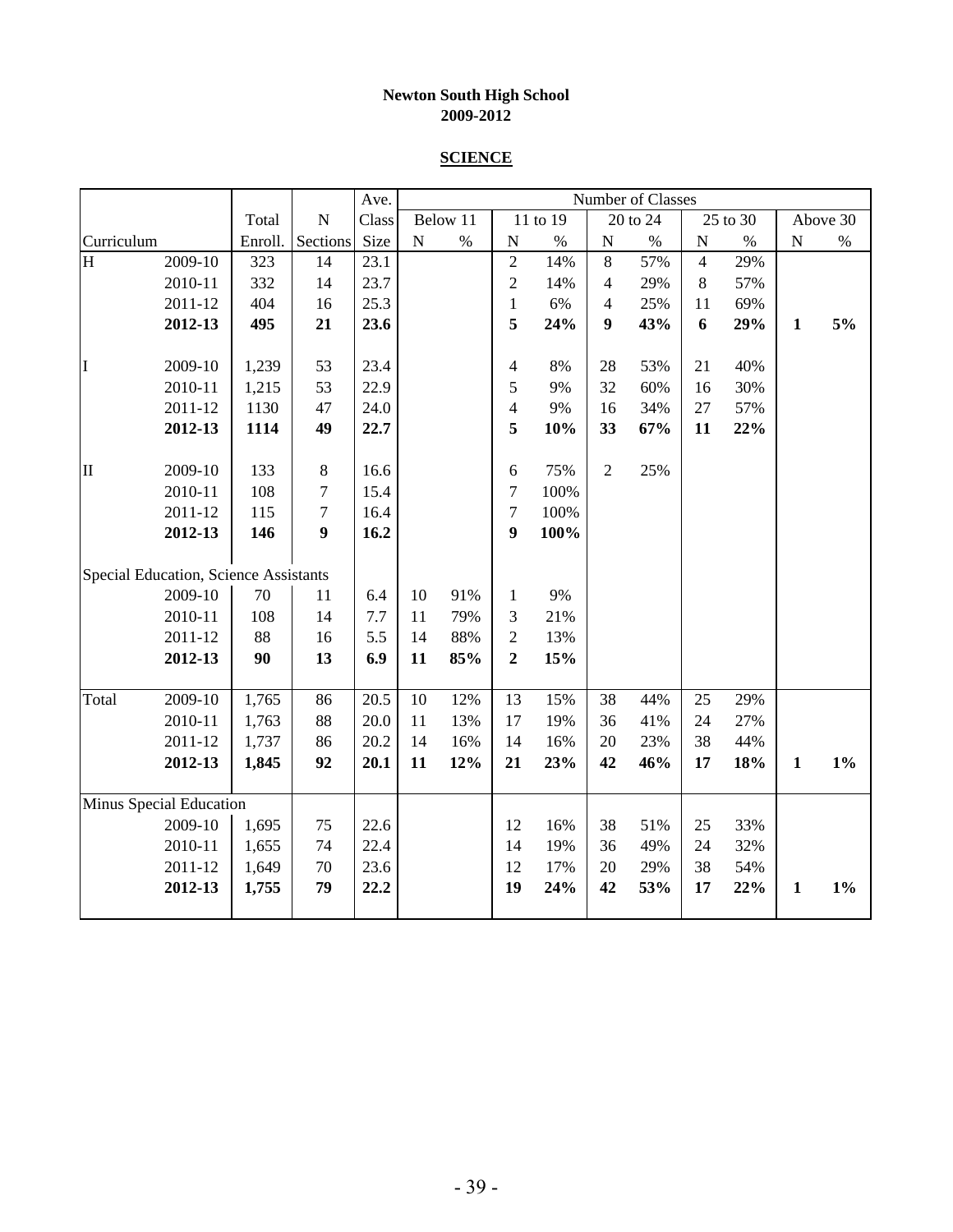#### **HISTORY AND SOCIAL SCIENCE**

|                |                                                               |         |                | Ave.         |                 |          |                         |            |                | Number of Classes |                |          |                |          |
|----------------|---------------------------------------------------------------|---------|----------------|--------------|-----------------|----------|-------------------------|------------|----------------|-------------------|----------------|----------|----------------|----------|
|                |                                                               | Total   | ${\bf N}$      | Class        |                 | Below 11 |                         | 11 to 19   |                | 20 to 24          |                | 25 to 30 |                | Above 30 |
| Curriculum     |                                                               | Enroll. | Sections       | Size         | ${\bf N}$       | $\%$     | N                       | $\%$       | ${\bf N}$      | $\%$              | $\mathbf N$    | $\%$     | ${\bf N}$      | $\%$     |
| $\overline{H}$ | 2009-10                                                       | 377     | 15             | 25.1         |                 |          | $\mathbf{1}$            | 7%         | $\overline{7}$ | 47%               | $\overline{7}$ | 47%      |                |          |
|                | 2010-11                                                       | 398     | 17             | 23.4         |                 |          | $\mathbf{1}$            | 6%         | 11             | 65%               | 5              | 29%      |                |          |
|                | 2011-12                                                       | 336     | 14             | 24.0         |                 |          | 3                       | 21%        | $\sqrt{6}$     | 43%               | 3              | 21%      | $\mathfrak{2}$ | 14%      |
|                | 2012-13                                                       | 558     | 23             | 24.3         |                 |          |                         |            | 10             | 43%               | 13             | 57%      |                |          |
| I              | 2009-10                                                       | 1,150   | 50             | 23.0         |                 |          | 2                       | 4%         | 35             | 70%               | 13             | 26%      |                |          |
|                | 2010-11                                                       | 1,101   | 48             | 22.9         |                 |          | $\overline{3}$          | 6%         | 31             | 65%               | 14             | 29%      |                |          |
|                | 2011-12                                                       | 1168    | 51             | 22.9         |                 |          | $\mathbf{1}$            | $2\%$      | 41             | 80%               | 9              | 18%      |                |          |
|                | 2012-13                                                       | 975     | 42             | 23.2         |                 |          | $\overline{2}$          | 5%         | 26             | 62%               | 14             | 33%      |                |          |
| $\mathbf H$    | 2009-10                                                       | 64      | 5              | 12.8         | $\mathbf{1}$    | 20%      | $\overline{4}$          | 80%        |                |                   |                |          |                |          |
|                | 2010-11                                                       | 80      | 5              | 16.0         |                 |          | 5                       | 100%       |                |                   |                |          |                |          |
|                | 2011-12                                                       | 62      | $\overline{4}$ | 15.5         |                 |          | $\overline{4}$          | 100%       |                |                   |                |          |                |          |
|                | 2012-13                                                       | 85      | 6              | 14.2         |                 |          | 6                       | 100%       |                |                   |                |          |                |          |
|                | Special Education, CORE, ELL, Teach Ass'ts & Ind. Study       |         |                |              |                 |          |                         |            |                |                   |                |          |                |          |
|                | 2009-10                                                       | 123     | 14             | 8.8          | 9               | 64%      | 5                       | 36%        |                |                   |                |          |                |          |
|                | 2010-11                                                       | 116     | 12             | 9.7          | $\overline{7}$  | 58%      | 5                       | 42%        |                |                   |                |          |                |          |
|                | 2011-12                                                       | 115     | 11             | 10.5         | $\sqrt{6}$      | 55%      | 5                       | 45%        |                |                   |                |          |                |          |
|                | 2012-13                                                       | 116     | 12             | 9.7          | 7               | 58%      | $\overline{\mathbf{4}}$ | 33%        | $\mathbf{1}$   | $8\%$             |                |          |                |          |
|                |                                                               |         |                |              |                 |          |                         |            |                |                   |                |          |                |          |
| Total          | $2009 - 10$                                                   | 1,714   | 84             | 20.4         | 10              | 12%      | 12                      | 14%        | 42             | 50%               | 20             | 24%      |                |          |
|                | 2010-11                                                       | 1,695   | 82             | 20.7         | $\tau$          | 9%       | 14                      | 17%        | 42             | 51%               | 19<br>12       | 23%      |                |          |
|                | 2011-12                                                       | 1,681   | 80<br>83       | 21.0<br>20.9 | $\sqrt{6}$<br>7 | 8%       | 13<br>12                | 16%<br>14% | 47<br>37       | 59%               | 27             | 15%      | $\overline{2}$ | 3%       |
|                | 2012-13                                                       | 1,734   |                |              |                 | 8%       |                         |            |                | 45%               |                | 33%      |                |          |
|                | Minus Special Education, CORE, ELL, Teach Ass'ts & Ind. Study |         |                |              |                 |          |                         |            |                |                   |                |          |                |          |
|                | 2009-10                                                       | 1,591   | 70             | 22.7         | $\mathbf{1}$    | $1\%$    | 7                       | 10%        | 42             | 60%               | 20             | 29%      |                |          |
|                | 2010-11                                                       | 1,579   | 70             | 22.6         |                 |          | $\mathbf{9}$            | 13%        | 42             | 60%               | 19             | 27%      |                |          |
|                | 2011-12                                                       | 1,566   | 69             | 22.7         |                 |          | $\,8\,$                 | 12%        | 47             | 68%               | 12             | 17%      | $\sqrt{2}$     | 3%       |
|                | 2012-13                                                       | 1,618   | 71             | 22.8         |                 |          | 8                       | 11%        | 36             | 51%               | 27             | 38%      |                |          |
|                |                                                               |         |                |              |                 |          |                         |            |                |                   |                |          |                |          |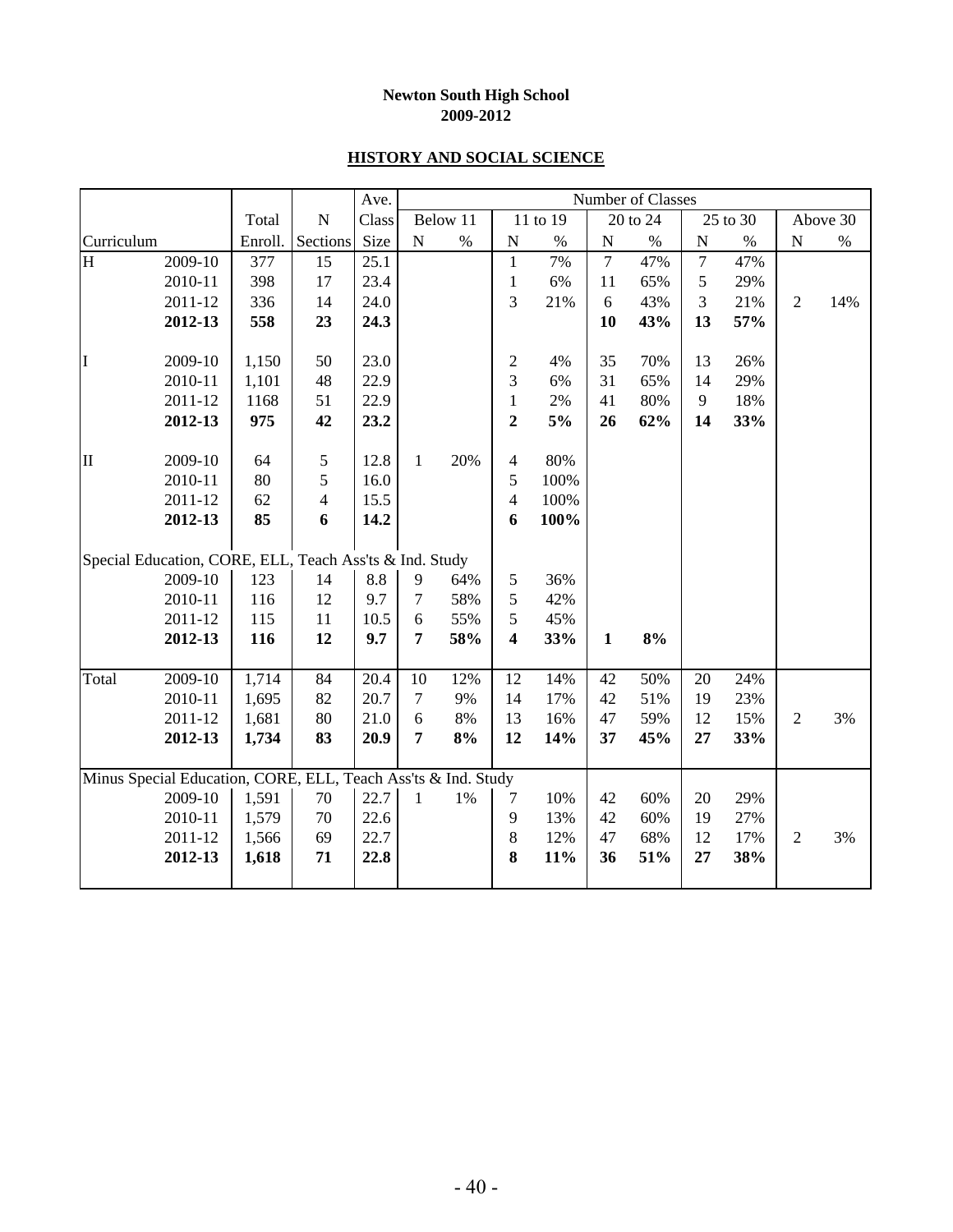#### **MATHEMATICS**

|               |                                                                      |         |           | Ave.  |              |          |                |          |                | Number of Classes |           |          |           |          |
|---------------|----------------------------------------------------------------------|---------|-----------|-------|--------------|----------|----------------|----------|----------------|-------------------|-----------|----------|-----------|----------|
|               |                                                                      | Total   | ${\bf N}$ | Class |              | Below 11 |                | 11 to 19 |                | 20 to 24          |           | 25 to 30 |           | Above 30 |
| Curriculum    |                                                                      | Enroll. | Sections  | Size  | ${\bf N}$    | $\%$     | ${\bf N}$      | $\%$     | ${\bf N}$      | $\%$              | ${\bf N}$ | $\%$     | ${\bf N}$ | $\%$     |
| H             | 2009-10                                                              | 545     | 23        | 23.7  |              |          | $\overline{c}$ | 9%       | $11\,$         | 48%               | 10        | 43%      |           |          |
|               | 2010-11                                                              | 589     | 23        | 25.6  |              |          | $\overline{c}$ | 9%       | $\overline{4}$ | 17%               | 17        | 74%      |           |          |
|               | 2011-12                                                              | 558     | 21        | 26.6  |              |          |                |          | 7              | 33%               | 11        | 52%      | 3         | 14%      |
|               | 2012-13                                                              | 637     | 25        | 25.5  |              |          | $\mathbf{1}$   | 4%       | 6              | 24%               | 18        | 72%      | $\bf{0}$  | $0\%$    |
|               |                                                                      |         |           |       |              |          |                |          |                |                   |           |          |           |          |
| I             | 2009-10                                                              | 1,024   | 43        | 23.8  |              |          | $\mathfrak{Z}$ | 7%       | 22             | 51%               | 18        | 42%      |           |          |
|               | 2010-11                                                              | 980     | 43        | 22.8  |              |          | 6              | 14%      | 26             | 60%               | 11        | 26%      |           |          |
|               | 2011-12                                                              | 994     | 44        | 22.6  | $\mathbf{1}$ | 2%       | $\overline{4}$ | 9%       | 27             | 61%               | 12        | 27%      |           |          |
|               | 2012-13                                                              | 974     | 40        | 24.4  |              |          | 3              | 8%       | 16             | 40%               | 21        | 53%      |           |          |
|               |                                                                      |         |           |       |              |          |                |          |                |                   |           |          |           |          |
| $\mathbf{II}$ | 2009-10                                                              | 162     | 12        | 13.5  | 3            | 25%      | 9              | 75%      |                |                   |           |          |           |          |
|               | 2010-11                                                              | 175     | 11        | 15.9  |              |          | 10             | 91%      | $\mathbf{1}$   | 9%                |           |          |           |          |
|               | 2011-12                                                              | 157     | 10        | 15.7  |              |          | $8\,$          | 80%      | $\overline{c}$ | 20%               |           |          |           |          |
|               | 2012-13                                                              | 166     | 11        | 15.1  | $\mathbf{1}$ | $9\%$    | 9              | 82%      | $\mathbf{1}$   | 9%                |           |          |           |          |
|               |                                                                      |         |           |       |              |          |                |          |                |                   |           |          |           |          |
|               | Special Education, Teach Assistants, Ind. Study & MCAS Support       |         |           |       |              |          |                |          |                |                   |           |          |           |          |
|               | 2009-10                                                              | 40      | 9         | 4.4   | 9            | 100%     |                |          |                |                   |           |          |           |          |
|               | 2010-11                                                              | 40      | 10        | 4.0   | 10           | 100%     |                |          |                |                   |           |          |           |          |
|               | 2011-12                                                              | 45      | 10        | 4.5   | 10           | 100%     |                |          |                |                   |           |          |           |          |
|               | 2012-13                                                              | 55      | 13        | 4.2   | 13           | 100%     |                |          |                |                   |           |          |           |          |
|               |                                                                      |         |           |       |              |          |                |          |                |                   |           |          |           |          |
| Total         | 2009-10                                                              | 1,771   | 87        | 20.4  | 12           | 14%      | 14             | 16%      | 33             | 38%               | 28        | 32%      |           |          |
|               | 2010-11                                                              | 1,784   | 87        | 20.5  | 10           | 11%      | 18             | 21%      | 31             | 36%               | 28        | 32%      |           |          |
|               | 2011-12                                                              | 1,754   | 85        | 20.6  | 11           | 13%      | 12             | 14%      | 36             | 42%               | 23        | 27%      | 3         | 4%       |
|               | 2012-13                                                              | 1,832   | 89        | 20.6  | 14           | 16%      | 13             | 15%      | 23             | 26%               | 39        | 44%      | $\bf{0}$  | $0\%$    |
|               |                                                                      |         |           |       |              |          |                |          |                |                   |           |          |           |          |
|               | Minus Special Education, Teach Assistants, Ind. Study & MCAS Support |         |           |       |              |          |                |          |                |                   |           |          |           |          |
|               | 2009-10                                                              | 1,731   | $78\,$    | 22.2  | 3            | 4%       | 14             | 18%      | 33             | 42%               | 28        | 36%      |           |          |
|               | 2010-11                                                              | 1,744   | $77 \,$   | 22.6  |              |          | 18             | 23%      | 31             | 40%               | 28        | 36%      |           |          |
|               | 2011-12                                                              | 1,709   | 75        | 22.8  | $\mathbf{1}$ | 1%       | 12             | 16%      | 36             | 48%               | 23        | 31%      | 3         | 4%       |
|               | 2012-13                                                              | 1,777   | 76        | 23.4  | $\mathbf 1$  | $1\%$    | 13             | 17%      | 23             | 30%               | 39        | 51%      | $\bf{0}$  | $0\%$    |
|               |                                                                      |         |           |       |              |          |                |          |                |                   |           |          |           |          |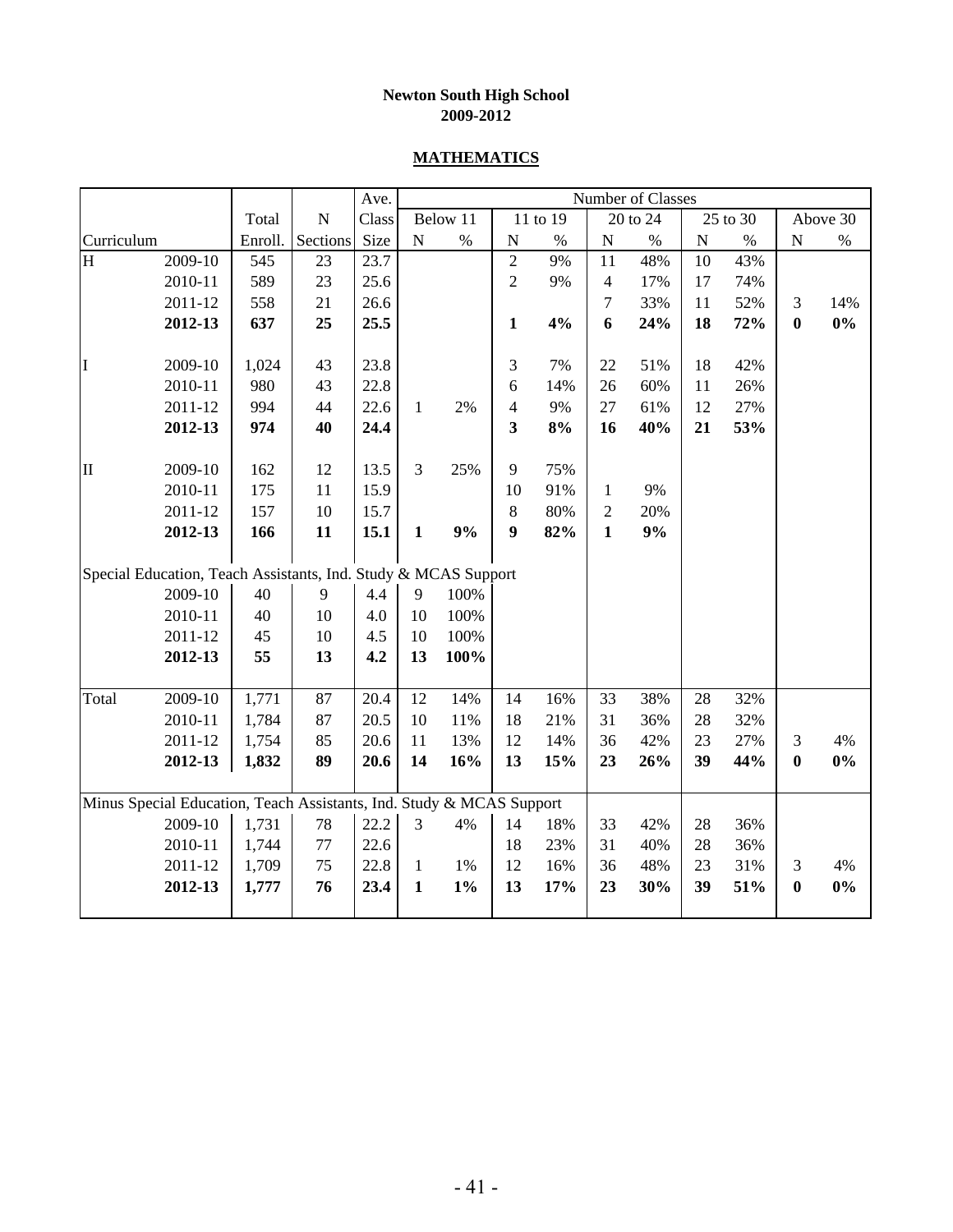#### **TABLE 18 TOTAL FOR 5 ACADEMIC AREAS November 2012**

#### **Newton North High School**

|                    |         |          | Avg.        |    |          |     |          |     | Number of Classes |          |          |   |          |
|--------------------|---------|----------|-------------|----|----------|-----|----------|-----|-------------------|----------|----------|---|----------|
| Curriculum         | Total   | N        | Class       |    | Below 11 |     | 11 to 19 |     | 20 to 24          |          | 25 to 30 |   | Above 30 |
|                    | Enroll. | Sections | <b>Size</b> | N  | %        | N   | %        | N   | %                 | N        | $\%$     | N | %        |
| H                  | 2,041   | 87       | 23.5        |    | 0%       | 13  | 15%      | 37  | 43%               | 34       | 39%      | 3 | 3%       |
|                    | 5,161   | 224      | 23.0        |    | 0%       | 27  | 12%      | 123 | 55%               | 73       | 33%      |   | 0%       |
| IП                 | 988     | 66       | 15.0        |    | 3%       | 56  | 85%      | 8   | 12%               | $\Omega$ | 0%       | 0 | 0%       |
| Unleveled Courses  | 652     | 26       | 25.1        |    | 0%       |     | 8%       | 17  | 65%               |          | 19%      | 2 | 8%       |
| Special Ed., etc.* | 524     | 66       | 7.9         | 56 | 85%      |     | 11%      | ◠   | 3%                |          | 2%       | 0 | 0%       |
| Total              | 9,366   | 469      | 20.0        | 58 | 12%      | 105 | 22%      | 187 | 40%               | 113      | 24%      | 6 | 1%       |

\*Includes Special Education, special program, ELL, MCAS, classroom aides, work study, and independent study courses

#### **Newton South High School**

|                    |         |          | Avg.        |    |          |     |          |     | Number of Classes |    |          |   |          |
|--------------------|---------|----------|-------------|----|----------|-----|----------|-----|-------------------|----|----------|---|----------|
| Curriculum         | Total   | N        | Class       |    | Below 11 |     | 11 to 19 |     | 20 to 24          |    | 25 to 30 |   | Above 30 |
|                    | Enroll. | Sections | <b>Size</b> |    | $\%$     | N   | %        | N   | %                 | N  | %        | N | %        |
| lН                 | 2,402   | 102      | 23.5        |    | 0%       | 15  | 15%      | 44  | 43%               | 42 | 41%      |   | 1%       |
| II                 | 5,272   | 237      | 22.2        |    | 0%       | 44  | 19%      | 141 | 59%               | 52 | 22%      |   | 0%       |
| IП                 | 547     | 37       | 14.8        |    | 8%       | 32  | 86%      |     | 5%                | 0  | 0%       |   | 0%       |
| Special Ed., etc.* | 473     | 63       | 7.5         | 45 | 71%      | 17  | 27%      |     | 2%                | 0  | 0%       |   | 0%       |
| Total              | 8,694   | 439      | 19.8        | 48 | 11%      | 108 | 25%      | 188 | 43%               | 94 | 21%      |   | 0.2%     |

\*Includes Special Education, CORE Program, ELL, MCAS support, Teach Assists, Work Study and Independent Study

#### **November 2011**

#### **Newton North High School**

|                          |         |                 | Avg.        |    |          |     |          |     | Number of Classes |          |          |   |          |
|--------------------------|---------|-----------------|-------------|----|----------|-----|----------|-----|-------------------|----------|----------|---|----------|
| Curriculum               | Total   | N               | Class       |    | Below 11 |     | 11 to 19 |     | 20 to 24          |          | 25 to 30 |   | Above 30 |
|                          | Enroll. | <b>Sections</b> | <b>Size</b> | N  | %        | N   | $\%$     | N   | $\%$              | N        | $\%$     | N | %        |
| lн                       | 1,860   | 82              | 22.7        |    | $1\%$    | 17  | 21%      | 35  | 43%               | 24       | 29%      |   | 6%       |
| I                        | 4,525   | 194             | 23.3        |    | 1%       | 15  | 8%       | 110 | 57%               | 67       | 35%      |   | 1%       |
| Iц                       | 1,049   | 71              | 14.8        |    | 6%       | 62  | 87%      | 5   | 7%                | $\Omega$ | 0%       |   | 0%       |
| <b>Unleveled Courses</b> | 1,013   | 43              | 23.6        | 0  | 0%       | 2   | 5%       | 25  | 58%               | 16       | 37%      | 0 | 0%       |
| Special Ed., etc.*       | 649     | 96              | 6.8         | 79 | 82%      | 13  | 14%      | 4   | 4%                |          | 1%       | 0 | 0%       |
| Total                    | 9,096   | 486             | 18.7        | 85 | 17%      | 109 | 22%      | 179 | 37%               | 108      | 22%      | 6 | 1.0%     |

|                    |         |          |             |    | <b>Newton South High School</b> |    |          |     |                   |          |          |          |          |
|--------------------|---------|----------|-------------|----|---------------------------------|----|----------|-----|-------------------|----------|----------|----------|----------|
|                    |         |          | Avg.        |    |                                 |    |          |     | Number of Classes |          |          |          |          |
| Curriculum         | Total   | N        | Class       |    | Below 11                        |    | 11 to 19 |     | 20 to 24          |          | 25 to 30 |          | Above 30 |
|                    | Enroll. | Sections | <b>Size</b> | N  | %                               | N  | $\%$     | N   | %                 | N        | %        | N        | $\%$     |
| H                  | 2,017   | 83       | 24.3        | 0  | 0%                              | 11 | 13%      | 36  | 43%               | 29       | 35%      |          | 8%       |
|                    | 5,495   | 247      | 22.2        |    | 0%                              | 35 | 14%      | 155 | 63%               | 56       | 23%      | 0        | 0%       |
| II                 | 452     | 29       | 15.6        |    | 0%                              | 27 | 93%      | 2   | 7%                | $\Omega$ | 0%       |          | 0%       |
| Special Ed., etc.* | 473     | 60       | 7.9         | 44 | 73%                             | 16 | 27%      | 0   | 0%                | $\Omega$ | 0%       | $\Omega$ | 0%       |
| Total              | 8,437   | 419      | 20.1        | 45 | 11%                             | 89 | 21%      | 193 | 46%               | 85       | 20%      | −        | 2%       |

\*Includes Special Education, Network, ELL, MCAS Support, Work Study and Independent Study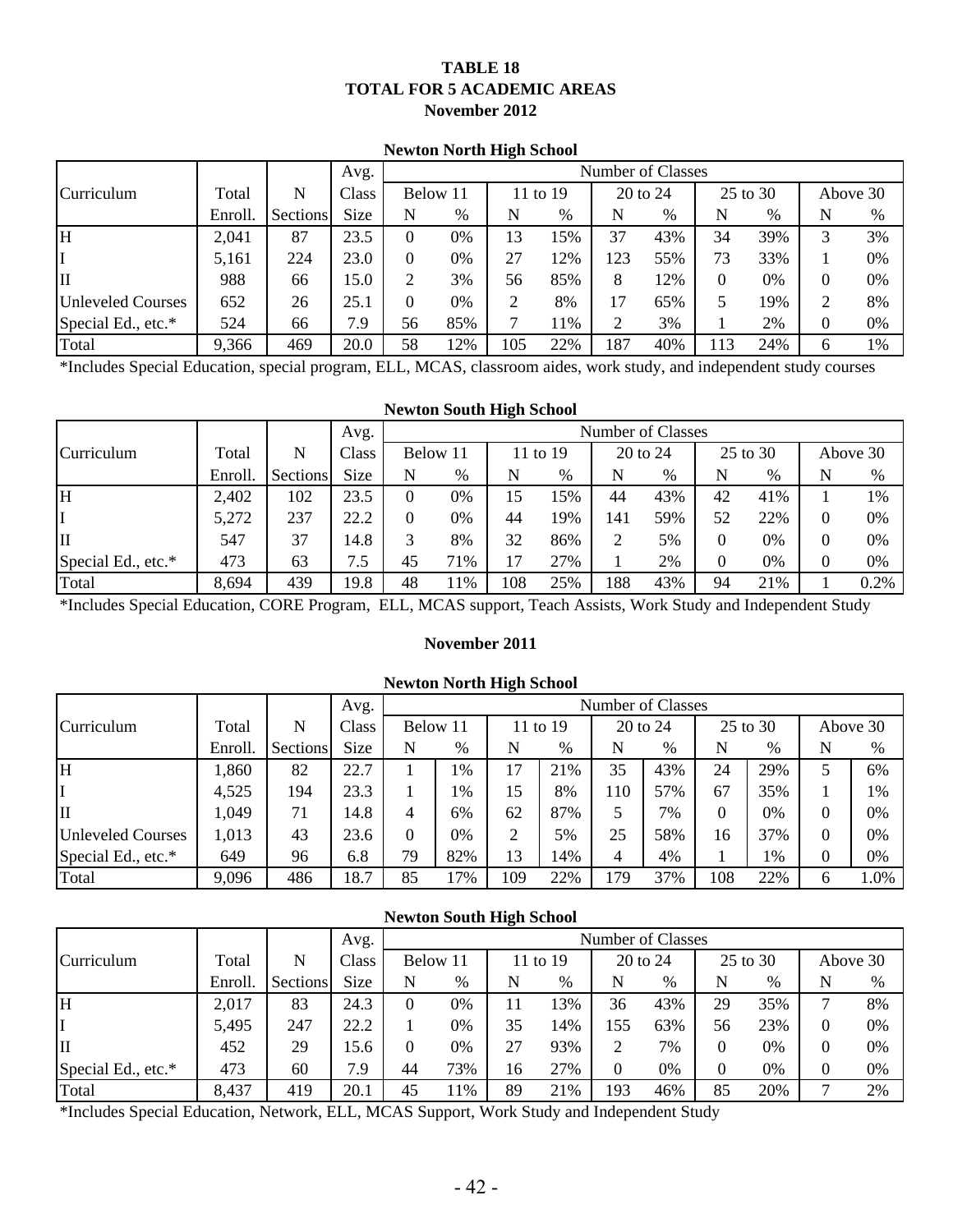TABLE 19<br>HIGH SCHOOL CLASSES WITH 25 OR MORE STUDENTS **HIGH SCHOOL CLASSES WITH 25 OR MORE STUDENTS** November 1, 2012 **November 1, 2012 TABLE 19**

Newton North High School **Newton North High School**

|                | $12 - 13$ | 48                 | 28               | $\overline{13}$ | $\overline{15}$ | ∞      | 1           |                  | ۲             | 119            |
|----------------|-----------|--------------------|------------------|-----------------|-----------------|--------|-------------|------------------|---------------|----------------|
| Total          | $1 - 12$  | $\frac{49}{5}$     | $^{28}$          |                 | $\Xi$           |        | ٢           | ⇃<br>C           | ৩             | 125            |
| Mathematics    | $12 - 13$ | ⊂                  |                  |                 |                 |        |             |                  |               | 34             |
|                | $11 - 12$ |                    |                  |                 | Ľ               | ⇃<br>C | $\mathbf 2$ |                  | $\mathbf{C}$  | $\%$           |
|                | $12 - 13$ | $\overline{2}$     |                  |                 |                 | 4      |             |                  | $\mathcal{L}$ | 34             |
| History &      | $1 - 12$  |                    |                  |                 |                 | ⇃<br>C |             | $\mathrel{\sim}$ | 4             | 34             |
| Science        | $12 - 13$ | ٢                  |                  | r               |                 |        |             |                  |               | 33             |
|                | $11 - 12$ | $\frac{8}{2}$      | ∝                |                 | C<br>⇃          |        |             |                  |               | 35             |
| orld Languages | $12 - 13$ | $\infty$           | ₹                |                 |                 |        |             |                  |               | $\overline{4}$ |
|                | $-12$     | r                  |                  |                 |                 |        |             |                  |               |                |
| English        | 12-13     | $\mathbf{\hat{c}}$ |                  |                 |                 |        |             |                  |               |                |
|                | $1 - 12$  | ᠭ                  | $\mathrel{\sim}$ |                 |                 |        |             |                  |               |                |
| Size of        | Class     |                    |                  |                 |                 |        | 225828522   |                  | Above 32      | Total          |

| ļ            |
|--------------|
|              |
|              |
| $\mathbf{C}$ |
|              |
| 品            |
|              |
| ں<br>آ       |
|              |
| ĩ            |
|              |
| į            |
| ζ            |
|              |
|              |
| :<br>:<br>:  |
|              |
|              |
|              |
|              |
|              |

| Size of   |                          | English   |                                  | Vorld Languages |                | Science   | History &        |           |                   | Mathematics         | Total               |           |
|-----------|--------------------------|-----------|----------------------------------|-----------------|----------------|-----------|------------------|-----------|-------------------|---------------------|---------------------|-----------|
| Class     | 112                      | $12 - 13$ | $\overline{c}$<br>$\overline{1}$ | $12 - 13$       | $1 - 12$       | $12 - 13$ | $1 - 12$         | $12 - 13$ | $\mathsf{C}$<br>I | $12 - 13$           | $\overline{2}$<br>I | $12 - 13$ |
|           |                          |           | ٢                                |                 | $\overline{c}$ |           |                  | 13        |                   | ∞                   | 38                  | 32        |
| 222823232 |                          |           |                                  |                 |                |           |                  |           |                   | $\overline{\omega}$ | 22                  | 29        |
|           |                          |           |                                  |                 |                |           |                  |           |                   | 4                   | $\mathsf{C}$<br>7   |           |
|           |                          |           |                                  |                 |                |           |                  |           |                   | $\subseteq$         |                     |           |
|           |                          |           |                                  |                 |                |           |                  |           |                   | J<br>C              |                     | 4         |
|           |                          |           |                                  |                 |                |           |                  |           | 1                 | 3                   |                     |           |
|           |                          |           |                                  |                 |                |           |                  |           | $\mathcal{C}$     |                     |                     |           |
|           |                          |           |                                  |                 |                |           | $\mathrel{\sim}$ |           |                   |                     | J                   |           |
| bove 32   |                          |           |                                  |                 |                |           |                  |           |                   |                     |                     |           |
| Total     | $\overline{\mathcal{C}}$ |           | $\mathbf{\hat{c}}$               | σ               | $\frac{8}{3}$  | $\propto$ | Ч                | 27        | 26                | 39                  | 2                   | 98        |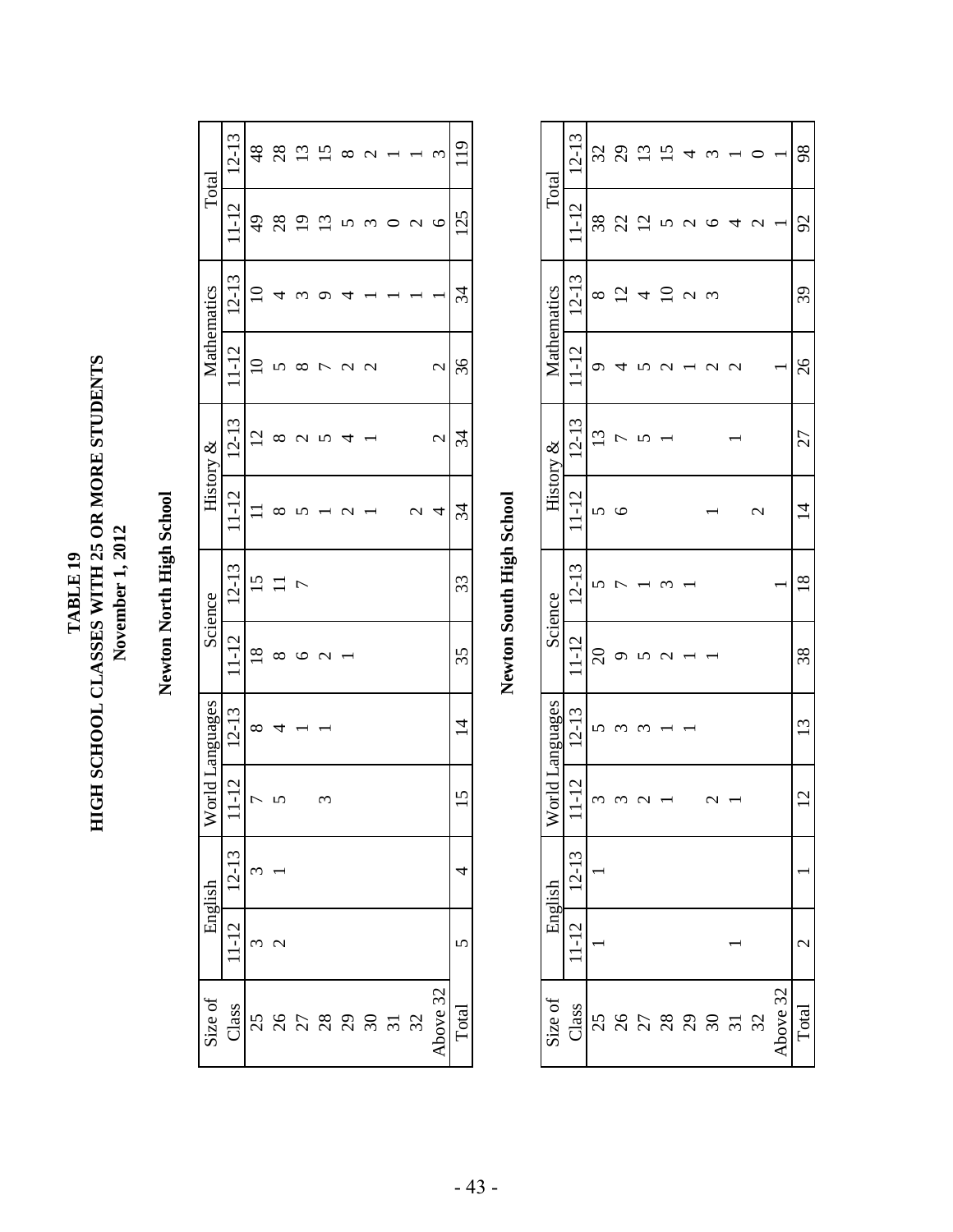Newton North High School **Newton North High School**

**TABLE 20 COMPONENTS OF TEACHING LOAD (ALL TEACHERS) November 1, 2012**

TABLE<sub>20</sub>

COMPONENTS OF TEACHING LOAD (ALL TEACHERS)

November 1, 2012

|                                                                                                                               |               |               |               |               |                | Department    |               |                 |          |                        |          |
|-------------------------------------------------------------------------------------------------------------------------------|---------------|---------------|---------------|---------------|----------------|---------------|---------------|-----------------|----------|------------------------|----------|
|                                                                                                                               |               |               |               | History &     |                | Avg. of       |               |                 |          |                        | Physical |
|                                                                                                                               |               | World         |               | Social        |                | Five          |               |                 |          | Career $\&$ Education/ |          |
|                                                                                                                               | English       | Languages     | Science       | Science       | Math           | Subjects      | Art           | <b>Business</b> | Music    | Tech. Ed. *            | Wellness |
| Number of Teachers                                                                                                            |               |               |               |               |                |               |               |                 |          |                        |          |
| F.T.E. (a)                                                                                                                    | 22.5          | 17.55         | 19.5          | 18.9          | 20.7           | 19.8          | 3.0           | $\frac{1}{2}$   | 2.35     | $\overline{10.1}$      | 5.0      |
| Average Number of                                                                                                             |               |               |               |               |                |               |               |                 |          |                        |          |
| Students (a)                                                                                                                  | 84.2          | 82.8          | 89.1          | 97.1          | 92.1           | 89.0          | 153.7         | 121.1           | 175.7    | 71.2                   | 241.0    |
| Average Number of                                                                                                             |               |               |               |               |                |               |               |                 |          |                        |          |
| Weighted Students (b)                                                                                                         | 83.3          | 82.3          | 89.1          | 94.1          | 91.2           | 88.0          | 96.8          | 93.9            | 121.1    | 79.9                   | 120.5    |
| Average Number of                                                                                                             |               |               |               |               |                |               |               |                 |          |                        |          |
| Periods Taught (e)                                                                                                            | 16.0          | 16.0          | 16.0          | 16.0          | 16.0           | 16.0          | 20.0          | 20.0            | $\oplus$ | 20.0                   | 20.0     |
| Average Number of                                                                                                             |               |               |               |               |                |               |               |                 |          |                        |          |
| Classes (c, e)                                                                                                                | $\frac{4}{0}$ | $\frac{1}{4}$ | $\frac{1}{4}$ | $\frac{1}{4}$ | $\frac{4}{10}$ | $\frac{4}{1}$ | 5.0           | 5.0             | ⊕        | 5.0                    | 10.0     |
| Average Number of                                                                                                             |               |               |               |               |                |               |               |                 |          |                        |          |
| Daily Preparations (d,e)                                                                                                      | 2.9           | 3.2           | 1.9           | 2.8           | 3.0            | 2.8           | $\frac{1}{4}$ | 5.0             | $\oplus$ | 3.9                    | 5.5      |
| (a) Does not include special education, special program, MCAS, ELL, work study, classroom aides, or independent study courses |               |               |               |               |                |               |               |                 |          |                        |          |

(b) Number of students adjusted for the number of times a course meets per week, assuming 4 times per week as the standard (b) Number of students adjusted for the number of times a course meets per week, assuming 4 times per week as the standard

(Thus if a course meets only twice per week the number of students is multiplied by 0.5; five times per week by 1.25; etc.) (Thus if a course meets only twice per week the number of students is multiplied by 0.5; five times per week by 1.25; etc.)

(c) Actual number of classes taught not weighted by the number of periods the class meets (c) Actual number of classes taught not weighted by the number of periods the class meets

(d) If a teacher teaches two sections of the same course at the same curriculum level, it is counted as one preparation, even though it is understood that all classes (d) If a teacher teaches two sections of the same course at the same curriculum level, it is counted as one preparation, even though it is understood that all classes differ and adjustments in approach and content are often made. To times a week courses are calculated as .5 of a daily preparation. differ and adjustments in approach and content are often made. To times a week courses are calculated as .5 of a daily preparation. (e) For full time teachers only (e) For full time teachers only

(f) There were no full time music teachers at Newton North on November 1, 2012. (f) There were no full time music teachers at Newton North on November 1, 2012.

\* Technology and engineering teachers are included in the Career and Technology Education department in this table. \* Technology and engineering teachers are included in the Career and Technology Education department in this table.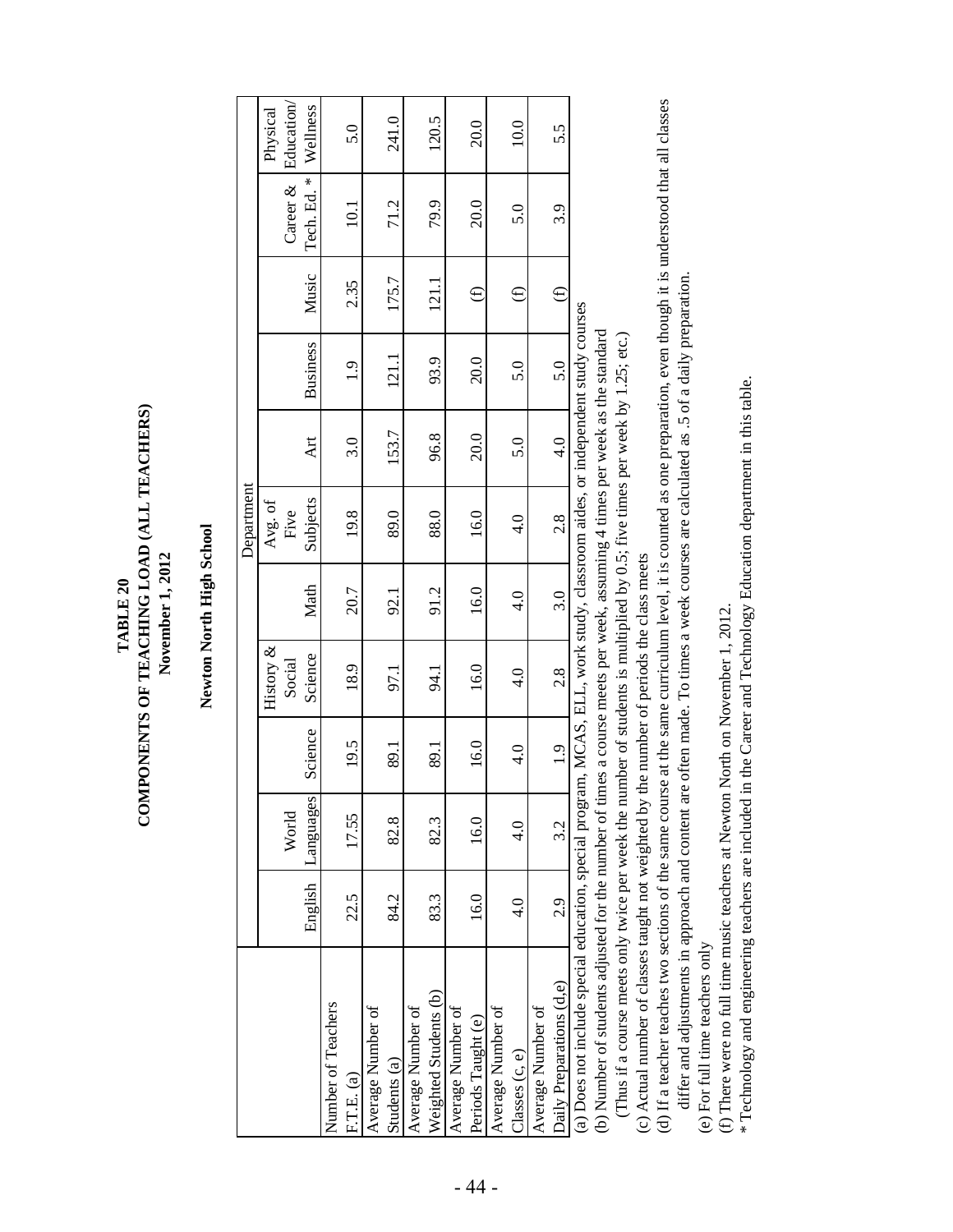NUMBER OF PERIODS TAUGHT BY FULL TIME FACULTY **NUMBER OF PERIODS TAUGHT BY FULL TIME FACULTY** November 1, 2012 **November 1, 2012** TABLE 21 **TABLE 21**

## Newton North High School **Newton North High School**

| Number of                                                                                                                    |                |                 |               |                | Number of Teachers |                          |           |                 |           |                       |
|------------------------------------------------------------------------------------------------------------------------------|----------------|-----------------|---------------|----------------|--------------------|--------------------------|-----------|-----------------|-----------|-----------------------|
| Periods                                                                                                                      |                |                 |               | History &      |                    |                          |           | Physical        | Career &  | Total (a)             |
|                                                                                                                              |                | World           |               | Social         |                    |                          |           | Ed. $\&$        | Tech. Ed. |                       |
| Taught                                                                                                                       | English        | Languages       | Science       | Science        | Mathematics        | Art                      | Music (b) | Wellness        | $\odot$   | %<br>Z                |
| 22 or More                                                                                                                   |                |                 |               |                |                    |                          |           |                 |           | $1\%$                 |
| $20 - 21$                                                                                                                    |                |                 |               |                |                    | $\mathrel{\sim}$         |           | 4               | $\infty$  | 15%<br>$\overline{4}$ |
| 18-19                                                                                                                        |                |                 |               |                |                    |                          |           |                 |           |                       |
| $\overline{\phantom{0}}$                                                                                                     |                |                 |               |                |                    |                          |           |                 |           |                       |
| $\frac{6}{1}$                                                                                                                | $\overline{1}$ | $\overline{C}$  | 15            | $\overline{4}$ | $\frac{8}{18}$     |                          |           |                 |           | 84%<br>76             |
| 14-15                                                                                                                        |                |                 |               |                |                    |                          |           |                 |           |                       |
| $12 - 13$                                                                                                                    |                |                 |               |                |                    |                          |           |                 |           |                       |
| Less than 12                                                                                                                 |                |                 |               |                |                    |                          |           |                 |           |                       |
| Total                                                                                                                        | 17             | $\overline{2}$  | 15            | $\overline{4}$ | $\frac{8}{18}$     | $\overline{\mathcal{C}}$ |           | 4               | σ         | 91 100%               |
| Average N                                                                                                                    |                |                 |               |                |                    |                          |           |                 |           |                       |
| of Periods                                                                                                                   | $\frac{6}{1}$  | $\overline{16}$ | $\frac{6}{1}$ | $16 \text{ }$  | $\frac{1}{6}$      | 20                       |           | $\overline{20}$ | $\Omega$  |                       |
| (a) Does not include special education, special program, MCAS, ELL, work study, classroom aide, or independent study courses |                |                 |               |                |                    |                          |           |                 |           |                       |

(b) There were no full time music teachers at Newton North on November 1, 2012. (b) There were no full time music teachers at Newton North on November 1, 2012.

(c) Technology and engineering teachers are included in the Career and Technology Education department in this table. (c) Technology and engineering teachers are included in the Career and Technology Education department in this table.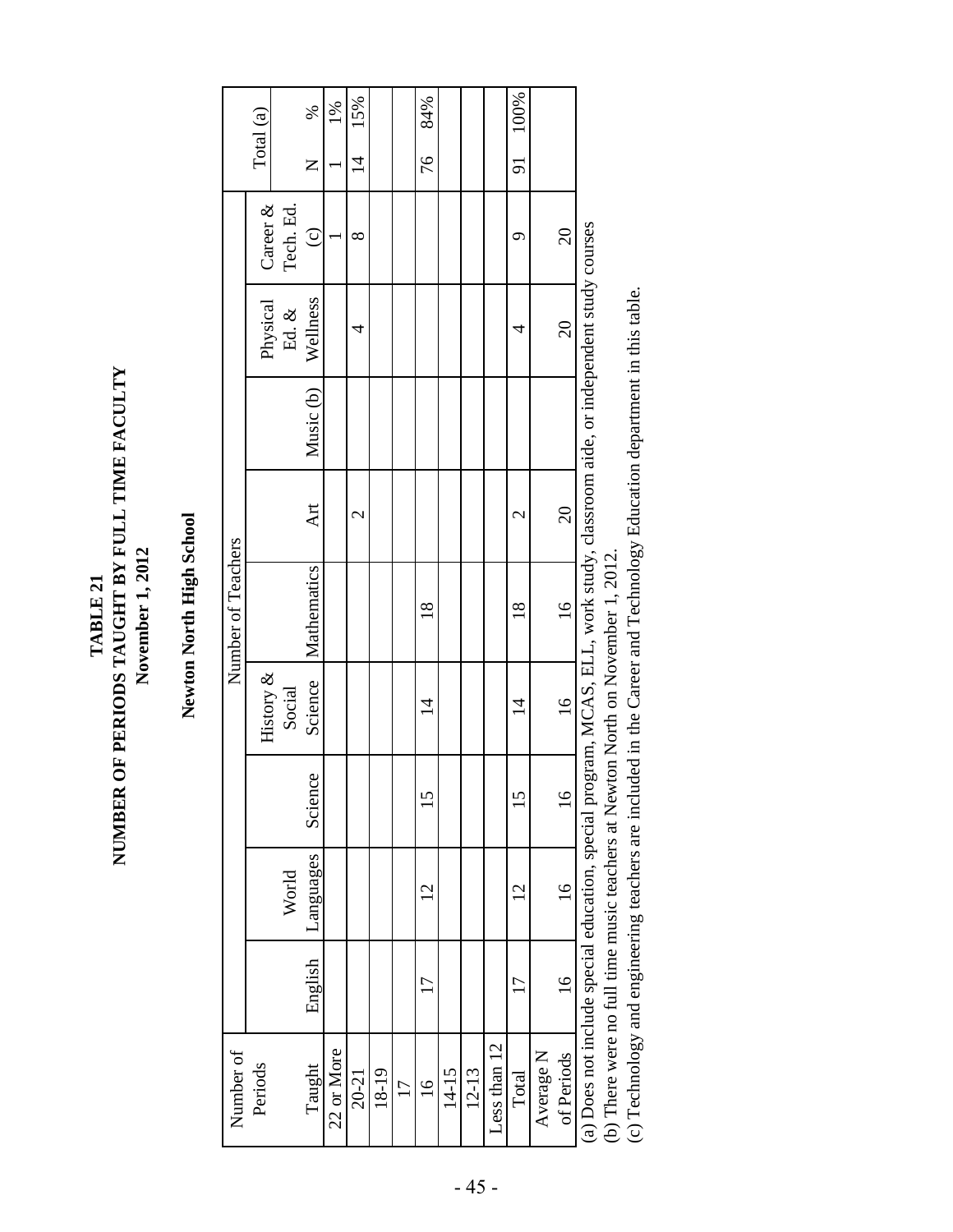DISTRIBUTION OF NUMBER OF WEIGHTED STUDENTS TAUGHT BY FULL TIME TEACHERS **DISTRIBUTION OF NUMBER OF WEIGHTED STUDENTS TAUGHT BY FULL TIME TEACHERS** November 1, 2012 **November 1, 2012** TABLE 22 **TABLE 22**

## Newton North High School **Newton North High School**

| 4<br>3<br>Career &<br>Tech. Ed.<br>80.2<br>$\odot$<br>$\mathcal{C}$<br>$\mathcal{C}$<br>σ<br>$\mathcal{C}$<br>Music (b)<br>Art<br>$\mathcal{C}$<br>Departments<br>100%<br>42%<br>31%<br>15%<br>1%<br>3%<br>6%<br>8%<br>$\delta$<br>L<br>74<br>23<br>$\mathsf{Z}$<br>$\overline{31}$<br>$\overline{\mathbf{c}}$<br>$\overline{\phantom{0}}$<br>$\overline{\mathcal{C}}$<br>⊂<br>Math<br>$\overline{16}$<br>$\mathcal{L}$<br>4<br>ᡋ<br>History $\&$<br>Science<br>Social<br>92.1<br>$\vec{v}$<br>$\overline{\mathcal{C}}$<br>5<br>5<br>Science<br>5<br>n<br>3<br>ς<br>$\widetilde{\phantom{a}}$<br>Languages<br>World<br>$\overline{2}$<br>$\circ$<br>$\mathcal{C}$<br>3<br>English<br>$\mathfrak{1}3$<br>17<br>$\overline{\mathcal{C}}$<br>$\mathbf 2$ | & Wellness<br>Education<br>Physical<br>120.1<br>ber of times a course meets per week. If course meets only twice per week, the number of<br>99.8<br>87.7<br>89.9<br>(a) The number of students is adjusted for the numb<br>88.73<br>83.5<br>84.0<br>Average N of<br>Number of |  | Number of Teachers |  | Total 5 |  | Number of Teachers |  |
|-------------------------------------------------------------------------------------------------------------------------------------------------------------------------------------------------------------------------------------------------------------------------------------------------------------------------------------------------------------------------------------------------------------------------------------------------------------------------------------------------------------------------------------------------------------------------------------------------------------------------------------------------------------------------------------------------------------------------------------------------------|-------------------------------------------------------------------------------------------------------------------------------------------------------------------------------------------------------------------------------------------------------------------------------|--|--------------------|--|---------|--|--------------------|--|
|                                                                                                                                                                                                                                                                                                                                                                                                                                                                                                                                                                                                                                                                                                                                                       |                                                                                                                                                                                                                                                                               |  |                    |  |         |  |                    |  |
|                                                                                                                                                                                                                                                                                                                                                                                                                                                                                                                                                                                                                                                                                                                                                       |                                                                                                                                                                                                                                                                               |  |                    |  |         |  |                    |  |
|                                                                                                                                                                                                                                                                                                                                                                                                                                                                                                                                                                                                                                                                                                                                                       |                                                                                                                                                                                                                                                                               |  |                    |  |         |  |                    |  |
|                                                                                                                                                                                                                                                                                                                                                                                                                                                                                                                                                                                                                                                                                                                                                       |                                                                                                                                                                                                                                                                               |  |                    |  |         |  |                    |  |
|                                                                                                                                                                                                                                                                                                                                                                                                                                                                                                                                                                                                                                                                                                                                                       |                                                                                                                                                                                                                                                                               |  |                    |  |         |  |                    |  |
|                                                                                                                                                                                                                                                                                                                                                                                                                                                                                                                                                                                                                                                                                                                                                       |                                                                                                                                                                                                                                                                               |  |                    |  |         |  |                    |  |
|                                                                                                                                                                                                                                                                                                                                                                                                                                                                                                                                                                                                                                                                                                                                                       |                                                                                                                                                                                                                                                                               |  |                    |  |         |  |                    |  |
|                                                                                                                                                                                                                                                                                                                                                                                                                                                                                                                                                                                                                                                                                                                                                       |                                                                                                                                                                                                                                                                               |  |                    |  |         |  |                    |  |
|                                                                                                                                                                                                                                                                                                                                                                                                                                                                                                                                                                                                                                                                                                                                                       |                                                                                                                                                                                                                                                                               |  |                    |  |         |  |                    |  |
|                                                                                                                                                                                                                                                                                                                                                                                                                                                                                                                                                                                                                                                                                                                                                       |                                                                                                                                                                                                                                                                               |  |                    |  |         |  |                    |  |
|                                                                                                                                                                                                                                                                                                                                                                                                                                                                                                                                                                                                                                                                                                                                                       |                                                                                                                                                                                                                                                                               |  |                    |  |         |  |                    |  |
|                                                                                                                                                                                                                                                                                                                                                                                                                                                                                                                                                                                                                                                                                                                                                       |                                                                                                                                                                                                                                                                               |  |                    |  |         |  |                    |  |
|                                                                                                                                                                                                                                                                                                                                                                                                                                                                                                                                                                                                                                                                                                                                                       |                                                                                                                                                                                                                                                                               |  |                    |  |         |  |                    |  |
|                                                                                                                                                                                                                                                                                                                                                                                                                                                                                                                                                                                                                                                                                                                                                       |                                                                                                                                                                                                                                                                               |  |                    |  |         |  |                    |  |
|                                                                                                                                                                                                                                                                                                                                                                                                                                                                                                                                                                                                                                                                                                                                                       |                                                                                                                                                                                                                                                                               |  |                    |  |         |  |                    |  |
|                                                                                                                                                                                                                                                                                                                                                                                                                                                                                                                                                                                                                                                                                                                                                       |                                                                                                                                                                                                                                                                               |  |                    |  |         |  |                    |  |
|                                                                                                                                                                                                                                                                                                                                                                                                                                                                                                                                                                                                                                                                                                                                                       |                                                                                                                                                                                                                                                                               |  |                    |  |         |  |                    |  |
|                                                                                                                                                                                                                                                                                                                                                                                                                                                                                                                                                                                                                                                                                                                                                       |                                                                                                                                                                                                                                                                               |  |                    |  |         |  |                    |  |

students is multipled by 0.5, etc. students is multipled by 0.5, etc.

(b) There were no full time music teachers at Newton North on November 1, 2012. (b) There were no full time music teachers at Newton North on November 1, 2012.

(c) Technology and engineering teachers are included in the Career and Technology Education department in this table. (c) Technology and engineering teachers are included in the Career and Technology Education department in this table.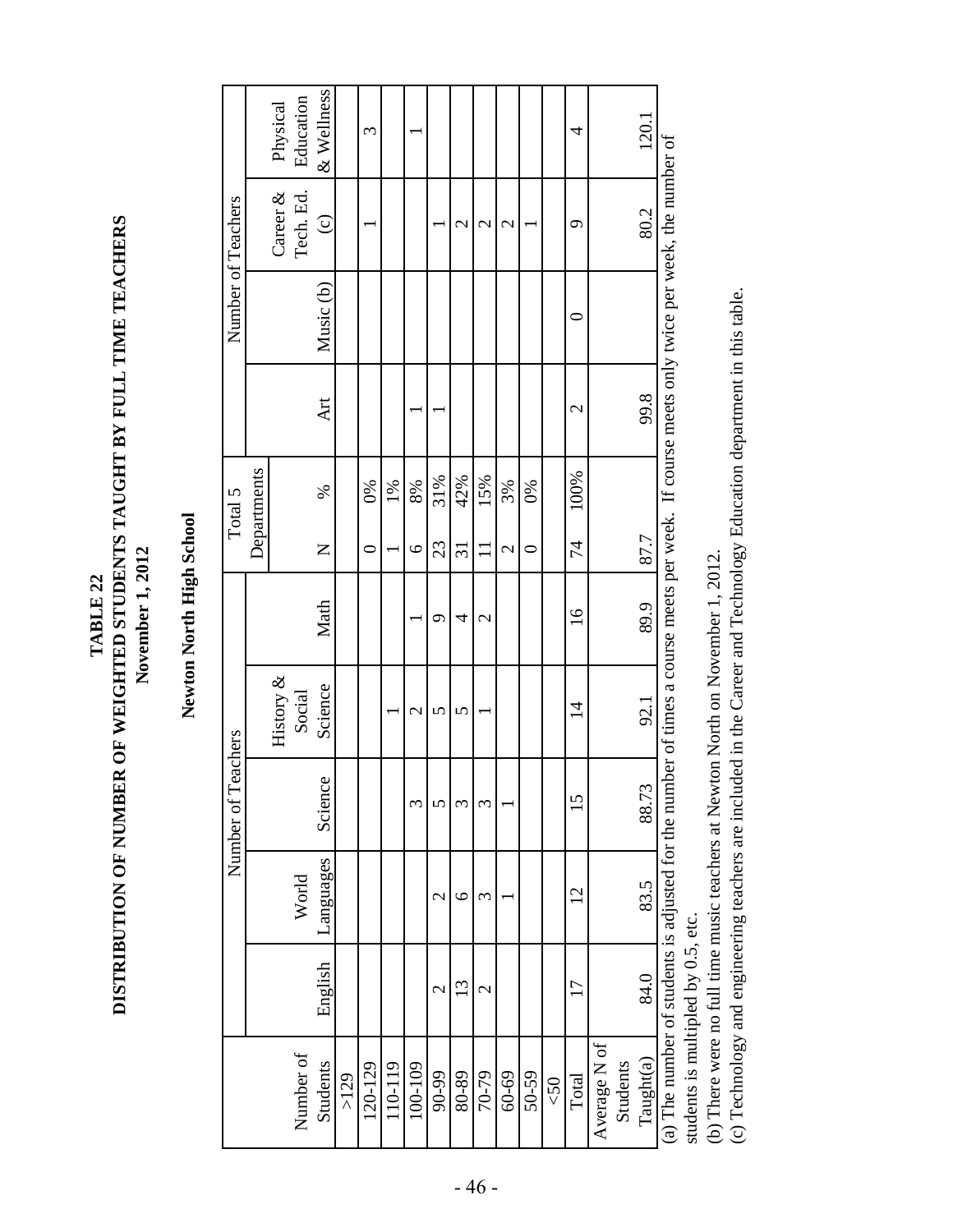COMPONENTS OF TEACHING LOAD (ALL TEACHERS) **COMPONENTS OF TEACHING LOAD (ALL TEACHERS)** November 1, 2012  **November 1, 2012** TABLE 23 **TABLE 23**

## Newton South High School **Newton South High School**

|                                                                                                                                                                                                                               |               |               |         |               |               | Department    |                                                                                                                                                                                                                                                                                                                                                                                      |                 |            |       |                  |            |
|-------------------------------------------------------------------------------------------------------------------------------------------------------------------------------------------------------------------------------|---------------|---------------|---------|---------------|---------------|---------------|--------------------------------------------------------------------------------------------------------------------------------------------------------------------------------------------------------------------------------------------------------------------------------------------------------------------------------------------------------------------------------------|-----------------|------------|-------|------------------|------------|
|                                                                                                                                                                                                                               |               | World         |         | Social        |               | Average 5     |                                                                                                                                                                                                                                                                                                                                                                                      |                 | Family     |       | Technical        |            |
|                                                                                                                                                                                                                               | English       | Languages     | Science | Science       | Math          | Subjects      | <b>Art</b>                                                                                                                                                                                                                                                                                                                                                                           | <b>Business</b> | Cons. Sci. | Music | <b>Education</b> | Wellness   |
| Number of Teachers                                                                                                                                                                                                            |               |               |         |               |               |               |                                                                                                                                                                                                                                                                                                                                                                                      |                 |            |       |                  |            |
| F.T.E.                                                                                                                                                                                                                        | 20.1          | 17.4          | 19.35   | 18.2          | 18.7          | 18.7          | 5.0                                                                                                                                                                                                                                                                                                                                                                                  | Ξ               | 2.6        | 2.3   | $\frac{0}{1}$    | 4.55       |
| Average Number of                                                                                                                                                                                                             |               |               |         |               |               |               |                                                                                                                                                                                                                                                                                                                                                                                      |                 |            |       |                  |            |
| Students(a)                                                                                                                                                                                                                   | 79.8          | 84.4          | 92.2    | 50.1          | 95.0          | 88.2          | 174.1                                                                                                                                                                                                                                                                                                                                                                                | 172.7           | 154.2      | 175.2 | 151.0            | 229.2      |
| Average Number of                                                                                                                                                                                                             |               |               |         |               |               |               |                                                                                                                                                                                                                                                                                                                                                                                      |                 |            |       |                  |            |
| Weighted Students(b)                                                                                                                                                                                                          | 79.6          | 83.6          | 92.6    | 92.1          | 93.9          | 88.3          | 93.9                                                                                                                                                                                                                                                                                                                                                                                 | 116.4           | 93.1       | 130.7 | 105.0            | 114.6      |
| Average Number of                                                                                                                                                                                                             |               |               |         |               |               |               |                                                                                                                                                                                                                                                                                                                                                                                      |                 |            |       |                  |            |
| Periods Taught(e)                                                                                                                                                                                                             | 16.0          | 16.0          | 16.4    | 16.0          | 16.0          | <b>16.1</b>   | 20.0                                                                                                                                                                                                                                                                                                                                                                                 |                 |            | 20.0  | 20.0             | 20.0       |
| Average Number of                                                                                                                                                                                                             |               |               |         |               |               |               |                                                                                                                                                                                                                                                                                                                                                                                      |                 |            |       |                  |            |
| Classes(c, e)                                                                                                                                                                                                                 | $\frac{1}{4}$ | $\frac{1}{4}$ | 4.2     | $\frac{0}{4}$ | $\frac{4}{1}$ | $\frac{4}{1}$ | 9.4                                                                                                                                                                                                                                                                                                                                                                                  |                 |            | 8.0   | 8.0              | 10.0       |
| Average Number of                                                                                                                                                                                                             |               |               |         |               |               |               |                                                                                                                                                                                                                                                                                                                                                                                      |                 |            |       |                  |            |
| Daily Preparations(d,e)                                                                                                                                                                                                       | 2.7           | 3.2           | 22      | $\frac{4}{2}$ | 2.9           | 2.7           | 2.6                                                                                                                                                                                                                                                                                                                                                                                  |                 |            | 4.2   | $\frac{1}{4}$    | $\ddot{ }$ |
| THE PARTIES OF PARTIES WERE CONTROLLED TO THE COMPUTER OF THE COMPUTER OF THE COMPUTER OF THE COMPUTER OF THE COMPUTER OF THE COMPUTER OF THE COMPUTER OF THE COMPUTER OF THE COMPUTER OF THE COMPUTER OF THE COMPUTER OF THE |               |               |         |               |               |               | $\overline{1}$ $\overline{1}$ $\overline{1}$ $\overline{1}$ $\overline{1}$ $\overline{1}$ $\overline{1}$ $\overline{1}$ $\overline{1}$ $\overline{1}$ $\overline{1}$ $\overline{1}$ $\overline{1}$ $\overline{1}$ $\overline{1}$ $\overline{1}$ $\overline{1}$ $\overline{1}$ $\overline{1}$ $\overline{1}$ $\overline{1}$ $\overline{1}$ $\overline{1}$ $\overline{1}$ $\overline{$ |                 |            |       |                  |            |

(a) Does not include Work Study, Teaching Assistants, MCAS tutorials, Special Programs, or Independent Study (a) Does not include Work Study, Teaching Assistants, MCAS tutorials, Special Programs, or Independent Study

(b) Number of students adjusted for the number of times a course meets per week, assuming 4 times per week as the standard (b) Number of students adjusted for the number of times a course meets per week, assuming 4 times per week as the standard (Thus if a course meets only twice per week the number of students is multiplied by 0.5; five times per week by 1.25; etc.) (Thus if a course meets only twice per week the number of students is multiplied by 0.5; five times per week by 1.25; etc.)

(c) Actual number of classes taught not weighted by the number of periods the class meets (c) Actual number of classes taught not weighted by the number of periods the class meets

(d) If a teacher teaches two sections of the same course at the same curriculum level, it is counted as one preparation, even though (d) If a teacher teaches two sections of the same course at the same curriculum level, it is counted as one preparation, even though

it is understood that all classes differ and adjustments in approach and content are often made. it is understood that all classes differ and adjustments in approach and content are often made.

(e) For full time teachers only (e) For full time teachers only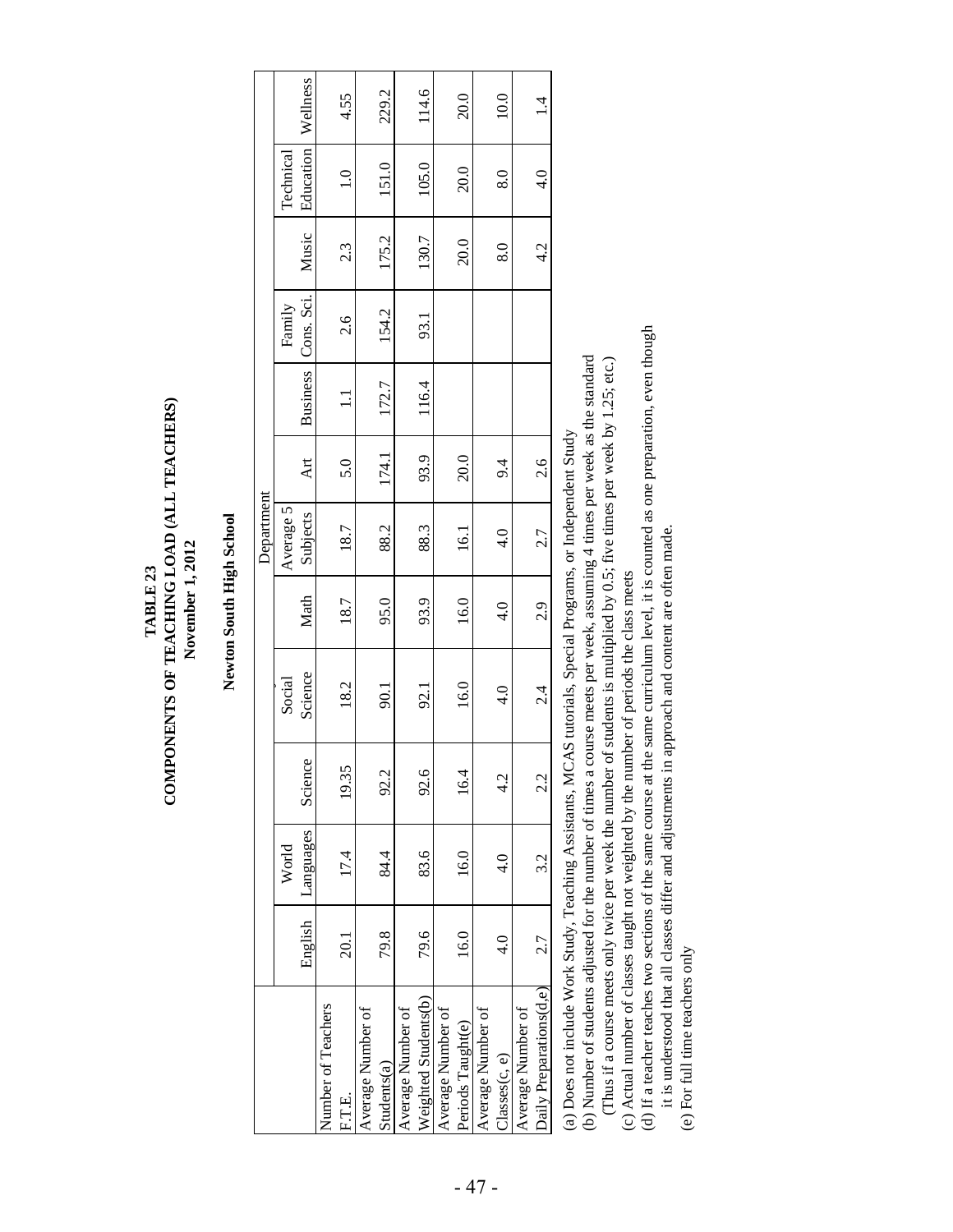## ${\bf TABLE 24} \label{thm:R0} {\bf TABLE 24} \begin{tabular}{l} \bf{TABLE 24} \end{tabular} \begin{tabular}{l} \bf{NUMBER OF PRRODS TAUGHT BY FULL TIME FACTITY} \end{tabular}$ **NUMBER OF PERIODS TAUGHT BY FULL TIME FACULTY** November 1, 2012 **November 1, 2012 TABLE 24**

# Newton South High School **Newton South High School**

|                    | $\mathrm{Total}$ $^*$ |              | Technical | %<br>Z<br>Wellness Education |            | 11%<br>$\sigma$ | 6%<br>$\overline{C}$ | 5%<br>4         | 78%<br>$\mathcal{O}$ |       |         |              | 100%<br>$\overline{80}$ |           | $\overline{6}$  |                                                                                  |
|--------------------|-----------------------|--------------|-----------|------------------------------|------------|-----------------|----------------------|-----------------|----------------------|-------|---------|--------------|-------------------------|-----------|-----------------|----------------------------------------------------------------------------------|
|                    |                       |              |           |                              |            | 4               |                      |                 |                      |       |         |              | 4                       |           | $\Omega$        |                                                                                  |
|                    |                       |              |           | Music                        |            |                 |                      |                 |                      |       |         |              |                         |           | 20              |                                                                                  |
|                    |                       |              |           | Art                          |            | 5               |                      |                 |                      |       |         |              | 5                       |           | $\overline{20}$ |                                                                                  |
| Number of Teachers |                       |              |           | Math                         |            |                 |                      |                 | $15 \,$              |       |         |              | 15                      |           | $\frac{16}{1}$  |                                                                                  |
|                    |                       | History $\&$ | Social    | Sciences                     |            |                 |                      |                 | 15                   |       |         |              | 15                      |           | $\frac{16}{1}$  |                                                                                  |
|                    |                       |              |           | Science                      |            |                 | 2                    | 5               |                      |       |         |              | $\frac{8}{18}$          |           | 16.4            |                                                                                  |
|                    |                       |              | World     | Languages                    |            |                 |                      |                 | $\overline{2}$       |       |         |              | $\overline{c}$          |           | $\frac{16}{1}$  |                                                                                  |
|                    |                       |              |           | English                      |            |                 |                      |                 | 13                   |       |         |              | 13                      |           | $\frac{8}{1}$   | * Does not include ELL Special Education, MCAS, Independent Study and Work Study |
|                    |                       | Number of    | Periods   | Taught                       | 22 or More | $20 - 21$       | 18-19                | $\overline{17}$ | $\frac{6}{1}$        | 14-15 | $12-13$ | Less than 12 | Total                   | Average N | of Periods      |                                                                                  |

**Ann** \* Does not include ELL, Special Education, MCAS, Independent Study and Work Study L<br>T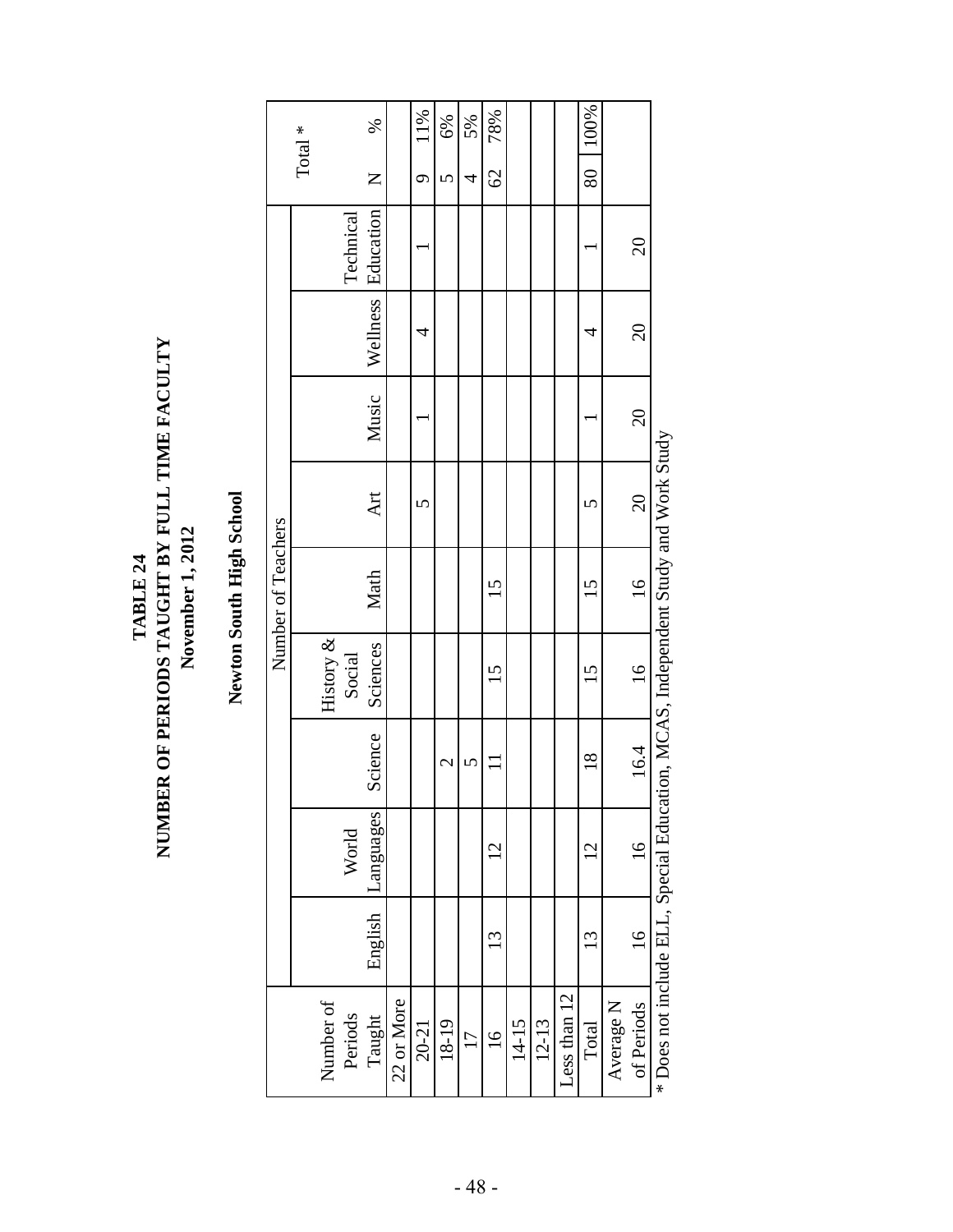DISTRIBUTION OF NUMBER OF WEIGHTED STUDENTS TAUGHT BY FULL TIME TEACHERS **DISTRIBUTION OF NUMBER OF WEIGHTED STUDENTS TAUGHT BY FULL TIME TEACHERS** November 1, 2012 **November 1, 2012** TABLE 25 **TABLE 25**

## Newton South High School **Newton South High School**

| 4<br>3<br>Education<br>Technical<br>105.0<br>121.5<br>Music<br>93.9<br>Art<br>$\overline{\mathcal{C}}$<br>5<br>100%<br>41%<br>10%<br>36%<br>12%<br>$1\%$<br>Departments<br>%<br>88.8<br>26<br>$\overline{\mathcal{S}}$<br>73<br>Z<br>$\circ$<br>$\overline{C}$<br>Math<br>92.7<br>15<br>$\infty$<br>$\overline{5}$<br>$\mathcal{C}$<br>History $\&$<br>Science<br>Social<br>91.4<br>15<br>$\mathcal{L}$<br>$\infty$<br>4 |                                            |  | Number of Teachers |  | Total 5 |  | Number of Teachers |          |
|--------------------------------------------------------------------------------------------------------------------------------------------------------------------------------------------------------------------------------------------------------------------------------------------------------------------------------------------------------------------------------------------------------------------------|--------------------------------------------|--|--------------------|--|---------|--|--------------------|----------|
|                                                                                                                                                                                                                                                                                                                                                                                                                          |                                            |  |                    |  |         |  |                    |          |
|                                                                                                                                                                                                                                                                                                                                                                                                                          |                                            |  |                    |  |         |  |                    |          |
|                                                                                                                                                                                                                                                                                                                                                                                                                          | World                                      |  |                    |  |         |  |                    |          |
|                                                                                                                                                                                                                                                                                                                                                                                                                          | Science<br>Languages<br>English            |  |                    |  |         |  |                    | Wellness |
|                                                                                                                                                                                                                                                                                                                                                                                                                          |                                            |  |                    |  |         |  |                    |          |
|                                                                                                                                                                                                                                                                                                                                                                                                                          |                                            |  |                    |  |         |  |                    |          |
|                                                                                                                                                                                                                                                                                                                                                                                                                          |                                            |  |                    |  |         |  |                    |          |
|                                                                                                                                                                                                                                                                                                                                                                                                                          | $\mathcal{L}$                              |  |                    |  |         |  |                    |          |
|                                                                                                                                                                                                                                                                                                                                                                                                                          | $\Xi$<br>$\mathcal{C}$<br>$\mathrel{\sim}$ |  |                    |  |         |  |                    |          |
|                                                                                                                                                                                                                                                                                                                                                                                                                          | $\circ$<br>5<br>$\circ$                    |  |                    |  |         |  |                    |          |
|                                                                                                                                                                                                                                                                                                                                                                                                                          | 3<br>5                                     |  |                    |  |         |  |                    |          |
|                                                                                                                                                                                                                                                                                                                                                                                                                          |                                            |  |                    |  |         |  |                    |          |
|                                                                                                                                                                                                                                                                                                                                                                                                                          |                                            |  |                    |  |         |  |                    |          |
|                                                                                                                                                                                                                                                                                                                                                                                                                          |                                            |  |                    |  |         |  |                    |          |
|                                                                                                                                                                                                                                                                                                                                                                                                                          | $\frac{8}{18}$<br>$\overline{2}$<br>13     |  |                    |  |         |  |                    |          |
|                                                                                                                                                                                                                                                                                                                                                                                                                          |                                            |  |                    |  |         |  |                    |          |
|                                                                                                                                                                                                                                                                                                                                                                                                                          |                                            |  |                    |  |         |  |                    |          |
|                                                                                                                                                                                                                                                                                                                                                                                                                          | 91.9<br>83.4<br>81.7                       |  |                    |  |         |  |                    | 117.6    |

(a) The number of students is adjusted for the number of times a course meets per week. If course meets only twice per week, the number of (a) The number of students is adjusted for the number of times a course meets per week. If course meets only twice per week, the number of students is multipled by 0.5, etc. students is multipled by 0.5, etc.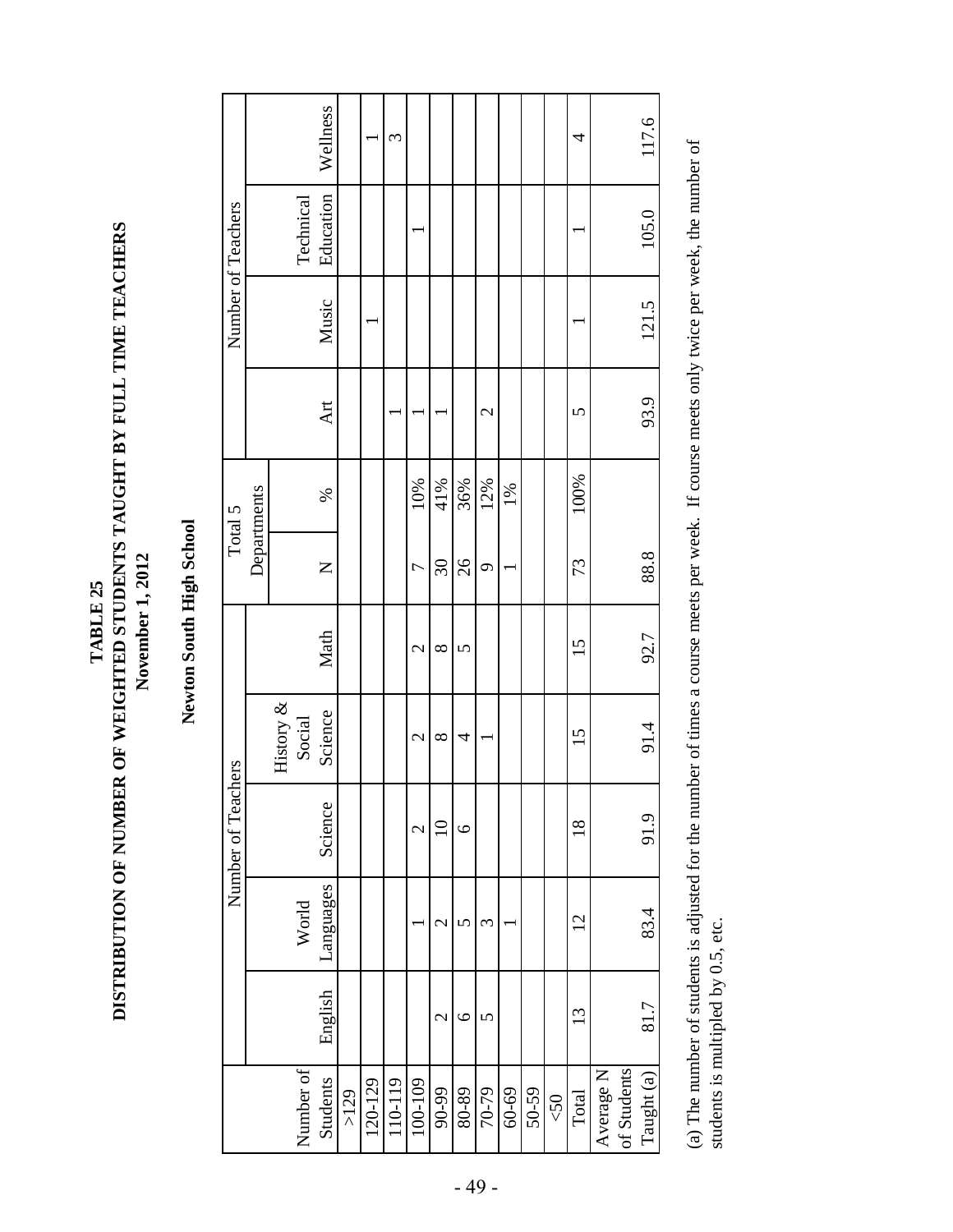TABLE 26<br>DEPARTMENTAL ENROLLMENTS\* **DEPARTMENTAL ENROLLMENTS\*** 2003-2012 **TABLE 26 2003-2012**

Newton North High School **Newton North High School**

| Department                                                                              | 2003   | 2004   | 2005                                           | 2006                                    | 2007                                                    | 2008                                      | 2009                                      | 2010                                                  | 2011                                                          | 2012             |
|-----------------------------------------------------------------------------------------|--------|--------|------------------------------------------------|-----------------------------------------|---------------------------------------------------------|-------------------------------------------|-------------------------------------------|-------------------------------------------------------|---------------------------------------------------------------|------------------|
| English                                                                                 | 2,805  | 2,467  |                                                | 2,346                                   |                                                         |                                           |                                           | 2,058                                                 |                                                               |                  |
| World Languages                                                                         | 1,775  | 1,742  |                                                |                                         |                                                         |                                           |                                           |                                                       |                                                               |                  |
| Science                                                                                 | 1,858  | 1,767  |                                                |                                         |                                                         |                                           |                                           |                                                       |                                                               |                  |
| History & Social Science                                                                | 2,345  | 2,346  |                                                |                                         |                                                         |                                           |                                           |                                                       |                                                               |                  |
| Mathematics                                                                             | 2,217  | 2,190  | 2,354<br>1,648<br>1,662<br>2,265<br>40<br>3,88 | 1,578<br>1,696<br>2,009<br>1,959<br>333 | 2,137<br>1,480<br>1,748<br>1,898<br>1,961<br>420<br>313 | 2,072<br>1,392<br>1,729<br>1,829<br>1,813 | 2,008<br>1,382<br>1,701<br>1,872<br>1,833 | 1,444<br>1,789<br>1,916<br>467<br>50 50 50 750<br>150 | 2,041<br>1,400<br>1,870<br>1,870<br>435<br>423 423 622<br>157 |                  |
| Art                                                                                     | 471    | 463    |                                                |                                         |                                                         | 389<br>277                                | 4356                                      |                                                       |                                                               |                  |
| Music                                                                                   | 412    | 408    |                                                |                                         |                                                         |                                           |                                           |                                                       |                                                               |                  |
| Theatre^                                                                                |        |        |                                                |                                         |                                                         |                                           |                                           |                                                       |                                                               |                  |
| <b>Business</b>                                                                         | 306    | 301    |                                                | 249<br>759                              | 223<br>557                                              | 189                                       |                                           |                                                       |                                                               |                  |
| Career & Tech Ed                                                                        | 519    | 630    | 251<br>592                                     |                                         |                                                         | 549                                       | 224<br>498                                |                                                       |                                                               |                  |
| Technology/Engineering                                                                  |        |        |                                                |                                         |                                                         |                                           | 113                                       |                                                       |                                                               |                  |
| Physical Education                                                                      | 2111   | 2093   | 1976                                           | 1898                                    | 1851                                                    | 1778                                      | 945                                       | 1,067                                                 | 152                                                           | 1,247            |
| Total All                                                                               |        |        |                                                |                                         |                                                         |                                           |                                           |                                                       |                                                               |                  |
| Departments**                                                                           | 14,819 | 14,407 | 13,669                                         | 13,216                                  | 12,588                                                  | 12,017                                    | 11,367                                    | 12,228                                                | 12,034                                                        | 12,579           |
| Total Enrollment                                                                        |        |        |                                                |                                         |                                                         |                                           |                                           |                                                       |                                                               |                  |
| as of November 1, 2012 ^^                                                               | 2,175  | 2,136  | 2,060                                          | 1,970                                   | 1,917                                                   | 1,822                                     | 1,809                                     | 1,868                                                 | 1,885                                                         | 1,954            |
| N Courses taken                                                                         |        |        |                                                |                                         |                                                         |                                           |                                           |                                                       |                                                               |                  |
| per Student**                                                                           | 6.8    | 6.7    | 6.6                                            | 6.7                                     | 6.6                                                     | 6.6                                       | 6.3                                       | 6.5                                                   | $6\dot{4}$                                                    | $\boldsymbol{5}$ |
| *Total of all students enrolled in a department course                                  |        |        |                                                |                                         |                                                         |                                           |                                           |                                                       |                                                               |                  |
| **Does not include departments of English Language Learners (ELL) and special education |        |        |                                                |                                         |                                                         |                                           |                                           |                                                       |                                                               |                  |

^2009 is the first year that Theatre is separated from English Department. ^2009 is the first year that Theatre is separated from English Department.

^^Does not include students cross-registered from Newton South ^^Does not include students cross-registered from Newton South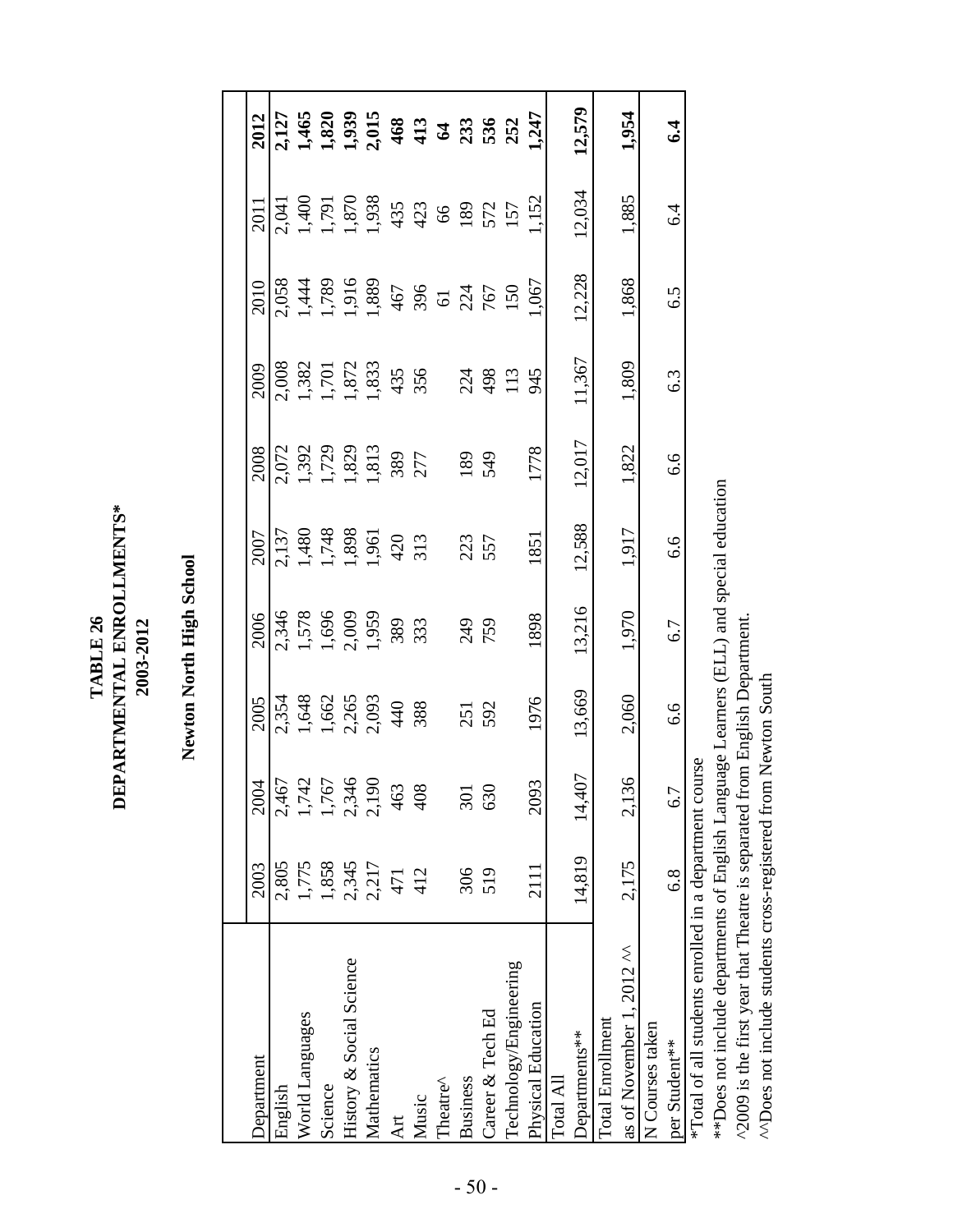${\bf TABLE 27} \\ {\bf DERRTIMENTAL ENROLLMENTS^*}$ **DEPARTMENTAL ENROLLMENTS\*** 2003-2012 **TABLE 27 2003-2012**

Newton South High School **Newton South High School**

| Department                                            | 2003             | 2004   | 2005                                             | 2006                                                                                          | 2007                                           | 2008                                           | 2009                                                                     | 2010                                                   | 2011                                                                 | 2012                         |
|-------------------------------------------------------|------------------|--------|--------------------------------------------------|-----------------------------------------------------------------------------------------------|------------------------------------------------|------------------------------------------------|--------------------------------------------------------------------------|--------------------------------------------------------|----------------------------------------------------------------------|------------------------------|
| English                                               | 1,603            | 1,695  |                                                  | ,953                                                                                          | 2,008                                          |                                                | .787                                                                     | 818                                                    | 844.                                                                 |                              |
| World Languages                                       | 1,345            | ,400   | 1,873<br>1,578<br>1,550<br>1,742<br>1974<br>1974 |                                                                                               | 1,603<br>1,777<br>1,870<br>1,870<br>732<br>232 | 1,929<br>1,573<br>1,740<br>1,820<br>234<br>234 | 1,551<br>1,765<br>1,771<br>1,771<br>1,776<br>1208<br>262                 | 1,525<br>1,763<br>1,785<br>960<br>4 3 3 9 8 7<br>3 8 7 |                                                                      | 1384<br>1385 325 326 326 336 |
| Science                                               | 1,402            | 1,459  |                                                  |                                                                                               |                                                |                                                |                                                                          |                                                        |                                                                      |                              |
| History & Social Science                              | 1,478            | ,516   |                                                  |                                                                                               |                                                |                                                |                                                                          |                                                        |                                                                      |                              |
| Mathematics                                           | 1,514            | 1,599  |                                                  |                                                                                               |                                                |                                                |                                                                          |                                                        |                                                                      |                              |
| Art <sup>M</sup>                                      | 584              | 674    |                                                  |                                                                                               |                                                |                                                |                                                                          |                                                        |                                                                      |                              |
| Music                                                 | 443              | 406    |                                                  | $\begin{array}{c} 1,669 \\ 1,630 \\ 1,751 \\ 1,818 \\ 832 \\ 191 \\ 91 \\ 253 \\ \end{array}$ |                                                |                                                |                                                                          |                                                        | 1,487<br>1,737<br>1,754<br>1,754<br>1,089<br>1,090<br>1,111<br>1,133 |                              |
| <b>Business</b>                                       | 181              | 100    |                                                  |                                                                                               |                                                |                                                |                                                                          |                                                        |                                                                      |                              |
| <b>Technical Education</b>                            | 252              | 253    |                                                  |                                                                                               |                                                |                                                |                                                                          |                                                        |                                                                      |                              |
| Theatre^                                              |                  |        |                                                  |                                                                                               |                                                |                                                |                                                                          |                                                        |                                                                      |                              |
| Family & Consumer Science                             | 176              | 180    | 213                                              | 257                                                                                           | 406                                            | 283                                            |                                                                          |                                                        |                                                                      |                              |
| Wellness                                              | 1651             | 1712   | 1397                                             | 1429                                                                                          | 1411                                           | 1624                                           | 933                                                                      | 951                                                    | 1,087                                                                | 1,068                        |
| Total All                                             |                  |        |                                                  |                                                                                               |                                                |                                                |                                                                          |                                                        |                                                                      |                              |
| <b>Departments</b>                                    | 10,629           | 10.994 | 11,710                                           | 12,199                                                                                        | 12,453                                         | 12,451                                         | 11,421                                                                   | 11,742                                                 | 11,585                                                               | 11,972                       |
| Total Enrollment                                      |                  |        |                                                  |                                                                                               |                                                |                                                |                                                                          |                                                        |                                                                      |                              |
| As of November 1, 2012                                | 1,487            | 1,555  | 1,702                                            | 1,748                                                                                         | 1,784                                          | 1,763                                          | 1,722                                                                    | 1,706                                                  | 1,691                                                                | 1,722                        |
| N Courses taken                                       |                  |        |                                                  |                                                                                               |                                                |                                                |                                                                          |                                                        |                                                                      |                              |
| per Student**                                         | $\overline{7.1}$ | 7.1    | 6.9                                              | 7.0                                                                                           | 7.0                                            | $\overline{7.1}$                               | 6.6                                                                      | 6.9                                                    | 6.9                                                                  | 7.0                          |
| Total of all students enrolled in a department course |                  |        |                                                  |                                                                                               |                                                |                                                |                                                                          |                                                        |                                                                      |                              |
| **Does not include departments of English Langua      |                  |        |                                                  |                                                                                               |                                                |                                                | ge Learners (ELL), Special Education and other Special Program offerings |                                                        |                                                                      |                              |

Ļ The Section of the Separature of the Separated from English Department.<br>
A 2009 is the first year that Theatre is separated from English Department. ^2009 is the first year that Theatre is separated from English Department.

^^2010 is the first year that Media Art courses are included in the Art Department. ^^2010 is the first year that Media Art courses are included in the Art Department.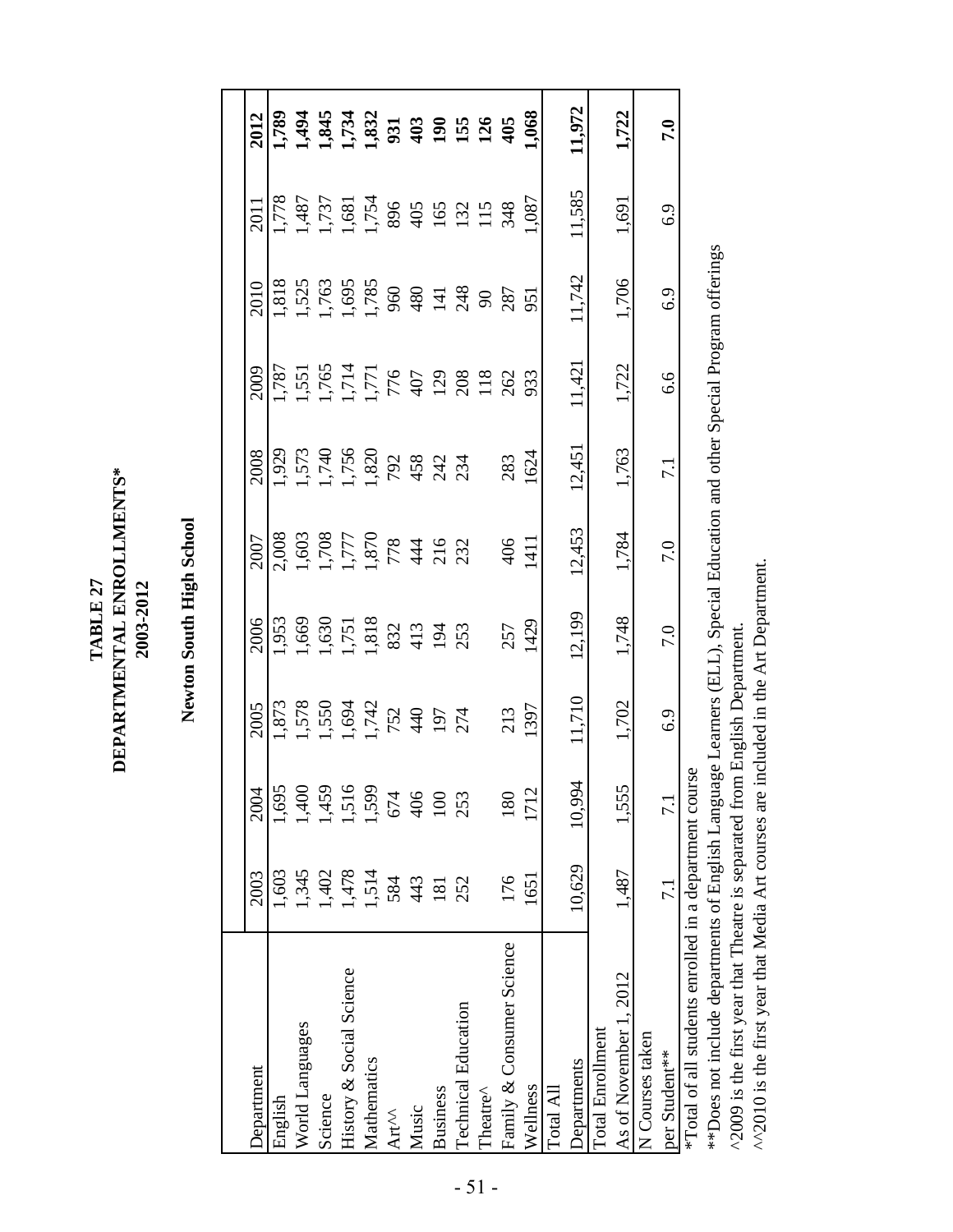#### **TABLE 28 2012-13 (Enrollment as of November 1, 2012) North High School Course Enrollment**

|                                                   |                      |                | N                                          | Avg.  |              |          |                   |       |                | Number of Classes |              |       |          |
|---------------------------------------------------|----------------------|----------------|--------------------------------------------|-------|--------------|----------|-------------------|-------|----------------|-------------------|--------------|-------|----------|
| Course                                            | Cur.                 | Total          | Sec-                                       | Class |              | Below 11 |                   | 11-19 |                | 20-24             |              | 25-30 | Above 30 |
|                                                   |                      | Enroll.        | tions                                      | Size  | N            | %        | N                 | $\%$  | N              | %                 | N            | $\%$  | N<br>%   |
| <b>ENGLISH DEPARTMENT</b>                         |                      |                |                                            |       |              |          |                   |       |                |                   |              |       |          |
|                                                   |                      |                |                                            |       |              |          |                   |       |                |                   |              |       |          |
| Honors English 10 110                             | H                    | 90             | 4                                          | 22.5  |              |          |                   |       | 4              | 100%              |              |       |          |
| Honors English 11 120                             | H                    | 96             | $\overline{\mathbf{4}}$                    | 24.0  |              |          |                   |       | $\overline{2}$ | 50%               | $\mathbf{2}$ | 50%   |          |
| Honors American Studies (English) 121             | H                    | 24             | $\mathbf{1}$                               | 24.0  |              |          |                   |       | $\mathbf{1}$   | 100%              |              |       |          |
| AP English 12 130                                 | H                    | 23             | 1                                          | 23.0  |              |          |                   |       | 1              | 100%              |              |       |          |
|                                                   |                      |                |                                            |       |              |          |                   |       |                |                   |              |       |          |
| Honors Philosophy as Literature 131               | H                    | 33             | $\overline{c}$                             | 16.5  |              |          | 2                 | 100%  |                |                   |              |       |          |
|                                                   |                      |                |                                            |       |              |          |                   |       |                |                   |              |       |          |
| English 9 I 100                                   | I                    | 377            | 17                                         | 22.2  |              |          |                   |       | 17             | 100%              |              |       |          |
| English 10 I 111                                  | I                    | 279            | 13                                         | 21.5  |              |          | 1                 | 8%    | 12             | 92%               |              |       |          |
| English 11 I 122                                  | I                    | 283            | 13                                         | 21.8  |              |          | $\mathbf{1}$      | 8%    | 12             | 92%               |              |       |          |
|                                                   |                      |                |                                            |       |              |          |                   |       |                |                   |              |       |          |
| English $9 \text{ II} 101*$                       | $\mathbf{I}$         | 82             | 5                                          | 16.4  |              |          | 5                 | 100%  |                |                   |              |       |          |
| English 10 II 112                                 | $\mathbf{I}$         | 53             | $\overline{\mathcal{L}}$                   | 13.3  |              |          | $\overline{4}$    | 100%  |                |                   |              |       |          |
| English $11 \text{ II}$ $124$                     | П                    | 45             | 3                                          | 15.0  |              |          | 3                 | 100%  |                |                   |              |       |          |
| American Studies (English) II                     | $\mathbf{I}$         | 15             | $\mathbf{1}$                               | 15.0  |              |          | 1                 | 100%  |                |                   |              |       |          |
|                                                   |                      |                |                                            |       |              |          |                   |       |                |                   |              |       |          |
| The Short Story I 135, 134 H                      | I, H                 | 55             | 3                                          | 18.3  |              |          | 2                 | 67%   | 1              | 33%               |              |       |          |
| The Art and Technique of Film I 137, Honors 136   | I, H                 | 70             | $\overline{3}$                             | 23.3  |              |          |                   |       | $\overline{c}$ | 67%               | 1            | 33%   |          |
| Asian American Literature I 139, Honors 138       | I, H                 | 47             |                                            | 23.5  |              |          |                   |       | $\overline{c}$ | 100%              |              |       |          |
| Modern Drama I 141, Honors 140                    | I, H                 | 19             | $\frac{2}{1}$                              | 19.0  |              |          | 1                 | 100%  |                |                   |              |       |          |
|                                                   | I, II                | 44             |                                            |       |              |          |                   |       |                |                   |              |       |          |
| College Prep English I 142, II 143                |                      |                |                                            | 22.0  |              |          |                   |       | $\overline{c}$ | 100%              |              |       |          |
| Hiphop: Its Lit, Culture, and Music I 144, II 145 | I, II                | 39             |                                            | 19.5  |              |          | 1                 | 50%   | $\mathbf{1}$   | 50%               |              |       |          |
| Other Voices I 146, 147 II                        | I, II                | 49             | $\begin{array}{c} 2 \\ 2 \\ 2 \end{array}$ | 24.5  |              |          |                   |       | 1              | 50%               | 1            | 50%   |          |
| Contemporary Voices I 148, 149 II                 | I, II                | 43             |                                            | 21.5  |              |          |                   |       | $\mathfrak{2}$ | 100%              |              |       |          |
|                                                   |                      |                |                                            |       |              |          |                   |       |                |                   |              |       |          |
| Journalism 1 165                                  | #                    | 22             | 1                                          | 22.0  |              |          |                   |       | 1              | 100%              |              |       |          |
| Speech 171                                        | #                    | 18             | $\mathbf{1}$                               | 18.0  |              |          | 1                 | 100%  |                |                   |              |       |          |
| Television Production 173                         | #                    | 19             | $\mathbf{1}$                               | 19.0  |              |          | $\mathbf{1}$      | 100%  |                |                   |              |       |          |
| Creative Writing                                  | $\#$                 | 23             | $\mathbf{1}$                               | 23.0  |              |          |                   |       | 1              | 100%              |              |       |          |
| Write On! 163                                     | #                    | 42             | $\mathbf{2}$                               | 21.0  |              |          |                   |       | $\mathfrak{2}$ | 100%              |              |       |          |
|                                                   |                      |                |                                            |       |              |          |                   |       |                |                   |              |       |          |
| -Newspaper Editing & Management 167               | #                    | 26             | 1                                          | 26.0  |              |          |                   |       |                |                   | 1            | 100%  |          |
| ~Yearbook Management/Publishing 177               | #                    | 9              | $\mathbf{1}$                               | 9.0   | 1            | 100%     |                   |       |                |                   |              |       |          |
|                                                   |                      |                |                                            |       |              |          |                   |       |                |                   |              |       |          |
| -Learning Center English 9 102^                   | #                    | 8              | 1                                          | 8.0   | -1           | 100%     |                   |       |                |                   |              |       |          |
| ~Learning Center English 10 114^                  |                      | 7              | $\mathbf{1}$                               | 7.0   | $\mathbf{1}$ | 100%     |                   |       |                |                   |              |       |          |
| -English Review 198^                              | #                    | $\overline{7}$ | 1                                          | 7.0   | -1           | 100%     |                   |       |                |                   |              |       |          |
| -Learning Center English 11 126, 12 149^          | $\#$                 | 14             | 1                                          | 14.0  | $\mathbf{1}$ | 100%     |                   |       |                |                   |              |       |          |
| $\sim$ Power English 10 113 (MCAS) $\circ$        | $\#$                 | 53             | 8                                          | 6.6   | $\,8\,$      | 100%     |                   |       |                |                   |              |       |          |
| ~ELL Intermediate English 182                     | 1                    | 8              | 1                                          | 8.0   | 1            | 100%     |                   |       |                |                   |              |       |          |
| ~ELL Advanced Intermediate English 183            | I                    | 13             | $\mathbf{1}$                               | 13.0  |              |          |                   | 100%  |                |                   |              |       |          |
|                                                   | I                    |                |                                            |       |              |          | 1<br>$\mathbf{1}$ |       |                |                   |              |       |          |
| ~ELL Transitioning English 184                    |                      | 15             | 1                                          | 15.0  |              |          |                   | 100%  |                |                   |              |       |          |
| ELL Literacy for Reading II 179                   | $\mathbf{I}$         | 8              | 1                                          | 8.0   | $\mathbf{1}$ | 100%     |                   |       |                |                   |              |       |          |
| ELL Literacy for Writing II 180                   | $\scriptstyle\rm II$ | 8              | 1                                          | 8.0   | $\mathbf{1}$ | 100%     |                   |       |                |                   |              |       |          |
| ~ELL Power English 1 184                          | I                    | Δ              | 1                                          | 4.0   | 1            | 100%     |                   |       |                |                   |              |       |          |
| ELL Power English 2 185                           | I                    | 13             | 1                                          | 13.0  |              |          | 1                 | 100%  |                |                   |              |       |          |
| ~Links English II 197^°                           | $\mathbf{I}$         | 10             | $\boldsymbol{2}$                           | 5.0   | 2            | 100%     |                   |       |                |                   |              |       |          |
| ~Pilot English 1 II 116^                          | $\mathbf{I}$         | 3              | $\mathbf{1}$                               | 3.0   | $\mathbf{1}$ | 100%     |                   |       |                |                   |              |       |          |
| ~Pilot English 2 II 117^                          | $\mathbf I$          | 8              | $\mathbf{1}$                               | 8.0   | 1            | 100%     |                   |       |                |                   |              |       |          |
| ~Pilot English 3 II 118^                          | П                    | 8              | 1                                          | 8.0   | 1            | 100%     |                   |       |                |                   |              |       |          |
| $\sim$ Pilot English 4 II 119 $\sim$              | П                    | 6              | 1                                          | 6.0   | -1           | 100%     |                   |       |                |                   |              |       |          |
| ~Pilot MCAS English 079^                          | #                    | 5              | 1                                          | 5.0   | -1           | 100%     |                   |       |                |                   |              |       |          |
|                                                   |                      |                |                                            |       |              |          |                   |       |                |                   |              |       |          |
| ~English Classroom Aide 196                       | #                    | Δ              | 1                                          | 4.0   | 1            | 100%     |                   |       |                |                   |              |       |          |
|                                                   |                      |                |                                            |       |              |          |                   |       |                |                   |              |       |          |
| <b>TOTAL ENGLISH</b>                              |                      | 2,127          | 120                                        | 17.7  | 25           | 21%      | 26                | 22%   | 64             | 53%               | 5            | 4%    |          |
| TOTAL ENGLISH MINUS SPECIAL EDUCATION,            |                      |                |                                            |       |              |          |                   |       |                |                   |              |       |          |
| SPECIAL PROGRAM, ELL, MCAS, CLASSROOM             |                      |                |                                            |       |              |          |                   |       |                |                   |              |       |          |
| AIDES & INDEPENDENT STUDY COURSES                 |                      | 1,890          | 91                                         | 20.8  | $\bf{0}$     | $0\%$    | 23                | 25%   | 64             | 70%               | 4            | 4%    |          |

#Course not counted in weighted or unweighted grade point average

~Course not counted in average class size

\* Includes sections co-taught with special education teacher

^ Taught by a special education teacher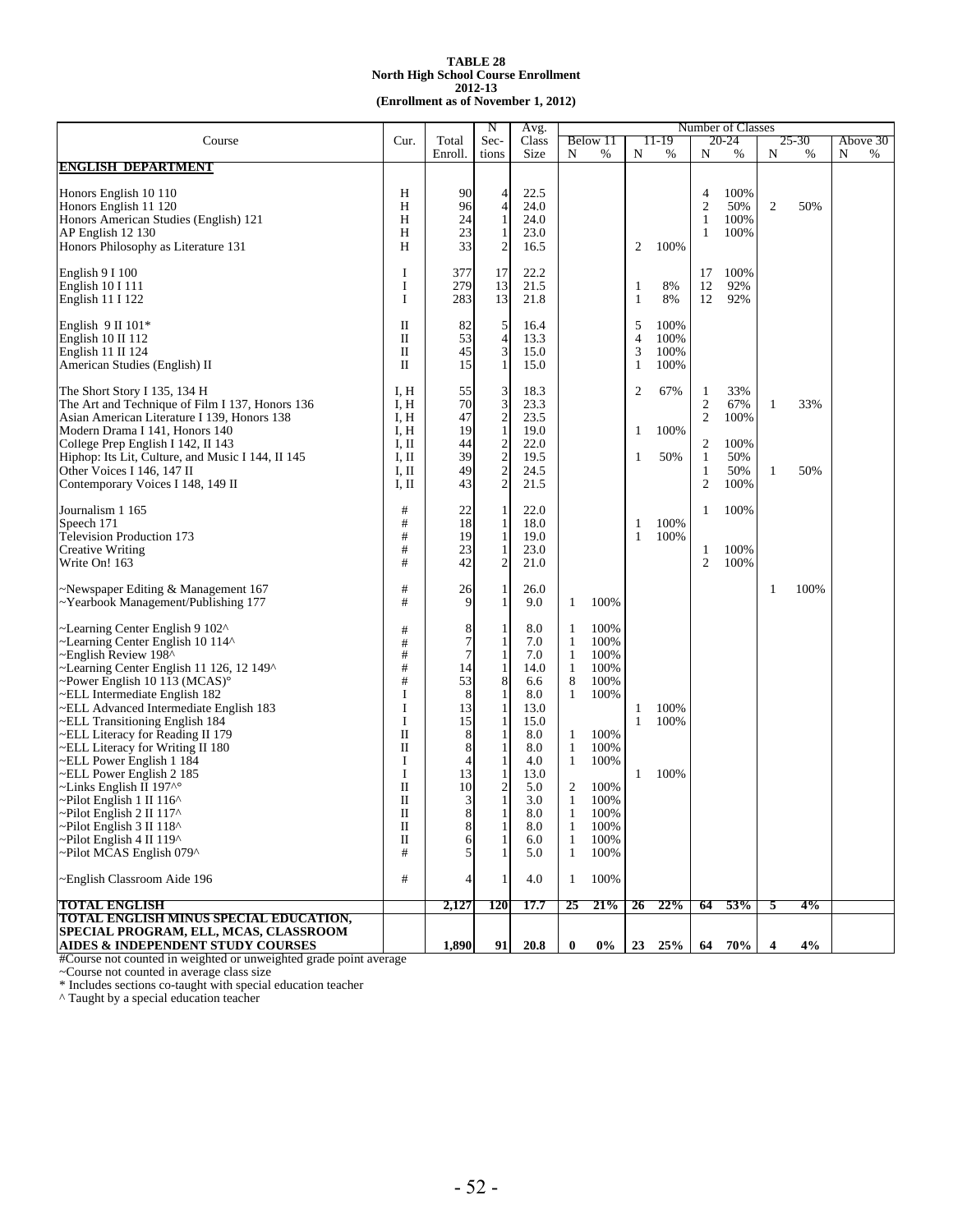|                                                                          |                   |                | N                                | Avg.         |          |          |                         |        |                     | Number of Classes        |    |       |          |
|--------------------------------------------------------------------------|-------------------|----------------|----------------------------------|--------------|----------|----------|-------------------------|--------|---------------------|--------------------------|----|-------|----------|
| Course                                                                   | Cur.              | Total          | Sec-                             | Class        |          | Below 11 |                         | 11-19  |                     | 20-24                    |    | 25-30 | Above 30 |
| <b>WORLD LANGUAGE DEPARTMENT</b>                                         |                   | Enroll.        | tions                            | Size         | N        | %        | N                       | %      | N                   | %                        | N  | %     | N<br>%   |
|                                                                          |                   |                |                                  |              |          |          |                         |        |                     |                          |    |       |          |
| Honors French 3 203                                                      | Н                 | 39             | $\overline{c}$                   | 19.5         |          |          | 1                       | 50%    | 1                   | 50%                      |    |       |          |
| Honors French 4 204                                                      | H                 | 35             | $\overline{c}$                   | 17.5         |          |          | $\overline{\mathbf{c}}$ | 100%   |                     |                          |    |       |          |
| Honors French Literature 205                                             | H                 | 16             | 1                                | 16.0         |          |          | $\mathbf{1}$            | 100%   |                     |                          |    |       |          |
|                                                                          | I,II              | 25             |                                  | 25.0         |          |          |                         |        |                     |                          | -1 | 100%  |          |
| French 1 I 211, French 1 II 221<br>French 2 I 212                        | 1                 | 91             | 1<br>$\overline{4}$              | 22.8         |          |          |                         |        | 4                   | 100%                     |    |       |          |
| French 3 I 213                                                           | I                 | 35             | $\overline{2}$                   | 17.5         |          |          | $\overline{2}$          | 100%   |                     |                          |    |       |          |
| French 4 I 214, French 5 215                                             | Ι                 | 29             | $\mathbf{2}$                     | 14.5         |          |          | $\mathfrak{2}$          | 100%   |                     |                          |    |       |          |
| French 2 II 222, French 3 II 223                                         | $\mathbf{I}$      | 15             | 1                                | 15.0         |          |          | -1                      | 100%   |                     |                          |    |       |          |
|                                                                          | I                 | 52             | 3                                | 17.3         |          |          | 3                       | 100%   |                     |                          |    |       |          |
| Spanish 1 I 241<br>Spanish 2 I 242                                       | 1                 | 176            | 7                                | 25.1         |          |          |                         |        | 1                   | 14%                      | 6  | 86%   |          |
| Spanish 3 I 243                                                          | I                 | 93             | $\overline{4}$                   | 23.3         |          |          |                         |        | 4                   | 100%                     |    |       |          |
| Spanish 4 I 244                                                          | I                 | 66             | 3                                | 22.0         |          |          |                         |        | 3                   | 100%                     |    |       |          |
| Spanish 5 I 245                                                          | I                 | 25             | $\mathbf{1}$                     | 25.0         |          |          |                         |        |                     |                          | 1  | 100%  |          |
|                                                                          |                   |                |                                  |              |          |          |                         |        |                     |                          |    |       |          |
| Honors Spanish 3 246<br>Honors Spanish 4 247                             | Η<br>Н            | 48<br>42       | $\overline{2}$<br>2              | 24.0<br>21.0 |          |          |                         |        | 1<br>$\overline{2}$ | 50%<br>100%              | 1  | 50%   |          |
| AP Spanish 5 248                                                         | Н                 | 14             | 1                                | 14.0         |          |          | 1                       | 100%   |                     |                          |    |       |          |
|                                                                          |                   |                |                                  |              |          |          |                         |        |                     |                          |    |       |          |
| Spanish 1 II 251                                                         | П                 | 20             | $\mathbf{1}$                     | 20.0         |          |          |                         |        | 1                   | 100%                     |    |       |          |
| Spanish 2 II 2522                                                        | $\mathbf{I}$      | 13             | $\mathbf{1}$                     | 13.0         |          |          | 1                       | 100%   |                     |                          |    |       |          |
| Spanish 2 II 252, Spanish 3 II 253                                       | П<br>$\mathbf{I}$ | 52<br>45       | $\overline{4}$<br>$\overline{c}$ | 13.0<br>22.5 |          |          | $\overline{4}$          | 100%   |                     | 100%                     |    |       |          |
| Spanish 3 II 253, Spanish 4 II 254<br>Spanish 4 II 254, Spanish 5 II 255 | $\mathbf{I}$      | 43             | 2                                | 21.5         |          |          |                         |        | 2<br>$\overline{c}$ | 100%                     |    |       |          |
|                                                                          |                   |                |                                  |              |          |          |                         |        |                     |                          |    |       |          |
| Honors Italian 3 263                                                     | H                 | 28             | $\mathbf{1}$                     | 28.0         |          |          |                         |        |                     |                          | 1  | 100%  |          |
| Honors Italian 4 264                                                     | Н                 | 35             | 2                                | 17.5         |          |          | 2                       | 100%   |                     |                          |    |       |          |
| AP Italian 5 265                                                         | H                 | 17             | 1                                | 17.0         |          |          | 1                       | 100%   |                     |                          |    |       |          |
| Italian 1 I 271, Italian 1 II 276                                        | IШ                | 25             | $\mathbf{1}$                     | 25.0         |          |          |                         |        |                     |                          | 1  | 100%  |          |
| Italian 2 I 272                                                          | 1                 | 73             | 3                                | 24.3         |          |          |                         |        | 2                   | 67%                      | 1  | 33%   |          |
| Italian 3 I 273                                                          | I                 | 32             | 2                                | 16.0         |          |          | 2                       | 100%   |                     |                          |    |       |          |
| Italian 4 I 274, Italian 5 I 275                                         | 1                 | 44             | 2                                | 22.0         |          |          |                         |        | 2                   | 100%                     |    |       |          |
| Italian 2 II 277                                                         | П                 | 12             | $\mathbf{1}$                     | 12.0         |          |          | 1                       | 100%   |                     |                          |    |       |          |
| Italian 4 II 279, Italian 3 II 278, Italian 5 II 280                     | П                 | 21             | $\mathbf{1}$                     | 21.0         |          |          |                         |        | 1                   | 100%                     |    |       |          |
|                                                                          |                   |                |                                  |              |          |          |                         |        |                     |                          |    |       |          |
| Latin 2 I 282                                                            | 1                 | 18             | $\mathbf{1}$                     | 18.0         |          |          | 1                       | 100%   |                     |                          |    |       |          |
| Honors Latin 3 283, Latin 3 I 289<br>AP Latin 4 284                      | H.I<br>H          | 22<br>11       | $\mathbf{1}$<br>1                | 22.0<br>11.0 |          |          | 1                       | 100%   | 1                   | 100%                     |    |       |          |
|                                                                          |                   |                |                                  |              |          |          |                         |        |                     |                          |    |       |          |
| Chinese 1 I 291                                                          | 1                 | 11             | 1                                | 11.0         |          |          | 1                       | 100%   |                     |                          |    |       |          |
| Chinese 2 I 292                                                          | I                 | 21             | $\mathbf{1}$                     | 21.0         |          |          |                         |        | 1                   | 100%                     |    |       |          |
| Chinese 3 I 297                                                          | 1                 | 21             | 1                                | 21.0         |          |          |                         |        | 1                   | 100%                     |    |       |          |
| Chinese 4 I 298, Chinese 5 I 299                                         | 1                 | 14             | 1                                | 14.0         |          |          | 1                       | 100%   |                     |                          |    |       |          |
| Honors Chinese 3 293                                                     | H                 | 27             | 1                                | 27.0         |          |          |                         |        |                     |                          | 1  | 100%  |          |
| Honors Chinese 4 I 294                                                   | Η                 | 21             | 1                                | 21.0         |          |          |                         |        | 1                   | 100%                     |    |       |          |
| AP Chinese 5 295                                                         | H                 | 26             | 1                                | 26.0         |          |          |                         |        |                     |                          | 1  | 100%  |          |
| ~World Languages Classroom Aide 285                                      | #                 | 8              | 1                                | 8.0          | -1       | 100%     |                         |        |                     |                          |    |       |          |
| ~Independent Study in Latin 288                                          | #                 | $\overline{4}$ | $\mathbf{1}$                     | 4.0          | -1       | 100%     |                         |        |                     |                          |    |       |          |
|                                                                          |                   |                |                                  |              |          |          |                         |        |                     |                          |    |       |          |
| <b>TOTAL WORLD LANGUAGE</b>                                              |                   | 1,465          | 74                               | 19.8         | 2        | 3%       | 28                      | 38%    | 30                  | 41%                      | 14 | 19%   |          |
| <b>WORLD LANGUAGE MINUS</b><br><b>WORLD LANGUAGE CLASSROOM AIDES</b>     |                   |                |                                  |              |          |          |                         |        |                     |                          |    |       |          |
|                                                                          |                   | 1,453          | 72                               | 20.2         | $\bf{0}$ | $0\%$    |                         | 28 39% |                     | $30 \quad 42\% \quad 14$ |    | 19%   |          |

#Course not counted in weighted or unweighted grade point average

~Course not counted in average class size

\* Co-taught with special education teacher

^ Taught by a special education teacher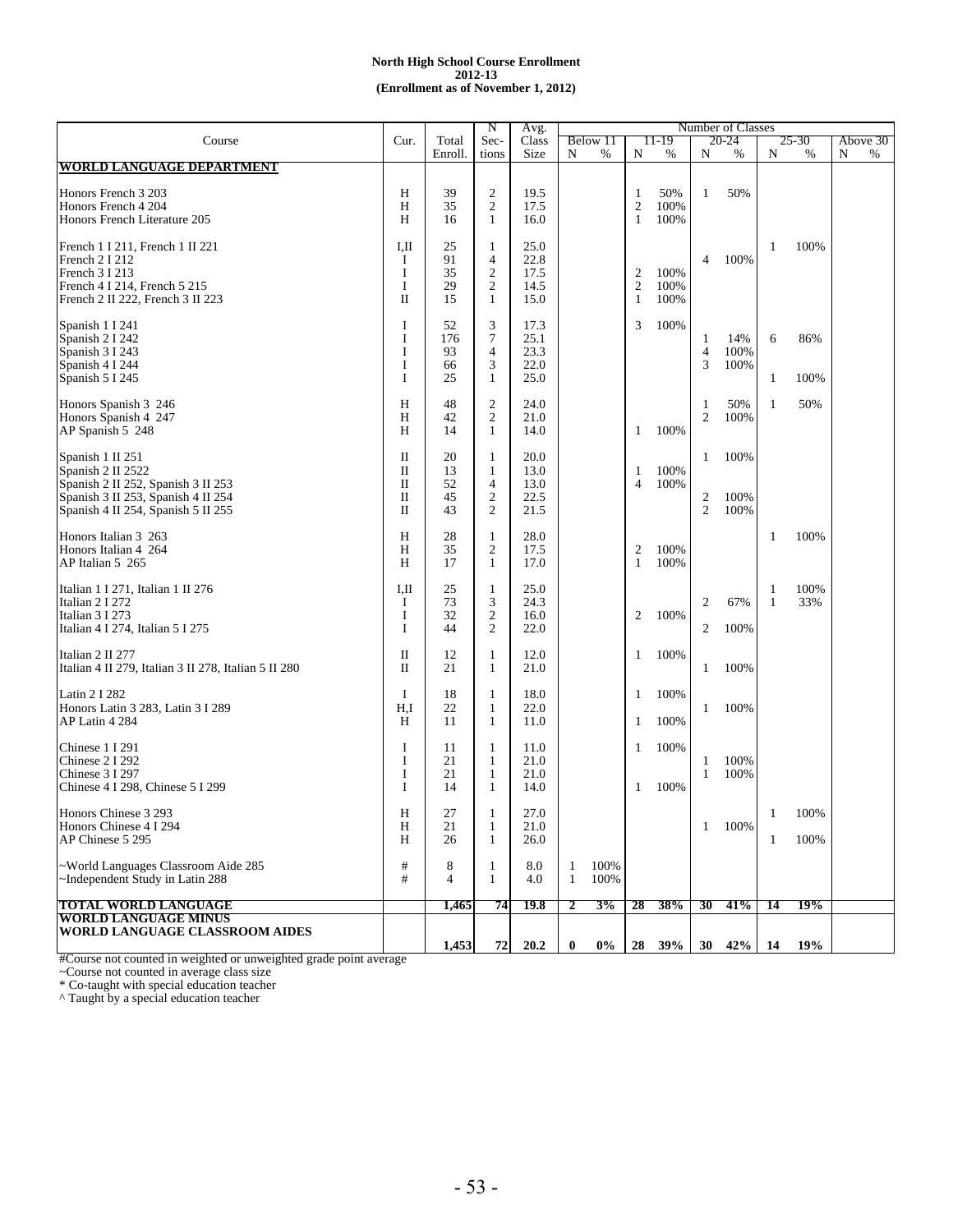#### **(Enrollment as of November 1, 2012) North High School Course Enrollment 2012-13**

|                                                                                                                   |              |         | N                | Avg.  |    |          |    |       |                | Number of Classes |                |           |   |          |
|-------------------------------------------------------------------------------------------------------------------|--------------|---------|------------------|-------|----|----------|----|-------|----------------|-------------------|----------------|-----------|---|----------|
| Course                                                                                                            | Cur.         | Total   | Sec-             | Class |    | Below 11 |    | 11-19 |                | 20-24             |                | $25 - 30$ |   | Above 30 |
|                                                                                                                   |              | Enroll. | tions            | Size  | N  | $\%$     | N  | %     | N              | %                 | N              | $\%$      | N | $\%$     |
| <b>SCIENCE DEPARTMENT</b>                                                                                         |              |         |                  |       |    |          |    |       |                |                   |                |           |   |          |
|                                                                                                                   |              |         |                  |       |    |          |    |       |                |                   |                |           |   |          |
| Honors Chemistry 602                                                                                              | Н            | 140     | 6                | 23.3  |    |          |    |       | 4              | 67%               | $\overline{2}$ | 33%       |   |          |
| Honors Physics 603                                                                                                | H            | 47      | $\mathbf{2}$     | 23.5  |    |          |    |       | $\overline{2}$ | 100%              |                |           |   |          |
| AP Biology 605                                                                                                    | H            | 138     | $6 \overline{6}$ | 23.0  |    |          |    |       | 5              | 83%               |                | 17%       |   |          |
| AP Chemistry 606, Advanced Chemistry I 608                                                                        | H.I          | 80      | 3                | 26.7  |    |          |    |       |                |                   | 3              | 100%      |   |          |
| AP Physics 607                                                                                                    | H            | 26      |                  | 26.0  |    |          |    |       |                |                   |                | 100%      |   |          |
|                                                                                                                   |              | 247     | 10               | 24.7  |    |          |    |       |                | 40%               |                | 60%       |   |          |
| Biology I 611<br>Chemistry I 612                                                                                  |              | 235     | 9                | 26.1  |    |          |    |       | 4              |                   | 6<br>9         | 100%      |   |          |
| <b>Introductory Physics 614</b>                                                                                   | #            | 427     | 18               | 23.7  |    |          |    |       | 13             | 72%               | 5              | 28%       |   |          |
|                                                                                                                   |              |         |                  |       |    |          |    |       |                |                   |                |           |   |          |
| Biology II 621*                                                                                                   | П            | 89      | 6                | 14.8  |    |          | 6  | 100%  |                |                   |                |           |   |          |
| Active Chemistry II 622                                                                                           | $\mathbf{I}$ | 60      | 5                | 12.0  | 1  | 20%      | 4  | 80%   |                |                   |                |           |   |          |
| Introductory Physics II 670*                                                                                      | $\mathbf{I}$ | 58      | $\overline{4}$   | 14.5  |    |          | 4  | 100%  |                |                   |                |           |   |          |
|                                                                                                                   |              |         |                  |       |    |          |    |       |                |                   |                |           |   |          |
| Anatomy & Physiology I 630                                                                                        |              | 130     | 5                | 26.0  |    |          |    |       |                |                   | 5              | 100%      |   |          |
| Astronomy I 632                                                                                                   |              | 17      | $\mathbf{1}$     | 17.0  |    |          | 1  | 100%  |                |                   |                |           |   |          |
| Oceanography I 635                                                                                                |              | 43      | $\overline{2}$   | 21.5  |    |          |    |       | 2              | 100%              |                |           |   |          |
|                                                                                                                   |              |         |                  |       |    |          |    |       |                |                   |                |           |   |          |
| ELL Intro Physics 644°                                                                                            |              | 16      |                  | 16.0  |    |          | 1  | 100%  |                |                   |                |           |   |          |
| ~ELL Power Physics 645                                                                                            | #            | 18      |                  | 18.0  | 1  | 100%     |    |       |                |                   |                |           |   |          |
| -ELL Literacy for Science 652                                                                                     | $\mathbf{I}$ | 6       |                  | 6.0   | 1  | 100%     |    |       |                |                   |                |           |   |          |
| $\sim$ Biology Concepts and Skills 662 $\circ$                                                                    | #            |         |                  | 2.0   |    | 100%     |    |       |                |                   |                |           |   |          |
| ~Links Science $\bar{II}$ 600°                                                                                    | $\mathbf{I}$ |         |                  | 5.0   | -1 | 100%     |    |       |                |                   |                |           |   |          |
| ~Pilot Physics II 067°                                                                                            | $\mathbf{I}$ |         |                  | 4.0   | -1 | 100%     |    |       |                |                   |                |           |   |          |
| -Pilot Biology II 068°                                                                                            | $\mathbf{I}$ | Q       |                  | 9.0   | 1  | 100%     |    |       |                |                   |                |           |   |          |
| -Science Classroom Aide 668                                                                                       | #            | 23      |                  | 23.0  |    |          |    |       | 1              | 100%              |                |           |   |          |
|                                                                                                                   |              |         |                  |       |    |          |    |       |                |                   |                |           |   |          |
| <b>TOTAL SCIENCE</b>                                                                                              |              | 1.820   | 86               | 21.2  |    | 8%       | 16 | 19%   | 31             | 36%               | 32             | 37%       |   |          |
| TOTAL SCIENCE MINUS SPECIAL EDUCATION,                                                                            |              |         |                  |       |    |          |    |       |                |                   |                |           |   |          |
| SPECIAL PROGRAM ELL, MCAS, CLASSROOM                                                                              |              |         |                  |       |    |          |    |       |                |                   |                |           |   |          |
| <b>AIDES &amp; INDEPENDENT STUDY COURSES</b><br>#Course not counted in weighted or unweighted grade point average |              | 1.737   | 78               | 22.3  | 1  | $1\%$    | 15 | 19%   | 30             | 38%               | 32             | 41%       |   |          |

#Course not counted in weighted or unweighted grade point average

~Course not counted in average class size

\* Co-taught with special education teacher

^ Taught by a special education teacher

° Taught by a regular education teacher

` Course changed from unleveled to Curriculum I for 2012-13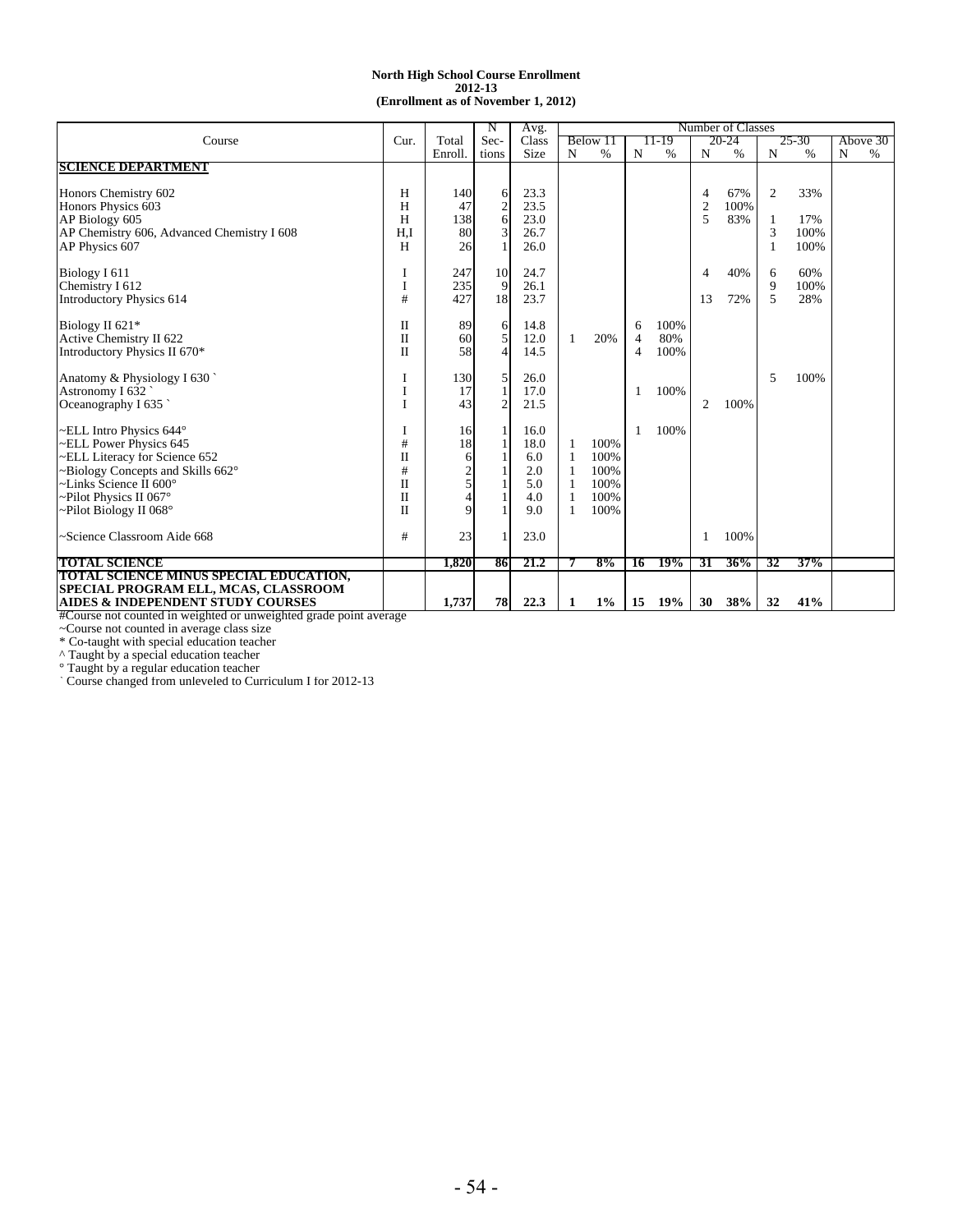#### **(Enrollment as of November 1, 2012) North High School Course Enrollment 2012-13**

|                                                                  |              |                | N                              | Avg.         |              |          |                |        |        | Number of Classes |                |       |   |          |
|------------------------------------------------------------------|--------------|----------------|--------------------------------|--------------|--------------|----------|----------------|--------|--------|-------------------|----------------|-------|---|----------|
| Course                                                           | Cur.         | Total          | Sec-                           | Class        |              | Below 11 |                | 11-19  |        | 20-24             |                | 25-30 |   | Above 30 |
|                                                                  |              | Enroll.        | tions                          | Size         | N            | %        | N              | %      | N      | $\%$              | N              | $\%$  | N | $\%$     |
| <b>HISTORY &amp; SOCIAL SCIENCE DEPARTMENT</b>                   |              |                |                                |              |              |          |                |        |        |                   |                |       |   |          |
|                                                                  |              |                |                                |              |              |          |                |        |        |                   |                |       |   |          |
| World History 300-1815 I 411                                     | I            | 394            | 16                             | 24.6         |              |          |                |        | 8      | 50%               | 8              | 50%   |   |          |
| World History 300-1815 II 412*                                   | $\mathbf{I}$ | 66             | 5                              | 13.2         |              |          | 5              | 100%   |        |                   |                |       |   |          |
| Honors World History 1787-2000 420                               | Н            | 118            | 5                              | 23.6         |              |          |                |        | 3      | 60%               | 2              | 40%   |   |          |
| World History 1787-2000 I 421                                    | I            | 265            | 11                             | 24.1         |              |          |                |        | $\tau$ | 64%               | $\overline{4}$ | 36%   |   |          |
|                                                                  | П            | 43             | 3                              | 14.3         |              |          | 3              | 100%   |        |                   |                |       |   |          |
| World History 1787-2000 II 422                                   |              |                |                                |              |              |          |                |        |        |                   |                |       |   |          |
| AP U.S. History 430                                              | Н            | 102            | 4                              | 25.5         |              |          |                |        | 1      | 25%               | 3              | 75%   |   |          |
| AP American Studies (History) 438                                | H            | 24             | 1                              | 24.0         |              |          |                |        | 1      | 100%              |                |       |   |          |
| American History I 431                                           | I            | 220            | 9                              | 24.4         |              |          |                |        | 6      | 67%               | 3              | 33%   |   |          |
| American History II 432                                          | $\mathbf{I}$ | 54             | 3                              | 18.0         |              |          | $\overline{c}$ | 67%    | 1      | 33%               |                |       |   |          |
| American Studies II (History) 433                                | $\mathbf{I}$ | 15             | $\mathbf{1}$                   | 15.0         |              |          | 1              | 100%   |        |                   |                |       |   |          |
|                                                                  |              |                |                                |              |              |          |                |        |        |                   |                |       |   |          |
| Honors Africa and the New World 446, I 447                       | H. I         | 19<br>17       | 1                              | 19.0         |              |          |                |        | 1      | 100%              |                |       |   |          |
| Honors East Asia 444, I 445                                      | H.I          |                | 1                              | 17.0         |              |          | 1              | 100%   |        |                   |                |       |   |          |
| <b>AP European History</b>                                       | Н            | 25<br>24       | 1                              | 25.0         |              |          |                |        |        |                   | 1              | 100%  |   |          |
| AP Comparative Government 456                                    | H            | 87             | 1                              | 24.0         |              |          |                |        | 1      | 100%              |                |       |   |          |
| AP Psychology 450                                                | H            |                | 3                              | 29.0         |              |          |                |        |        |                   | $\overline{2}$ | 67%   | 1 | 33%      |
| Introduction to Psychology I 451<br>Ethics in Modern World I 453 | I            | 57             | $\frac{2}{1}$                  | 28.5         |              |          |                |        |        |                   | $\mathfrak{2}$ | 100%  |   |          |
|                                                                  | I            | 28             |                                | 28.0<br>23.0 |              |          |                |        |        | 50%               | 1              | 100%  |   |          |
| Economics I 455                                                  | I            | 46             | $\overline{c}$<br>$\mathbf{1}$ |              |              |          |                |        | 1      |                   | 1              | 50%   |   |          |
| American Hist thru the Hollywood Lens I 448                      | I            | 29<br>79       |                                | 29.0         |              |          |                |        |        |                   | 1<br>3         | 100%  |   |          |
| Law and Society I 460                                            | I            | 22             | 3                              | 26.3         |              |          |                |        |        |                   |                | 100%  |   |          |
| Contemporary Conflicts I 462<br>Close-up: Government 470         | I<br>#       | 101            | $\mathbf{1}$<br>$\overline{2}$ | 22.0<br>50.5 |              |          |                |        | 1      | 100%              |                |       | 2 | 100%     |
|                                                                  |              |                |                                |              |              |          |                |        |        |                   |                |       |   |          |
| ~ELL Literacy for History and SS II 417                          | П            | 9              | 1                              | 9.0          | 1            | 100%     |                |        |        |                   |                |       |   |          |
| -ELL World Cultures 418                                          | #            | 8              | $\mathfrak{2}$                 |              | 2            | 100%     |                |        |        |                   |                |       |   |          |
| ~ELL U.S. History 436°                                           | I            | 21             | 1                              | 21.0         |              |          |                |        | 1      | 100%              |                |       |   |          |
| ~World History 300-1815 415^                                     | #            | 6              |                                | 6.0          | 1            | 100%     |                |        |        |                   |                |       |   |          |
| ~World History 1787-2000 425^                                    | #            | 9              |                                | 9.0          | $\mathbf{1}$ | 100%     |                |        |        |                   |                |       |   |          |
| ~American History 435^                                           | $\#$         | 12             |                                | 12.0         |              |          | $\mathbf{1}$   | 100%   |        |                   |                |       |   |          |
| ~Links History & SS II 496°                                      | H            | $\overline{2}$ |                                | 2.0          | 1            | 100%     |                |        |        |                   |                |       |   |          |
| ~Pilot Modern World History II 058^                              | П            | 8              |                                | 8.0          | 1            | 100%     |                |        |        |                   |                |       |   |          |
| ~Pilot US History II 059^                                        | $\mathbf{I}$ | 9              |                                | 9.0          | 1            | 100%     |                |        |        |                   |                |       |   |          |
| ~Pilot Humanities 075^                                           | #            | 10             | 1                              | 10.0         |              |          | $\mathbf{1}$   | 100%   |        |                   |                |       |   |          |
| -History/Social Sciences Classroom Aide 480                      | #            | 6              |                                | 6.0          | $\mathbf{1}$ | 100%     |                |        |        |                   |                |       |   |          |
| ~Independent Study in Ecomomics 4812                             | #            |                |                                | 1.0          | $\mathbf{1}$ | 100%     |                |        |        |                   |                |       |   |          |
| ~Independent Study in History 481                                | #            | 3              |                                | 3.0          | 1            | 100%     |                |        |        |                   |                |       |   |          |
|                                                                  |              |                |                                |              |              |          |                |        |        |                   |                |       |   |          |
| <b>TOTAL HISTORY &amp; SOCIAL SCIENCE</b>                        |              | 1,939          | 91                             | 21.3         | 11           | 12%      | 14             | 15%    | 32     | 35%               | 31             | 34%   | 3 | 3%       |
| <b>TOTAL HISTORY &amp; SS MINUS SPECIAL EDUCATION.</b>           |              |                |                                |              |              |          |                |        |        |                   |                |       |   |          |
| SPECIAL PROGRAM, ELL, MCAS, CLASSROOM                            |              |                |                                |              |              |          |                |        |        |                   |                |       |   |          |
| <b>AIDES &amp; INDEPENDENT STUDY COURSES</b>                     |              | 1,835          | 77                             | 23.8         | $\bf{0}$     | $0\%$    | 12             | $16\%$ | 31     | 40%               | 31             | 40%   | 3 | 4%       |

#Course not counted in weighted or unweighted grade point average

~Course not counted in average class size

\* One section co-taught with special education teacher

^ Taught by a special education teacher

° Taught by a regular education teacher

` Course changed from unleveled to Curriculum I for 2012-13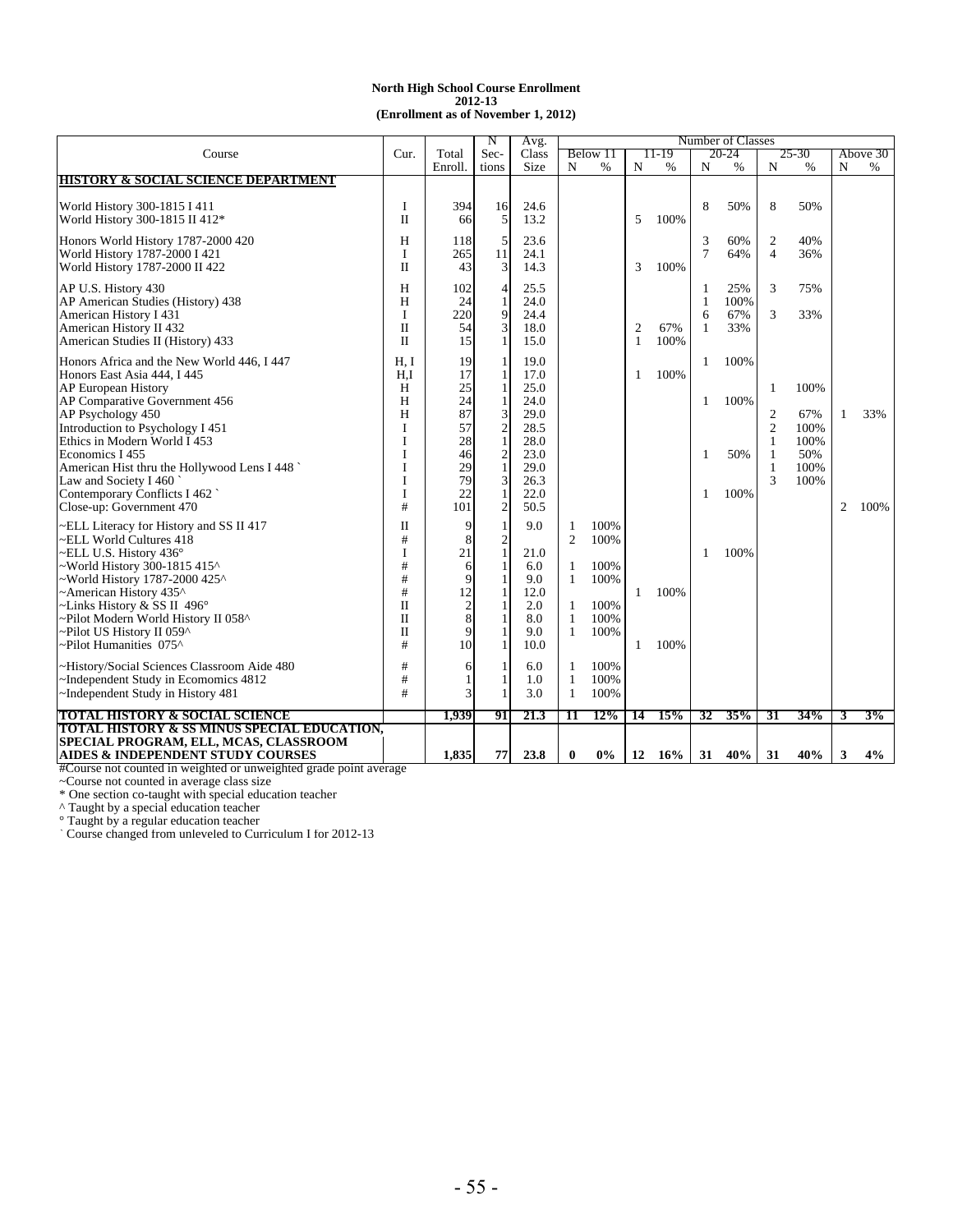#### **2012-13 (Enrollment as of November 1, 2012) North High School Course Enrollment**

|                                                                      |              |                | N              | Avg.         |              |          |                |       |        | Number of Classes |                |               |   |          |
|----------------------------------------------------------------------|--------------|----------------|----------------|--------------|--------------|----------|----------------|-------|--------|-------------------|----------------|---------------|---|----------|
| Course                                                               | Cur.         | Total          | Sec-           | Class        |              | Below 11 |                | 11-19 |        | 20-24             |                | 25-30         |   | Above 30 |
|                                                                      |              | Enroll.        | tions          | Size         | $\mathbf N$  | %        | N              | $\%$  | N      | $\%$              | $\mathbf N$    | $\frac{9}{6}$ | N | $\%$     |
| <b>MATHEMATICS DEPARTMENT</b>                                        |              |                |                |              |              |          |                |       |        |                   |                |               |   |          |
|                                                                      |              |                |                |              |              |          |                |       |        |                   |                |               |   |          |
| Honors Math 1 501                                                    | H            | 132            | 5              | 26.4         |              |          |                |       | 1      | 20%               | $\overline{4}$ | 80%           |   |          |
| Honors Math 2 502                                                    | H            | 105            | $\overline{4}$ | 26.3         |              |          |                |       | 1      | 25%               | 3              | 75%           |   |          |
| Honors Math 3 503                                                    | H            | 104            | $\overline{4}$ | 26.0         |              |          |                |       | 1      | 25%               | 3              | 75%           |   |          |
| AP Calculus 4 BC 504                                                 | H            | 50             |                | 25.0         |              |          |                |       |        |                   | $\mathbf{2}$   | 100%          |   |          |
| <b>AP Statistics 505</b>                                             | H            | 51             | $\frac{2}{2}$  | 25.5         |              |          |                |       | 1      | 50%               | 1              | 50%           |   |          |
| AP Calculus 4 AB 508                                                 | H            | 66             |                | 33.0         |              |          |                |       |        |                   |                |               | 2 | 100%     |
| Math 1 I 511                                                         | I            | 157            | 6              | 26.2         |              |          |                |       | 1      | 17%               | 5              | 83%           |   |          |
| Math 2 I 512                                                         | I            | 160            | 7              | 22.9         |              |          | $\mathbf{1}$   | 14%   | 4      | 57%               | $\mathbf{2}$   | 29%           |   |          |
| Math 3 I 513                                                         | I            | 176            | 6              | 29.3         |              |          |                |       |        |                   | 5              | 83%           | 1 | 17%      |
| Introduction to Calculus 514                                         | I            | 113            | 5              | 22.6         |              |          |                |       | 5      | 100%              |                |               |   |          |
|                                                                      |              |                |                |              |              |          |                |       |        |                   |                |               |   |          |
| Math 1 I 516                                                         | I            | 126            | 6              | 21.0         |              |          | $\mathbf{1}$   | 17%   | 5      | 83%               |                |               |   |          |
| Math 2 I 517                                                         | I            | 119            | 6              | 19.8         |              |          | 3              | 50%   | 3      | 50%               |                |               |   |          |
| Math 3 I 518                                                         | I            | 143            | $\mathbf{6}$   | 23.8         |              |          |                |       | 3      | 50%               | 3              | 50%           |   |          |
| Pre-Calculus 4 I 519                                                 | I            | 121            | 5              | 24.2         |              |          |                |       | 3      | 60%               | $\overline{2}$ | 40%           |   |          |
| Math 1 II 541, Mathematics $9\,571*$                                 | $II, \#$     | 52             |                | 13.0         | 1            | 25%      | 3              | 75%   |        |                   |                |               |   |          |
| Math 2 II 542, Mathematics $10\,572*$                                | $II, \#$     | 45             | $\frac{4}{3}$  | 15.0         |              |          | 3              | 100%  |        |                   |                |               |   |          |
| Math 3 II 543, Mathematics 11 573*                                   | $II, \#$     | 43             | 3              | 14.3         |              |          | 3              | 100%  |        |                   |                |               |   |          |
| Topics in Pre-Calculus II 544, Mathematics 12 574*                   | II.#         | 27             | $\overline{c}$ | 13.5         |              |          | $\overline{2}$ | 100%  |        |                   |                |               |   |          |
|                                                                      |              |                |                |              |              |          |                |       |        |                   |                |               |   |          |
| Math 1 (SIMMS) I 581                                                 | I            | 27             |                | 27.0         |              |          |                |       |        |                   | 1              | 100%          |   |          |
| Math 2 (SIMMS) I 582                                                 | I            | 18             | 1              | 18.0         |              |          | 1              | 100%  |        |                   |                |               |   |          |
| Math 3 (SIMMS) I 583                                                 | I            | 16             | $\mathbf{1}$   | 16.0         |              |          | 1              | 100%  |        |                   |                |               |   |          |
| Math (SIMMS) Pre-Calculus 4 584                                      | I            | 17             | $\mathbf{1}$   | 17.0         |              |          | $\mathbf{1}$   | 100%  |        |                   |                |               |   |          |
|                                                                      |              |                |                |              |              |          |                |       |        |                   |                |               |   |          |
| Honors Computers 550, Computers I 551<br><b>Business Math II 858</b> | H.I          | 39<br>20       | $\frac{2}{1}$  | 19.5<br>20.0 |              |          | 1              | 50%   | 1<br>1 | 50%<br>100%       |                |               |   |          |
|                                                                      | П            |                |                |              |              |          |                |       |        |                   |                |               |   |          |
| ∼ELL Math II 540 °                                                   | $\mathbf{I}$ |                | 1              | 7.0          | 1            | 100%     |                |       |        |                   |                |               |   |          |
| ~Math Concepts and Skills 2 532°                                     | #            | 47             | 6              | 7.8          | 5            | 83%      | 1              | 17%   |        |                   |                |               |   |          |
| ~Pilot Math 1 II 063^                                                | $\Pi$        | $\overline{c}$ | 1              | 2.0          | $\mathbf{1}$ | 100%     |                |       |        |                   |                |               |   |          |
| ~Pilot Math 2 II 064^                                                | $\Pi$        | 6              | 1              | 6.0          | $\mathbf{1}$ | 100%     |                |       |        |                   |                |               |   |          |
| ~Pilot Math 3 II 065^                                                | $\mathbf{I}$ | 9              |                | 9.0          | -1           | 100%     |                |       |        |                   |                |               |   |          |
| ~Pilot MCAS Math 062^                                                | $\mathbf{I}$ |                |                | 5.0          | $\mathbf{1}$ | 100%     |                |       |        |                   |                |               |   |          |
| $\sim$ Links Math II 596 $^{\circ}$                                  | $\mathbf{I}$ | 5              |                | 5.0          | 1            | 100%     |                |       |        |                   |                |               |   |          |
| -Math Classroom Aide 580                                             | #            | 7              |                | 7.0          | 1            | 100%     |                |       |        |                   |                |               |   |          |
|                                                                      |              |                |                |              |              |          |                |       |        |                   |                |               |   |          |
| <b>TOTAL MATHEMATICS</b>                                             |              | 2,015          | 98             | 20.6         | 13           | 13%      | 21             | 21%   | 30     | 31%               | 31             | 32%           | 3 | 3%       |
| <b>TOTAL MATHEMATICS MINUS SPECIAL EDUCATION,</b>                    |              |                |                |              |              |          |                |       |        |                   |                |               |   |          |
| SPECIAL PROGRAM, ELL, MCAS, CLASSROOM                                |              |                |                |              |              |          |                |       |        |                   |                |               |   |          |
| <b>AIDES &amp; INDEPENDENT STUDY COURSES</b>                         |              | 1,927          | 85             | 22.7         | 1            | $1\%$    | 20             | 24%   | 30     | 35%               | 31             | 36%           | 3 | 4%       |

#Course not counted in weighted or unweighted grade point average

~Course not counted in average class size

\* Includes sections co-taught with special education teacher

^ Taught by a special education teacher

° Taught by a regular education teacher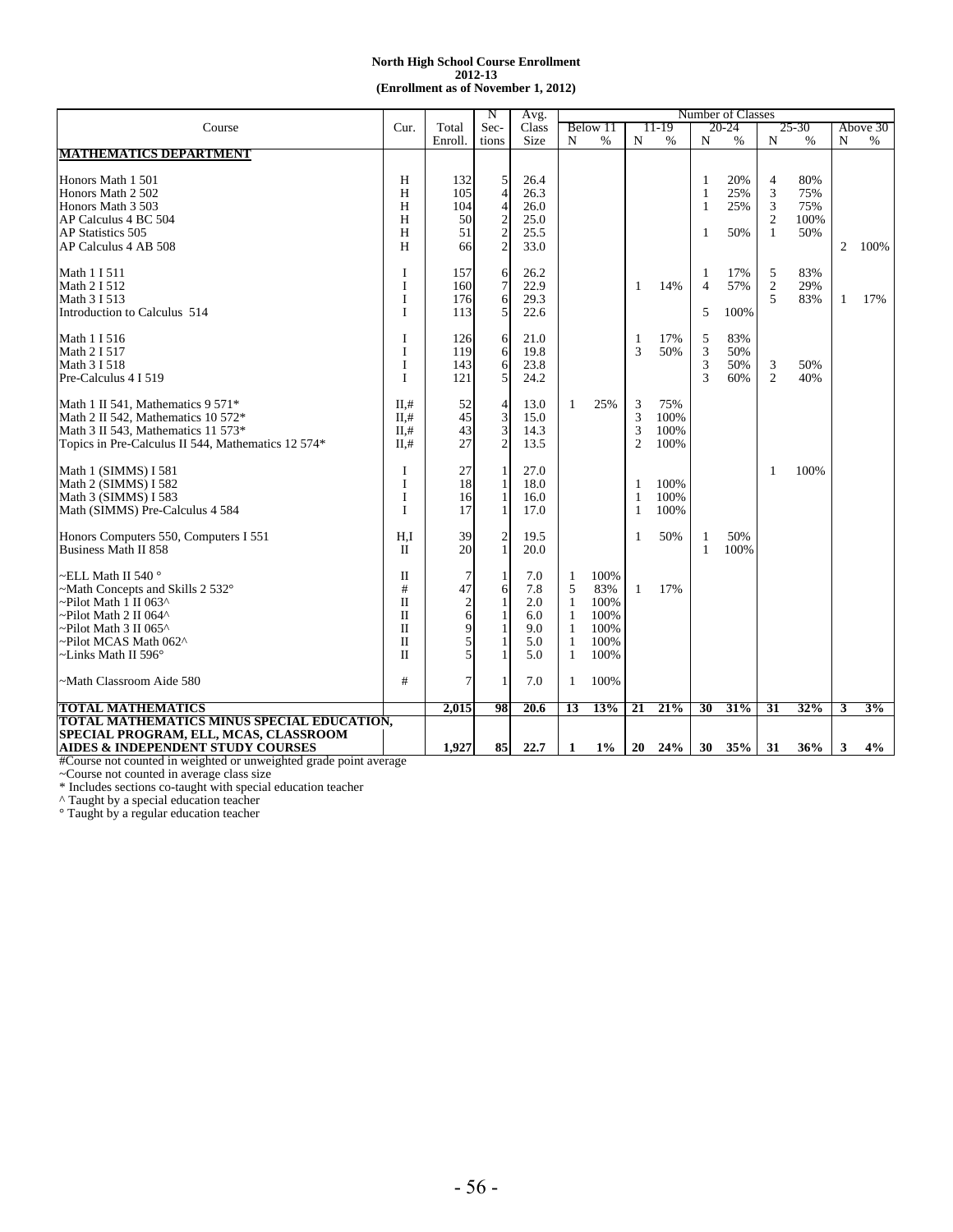|                                                    |        |         |                                  | Avg.  |   |         |    |       |   | Number of Classes |   |       |   |          |
|----------------------------------------------------|--------|---------|----------------------------------|-------|---|---------|----|-------|---|-------------------|---|-------|---|----------|
| Course                                             | Cur.   | Total   | Sec-                             | Class |   | Below 1 |    | 11-19 |   | 20-24             |   | 25-30 |   | Above 30 |
|                                                    |        | Enroll. | tions                            | Size  | N | $\%$    | N  | %     | N | $\%$              | N | %     | N | $\%$     |
| <b>ART DEPARTMENT</b>                              |        |         |                                  |       |   |         |    |       |   |                   |   |       |   |          |
| Art Minor 1701                                     |        | 45      |                                  | 22.5  |   |         |    |       |   | 100%              |   |       |   |          |
| Art Minor 2 702, 3 703, and 4 704                  | #<br># | 34      | $\overline{2}$<br>$\overline{c}$ | 17.0  |   |         |    | 50%   |   | 50%               |   |       |   |          |
|                                                    |        |         |                                  |       |   |         |    |       |   |                   |   |       |   |          |
| Ceramics Minor 1705                                | #      | 123     | 5                                | 24.6  |   |         |    |       | 2 | 40%               | 3 | 60%   |   |          |
| Ceramics Minor 2 706                               | #      | 50      | $\overline{3}$                   | 16.7  |   |         | 3  | 100%  |   |                   |   |       |   |          |
| Ceramics Minor 3 707, Ceramics Minor 4 729         | #      |         |                                  | 9.0   |   | 100%    |    |       |   |                   |   |       |   |          |
| Art Major 1 708                                    |        | 53      | 2                                | 26.5  |   |         |    |       |   | 50%               |   | 50%   |   |          |
| Art Major 2 709                                    |        | 15      |                                  | 15.0  |   |         |    | 100%  |   |                   |   |       |   |          |
| Art Major 3 710                                    |        | 17      |                                  | 17.0  |   |         |    | 100%  |   |                   |   |       |   |          |
| Honors Art Major 4 711                             | Н      | 13      |                                  | 13.0  |   |         |    | 100%  |   |                   |   |       |   |          |
| Photo Minor 1715                                   | #      | 49      | $\overline{3}$                   | 16.3  |   |         |    | 100%  |   |                   |   |       |   |          |
| Photo Minor 2 716, Photo Minor 3 717               | #      | 31      | $\mathbf{2}$                     | 15.5  |   |         |    | 50%   |   | 50%               |   |       |   |          |
| Photo Major 1 718, Honors Photo Major 2 719, 3 720 | H.I    | 22      |                                  | 22.0  |   |         |    |       |   | 100%              |   |       |   |          |
| ~Ceramics Classroom Aide 722                       | #      |         |                                  | 3.0   |   | 100%    |    |       |   |                   |   |       |   |          |
| ~Ceramics Independent Study 792                    | #      |         |                                  | 1.0   |   | 100%    |    |       |   |                   |   |       |   |          |
| ~Photo Independent Study 796                       | #      |         |                                  | 1.0   |   | 100%    |    |       |   |                   |   |       |   |          |
| ~Art Work Study 725                                | #      |         |                                  | 1.0   |   | 100%    |    |       |   |                   |   |       |   |          |
| ~Photo Work Study 799                              | #      |         |                                  | 1.0   |   | 100%    |    |       |   |                   |   |       |   |          |
| TOTAL ART DEPARTMENT                               |        | 4681    | 29                               | 16.1  | 0 | 21%     | 11 | 38%   |   | 28%               |   | 14%   |   |          |
| ART MINUS INDEPENDENT STUDY, CLASSROOM             |        |         |                                  |       |   |         |    |       |   |                   |   |       |   |          |
| <b>AIDE, AND WORK STUDY COURSES</b>                |        | 461     | 24                               | 19.2  |   | 4%      | 11 | 46%   | 8 | 33%               |   | 17%   |   |          |

|                                  |      |         | N     | Avg.  |         |      |   |       |   | Number of Classes |   |           |    |            |
|----------------------------------|------|---------|-------|-------|---------|------|---|-------|---|-------------------|---|-----------|----|------------|
| Course                           | Cur. | Total   | Sec-  | Class | Below 1 |      |   | 11-19 |   | 20-24             |   | $25 - 30$ |    | Above 30   |
|                                  |      | Enroll. | tions | Size  | N       | %    | N | $\%$  | N | $\%$              | N | %         | N  | $\%$       |
| <b>MUSIC DEPARTMENT</b>          |      |         |       |       |         |      |   |       |   |                   |   |           |    |            |
| Concert Choir I 801              |      | 29      |       | 29.0  |         |      |   |       |   |                   |   | 100%      |    |            |
| Honors Family Singers 802        | Н    | 25      |       | 25.0  |         |      |   |       |   |                   |   | 100%      |    |            |
| Tiger BeBop I 803                |      | 14      |       | 14.0  |         |      |   | 100%  |   |                   |   |           |    |            |
| Jubilee Singers I 804            |      | 49      |       | 49.0  |         |      |   |       |   |                   |   |           |    | 100%       |
| Symphony Orchestra Strings I 805 |      | 22      |       | 22.0  |         |      |   |       |   |                   |   |           |    | 100%       |
| Honors String Ensemble 806       | Η    |         |       | 7.0   |         | 100% |   |       |   |                   |   |           |    |            |
| Symphonic Band I 807, 808        |      | 47      |       | 47.0  |         |      |   |       |   |                   |   |           |    | 100%       |
| Honors Wind Ensemble 809         | Н    | 54      |       | 54.0  |         |      |   |       |   |                   |   |           |    | 100%       |
| Jazz Ensemble 811                | #    | 39      |       | 39.0  |         |      |   |       |   |                   |   |           |    | 100%       |
| Jazz Workshop I 831              |      | 13      |       | 13.0  |         |      |   | 100%  |   |                   |   |           |    |            |
| Music Theory I 812               |      | 37      | 2     | 18.5  |         |      |   | 50%   |   | 50%               |   |           |    |            |
| AP Music Theory 813              | н    | 14      |       | 14.0  |         |      |   | 100%  |   |                   |   |           |    |            |
| Music Technology 814             |      | 35      |       | 11.7  |         | 33%  |   | 67%   |   |                   |   |           |    |            |
| Film Scoring I 815               |      | 13      |       | 13.0  |         |      |   | 100%  |   |                   |   |           |    |            |
| Pop Music in America 816         | #    | 15      |       | 15.0  |         |      |   | 100%  |   |                   |   |           |    |            |
| <b>TOTAL MUSIC DEPARTMENT</b>    |      | 413     | 18    | 22.9  | 2       | 11%  | 8 | 44%   |   | 6%                | 2 | 11%       | ÷. | 28%        |
|                                  |      |         | N     | Avg.  |         |      |   |       |   | Number of Classes |   |           |    |            |
| Course                           | Cur. | Total   | Sec-  | Class | Below   |      |   | 1-19  |   | 20-24             |   | 25-30     |    | Above $30$ |
|                                  |      | Enroll. | tions | Size  | N       | %    | N | $\%$  | N | $\%$              | N | $\%$      | N  | %          |

| Course                                                         | Cur. | Total   | Sec-  | Class |   | Below 1. |   | 11-19 |   | 20-24 | 25-30 | Above 30 |
|----------------------------------------------------------------|------|---------|-------|-------|---|----------|---|-------|---|-------|-------|----------|
|                                                                |      | Enroll. | tions | Size  | N | %        | N | %     | N | %     | %     | %        |
| THEATRE DEPARTMENT                                             |      |         |       |       |   |          |   |       |   |       |       |          |
|                                                                |      |         |       |       |   |          |   |       |   |       |       |          |
| Theatre Arts 1 820                                             |      | 26      |       | 26.0  |   |          |   |       |   |       | 100%  |          |
| Introduction to Technical Theatre 822                          |      |         |       | 7.0   |   | 100\%    |   |       |   |       |       |          |
| Stage Techniques 823                                           |      | 22      |       | 22.0  |   |          |   |       |   | 100%  |       |          |
| ~Advanced Theatrical Directing/Practicum 826                   |      |         |       | 4.0   |   | 100%     |   |       |   |       |       |          |
| ~Stage Production Work Study 824                               |      |         |       | 1.0   |   | 100%     |   |       |   |       |       |          |
| ~Theatre Independent Study 828                                 |      |         |       | 3.0   |   | 100%     |   |       |   |       |       |          |
| ~Theatre Arts Work Study 830                                   |      |         |       | 1.0   |   | 100\%    |   |       |   |       |       |          |
| <b>TOTAL THEATRE DEPARTMENT</b>                                |      | -64     |       | 9.1   |   | 71%      |   | $0\%$ |   | 14%   | 14%   |          |
|                                                                |      |         |       |       |   |          |   |       |   |       |       |          |
| <b>THEATRE DEPARTMENT MINUS INDEPENDENT AND</b>                |      |         |       |       |   |          |   |       |   |       |       |          |
| WORK STUDY AND DIRECTING PRACTICUM<br>$\overline{\phantom{a}}$ |      | 56      |       | 14.0  |   | 50%      |   | $0\%$ |   | 25%   | 25%   |          |

#Course not counted in weighted or unweighted grade point average

~Course not counted in average class size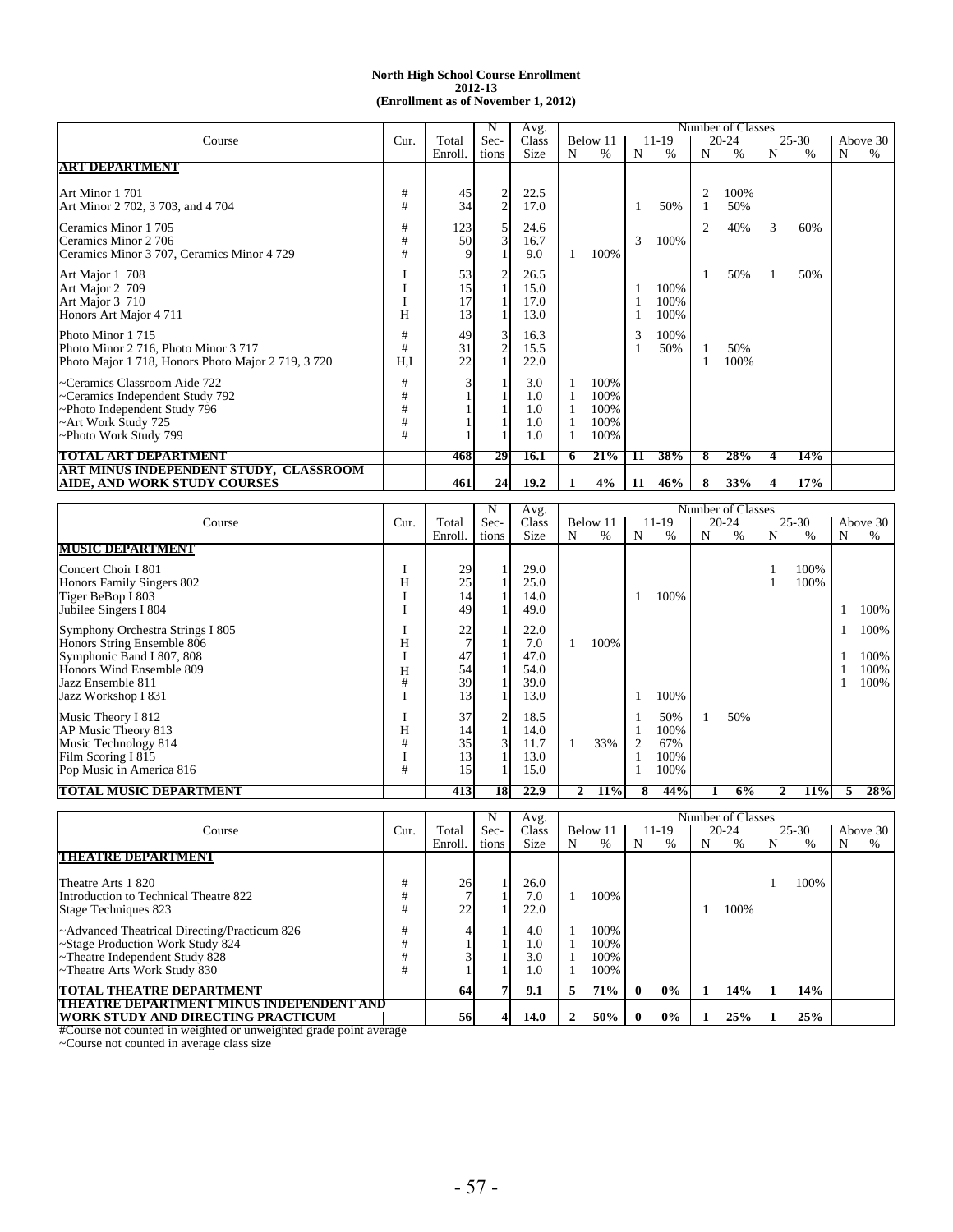|                                                                    |      |                | N                       | Avg.  |    |          |                |       |   | Number of Classes |           |           |
|--------------------------------------------------------------------|------|----------------|-------------------------|-------|----|----------|----------------|-------|---|-------------------|-----------|-----------|
| Course                                                             | Cur. | Total          | Sec-                    | Class |    | Below 11 |                | 11-19 |   | $20 - 24$         | 25-30     | Above 30  |
|                                                                    |      | Enroll.        | tions                   | Size  | N  | $\%$     | N              | $\%$  | N | %                 | N<br>$\%$ | N<br>$\%$ |
| <b>CAREER &amp; TECHNICAL EDUCATION</b>                            |      |                |                         |       |    |          |                |       |   |                   |           |           |
| <b>DEPARTMENT</b>                                                  |      |                |                         |       |    |          |                |       |   |                   |           |           |
|                                                                    |      |                |                         |       |    |          |                |       |   |                   |           |           |
| Automotive Technology Exploratory 880                              | #    | 29             |                         | 14.5  |    |          | $\overline{c}$ | 100%  |   |                   |           |           |
| Automotive Technology Major 1 882, 2 883, 3 884**                  |      | 27             | $\frac{2}{3}$           | 9.0   | 3  | 100%     |                |       |   |                   |           |           |
|                                                                    |      |                |                         |       |    |          |                |       |   |                   |           |           |
| Carpentry Technology Exploratory 887                               | #    | 36             | 3                       | 12.0  |    | 33%      | 2              | 67%   |   |                   |           |           |
| Carpentry Technology Major 1 889, 2 890, 3 891                     | I    | 14             | $\overline{\mathbf{3}}$ | 4.7   | 3  | 100%     |                |       |   |                   |           |           |
|                                                                    |      |                |                         |       |    |          |                |       |   |                   |           |           |
| Child Development Exploratory 894                                  | #    | 31             |                         | 15.5  |    |          | $\overline{2}$ | 100%  |   |                   |           |           |
| Early Education & Care Major 1 895, 2 896, 3 897                   |      | 21             | $\mathbf{3}$            | 7.0   | 2  | 67%      |                | 33%   |   |                   |           |           |
|                                                                    |      |                |                         |       |    |          |                |       |   |                   |           |           |
| Culinary Arts Exploratory 902                                      | $\#$ | 65             |                         | 16.3  |    |          | 4              | 100%  |   |                   |           |           |
| Culinary Arts Major 1 906, 2 906**, 3 907                          |      | 60             | 6                       | 10.0  | 6  | 100%     |                |       |   |                   |           |           |
|                                                                    |      |                |                         |       |    |          |                |       |   |                   |           |           |
| Drafting Exploratory 911                                           | #    | 36             |                         | 18.0  |    |          | 2              | 100%  |   |                   |           |           |
| Architectural Drafting Major 1 915, 2 916, 3 917                   |      | 18             | $\overline{\mathbf{3}}$ | 6.0   | 3  | 100%     |                |       |   |                   |           |           |
|                                                                    |      |                |                         |       |    |          |                |       |   |                   |           |           |
| Graphics Communication Exploratory 932                             | $\#$ | 61             | 3                       | 20.3  |    |          |                |       | 3 | 100%              |           |           |
| Graphics Communication Major 1 934, 2 935, 3 936                   |      | 42             | $\overline{\mathbf{3}}$ | 14.0  | 3  | 100%     |                |       |   |                   |           |           |
|                                                                    |      |                |                         |       |    |          |                |       |   |                   |           |           |
| Design and Visual Communications Exploratory 978                   | #    | 34             |                         | 17.0  |    |          | $\overline{2}$ | 100%  |   |                   |           |           |
| Advertising, Animation, and Web Major 1 I 979                      | I    | 15             | 2                       | 15.0  |    |          |                | 100%  |   |                   |           |           |
|                                                                    |      |                |                         | 13.0  |    |          |                | 100%  |   |                   |           |           |
| Advanced Visual Design and Communication Major 2 I 981             | I    | 13             |                         |       |    |          |                |       |   |                   |           |           |
| Honors Visual Design and Communication Major 3 983                 | H    | 12             |                         | 12.0  | 1  | 100%     |                |       |   |                   |           |           |
|                                                                    |      |                |                         |       |    |          |                |       |   |                   |           |           |
| -Child Care Classroom Aide 898                                     | $\#$ |                |                         | 1.0   |    | 100%     |                |       |   |                   |           |           |
| -Culinary Arts Classroom Aide 909                                  | #    | 6              |                         | 6.0   |    | 100%     |                |       |   |                   |           |           |
| -Visual Design Classroom Aide 989                                  | #    |                |                         | 1.0   |    | 100%     |                |       |   |                   |           |           |
| Graphic Arts Classroom Aide 937                                    | #    | $\overline{c}$ |                         | 2.0   |    | 100%     |                |       |   |                   |           |           |
| -Graphic Arts Work Study 948                                       | #    |                |                         | 1.0   | 1  | 100%     |                |       |   |                   |           |           |
| ~Visual Design and Communication Independent Study 984             | #    | 11             |                         | 11.0  |    |          | 1              | 100%  |   |                   |           |           |
|                                                                    |      |                |                         |       |    |          |                |       |   |                   |           |           |
| <b>TOTAL CAREER &amp; TECHNICAL EDUCATION</b>                      |      | 536            | 48                      | 11.2  | 27 | 56%      | 18             | 38%   | 3 | 6%                |           |           |
| <b>TOTAL CAREER &amp; TECHNICAL EDUCATION MINUS</b>                |      |                |                         |       |    |          |                |       |   |                   |           |           |
| AIDES, WORK AND INDEPENDENT STUDY COURSES                          |      | 514            | 42                      | 12.2  | 22 | 52%      | 17             | 40%   | 3 | 7%                |           |           |
| **Includes students cross-registered from Newton South High School |      |                |                         |       |    |          |                |       |   |                   |           |           |

#Course not counted in weighted or unweighted grade point average

~Course not counted in average class size

|                                                  |      |                                               |       | Avg.        |   |       |    |       |   | Number of Classes |   |       |   |          |
|--------------------------------------------------|------|-----------------------------------------------|-------|-------------|---|-------|----|-------|---|-------------------|---|-------|---|----------|
| Course                                           |      | Total                                         | Sec-  | Class       |   | Below |    | 11-19 |   | 20-24             |   | 25-30 |   | Above 30 |
|                                                  | Cur. | Enroll.                                       | tions | <b>Size</b> | N | $\%$  | N  | $\%$  | N | %                 | N | %     | N | %        |
| <b>BUSINESS DEPARTMENT</b>                       |      |                                               |       |             |   |       |    |       |   |                   |   |       |   |          |
|                                                  |      |                                               |       |             |   |       |    |       |   |                   |   |       |   |          |
| Accounting 1 I 855, Accounting 2 I 856           |      | $\begin{array}{c} 28 \\ 20 \end{array}$       |       | 28.0        |   |       |    |       |   |                   |   | 100%  |   |          |
| Business Math II 858                             | П    |                                               |       | 20.0        |   |       |    |       |   | 100%              |   |       |   |          |
| Entrepreneurship 860                             | #    | 45                                            |       | 22.5        |   |       |    | 50%   |   | 50%               |   |       |   |          |
| Financial Planning and Banking 861               | #    |                                               |       | 24.0        |   |       |    |       |   | 100%              |   |       |   |          |
| Marketing and Management 863                     | #    |                                               |       | 22.0        |   |       |    |       |   | 100%              |   |       |   |          |
| Interactive Multimedia 864                       |      | $\begin{array}{c} 24 \\ 22 \\ 20 \end{array}$ |       | 20.0        |   |       |    |       |   | 100%              |   |       |   |          |
| Microsoft Office 2010 866                        | #    | 14                                            |       | 14.0        |   |       |    | 100%  |   |                   |   |       |   |          |
| Money Matters: Intro to Personal Finance 867     | #    | 28                                            |       | 14.0        |   |       |    | 100%  |   |                   |   |       |   |          |
| Web Site Development 868                         | #    | 13                                            |       | 13.0        |   |       |    | 100%  |   |                   |   |       |   |          |
| Word Processing 869, 868                         | #    | 16                                            |       | 16.0        |   |       |    | 100%  |   |                   |   |       |   |          |
| ~Computer Lab Assistant 877                      | #    |                                               |       | 2.0         |   | 100%  |    |       |   |                   |   |       |   |          |
| ~Independent Study in Accounting 1 and 2878, 879 | #    |                                               |       | 1.0         |   | 100%  |    |       |   |                   |   |       |   |          |
|                                                  |      |                                               |       |             |   |       |    |       |   |                   |   |       |   |          |
| <b>TOTAL BUSINESS</b>                            |      | 233                                           | 14    | 16.6        |   | 14%   | n  | 43%   |   | 36%               |   | 7%    |   |          |
| TOTAL BUSINESS MINUS WORK STUDY, LAB             |      |                                               |       |             |   |       |    |       |   |                   |   |       |   |          |
| ASSISTANTS, AND INDEPENDENT STUDY                |      | 230                                           | 12    | 19.2        | 0 | $0\%$ | 6. | 50%   |   | 5 42%             |   | 8%    |   |          |

#Course not counted in weighted or unweighted grade point average

~Course not counted in average class size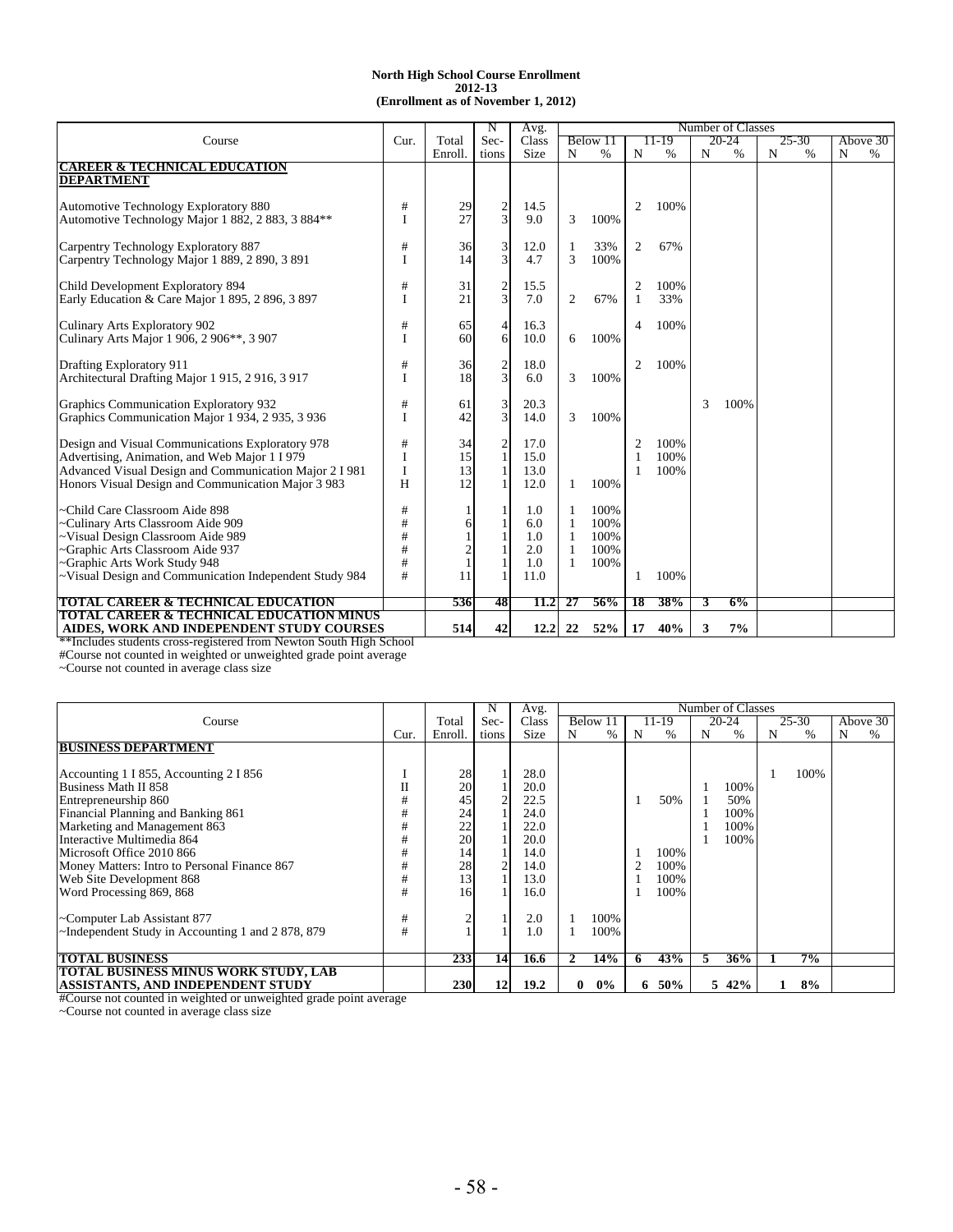|                                                         |      |         |       | Avg.        |   |               |    |      |   | Number of Classes |   |       |   |          |
|---------------------------------------------------------|------|---------|-------|-------------|---|---------------|----|------|---|-------------------|---|-------|---|----------|
| Course                                                  |      | Total   | Sec-  | Class       |   | <b>Below</b>  |    | 1-19 |   | 20-24             |   | 25-30 |   | Above 30 |
|                                                         | Cur. | Enroll. | tions | <b>Size</b> | N | $\frac{0}{0}$ | N  | %    | N | $\%$              | N | %     | N | $\%$     |
| TECHNOLOGY & ENGINEERING DEPARTMENI                     |      |         |       |             |   |               |    |      |   |                   |   |       |   |          |
| Engineering Technology 636                              | #    | 25      |       | 25.0        |   |               |    |      |   |                   |   | 100%  |   |          |
| Exploring Technology 1963                               |      | 18      |       | 18.0        |   |               |    | 100% |   |                   |   |       |   |          |
|                                                         |      |         |       |             |   |               |    |      |   |                   |   |       |   |          |
| Engineering 1 I 959, Engineering Research Project I 969 |      | 79      |       | 21.0        |   |               |    | 50%  | 2 | 50%               |   |       |   |          |
| Robotics I 965, Engineering Research Project I 969      |      | 54      | 3۱    | 18.0        |   |               |    | 100% |   |                   |   |       |   |          |
|                                                         |      |         |       |             |   |               |    |      |   |                   |   |       |   |          |
| Xplore Greengineering 924, Greengineering 301 930       | #    | 32      |       | 16.0        |   |               |    | 100% |   |                   |   |       |   |          |
| Greengineering 101 927                                  |      | 34      |       | 17.0        |   |               |    | 100% |   |                   |   |       |   |          |
| Greengineering 201 929                                  |      | 10      |       | 10.0        |   | 100%          |    |      |   |                   |   |       |   |          |
|                                                         |      |         |       |             |   |               |    |      |   |                   |   |       |   |          |
| TOTAL TECHNOLOGY & ENGINEERING                          |      | 252     | 14    | 18.0        |   | 7%            | 10 | 71%  | L | 14%               |   | 7%    |   |          |

|                                                                                                                                                                                                                    |                                      |                                           |                                                                                                            | Avg.                                                        |                |              |   |       |                          | Number of Classes               |                                                                                |                                                |        |                   |
|--------------------------------------------------------------------------------------------------------------------------------------------------------------------------------------------------------------------|--------------------------------------|-------------------------------------------|------------------------------------------------------------------------------------------------------------|-------------------------------------------------------------|----------------|--------------|---|-------|--------------------------|---------------------------------|--------------------------------------------------------------------------------|------------------------------------------------|--------|-------------------|
| Course                                                                                                                                                                                                             |                                      | Total                                     | Sec-                                                                                                       | Class                                                       | Below 11       |              |   | 11-19 |                          | 20-24                           |                                                                                | 25-30                                          |        | Above 30          |
|                                                                                                                                                                                                                    | Cur.                                 | Enroll.                                   | tions                                                                                                      | Size                                                        | N              | %            | N | $\%$  | N                        | $\%$                            | N                                                                              | $\%$                                           | N      | $\%$              |
| PHYSICAL EDUCATION/WELLNESS DEPARTMENT                                                                                                                                                                             |                                      |                                           |                                                                                                            |                                                             |                |              |   |       |                          |                                 |                                                                                |                                                |        |                   |
| Freshman Core PE 001<br>Sexuality & Health 09 002<br>Personal Fitness 003<br>Wellness Activities 005<br>Personal & Group Awareness 006<br>Get Fit 007<br>Intro to Rock Climbing 008<br>Aqua-fit& CPR/AED/First Aid | #<br>#<br>#<br>#<br>#<br>#<br>#<br># | 247<br>217<br>50<br>134<br>76<br>58<br>51 | <b>10</b><br>10<br>$\overline{\mathbf{c}}$<br>5<br>$\overline{\mathbf{3}}$<br>$\sqrt{2}$<br>$\overline{c}$ | 24.7<br>21.7<br>25.0<br>26.8<br>25.3<br>29.0<br>25.5<br>7.0 |                | 100%         | 2 | 20%   | 5<br>6<br>$\overline{2}$ | 50%<br>60%<br>50%<br>40%<br>33% | 4<br>$\overline{2}$<br>$\overline{c}$<br>$\mathfrak{2}$<br>1<br>$\overline{2}$ | 40%<br>20%<br>50%<br>40%<br>67%<br>50%<br>100% | 1<br>1 | 10%<br>20%<br>50% |
| Lifeguard Training 017<br>Team Sports 1 022<br>Team Sports 2023<br>World Games 024<br>Lifetime Activities 025<br>Dance in Action 030                                                                               | #<br>#<br>#<br>#<br>#<br>#           | 9<br>84<br>26<br>79<br>57<br>19           | 3<br>$\mathbf{1}$<br>3<br>$\overline{c}$                                                                   | 9.0<br>28.0<br>26.0<br>26.3<br>28.5<br>19.0                 |                | 100%         |   | 100%  | 1                        | 33%                             | 2<br>$\overline{c}$                                                            | 67%<br>100%<br>33%<br>100%                     | 1      | 33%<br>33%        |
| Methods in Coaching 031<br>Prevention and Care of Athletic Injuries 031<br>Career Fitness 033<br>AM Swim 042                                                                                                       | #<br>#<br>#<br>#                     | 14<br>28<br>25<br>24                      | $\mathbf{1}$<br>$\mathbf{1}$                                                                               | 14.0<br>28.0<br>25.0<br>24.0                                |                |              |   | 100%  |                          | 100%                            |                                                                                | 100%<br>100%                                   |        |                   |
| ~Links Physical Education 027^<br>~Adaptive Physical Education 029^<br>~Pilot Physical Education 073^                                                                                                              | #<br>#<br>#                          | 8<br>9<br>25                              | $\boldsymbol{2}$                                                                                           | 8.0<br>4.5<br>25.0                                          | $\overline{2}$ | 100%<br>100% |   |       |                          |                                 |                                                                                | 100%                                           |        |                   |
| <b>TOTAL PHYSICAL EDUCATION/WELLNESS</b>                                                                                                                                                                           |                                      | 1.247                                     | 54                                                                                                         | 23.1                                                        | 5.             | 9%           | 4 | $7\%$ | 17                       | 31%                             | 23                                                                             | 43%                                            | 5      | 9%                |
| PHYS ED MINUS SPECIAL EDUCATION, SPECIAL<br><b>PROGRAMS AND CLASSROOM AIDES</b>                                                                                                                                    |                                      | 1,205                                     | 50                                                                                                         | 24.1                                                        | $\overline{2}$ | 4%           | 4 | 8%    |                          | 17 34%                          | 22                                                                             | 44%                                            |        | $5\ 10\%$         |

^Taught by a special education teacher

#Course not counted in weighted or unweighted grade point average

~Course not counted in average class size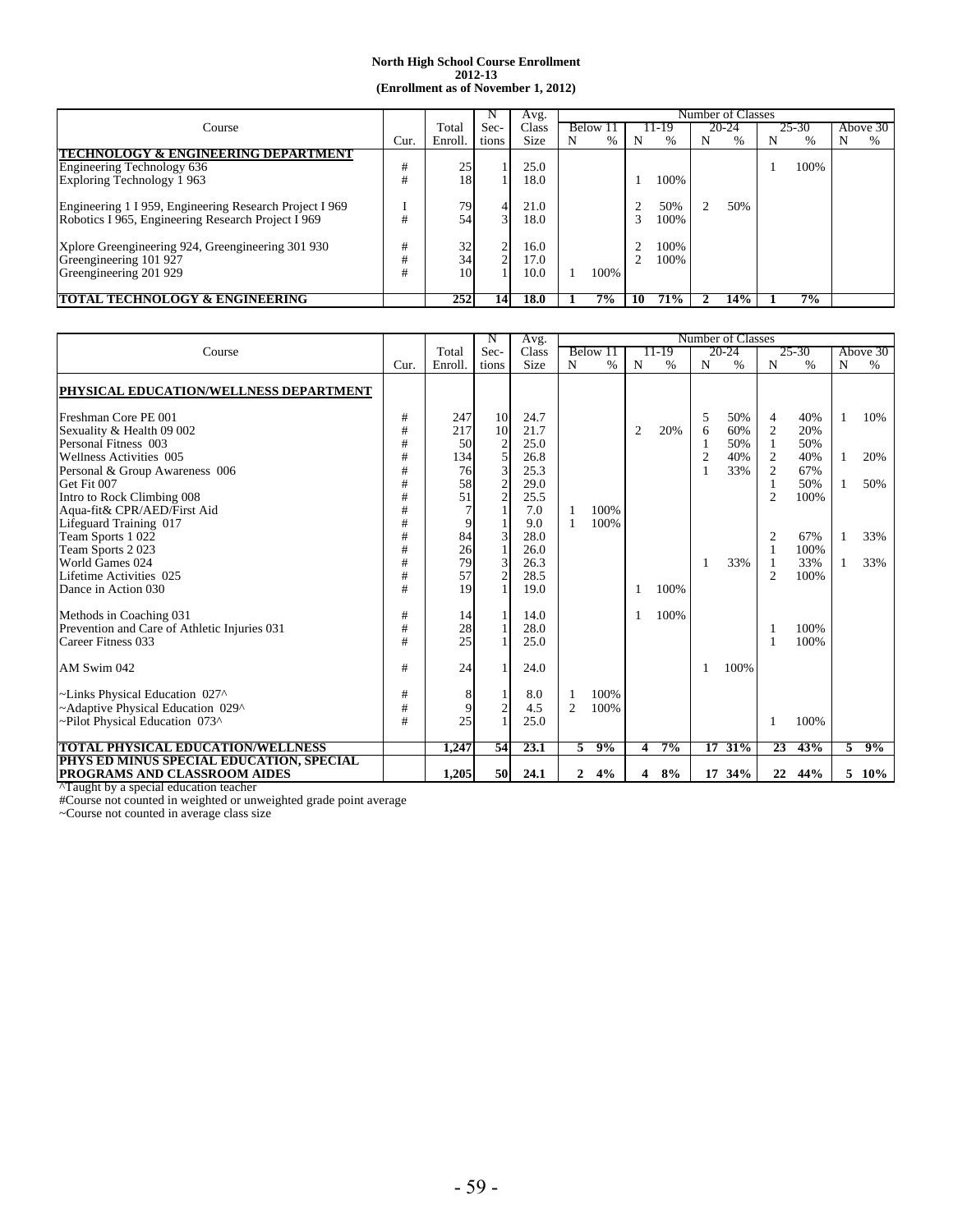#### **2012-13 (Enrollment as of November 1, 2012) North High School Course Enrollment**

|                                                                                                                                      |             |                       |                | Avg.              |               |                      |   |       |   | Number of Classes |   |               |   |          |
|--------------------------------------------------------------------------------------------------------------------------------------|-------------|-----------------------|----------------|-------------------|---------------|----------------------|---|-------|---|-------------------|---|---------------|---|----------|
| Course                                                                                                                               |             | Total                 | Sec-           | Class             |               | Below 11             |   | 11-19 |   | 20-24             |   | 25-30         |   | Above 30 |
|                                                                                                                                      | Cur.        | Enroll.               | tions          | <b>Size</b>       | N             | $\%$                 | N | $\%$  | N | $\%$              | N | $\frac{0}{0}$ | N | %        |
| <b>SPECIAL EDUCATION</b>                                                                                                             |             |                       |                |                   |               |                      |   |       |   |                   |   |               |   |          |
| Reading Support (1 Block) 106<br>Reading Support (2 Block) 107, 108                                                                  | #<br>#      | 34                    | 2<br>16        | 1.5<br>2.1        | 2<br>16       | 100%<br>100%         |   |       |   |                   |   |               |   |          |
| Academic Support (2 Blocks) 306-319<br>Academic Support (4 Blocks) 306-319                                                           | #<br>#      | 66<br>286             | 14<br>37       | 4.7<br>7.7        | 14<br>35      | 100%<br>95%          | 2 | 5%    |   |                   |   |               |   |          |
| Community Connections 301                                                                                                            | #           | 23                    | $\overline{2}$ | 11.5              |               | 50%                  |   | 50%   |   |                   |   |               |   |          |
| Communication and Organization Skills (1 Block) 326<br>Communication and Organization Skills (2 Blocks) 327<br>Social Pragmatics 324 | #<br>#<br># | 71<br>$\frac{25}{20}$ | 55<br>20<br>6  | 1.3<br>1.3<br>3.3 | 55<br>20<br>6 | 100%<br>100%<br>100% |   |       |   |                   |   |               |   |          |
| Individualized Support 322<br>Support and Strategies 321                                                                             | #           | 48                    | 21             | 2.3               | 21            | 100%                 |   |       |   |                   |   |               |   |          |
| Community Living English 305<br>Community Living Math 859<br><b>Exploring Healthy Relationships 349</b>                              | #<br>#<br># | 13                    | $\mathbf{3}$   | 4.0<br>4.0<br>4.3 | 3             | 100%<br>100%<br>100% |   |       |   |                   |   |               |   |          |
| <b>TOTAL SPECIAL EDUCATION</b>                                                                                                       |             | 597                   | 1781           | 3.4               | 175           | 98%                  |   | $2\%$ |   |                   |   |               |   |          |

| <b>PILOT PROGRAM*</b>                   |                         |                 |                |      |    |      |  |       |   |      |  |
|-----------------------------------------|-------------------------|-----------------|----------------|------|----|------|--|-------|---|------|--|
|                                         |                         |                 |                |      |    |      |  |       |   |      |  |
| Pilot Modern World History II 058       | $\mathbf{I}$            | 8               |                | 8.0  |    | 100% |  |       |   |      |  |
| Pilot US History II 059                 | Π                       | 9               |                | 9.0  |    | 100% |  |       |   |      |  |
| Pilot Humanities 075                    | #                       | 10              |                | 10.0 |    | 100% |  |       |   |      |  |
| Pilot Math 1 II 063                     | $\overline{\mathbf{u}}$ |                 |                | 2.0  |    | 100% |  |       |   |      |  |
| Pilot Math 2 II 064                     | $\mathbf{I}$            | 61              |                | 6.0  |    | 100% |  |       |   |      |  |
| Pilot Math 3 II 065                     | $\mathbf{I}$            | 9               |                | 9.0  |    | 100% |  |       |   |      |  |
| Pilot MCAS Math II 062                  | $\overline{\mathbf{u}}$ |                 |                | 5.0  |    | 100% |  |       |   |      |  |
| Pilot/Links Math II 596                 | $\mathbf{I}$            |                 |                | 5.0  |    | 100% |  |       |   |      |  |
| Pilot Physics II 067                    | $\mathbf{I}$            |                 |                | 4.0  |    | 100% |  |       |   |      |  |
| Pilot Biology II 068                    | Π                       | 9               |                | 9.0  |    | 100% |  |       |   |      |  |
| Pilot English 1 II 116                  | #                       |                 |                | 3.0  |    | 100% |  |       |   |      |  |
| Pilot English 2 II 117                  | #                       | 8               |                | 8.0  |    | 100% |  |       |   |      |  |
| Pilot English 3 II 118                  | #                       | 8               |                | 8.0  |    | 100% |  |       |   |      |  |
| Pilot English 4 II 119                  | #                       | 6               |                | 6.0  |    | 100% |  |       |   |      |  |
| Pilot MCAS English                      | #                       |                 |                | 5.0  |    | 100% |  |       |   |      |  |
| Pilot Men's & Women's Group 054, 055    | #                       | 21              | $\overline{c}$ | 10.5 |    | 50%  |  | 50%   |   |      |  |
| Pilot Occupational Skills 071           | #                       |                 |                | 5.0  |    | 100% |  |       |   |      |  |
| Pilot Physical Education 073            | #                       |                 |                | 25.0 |    |      |  |       |   | 100% |  |
| Pilot Elective 076                      | #                       | $\frac{25}{25}$ |                | 25.0 |    |      |  |       |   | 100% |  |
| Pilot Pragmatics 070                    | #                       |                 |                | 3.0  |    | 100% |  |       |   |      |  |
| Pilot Individual Meeting 077            | #                       | 29              |                | 29.0 |    | 100% |  |       |   |      |  |
| Pilot Work Study 056                    | #                       | 6               |                | 6.0  |    | 100% |  |       |   |      |  |
| Pilot Independent Study in English 1271 |                         |                 |                | 1.0  |    | 100% |  |       |   |      |  |
|                                         |                         |                 |                |      |    |      |  |       |   |      |  |
| <b>TOTAL PILOT</b>                      |                         | 212             | 24             | 8.8  | 21 | 88%  |  | $4\%$ | 2 | 8%   |  |

| <b>LINKS PROGRAM*</b>          |    |     |      |      |            |       |       |       |  |
|--------------------------------|----|-----|------|------|------------|-------|-------|-------|--|
|                                |    |     |      |      |            |       |       |       |  |
| Links Physical Education 027   | #  |     |      | 8.0  | 100%       |       |       |       |  |
| Links Choices 337              | #  |     | ⌒    | 3.5  | 100%       |       |       |       |  |
| Links Academic Strategies 339  | #  |     |      | 9.0  | 100%       |       |       |       |  |
| Links Community Meeting 338    | #  | 10  |      | 10.0 | 100%       |       |       |       |  |
| Links Individual Meeting 340   | #  | 19  | 3    | 6.3  | 100%<br>3  |       |       |       |  |
| Links Junior/Senior Group 341  | #  |     |      | 8.0  | 100%       |       |       |       |  |
| Links English II 197           | 11 | 10  | 2    | 5.0  | 100%       |       |       |       |  |
| Links US History II 496        |    |     |      | 2.0  | 100%       |       |       |       |  |
| Links Science II 600           |    |     |      | 5.0  | 100%       |       |       |       |  |
| Links Math II 596              |    |     |      | 5.0  | 100%       |       |       |       |  |
| Links English Module 387       |    |     |      | 1.0  | 100%       |       |       |       |  |
| Links History Module 388       |    |     |      | 1.0  | 100%       |       |       |       |  |
| Links Possible Selves 994      | #  |     |      | 3.5  | 100%       |       |       |       |  |
| <b>TOTAL LINKS</b>             |    | 92  | 18   | 5.1  | 18 100%    |       |       |       |  |
|                                |    |     |      |      |            |       |       |       |  |
| <b>TOTAL SPECIAL EDUCATION</b> |    | 901 | 2201 | 4.1  | 97%<br>214 | $1\%$ | $0\%$ | $1\%$ |  |

\*No special education courses are included in the average class size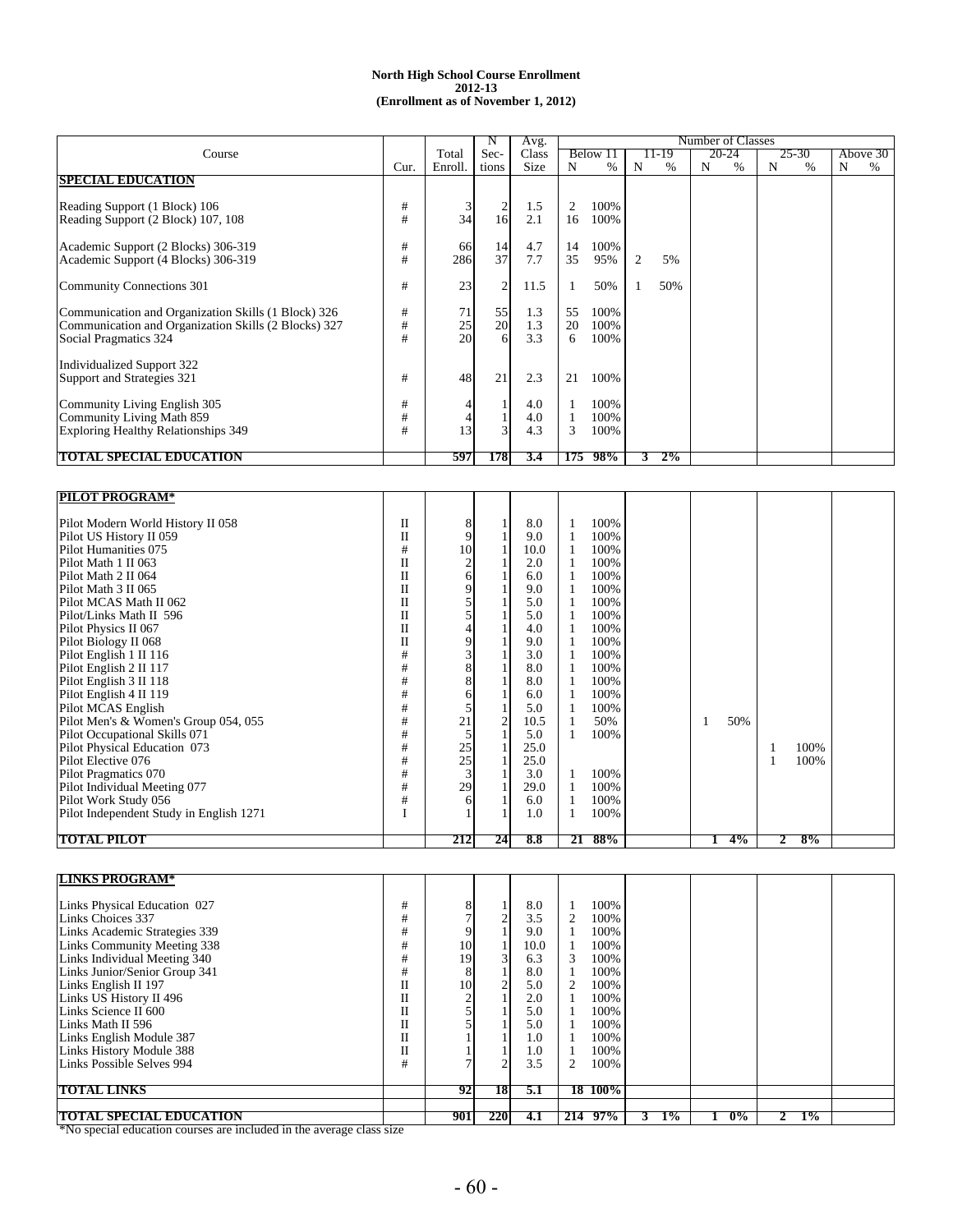|                                                        |      |                                  | N                       | Avg.       |                              |          |                |       |   | Number of Classes |   |       |   |          |
|--------------------------------------------------------|------|----------------------------------|-------------------------|------------|------------------------------|----------|----------------|-------|---|-------------------|---|-------|---|----------|
| Course                                                 | Cur. | Total                            | Sec-                    | Class      |                              | Below 11 |                | 11-19 |   | 20-24             |   | 25-30 |   | Above 30 |
|                                                        |      | Enroll.                          | tions                   | Size       | N                            | $\%$     | N              | %     | N | %                 | N | $\%$  | N | $\%$     |
| ELL                                                    |      |                                  |                         |            |                              |          |                |       |   |                   |   |       |   |          |
|                                                        |      |                                  |                         |            |                              |          |                |       |   |                   |   |       |   |          |
| ELL Intermediate English I 182                         | I    | 8                                | 1                       | 8.0        |                              |          |                | 100%  |   |                   |   |       |   |          |
| ELL Advanced Intermediate English I 183                | I    | 13                               | $\mathbf{1}$            | 13.0       |                              |          | $\mathbf{1}$   | 100%  |   |                   |   |       |   |          |
| ELL Transitioning English 184                          |      | 15                               | $\mathbf{1}$            | 15.0       |                              |          |                | 100%  |   |                   |   |       |   |          |
| ELL Power English 1 184                                |      |                                  |                         | 4.0        | 1                            | 100%     |                |       |   |                   |   |       |   |          |
| ELL Power English 2 185                                | I    | 13                               |                         | 13.0       |                              |          | 1              | 100%  |   |                   |   |       |   |          |
| ELL Literacy for History and SS II 417                 | П    | 9                                |                         | 9.0        | -1                           | 100%     |                |       |   |                   |   |       |   |          |
| ELL Literacy for Reading 179                           | П    | 8                                |                         | 8.0        | $\mathbf{1}$                 | 100%     |                |       |   |                   |   |       |   |          |
| ELL Literacy for Writing 180                           | П    | 8                                |                         | 8.0        | 1                            | 100%     |                |       |   |                   |   |       |   |          |
| <b>ELL World Cultures 418</b>                          | #    | 8                                | $\overline{\mathbf{c}}$ |            | $\overline{2}$               | 100%     |                |       |   |                   |   |       |   |          |
| ELL U.S. History 436                                   |      | 21                               | $\mathbf{1}$            | 21.0       |                              |          |                |       | 1 | 100%              |   |       |   |          |
| ELL Math II 540                                        | П    | $\overline{7}$                   | 1                       | 7.0        | 1                            | 100%     |                |       |   |                   |   |       |   |          |
| <b>ELL Introductory Physics 644</b>                    | I    | 16                               | $\mathbf{1}$            | 16.0       |                              |          | 1              | 100%  |   |                   |   |       |   |          |
| <b>ELL Power Physics 645</b>                           | #    | 18                               | $\mathbf{1}$            | 18.0       |                              |          | $\mathbf{1}$   | 100%  |   |                   |   |       |   |          |
| ELL Literacy for Science 652                           | П    | 6                                |                         | 6.0        | 1                            | 100%     |                |       |   |                   |   |       |   |          |
|                                                        |      |                                  |                         |            |                              |          |                |       |   |                   |   |       |   |          |
| ELL Mainstream Support 188                             | #    | 52                               | 3                       | 17.3       |                              |          | $\overline{2}$ | 67%   | 1 | 33%               |   |       |   |          |
| ELL Classroom Aide 195                                 | #    | 4                                | 1                       | 4.0        | 1                            | 100%     |                |       |   |                   |   |       |   |          |
|                                                        |      |                                  |                         |            |                              |          |                |       |   |                   |   |       |   |          |
| <b>TOTAL ELL</b>                                       |      | 210                              | 19                      | 11.1       | 9                            | 47%      | 8              | 42%   | 2 | 11%               |   |       |   |          |
| *No ELL courses are included in the average class size |      |                                  |                         |            |                              |          |                |       |   |                   |   |       |   |          |
|                                                        |      |                                  |                         |            |                              |          |                |       |   |                   |   |       |   |          |
| <b>OTHER OFFERINGS</b>                                 |      |                                  |                         |            |                              |          |                |       |   |                   |   |       |   |          |
| House Office Aides 840                                 | #    | $\overline{c}$                   | $\mathbf{1}$            | 2.0        | 1                            | 100%     |                |       |   |                   |   |       |   |          |
| Guidance Aide 344                                      | #    | 56                               | $\mathbf{1}$            | 56.0       |                              |          |                |       |   |                   |   |       | 1 | 100%     |
| <b>Stress Management Workshop 342</b>                  | #    | 6                                | $\overline{2}$          | 3.0        | 2                            | 100%     |                |       |   |                   |   |       |   |          |
| Peer Mentor Program 345                                | #    | 17                               | $\mathbf{1}$            | 17.0       |                              |          | 1              | 100%  |   |                   |   |       |   |          |
| College Planning and Transition 347                    | #    | 12                               |                         | 12.0       | 1                            | 100%     |                |       |   |                   |   |       |   |          |
| Group Work in Human Relations 348                      | #    | 11                               | 4                       | 2.8        | $\overline{4}$               | 100%     |                |       |   |                   |   |       |   |          |
| Peer Classroom Aide 350                                | #    |                                  |                         |            |                              | 100%     |                |       |   |                   |   |       |   |          |
|                                                        | #    | $\overline{4}$<br>$\overline{2}$ |                         | 4.0<br>2.0 | $\mathbf{1}$<br>$\mathbf{1}$ | 100%     |                |       |   |                   |   |       |   |          |
| Understanding Our Differences 342                      |      | 50                               |                         |            |                              |          |                |       |   |                   |   |       |   |          |
| Big Brother/Big Sister                                 | #    |                                  | $\mathbf{2}$            | 25.0       |                              |          | 1              | 50%   |   |                   |   |       | 1 | 50%      |
| Leadership in a Diverse Society 401                    | #    | 43                               |                         | 43.0       |                              |          |                |       |   |                   |   |       | 1 | 100%     |
| Newton's Lab, The Class                                | #    |                                  | $\overline{2}$          | 3.0        | $\overline{c}$               | 100%     |                |       |   |                   |   |       |   |          |
| <b>TOTAL OTHER OFFERINGS</b>                           |      | 209                              | 17                      | 12.3       | 12                           | 71%      |                | 12%   |   |                   |   |       | 3 | 18%      |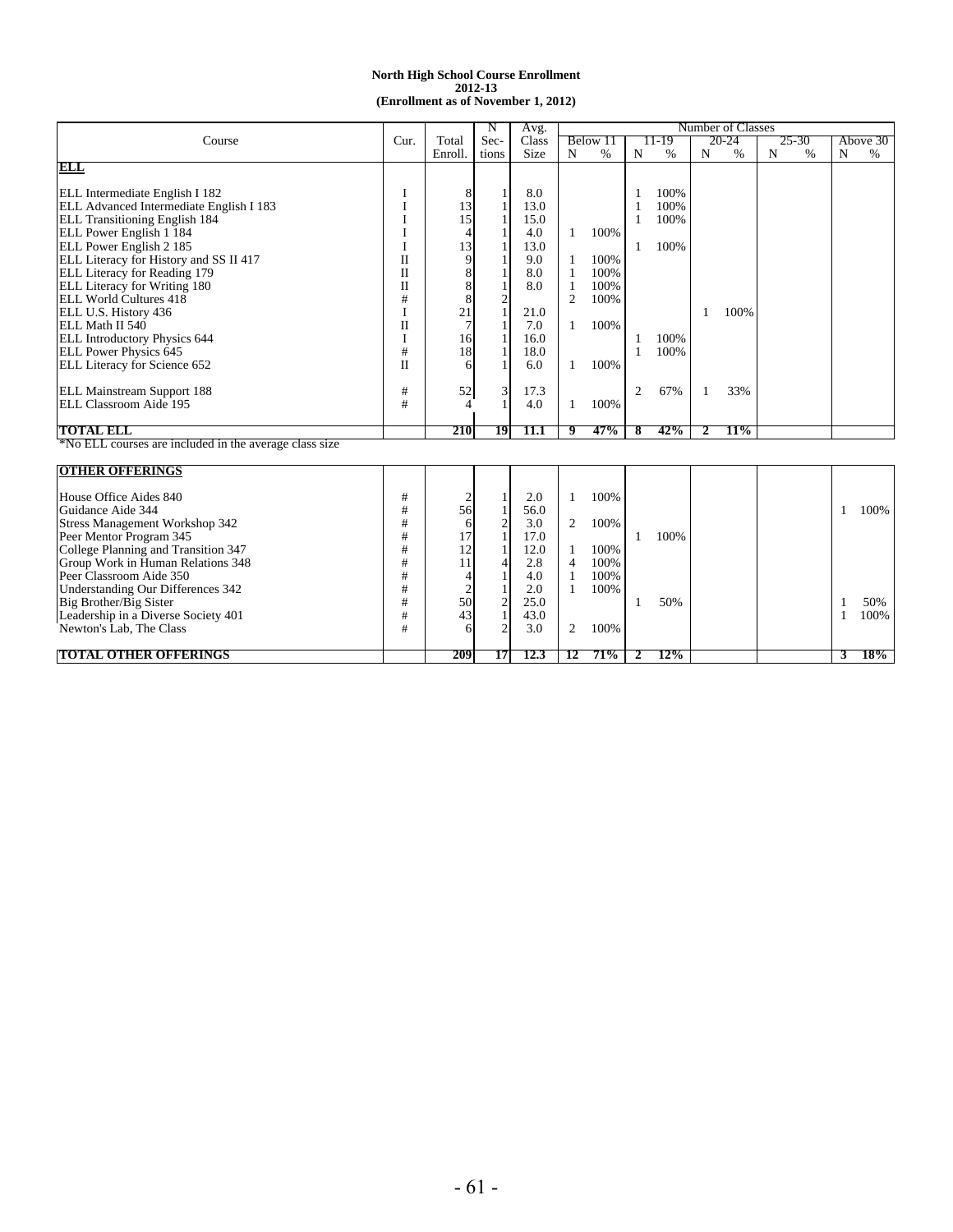|                                                                |              |              | N              | Avg.          |              |          |                |       |              | Number of Classes |               |           |               |       |
|----------------------------------------------------------------|--------------|--------------|----------------|---------------|--------------|----------|----------------|-------|--------------|-------------------|---------------|-----------|---------------|-------|
| Course                                                         | Cur.         | Total        | Sec-           | Class         |              | Below 11 |                | 11-19 |              | $20 - 24$         |               | $25 - 30$ | Above 30      |       |
|                                                                |              | Enroll.      | tions          | Size          | N %          |          | $N_{\odot}$ %  |       | N %          |                   | $N_{\odot}$ % |           | $N_{\odot}$ % |       |
| <b>ENGLISH DEPARTMENT</b>                                      |              |              |                |               |              |          |                |       |              |                   |               |           |               |       |
| Ninth Gr English 211, 2112,                                    | I, II        | 245          | 12             | 20.4          |              |          | 4              | 33%   | 8            | 67%               |               |           |               |       |
| Ninth Gr English 212, 2126*                                    | $\rm II$     | 35           | 3              | 11.7          | $\mathbf{1}$ | 33%      | $\overline{2}$ | 67%   |              |                   |               |           |               |       |
| Literature & World History 213, 2112 Gr 9                      | I, II        | 135          | 6              | 22.5          |              |          |                |       | 6            | 100%              |               |           |               |       |
| Sophomore English Honors 220                                   | H            | 71           | 3              | 23.7          |              |          |                |       | 3            | 100%              |               |           |               |       |
| Sophomore English 221, 2215 <sup>**</sup>                      | Ι            | 174          | $\,$ 8 $\,$    | 21.8          |              |          |                |       | 8            | 100%              |               |           |               |       |
| Sophomore English 222*, 2226*                                  | $\mathbf{I}$ | 32           | $\overline{c}$ | 16.0          |              |          | 2              | 100%  |              |                   |               |           |               |       |
| Modern World Literature 223 Gr 10                              | I            | 42           | $\overline{c}$ | 21.0          |              |          |                |       | 2            | 100%              |               |           |               |       |
| Mod Global Comm 2241, 2240, 2242 Gr10                          | I, H, II     | 88           | $\overline{4}$ | 22.0          |              |          |                |       | 4            | 100%              |               |           |               |       |
| Junior English Honors 230                                      | Η            | 73           | $\overline{4}$ | 18.3          |              |          | 3              | 75%   | 1            | 25%               |               |           |               |       |
| Junior English 231, 2315**                                     | I            | 170          | 8              | 21.3          |              |          | 1              | 13%   | 7            | 88%               |               |           |               |       |
| Junior English 232, 2231*                                      | II, I        | 19           | 2              | 9.5           | 1            | 50%      | -1             | 50%   |              |                   |               |           |               |       |
| U.S. Literature                                                | I            | 19           | $\mathbf{1}$   | 19.0          |              |          | 1              | 100%  |              |                   |               |           |               |       |
| Mod Global Comm 2341, 2340, 2342 Gr11                          | I, H, II     | 88           | $\overline{4}$ | 22.0          |              |          |                |       | 4            | 100%              |               |           |               |       |
| H British Lit to 1830 240                                      | H            | 13           | $\mathbf{1}$   | 13.0          |              |          | 1              | 100%  |              |                   |               |           |               |       |
| Critical & Creative Writing 241                                | I            | 78           | $\overline{4}$ | 19.5          |              |          | 3              | 75%   | 1            | 25%               |               |           |               |       |
| Critical & Creative Writing 242                                | $\mathbf{I}$ | 11           | $\mathbf{1}$   | 11.0          |              |          | $\mathbf{1}$   | 100%  |              |                   |               |           |               |       |
| Shakespeare 2430, 243                                          | H, I         | 24           | $\mathbf{1}$   | 24.0          |              |          |                |       | 1            | 100%              |               |           |               |       |
| Words That Change the World 2442, 2440, 2442                   | I, H, II     | 46           | $\overline{c}$ | 23.0          |              |          |                |       | 2            | 100%              |               |           |               |       |
| Horror & Science Fiction 245                                   | Ι            | 48           | $\overline{2}$ | 24.0          |              |          |                |       | 2            | 100%              |               |           |               |       |
| AP English Literature 250                                      | H            | 39           | $\overline{c}$ | 19.5          |              |          | 1              | 50%   | 1            | 50%               |               |           |               |       |
| Our Voices, Our Eyes 251, 2512                                 | I, II        | 49           | $\overline{2}$ | 24.5          |              |          |                |       | 1            | 50%               | 1             | 50%       |               |       |
| African Am Literature 2521, 2520, 2522                         | I, H, II     | 23           | 1              | 23.0          |              |          |                |       | $\mathbf{1}$ | 100%              |               |           |               |       |
| Film Studies 255, 2550                                         | I, H         | 22           | $\mathbf{1}$   | 22.0          |              |          |                |       | 1            | 100%              |               |           |               |       |
| AP Language & Composition 260                                  | H            | 45           | $\overline{2}$ | 22.5          |              |          |                |       | 2            | 100%              |               |           |               |       |
| Intro Publications 261                                         | I            | 13           | 1              | 13.0          |              |          | 1              | 100%  |              |                   |               |           |               |       |
|                                                                | #            | 32           | 2              | 16.0          |              |          | 2              | 100%  |              |                   |               |           |               |       |
| $\sim$ Power English (MCAS)<br>~CORE English 2292, 2291* Gr 10 | II, I        | 13           | $\mathbf{1}$   | 13.0          |              |          | 1              | 100%  |              |                   |               |           |               |       |
| ~CORE English 2391, 2392* Gr 11                                | I, II        | 14           | $\mathbf{1}$   | 14.0          |              |          | 1              | 100%  |              |                   |               |           |               |       |
| ELL English Comm Skills 151~                                   | Ι            | 9            | 2              | 4.5           | 2            | 100%     |                |       |              |                   |               |           |               |       |
| ~ELL Read & Write English 152                                  | I            | 13           | $\mathbf{1}$   | 13.0          | $\mathbf{1}$ | 100%     |                |       |              |                   |               |           |               |       |
| ~ELL Read & Analyze Lit 155                                    | I            | 12           | $\mathbf{1}$   | 12.0          |              |          | $\mathbf{1}$   | 100%  |              |                   |               |           |               |       |
| ~ELL Power English 157                                         | #            | 12           | $\mathbf{1}$   | 12.0          |              |          | 1              | 100%  |              |                   |               |           |               |       |
| ~Learning Program English 1 Gr 9 218^                          | #            | 14           | 1              | 14.0          |              |          | $\mathbf{1}$   | 100%  |              |                   |               |           |               |       |
| ~Learning Program English 2 Gr 10 228^                         | $\mathbf{I}$ | 5            | 1              | 5.0           | 1            | 100%     |                |       |              |                   |               |           |               |       |
| ~Learning Program English 3, 4 Gr 11, 12 238^, 248^            | $\mathbf{I}$ | 17           | $\mathbf{1}$   | 17.0          |              |          | $\mathbf{1}$   | 100%  |              |                   |               |           |               |       |
| ~Inclusion Program Language                                    | #            | 10           | $\mathbf{1}$   | 10.0          | -1           | 100%     |                |       |              |                   |               |           |               |       |
| Southside English 1201, 1202^                                  | $\mathbf{I}$ | 7            | $\mathbf{1}$   | 7.0           | 1            | 100%     |                |       |              |                   |               |           |               |       |
| ~Southside English 1203^                                       | $\mathbf{I}$ | 7            | 1              | 7.0           | 1            | 100%     |                |       |              |                   |               |           |               |       |
| ~Southside English 1204^                                       | $\mathbf{I}$ | 9            | $\mathbf{1}$   | 9.0           | $\mathbf{1}$ | 100%     |                |       |              |                   |               |           |               |       |
| ~Southside Ind Study English 1205^                             | #            | $\mathbf{1}$ | $\mathbf{1}$   | 1.0           | $\mathbf{1}$ | 100%     |                |       |              |                   |               |           |               |       |
| ~Southside Power English 1206^                                 | #            | 2            | 1              | 2.0           | 1            | 100%     |                |       |              |                   |               |           |               |       |
|                                                                |              |              |                |               |              |          |                |       |              |                   |               |           |               |       |
| ~Writing Center 295                                            | #            | 2            | 1              | 2.0           |              |          | 1              | 100%  |              |                   |               |           |               |       |
| ~English Teach Assistants 298                                  | #            | 6            | 1              | 6.0           | 1            | 100%     |                |       |              |                   |               |           |               |       |
| ~Peer Tutor- Writing 296                                       | #            | 1            | 1              | 1.0           |              |          | 1              | 100%  |              |                   |               |           |               |       |
| $\sim$ Ind Study English 299<br><b>TOTAL ENGLISH</b>           | #            | 1            | 1              | $1.0 \quad 1$ |              | 100%     |                |       |              |                   |               |           |               |       |
| <b>ENGLISH WITHOUT ELL, CORE PROGRAM,</b>                      |              | 1,789        | 101            | 17.7 14       |              | 14%      | 31             | 31%   | 55           | 54%               | 1             | 1%        | $\mathbf{0}$  | 0%    |
| SPECIAL EDUCATION, MCAS POWER ENGLISH,                         |              |              |                |               |              |          |                |       |              |                   |               |           |               |       |
| TUTORS, ASSISTANTS OR IND STUDY                                |              | 1,602        | 79             | 20.32         |              | $3\%$ 21 |                |       |              | 27% 55 70% 1      |               | $1\%$     | $\bf{0}$      | $0\%$ |

\*Co-taught with a special education teacher

\*\*Supported by a special education aide

^Taught by a special education teacher

#Course not counted in weighted or unweighted grade point average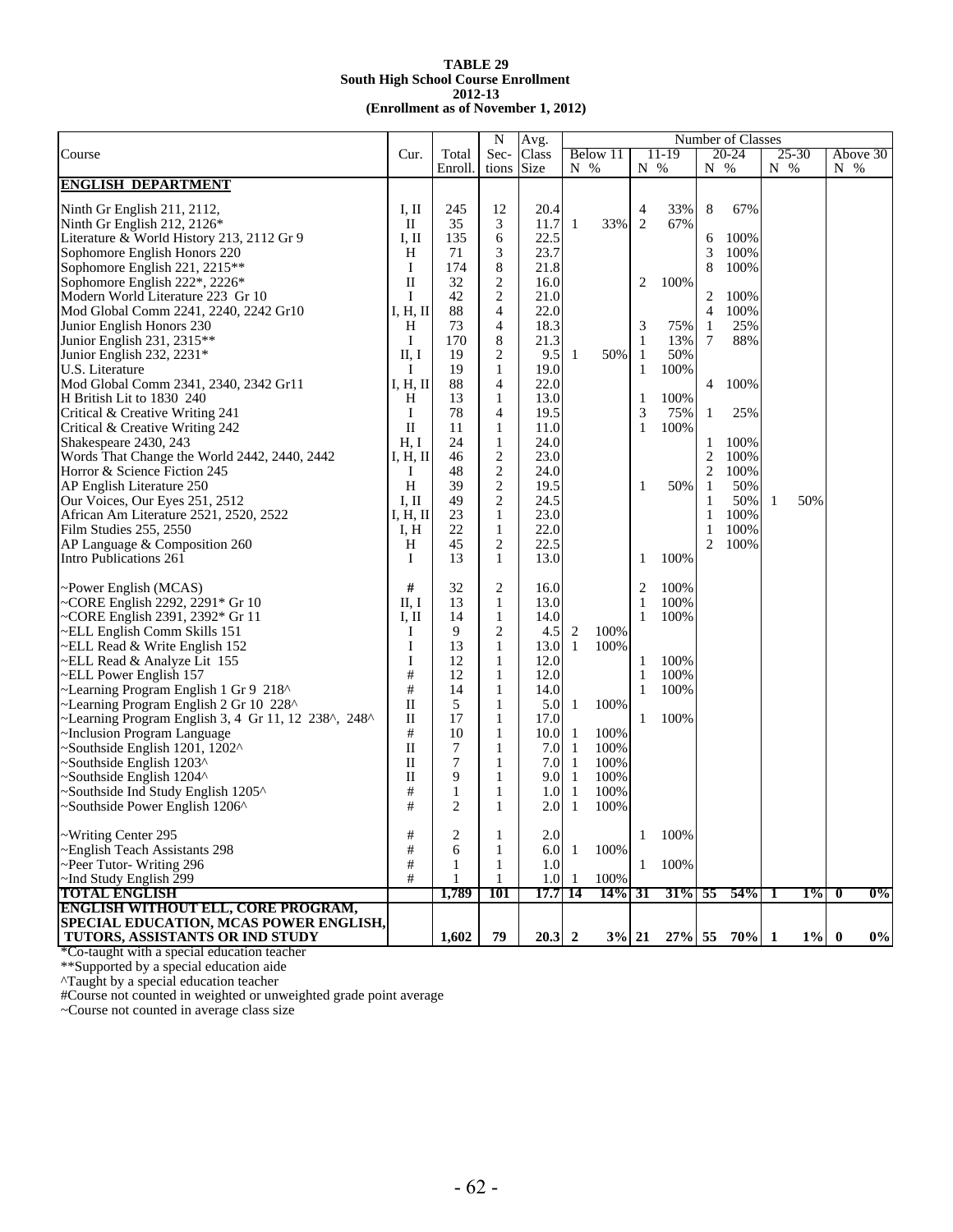|                                              |              |         | N              | Avg.        |                               |                |           |                  | Number of Classes    |                   |       |                |       |
|----------------------------------------------|--------------|---------|----------------|-------------|-------------------------------|----------------|-----------|------------------|----------------------|-------------------|-------|----------------|-------|
| Course                                       | Cur.         | Total   | Sec-           | Class       | Below 11                      |                | 11-19     |                  | 20-24                |                   | 25-30 | Above 30       |       |
|                                              |              | Enroll. | tions          | <b>Size</b> | $N_{0}$ %                     |                | $N_{0}$ % | N %              |                      | $N_{0}$ %         |       | $N_{0}$ %      |       |
| <b>WORLD LANGUAGE DEPARTMENT</b>             |              |         |                |             |                               |                |           |                  |                      |                   |       |                |       |
|                                              |              |         |                |             |                               |                |           |                  |                      |                   |       |                |       |
| French 3 303                                 | H            | 40      | 2              | 20.0        |                               | 1              | 50%       | 1                | 50%                  |                   |       |                |       |
| French 4 304                                 | H            | 26      | $\mathbf{1}$   | 26.0        |                               |                |           |                  |                      | $\mathbf{1}$      | 100%  |                |       |
| AP French 5 305                              | H            | 20      | 1              | 20.0        |                               |                |           | 1                | 100%                 |                   |       |                |       |
| French 2 312, 322                            | I, II        | 80      | $\overline{4}$ | 20.0        |                               | $\mathbf{1}$   | 25%       | 3                | 75%                  |                   |       |                |       |
| French 3 313, 322                            | I. II        | 32      | 2              | 16.0        |                               | $\overline{2}$ | 100%      |                  |                      |                   |       |                |       |
| French 4 314, 324                            | I, II        | 32      | $\overline{c}$ | 16.0        |                               | $\overline{c}$ | 100%      |                  |                      |                   |       |                |       |
| French 5 315                                 | Ι.           | 17      | 1              | 17.0        |                               | 1              | 100%      |                  |                      |                   |       |                |       |
| Am Sign Language 1, 331                      | $\mathbf{I}$ | 19      | $\mathbf{1}$   | 19.0        |                               | 1              | 100%      |                  |                      |                   |       |                |       |
| Am Sign Language 2, 3 332, 333               | I            | 16      | $\mathbf{1}$   | 16.0        |                               | 1              | 100%      |                  |                      |                   |       |                |       |
| Chinese 1 341                                | $\mathbf I$  | 14      | $\mathbf{1}$   | 14.0        |                               | $\mathbf{1}$   | 100%      |                  |                      |                   |       |                |       |
| Chinese 2 342                                | $\mathbf I$  | 14      | $\mathbf{1}$   | 14.0        |                               | $\mathbf{1}$   | 100%      |                  |                      |                   |       |                |       |
| Chinese 3 343                                | I            | 19      | 1              | 19.0        |                               | 1              | 100%      |                  |                      |                   |       |                |       |
| Chinese 3 H 347                              | H            | 23      | 1              | 23.0        |                               |                |           | 1                | 100%                 |                   |       |                |       |
| Chinese 4 348, 344                           | H. I         | 49      | 2              | 24.5        |                               |                |           | 1                | 50%                  | 1                 | 50%   |                |       |
| Chinese 5 349, 345                           | H. I         | 29      | $\mathbf{1}$   | 29.0        |                               |                |           |                  |                      | $\mathbf{1}$      | 100%  |                |       |
| Latin 1 351                                  | Ι            | 20      | 1              | 20.0        |                               |                |           | 1                | 100%                 |                   |       |                |       |
| Latin 2 352                                  | I            | 24      | 1              | 24.0        |                               |                |           | $\mathbf{1}$     | 100%                 |                   |       |                |       |
| Latin 3 353, 356                             | I, H         | 18      | $\mathbf{1}$   | 18.0        |                               | 1              | 100%      |                  |                      |                   |       |                |       |
| Latin 4, 5 357, 358, 354                     | H, I         | 19      | $\mathbf{1}$   | 19.0        |                               | 1              | 100%      |                  |                      |                   |       |                |       |
| Russian 2 362                                | Ι            | 13      | 1              | 13.0        |                               | 1              | 100%      |                  |                      |                   |       |                |       |
| Russian 3 363                                | I            | 15      | 1              | 15.0        |                               | 1              | 100%      |                  |                      |                   |       |                |       |
| (AP Prototype) Russian 5, 4, 1 369, 364, 360 | H. I         | 21      | 1              | 21.0        |                               |                |           | 1                | 100%                 |                   |       |                |       |
| Spanish 3 H 373                              | H            | 109     | 5              | 21.8        |                               | $\mathbf{1}$   | 20%       | 3                | 60%                  |                   | 20%   |                |       |
|                                              | H            | 70      | 3              | 23.3        |                               |                |           | $\overline{c}$   | 67%                  | 1<br>$\mathbf{1}$ | 33%   |                |       |
| Spanish 4 H 374                              | H            |         | $\overline{2}$ | 20.5        |                               |                |           |                  |                      |                   |       |                |       |
| AP Spanish 5 375                             |              | 41      |                |             |                               | $\mathbf{1}$   | 50%       | 1                | 50%                  |                   |       |                |       |
| Spanish 1 381, 391                           | I, II        | 55      | 3              | 18.3        |                               | $\overline{2}$ | 67%       |                  |                      | 1                 | 33%   |                |       |
| Spanish 2 382, 3822                          | I, II        | 248     | 11             | 22.5        |                               | $\mathbf{1}$   | 9%        | $\boldsymbol{7}$ | 64%                  | 3                 | 27%   |                |       |
| Spanish 3 383, 3832                          | I, II        | 127     | 5              | 25.4        |                               | $\overline{c}$ | 40%       | 3                | 60%                  |                   |       |                |       |
| Spanish 4 384                                | I            | 131     | 6              | 21.8        |                               | $\overline{2}$ | 33%       | 3                | 50%                  | 1                 | 17%   |                |       |
| Spanish 5 385                                | I            | 75      | $\overline{4}$ | 18.8        |                               | 3              | 75%       | 1                | 25%                  |                   |       |                |       |
| Spanish 2 392                                | $\mathbf{I}$ | 15      | $\mathbf{1}$   | 15.0        |                               | $\mathbf{1}$   | 100%      |                  |                      |                   |       |                |       |
| Spanish 3 393                                | $\mathbf{I}$ | 21      | $\mathbf{1}$   | 21.0        |                               |                |           | 1                | 100%                 |                   |       |                |       |
| Spanish 4, 5 394, 395                        | $\mathbf{I}$ | 17      | $\mathbf{1}$   | 17.0        |                               | $\mathbf{1}$   | 100%      |                  |                      |                   |       |                |       |
| ~World Language Peer Tutor 397               | #            | 1       | 1              | 1.0         | 100%<br>-1                    |                |           |                  |                      |                   |       |                |       |
| ~World Language Assistants 398               | #            | 18      | $\mathbf{1}$   | 18.0        |                               | $\mathbf{1}$   | 100%      |                  |                      |                   |       |                |       |
| ~Ind Study Honors Chinese 6 399              | H            | 6       | 1              | 6.0         | 100%<br>-1                    |                |           |                  |                      |                   |       |                |       |
| <b>TOTAL WORLD LANGUAGE</b>                  |              | 1.494   | 74             | 20.2        | $\overline{\mathbf{2}}$<br>3% | 31             | 42%       | 31               | $42\%$ 10            |                   | 14%   | $\overline{0}$ | 0%    |
| <b>WORLD LANGUAGE WITHOUT</b>                |              |         |                |             |                               |                |           |                  |                      |                   |       |                |       |
| PEER TUTORS, ASSISTANTS,                     |              |         |                |             |                               |                |           |                  |                      |                   |       |                |       |
| OR INDEPENDENT STUDY                         |              | 1,469   | 71             | $20.7 \, 0$ |                               | $0\%$ 30       |           |                  | $42\%$ 31 44% 10 14% |                   |       | $\bf{0}$       | $0\%$ |

#Course not counted in weighted or unweighted grade point average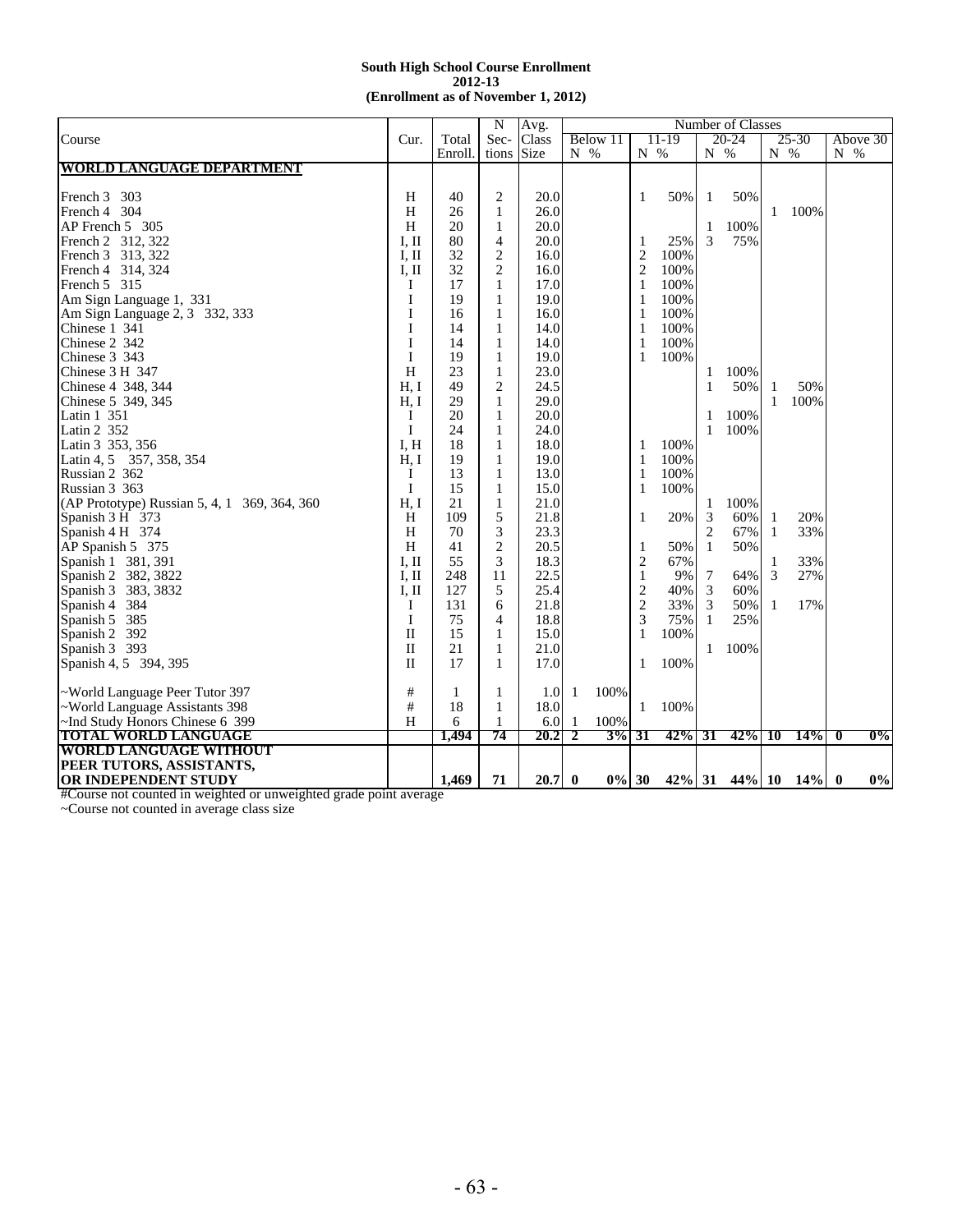|                                               |             |        | N              | Avg.        |           |          |                |            |                | Number of Classes |                |           |           |          |
|-----------------------------------------------|-------------|--------|----------------|-------------|-----------|----------|----------------|------------|----------------|-------------------|----------------|-----------|-----------|----------|
| Course                                        | Cur.        | Total  | Sec-           | Class       |           | Below 11 |                | $11-19$    |                | $20 - 24$         |                | $25 - 30$ |           | Above 30 |
|                                               |             | Enroll | tions          | <b>Size</b> | $N_{0}$ % |          | $N_{\odot}$ %  |            | $N_{\odot}$ %  |                   | $N_{\odot}$ %  |           | $N_{0}$ % |          |
| <b>SCIENCE DEPARTMENT</b>                     |             |        |                |             |           |          |                |            |                |                   |                |           |           |          |
|                                               |             |        |                |             |           |          |                |            |                |                   |                |           |           |          |
| Honors Chemistry 802                          | H           | 107    | 5              | 21.4        |           |          | 1              | 20%        | $\overline{4}$ | 80%               |                |           |           |          |
| AP Biology 803                                | H           | 64     | 3              | 21.3        |           |          | $\overline{2}$ | 67%        |                |                   |                | 33%       |           |          |
| H Biology 804                                 | H           | 99     | $\overline{4}$ | 24.8        |           |          |                |            | 2              | 50%               | 2              | 50%       |           |          |
| AP Chemistry 806                              | H           | 47     | $\overline{c}$ | 23.5        |           |          |                |            | 2              | 100%              |                |           |           |          |
| AP Physics 807                                | Н           | 66     | 3              | 22.0        |           |          | 2              | 67%        |                |                   |                | 33%       |           |          |
| AP Physics C Mech, Elec, Mag 809              | H           | 29     |                | 29.0        |           |          |                |            |                |                   | 1              | 100%      |           |          |
| Neurobiology H 808                            | H           | 36     | 1              | 36.0        |           |          |                |            |                |                   |                |           |           | 100%     |
| Physics & Engineering 810 9th Gr              | I           | 121    | 6              | 20.2        |           |          | $\overline{2}$ | 33%        | 4              | 67%               |                |           |           |          |
| Intro Physics 811 9th Gr                      |             | 303    | 13             | 23.3        |           |          |                |            | 11             | 85%               | 2              | 15%       |           |          |
| Intro Physics II 812, 8126 $*$ 9th Gr         | $\rm _{II}$ | 52     | 3              | 17.3        |           |          | 3              | 100%       |                |                   |                |           |           |          |
| Chemistry I 821, 8215 <sup>**</sup> Gr 10     | I           | 267    | 12             | 22.3        |           |          | $\overline{c}$ | 17%        | 8              | 67%               | 2              | 17%       |           |          |
| Chemistry II 822, 8226 $*$                    | $\rm _{II}$ | 51     | 3              | 17.0        |           |          | 3              | 100%       |                |                   |                |           |           |          |
| Biology I 831, 8315 <sup>**</sup> Gr 11       | I           | 200    | 9              | 22.2        |           |          |                |            | 9              | 100%              |                |           |           |          |
| Biology II 832, 8326*, 833*                   | $\rm _{II}$ | 43     | 3              | 14.3        |           |          | 3              | 100%       |                |                   |                |           |           |          |
| Physics 841                                   | I           | 67     | 3              | 22.3        |           |          | 1              | 33%        |                |                   | 2              | 67%       |           |          |
| Astronomy & Earth Science 851, 852            | I, II       | 81     | 3              | 27.0        |           |          |                |            |                |                   | 3              | 100%      |           |          |
| Marine Biology 861                            | Τ           | 24     | 1              | 24.0        |           |          |                |            | 1              | 100%              |                |           |           |          |
| Mod Global-Marine Biology 8620, 8621, 8622    | H, I, II    | 47     | $\overline{c}$ | 23.5        |           |          |                |            | 1              | 50%               | 1              | 50%       |           |          |
| Anatomy & Physiology 881                      | T           | 51     | $\mathfrak{D}$ | 25.5        |           |          |                |            |                |                   | $\overline{c}$ | 100%      |           |          |
| $\sim$ Intro Physics II 813*                  | П           | 15     |                | 15.0        |           |          |                | 100%       |                |                   |                |           |           |          |
| ~Intro Biology II 823*,**                     | П           | 14     |                | 14.0        |           |          | 1              | 100%       |                |                   |                |           |           |          |
| ~Southside Intro Biology 1802^                | $\rm _{II}$ | 4      | 1              | 4.0         | -1        | 100%     |                |            |                |                   |                |           |           |          |
| Science Lab Assistant 897, 8974               | $\#$        | 20     | 3              | 6.7         | 3         | 100%     |                |            |                |                   |                |           |           |          |
| ~Science Teach Assistant 898, 8984            | #           | 34     | 6              | 5.7         | 6         | 100%     |                |            |                |                   |                |           |           |          |
| ~Ind Study Science                            | #           | 3      |                | 3.0         | -1        | 100%     |                |            |                |                   |                |           |           |          |
| <b>TOTAL SCIENCE</b>                          |             | 1,845  | 92             | 20.1        | -11       | $12\%$   | 21             | <b>23%</b> | 42             | 46%               | 17             | 18%       | л.        | $1\%$    |
| <b>SCIENCE WITHOUT ASSISTANTS, IND</b>        |             |        |                |             |           |          |                |            |                |                   |                |           |           |          |
| <b>STUDY OR SPECIAL EDUCATION</b>             |             | 1,755  | 79             | 22.2        |           |          | 19             | 24%        | 42             | 53% 17            |                | 22%       | 1         | $1\%$    |
| $*C0$ taught with a special education teacher |             |        |                |             |           |          |                |            |                |                   |                |           |           |          |

\*Co-taught with a special education teacher

\*\*Supported by a special education aide

^Taught by a special education teacher

#Course not counted in weighted or unweighted grade point average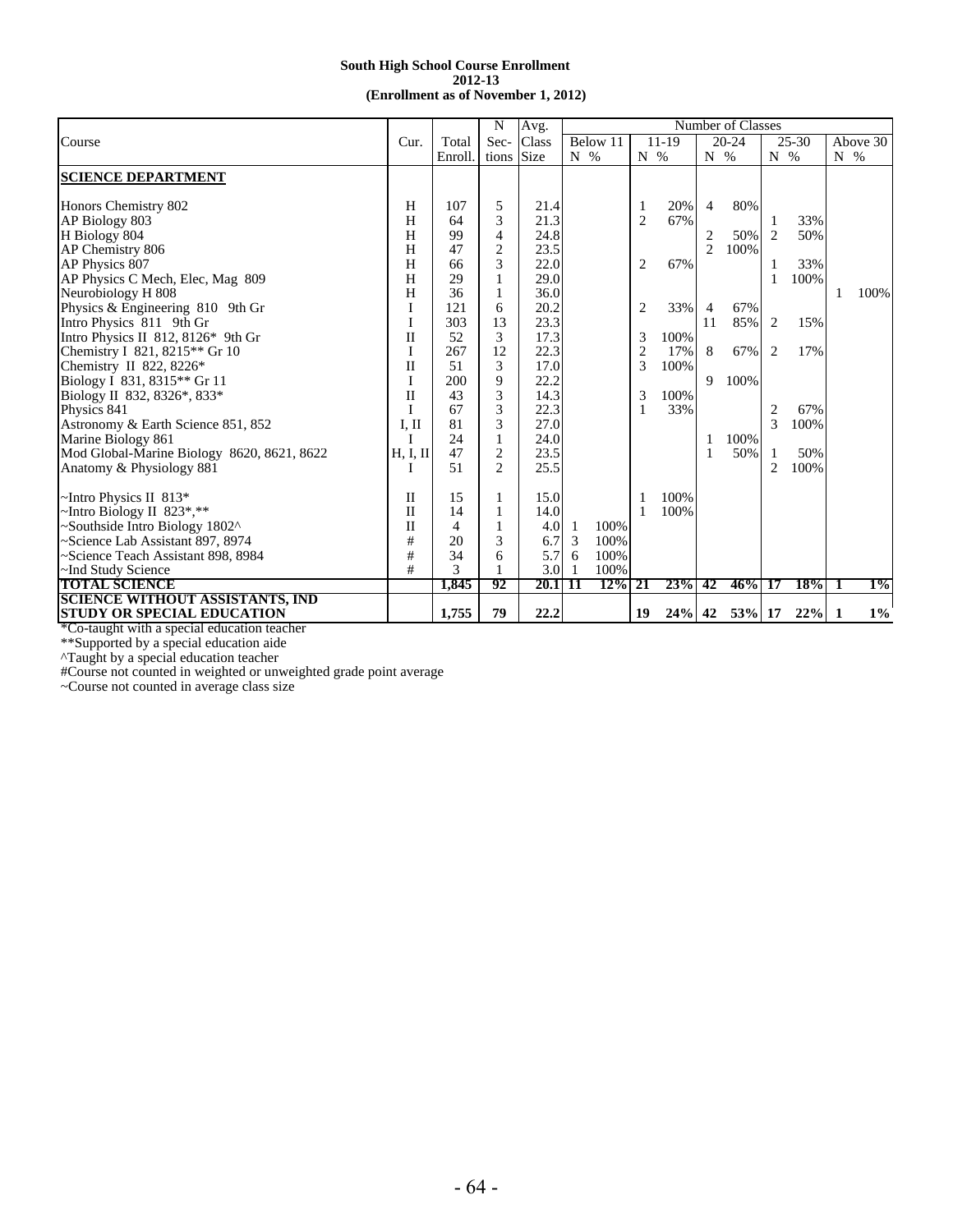|                                                 |              |         | N              | Avg.        |              |          |               |         |                | Number of Classes |               |            |               |       |
|-------------------------------------------------|--------------|---------|----------------|-------------|--------------|----------|---------------|---------|----------------|-------------------|---------------|------------|---------------|-------|
| Course                                          | Cur.         | Total   | Sec-           | Class       |              | Below 11 |               | $11-19$ |                | $20 - 24$         |               | $25 - 30$  | Above 30      |       |
|                                                 |              | Enroll. | tions          | <b>Size</b> | $N_{\infty}$ |          | $N_{\odot}$ % |         | $N_{\odot}$    |                   | $N_{\odot}$ % |            | $N_{\odot}$ % |       |
| <b>HISTORY &amp; SOCIAL SCIENCE DEPARTMENT</b>  |              |         |                |             |              |          |               |         |                |                   |               |            |               |       |
|                                                 |              |         |                |             |              |          |               |         |                |                   |               |            |               |       |
| World History 411, 4112, 9th Gr                 | I, II        | 239     | 10             | 23.9        |              |          |               |         | 5              | 50%               | 5             | 50%        |               |       |
| World History $412, 4126$ <sup>*</sup> , 9th Gr | $\mathbf{I}$ | 37      | 3              | 12.3        |              |          | 3             | 100%    |                |                   |               |            |               |       |
| World History & Lit 413, 4112                   | I, II        | 136     | 6              | 22.7        |              |          |               |         | 6              | 100%              |               |            |               |       |
| World/Am History 420                            | H            | 97      | $\overline{4}$ | 24.3        |              |          |               |         | $\overline{2}$ | 50%               | 2             | 50%        |               |       |
|                                                 | I            | 148     | 6              | 24.7        |              |          |               |         | 3              | 50%               | 3             | 50%        |               |       |
| World/Am History 421, 4215**                    | $\mathbf{I}$ |         | $\overline{2}$ | 14.5        |              |          |               |         |                |                   |               |            |               |       |
| World/Am History 422, 4226*                     |              | 29      |                |             |              |          | 2             | 100%    |                |                   |               |            |               |       |
| Modern World History 423                        | Ι            | 42      | $\overline{c}$ | 21.0        |              |          |               |         | 2              | 100%              |               |            |               |       |
| Mod Global Comm 4241, 4240, 4242 Gr 10          | I, H, II     | 88      | $\overline{4}$ | 22.0        |              |          |               |         | $\overline{4}$ | 100%              |               |            |               |       |
| AP United States History 430                    | H            | 103     | $\overline{4}$ | 25.8        |              |          |               |         |                |                   | 4             | 100%       |               |       |
| United States History 431                       | I            | 145     | 6              | 24.2        |              |          |               |         | 3              | 50%               | 3             | 50%        |               |       |
| United States History 432, 4326*                | $\mathbf{I}$ | 19      | 1              | 19.0        |              |          | 1             | 100%    |                |                   |               |            |               |       |
| United States History Linked 433                | I            | 19      | 1              | 19.0        |              |          | 1             | 100%    |                |                   |               |            |               |       |
| Mod Global Comm 4340, 4341, 4342 Gr 11          | H, I, II     | 88      | $\overline{4}$ | 22.0        |              |          |               |         | 4              | 100%              |               |            |               |       |
| Contemporary World 441, 4412 Gr 12              | I, II        | 20      | 1              | 20.0        |              |          |               |         |                | 100%              |               |            |               |       |
| Race, Class and Gender 460, 461, 462            | H, I, II     | 20      | 1              | 20.0        |              |          |               |         | 1              | 100%              |               |            |               |       |
| Ethics in Modern World 443                      | Ι            | 13      | $\mathbf{1}$   | 13.0        |              |          | 1             | 100%    |                |                   |               |            |               |       |
| Sustaining Global Comm 4440, 4441, 4442 Gr 12   | H, I, II     | 41      | $\overline{2}$ | 20.5        |              |          |               |         | $\overline{2}$ | 100%              |               |            |               |       |
| AP U.S. Government & Pol 450                    | H            | 53      | $\overline{2}$ | 26.5        |              |          |               |         |                |                   | 2             | 100%       |               |       |
| AP Comparative Gov't 460, 4601                  | H. I         | 75      | 3              | 25.0        |              |          |               |         | 1              | 33%               | 2             | 67%        |               |       |
| AP Psychology 470                               | H            | 81      | 3              | 27.0        |              |          |               |         |                |                   | 3             | 100%       |               |       |
| Psychology 471, 4712                            | I, II        | 125     | 5              | 25.0        |              |          |               |         | $\overline{2}$ | 40%               | 3             | 60%        |               |       |
|                                                 |              |         |                |             |              |          |               |         |                |                   |               |            |               |       |
| ~CORE World/ Am History 4292, 4291*             | II, I        | 13      | 1              | 13.0        |              |          | 1             | 100%    |                |                   |               |            |               |       |
| ~CORE U.S. History $4391, 4392*$                | I, II        | 13      | $\mathbf{1}$   | 13.0        |              |          | $\mathbf{1}$  | 100%    |                |                   |               |            |               |       |
| ~ELL Shelt World History 161                    | Ι            | 20      | $\mathbf{1}$   | 20.0        |              |          |               |         | 1              | 100%              |               |            |               |       |
| ~ELL Shelt U.S. History 162                     | I            | 11      | 1              | 11.0        |              |          | -1            | 100%    |                |                   |               |            |               |       |
| ~Learning Program World History 1 418^          | $\mathbf{I}$ | 15      | 1              | 15.0        |              |          | $\mathbf{1}$  | 100%    |                |                   |               |            |               |       |
| ~Learning Program World History 2 428^          | $\mathbf{I}$ | 8       | 1              | 8.0         | -1           | 100%     |               |         |                |                   |               |            |               |       |
| ~Learning Program U.S. History 438^             | $\mathbf{I}$ | 9       | 1              | 9.0         | -1           | 100%     |               |         |                |                   |               |            |               |       |
| Southside World History 1 1401^                 | $\mathbf{I}$ | 7       | 1              | 7.0         | -1           | 100%     |               |         |                |                   |               |            |               |       |
| ~Southside U.S. History 1403^                   | $\mathbf{I}$ | 8       | 1              | 8.0         | 1            | 100%     |               |         |                |                   |               |            |               |       |
| $\sim$ Southside Ind Study History 1405 $\sim$  | #            | 1       | 1              | 1.0         | -1           | 100%     |               |         |                |                   |               |            |               |       |
|                                                 |              |         |                |             |              |          |               |         |                |                   |               |            |               |       |
| ~History Assistants 498                         | #            | 10      | 1              | 10.0        | -1           | 100%     |               |         |                |                   |               |            |               |       |
| $\sim$ Ind Study History & SS 499               | #            | 1       | 1              | 1.0         | 1            | 100%     |               |         |                |                   |               |            |               |       |
| <b>TOTAL HISTORY &amp; SOCIAL SCIENCE</b>       |              | 1,734   | 83             | 20.9        | 7            | $8\%$    | 12            | 14%     | 37             | 45%               | 27            | <b>33%</b> | 0             | $0\%$ |
| <b>HISTORY WITHOUT ELL, NETWORK,</b>            |              |         |                |             |              |          |               |         |                |                   |               |            |               |       |
| <b>AND SPECIAL EDUCATION</b>                    |              | 1,618   | 71             | 22.8        |              |          | 8             |         |                | $11\%$ 36 51\% 27 |               | 38%        | $\bf{0}$      | $0\%$ |

\*Co-taught with a special education teacher

\*\*Supported by a special education aide

^Taught by a special education teacher

#Course not counted in weighted or unweighted grade point average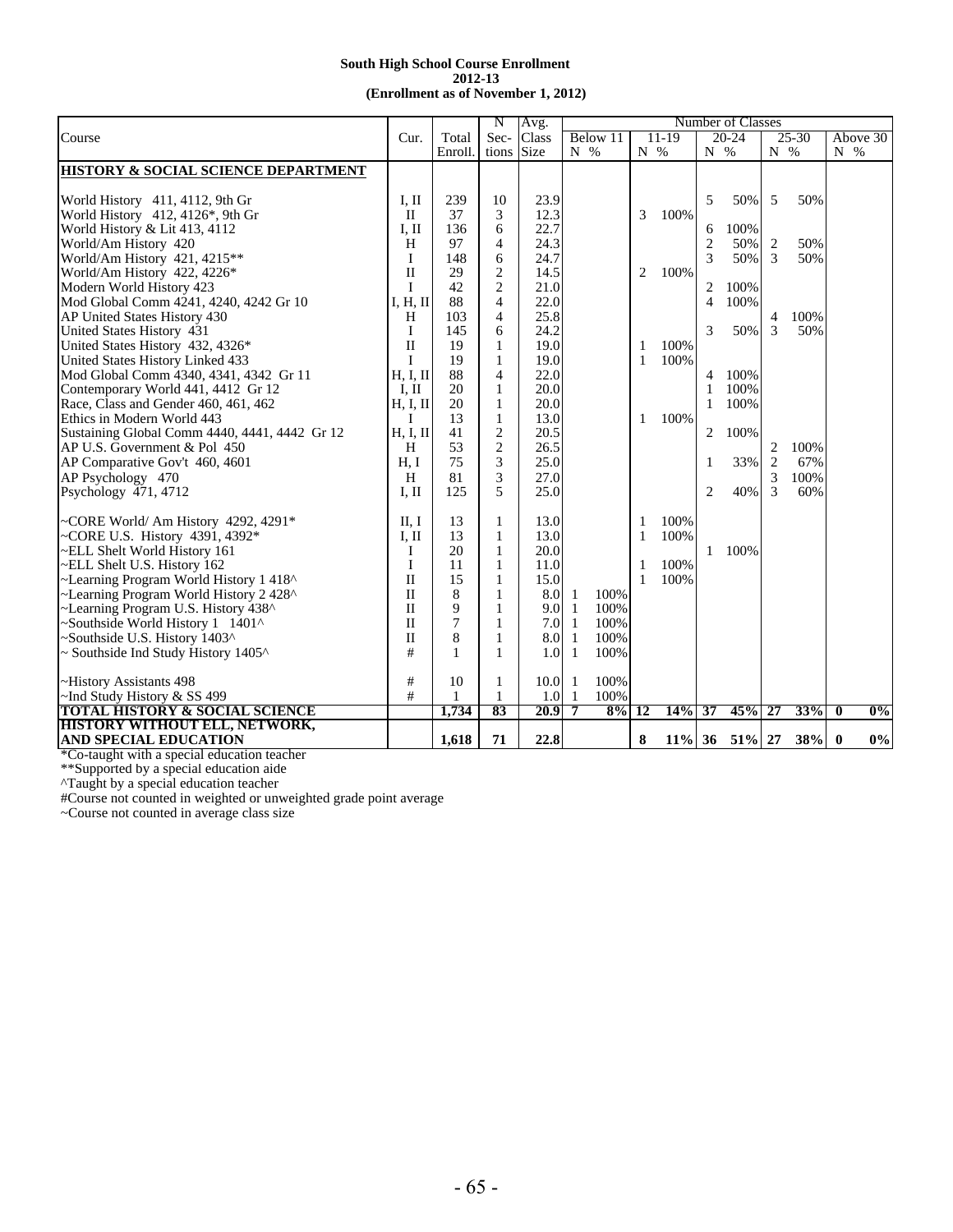|                                               |              |                | N                        | Avg.        |     |          |                |         |                          | Number of Classes |                |           |               |                  |
|-----------------------------------------------|--------------|----------------|--------------------------|-------------|-----|----------|----------------|---------|--------------------------|-------------------|----------------|-----------|---------------|------------------|
| Course                                        | Cur.         | Total          | Sec-                     | Class       |     | Below 11 |                | $11-19$ |                          | $20 - 24$         |                | $25 - 30$ |               | Above 30         |
|                                               |              | Enroll         | tions                    | <b>Size</b> | N % |          | N %            |         | N %                      |                   | N %            |           | $N_{\odot}$ % |                  |
| <b>MATHEMATICS DEPARTMENT</b>                 |              |                |                          |             |     |          |                |         |                          |                   |                |           |               |                  |
|                                               |              |                |                          |             |     |          |                |         |                          |                   |                |           |               |                  |
| Math 1 Honors 601, 9th Gr+                    | Н            | 159            | 6                        | 26.5        |     |          |                |         |                          |                   | 6              | 100%      |               |                  |
| Math 2 Honors<br>602                          | H            | 112            | $\overline{4}$           | 28.0        |     |          |                |         |                          |                   | $\overline{4}$ | 100%      |               |                  |
| Math 3 Honors 603                             | H            | 104            | 4                        | 26.0        |     |          |                |         | 1                        | 25%               | 3              | 75%       |               |                  |
| AP Calculus BC 604                            | H            | 76             | 3                        | 25.3        |     |          |                |         | $\mathbf{1}$             | 33%               | 2              | 67%       |               |                  |
| AP Statistics 605                             | H            | 70             | 3                        | 23.3        |     |          |                |         | $\overline{2}$           | 67%               | $\mathbf{1}$   | 33%       |               |                  |
| AP Calculus AB 608                            | H            | 74             | 3                        | 24.7        |     |          |                |         | $\mathbf{1}$             | 33%               | 2              | 67%       |               |                  |
| Math 1 Adv 611, 9th Gr                        | I            | 137            | 6                        | 22.8        |     |          |                |         | 6                        | 100%              |                |           |               |                  |
| Math 2 Adv 612                                | T            | 110            | 5                        | 22.0        |     |          |                |         | $\overline{\mathcal{A}}$ | 80%               | 1              | 20%       |               |                  |
| Math 3 Adv 613                                | I            | 111            | $\overline{\mathcal{L}}$ | 27.8        |     |          |                |         |                          |                   | 4              | 100%      |               |                  |
| Precalculus Adv 614                           | I            | 88             | 3                        | 29.3        |     |          |                |         |                          |                   | 3              | 100%      |               |                  |
| Precalculus & Stat 616                        | I            | 19             | 1                        | 19.0        |     |          | 1              | 100%    |                          |                   |                |           |               |                  |
| Precalculus & Calculus 618                    | I            | 23             | 1                        | 23.0        |     |          |                |         | 1                        | 100%              |                |           |               |                  |
| Math 1 SIMMS 681                              | I            | 18             | 1                        | 18.0        |     |          | 1              | 100%    |                          |                   |                |           |               |                  |
| Math 2 SIMMS 682                              | I            | 18             | 1                        | 18.0        |     |          | 1              | 100%    |                          |                   |                |           |               |                  |
| Math 3 SIMMS 683                              | I            | 20             | 1                        | 20.0        |     |          |                |         | 1                        | 100%              |                |           |               |                  |
| Precalculus SIMMS 684                         | I            | 28             | $\mathbf{1}$             | 28.0        |     |          |                |         |                          |                   | 1              | 100%      |               |                  |
| Algebra 1 620, 9th Gr                         | $\Pi$        | 34             | $\overline{2}$           | 17.0        |     |          | 2              | 100%    |                          |                   |                |           |               |                  |
| Math 1 621, 9th Gr                            | I            | 96             | 4                        | 24.0        |     |          |                |         | 2                        | 50%               | 2              | 50%       |               |                  |
| Math 2 622                                    | I            | 105            | $\overline{4}$           | 26.3        |     |          |                |         |                          |                   | $\overline{4}$ | 100%      |               |                  |
| Math 3 623                                    | I            | 125            | 5                        | 25.0        |     |          |                |         | 1                        | 20%               | $\overline{4}$ | 80%       |               |                  |
| Math 4 - Precalculus 624, 634                 | $I.$ II      | 76             | 3                        | 25.3        |     |          |                |         | -1                       | 33%               | 2              | 67%       |               |                  |
| Foundations Math 630* 9th Gr                  | H            | 19             | 1                        | 19.0        |     |          | 1              | 100%    |                          |                   |                |           |               |                  |
| Math 1 II 631                                 | $\mathbf{I}$ | 43             | 3                        | 14.3        |     |          | 3              | 100%    |                          |                   |                |           |               |                  |
| Math 2 II 632                                 | $\mathbf{I}$ | 37             | 3                        | 12.3        | -1  | 33%      | $\overline{2}$ | 67%     |                          |                   |                |           |               |                  |
| Math 3 II 633                                 | $\mathbf{I}$ | 33             | $\mathbf{2}$             | 16.5        |     |          | 1              | 50%     | -1                       | 50%               |                |           |               |                  |
| Intro Java Programming 650                    | H            | 42             | $\overline{c}$           | 21.0        |     |          | 1              | 50%     | -1                       | 50%               |                |           |               |                  |
|                                               |              |                |                          |             |     |          |                |         |                          |                   |                |           |               |                  |
| ~Mathematics for English Learners             | $\mathbf{I}$ | 5              | 1                        | 5.0         | -1  | 100%     |                |         |                          |                   |                |           |               |                  |
| ~Inclusion Prog Math 983*                     | #            | 8              | 1                        | 8.0         | -1  | 100%     |                |         |                          |                   |                |           |               |                  |
| ~Math Concepts 661 (MCAS)                     | #            | 25             | 6                        | 4.2         | 6   | 100%     |                |         |                          |                   |                |           |               |                  |
| ~Computer Prog Teach Assistant 659            | $\#$         | 3              | 1                        | 3.0         | -1  | 100%     |                |         |                          |                   |                |           |               |                  |
| ~Ind Study Honors Xcode/iOS Programming 6591  | H            | 5              | 1                        | 5.0         | -1  | 100%     |                |         |                          |                   |                |           |               |                  |
| ~Math Peer Tutor 697                          | #            | $\overline{2}$ | 1                        | 2.0         | 1   | 100%     |                |         |                          |                   |                |           |               |                  |
| ~Math Teach Assistant 698                     | #            | 6              | 1                        | 6.0         | 1   | 100%     |                |         |                          |                   |                |           |               |                  |
| ~Ind Study Mathematics                        | #            |                | $\mathbf{1}$             | 1.0         | -1  | 100%     |                |         |                          |                   |                |           |               |                  |
| <b>TOTAL MATHEMATICS</b>                      |              | 1.832          | 89                       | 20.6        | 14  | 16%      | 13             | 15%     | 23                       | $26\%$ 39         |                | 44%       | $\mathbf{0}$  | $\overline{0\%}$ |
| <b>MATHEMATICS WITHOUT MCAS SUPPORT, ELL,</b> |              |                |                          |             |     |          |                |         |                          |                   |                |           |               |                  |
| ASSISTANTS, PEER TUTORS, IND STUDY, OR        |              |                |                          |             |     |          |                |         |                          |                   |                |           |               |                  |
| <b>SPECIAL EDUCATION</b>                      |              | 1,777          | 76                       | $23.4$ 1    |     | $1\%$ 13 |                |         |                          | $17\%$ 23 30% 39  |                | 51%       | $\bf{0}$      | 0%               |

\*Cotaught with a special education teacher

\*\*Supported by a special education aide

^Taught by a special education teacher

#Course not counted in weighted or unweighted grade point average

+Includes 12 students from middle schools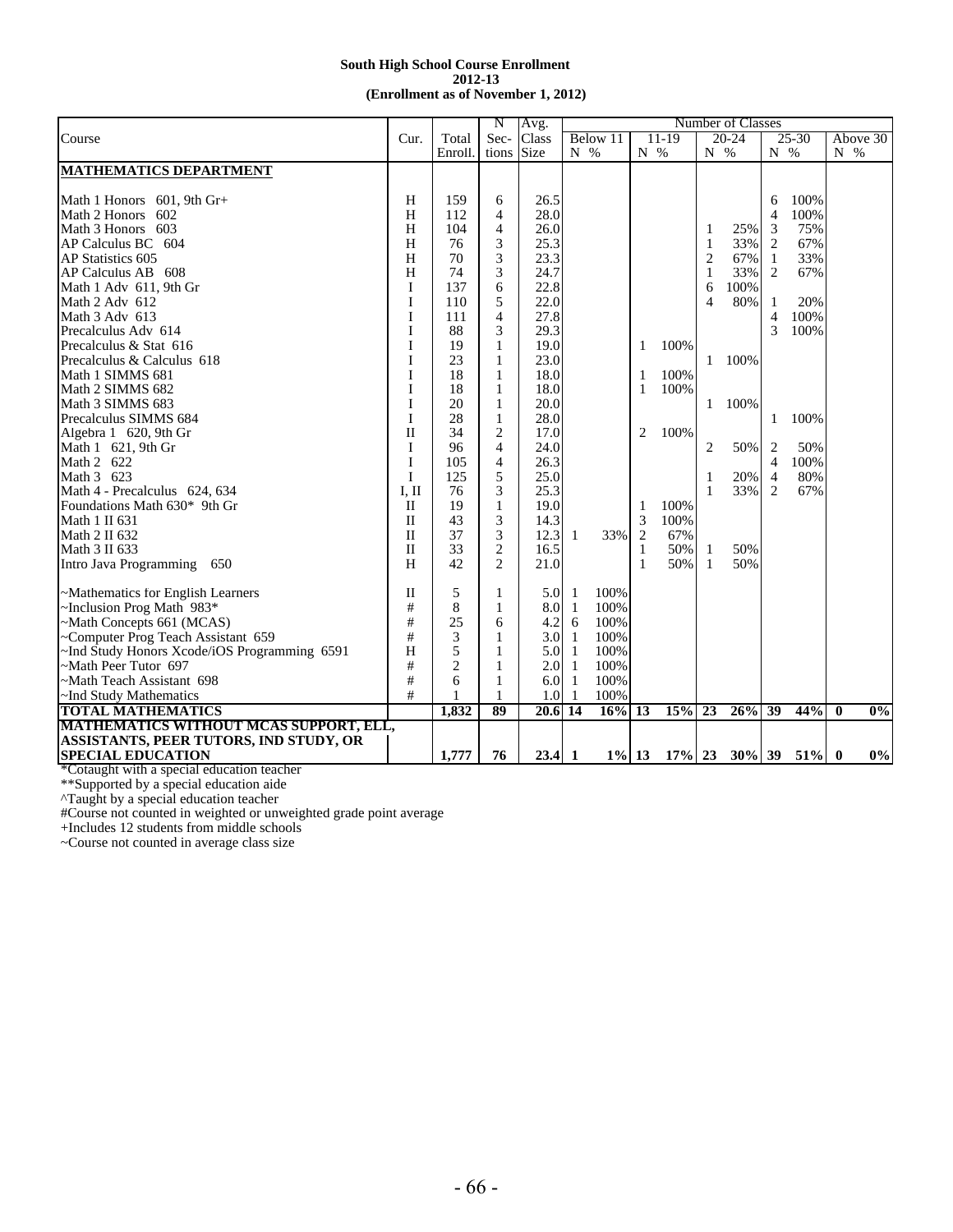|                                    |      |         | N              | Avg.    |                |           |                |       |     | Number of Classes |              |       |         |          |
|------------------------------------|------|---------|----------------|---------|----------------|-----------|----------------|-------|-----|-------------------|--------------|-------|---------|----------|
| Course                             | Cur. | Total   | Sec-           | Class   |                | Below 11  |                | 11-19 |     | 20-24             |              | 25-30 |         | Above 30 |
|                                    |      | Enroll. | tions          | Size    | N %            |           | N %            |       | N % |                   | $N\,$ %      |       | $N\,$ % |          |
| <b>ART DEPARTMENT</b>              |      |         |                |         |                |           |                |       |     |                   |              |       |         |          |
|                                    |      |         |                |         |                |           |                |       |     |                   |              |       |         |          |
| Intro Art & Design 021             | I    | 60      | 3              | 20.0    |                |           | 1              | 33%   | 2   | 67%               |              |       |         |          |
| Media and Method 022               | I    | 28      | $\overline{2}$ | 14.0    |                |           | $\overline{2}$ | 100%  |     |                   |              |       |         |          |
|                                    |      |         |                |         |                |           |                |       |     |                   |              |       |         |          |
| H Advanced Art 025                 | H    | 35      | $\overline{2}$ | 17.3    |                |           | $\mathbf{1}$   | 50%   | 1   | 50%               |              |       |         |          |
| AP Studio Art Drawing 026          | H    | 11      | 1              | 11.0    |                |           | $\mathbf{1}$   | 100%  |     |                   |              |       |         |          |
| Mixed Media 1 041                  | I    | 149     | 6              | 24.8    |                |           |                |       | 2   | 33%               | 4            | 67%   |         |          |
| Sculpture 043                      | I    | 15      | 1              | 15.0    |                |           | 1              | 100%  |     |                   |              |       |         |          |
| Jewelry Making 044                 | I    | 22      | 1              | 22.0    |                |           |                |       | 1   | 100%              |              |       |         |          |
| Ceramics 1 061                     | I    | 147     | 6              | 24.5    |                |           |                |       | 3   | 50%               | 3            | 50%   |         |          |
| Ceramics 2, 3, 4 062, 063, 064     | I    | 50      | 3              | 16.7    |                |           | 3              | 100%  |     |                   |              |       |         |          |
| Wheel Throwing 066                 | I    | 17      | 1              | 17.0    |                |           | 1              | 100%  |     |                   |              |       |         |          |
| Intro Glass Techique 075           | I    | 37      | $\overline{2}$ | 18.5    |                |           | $\overline{2}$ | 100%  |     |                   |              |       |         |          |
|                                    | I    | 83      | 5              | 16.6    |                |           | $\overline{4}$ | 80%   | 1   | 20%               |              |       |         |          |
| Photography Minor 1 081            |      |         |                |         |                |           |                |       |     |                   |              |       |         |          |
| Photography 2 Analog 082A          | I    | 34      | 3              | 11.3    | 1              | 33%       | $\overline{c}$ | 67%   |     |                   |              |       |         |          |
| Photography 2 Digital 082D         | I    | 18      | 1              | 18.0    |                |           | 1              | 100%  |     |                   |              |       |         |          |
| Advanced Photo 083, 084            | I, # | 17      | $\mathbf{1}$   | 17.0    |                |           | $\mathbf{1}$   | 100%  |     |                   |              |       |         |          |
| Web Page Design 090                | Ι    | 22      | 1              | 22.0    |                |           |                |       | 1   | 100%              |              |       |         |          |
| Digital Imag Photoshop/flash 091   | I    | 14      | $\mathbf{1}$   | 14.0    |                |           | 1              | 100%  |     |                   |              |       |         |          |
| Game Design Studio I 092           | I    | 30      | $\overline{2}$ | 15.0    |                |           | $\overline{2}$ | 100%  |     |                   |              |       |         |          |
| 3-D Comp Imaging 093, 096          | I    | 16      | 1              | 16.0    |                |           | 1              | 100%  |     |                   |              |       |         |          |
| 3-D Computer Animation 094, 095    | I    | 19      | $\mathbf{1}$   | 19.0    |                |           | 1              | 100%  |     |                   |              |       |         |          |
| Video in the Digital Age 097, 103  | I    | 29      | 2              | 14.5    | 1              | 50%       | 1              | 50%   |     |                   |              |       |         |          |
| Media Studio Min 098               | I    | 18      | 1              | 18.0    |                |           | 1              | 100%  |     |                   |              |       |         |          |
|                                    |      |         |                |         |                |           |                |       |     |                   |              |       |         |          |
|                                    | I    |         | 3              |         |                |           |                |       |     |                   |              |       |         |          |
| ~Media Assistant 101, 102          |      | 11      |                | 3.7     | 3              | 100%      |                |       |     |                   |              |       |         |          |
| ~Mixed Media Assistant 054         | $\#$ | 7       | 2              | 3.5     | $\overline{c}$ | 100%      |                |       |     |                   |              |       |         |          |
| ~Ceramics Assistant 068, 069       | $\#$ | 10      | 4              | 2.5     | $\overline{4}$ | 100%      |                |       |     |                   |              |       |         |          |
| ~Independent Study in Ceramics 073 | $\#$ | 13      | 3              | 4.3     | 3              | 100%      |                |       |     |                   |              |       |         |          |
| ~Independent Study in Glass 077    | $\#$ | 11      | $\overline{2}$ | 5.5     | $\overline{2}$ | 100%      |                |       |     |                   |              |       |         |          |
| Work Study in 2-D Art 027          | $\#$ | 1       | 1              | 1.0     | 1              | 100%      |                |       |     |                   |              |       |         |          |
| ~Work Study Ceramics 071           | #    | 5       | 1              | 5.0     | 1              | 100%      |                |       |     |                   |              |       |         |          |
| Work Study in Photo 085            | #    | 2       | 1              | 2.0     | 1              | 100%      |                |       |     |                   |              |       |         |          |
| <b>TOTAL ART DEPARTMENT</b>        |      | 931     | 64             | 14.5 19 |                | $30\%$ 27 |                | 42%   | 11  | 17%               |              | 11%   |         |          |
| ART WITHOUT INDEPENDENT STUDY,     |      |         |                |         |                |           |                |       |     |                   |              |       |         |          |
| WORK STUDY, OR ASSISTANTS          |      | 871     | 47             | 18.5    | $\overline{2}$ | 4%        | 27             | 57%   | 11  | 23%               | 7            | 15%   |         |          |
| <b>MUSIC DEPARTMENT</b>            |      |         |                |         |                |           |                |       |     |                   |              |       |         |          |
|                                    |      |         |                |         |                |           |                |       |     |                   |              |       |         |          |
| Theory of Music 701                | H    | 21      | 1              | 21.0    |                |           |                |       | 1   | 100%              |              |       |         |          |
|                                    | AP   |         |                |         |                |           |                | 100%  |     |                   |              |       |         |          |
| AP Music Theory 703                |      | 13      | $\mathbf{1}$   | 13.0    |                |           | 1              |       |     |                   |              |       |         |          |
| Music Tech/Comp 1 709              | #    | 31      | 2              | 15.5    |                |           | 2              | 100%  |     |                   |              |       |         |          |
| Symphonic Band 723H, 722           | H, I | 72      | $\mathbf{1}$   | 72.0    |                |           |                |       |     |                   |              |       | -1      | 100%     |
| String Orchestra 725H, 724         | H, I | 33      | 1              | 33.0    |                |           |                |       |     |                   |              |       | 1       | 100%     |
| H Select Wind Ensemble 730         | H    | 25      | 1              | 25.0    |                |           |                |       |     |                   | 1            | 100%  |         |          |
| Jazz Improv 1 731                  | I    | 18      | $\overline{c}$ | 9.0     | 2              | 100%      |                |       |     |                   |              |       |         |          |
| Jazz Improv 2 732                  | I    | 9       | 1              | 9.0     | $\mathbf{1}$   | 100%      |                |       |     |                   |              |       |         |          |
| Jazz Combo 1 733                   | H    | 8       | 1              | 8.0     | 1              | 100%      |                |       |     |                   |              |       |         |          |
| Lab Jazz Ensemble, 736             | I    | 31      | 1              | 31.0    |                |           |                |       |     |                   |              |       | 1       | 100%     |
| Jazz Ensemble H 737                | H    | 15      | 1              | 15.0    |                |           | $\mathbf{1}$   | 100%  |     |                   |              |       |         |          |
| Vocal Ensemble 743                 | I    | 31      | 1              | 31.0    |                |           |                |       |     |                   |              |       | 1       | 100%     |
|                                    |      |         |                |         |                |           |                |       |     |                   |              |       |         |          |
| Harambee Gospel Choir 744          | I    | 27      | 1              | 27.0    |                |           |                |       |     |                   | $\mathbf{1}$ | 100%  |         |          |
| Newton South Chorale 746, 745      | H, I | 18      | 1              | 18.0    |                |           | 1              | 100%  |     |                   |              |       |         |          |
| Madrigals 748, 747                 | H, I | 43      | 1              | 43.0    |                |           |                |       |     |                   |              |       | 1       | 100%     |
| Solo Voice Training 749            | I    | 8       | 1              | 8.0     | -1             | 100%      |                |       |     |                   |              |       |         |          |
| <b>MUSIC DEPARTMENT</b>            |      | 403     | 18             | 22.4    | -5             | 28%       | 5              | 28%   |     | 6%                | 2            | 11%   | -5      | 28%      |

#Course not counted in weighted or unweighted grade point average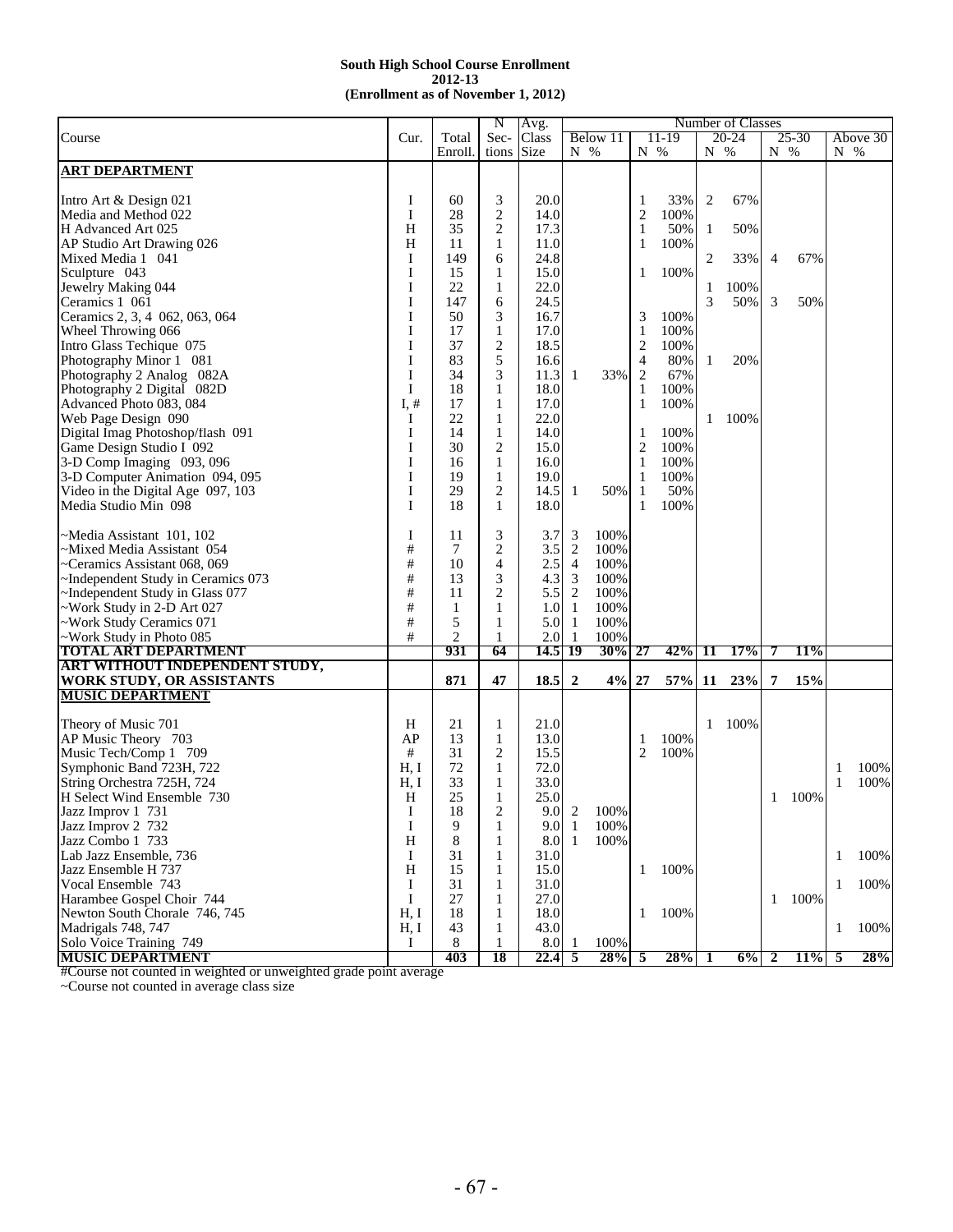|                                                                    |       |                | N              | Avg.             |               |           |                |            |                | Number of Classes |                |           |          |
|--------------------------------------------------------------------|-------|----------------|----------------|------------------|---------------|-----------|----------------|------------|----------------|-------------------|----------------|-----------|----------|
| Course                                                             | Cur.  | Total          | Sec-           | Class            |               | Below 11  |                | 11-19      |                | $20 - 24$         |                | $25 - 30$ | Above 30 |
|                                                                    |       | Enroll.        | tions          | <b>Size</b>      | $N_{\odot}$ % |           | $N_{0}$ %      |            | N %            |                   | $N_{\odot}$ %  |           | N %      |
| <b>THEATRE DEPARTMENT</b>                                          |       |                |                |                  |               |           |                |            |                |                   |                |           |          |
|                                                                    |       |                |                |                  |               |           |                |            |                |                   |                |           |          |
| Intro Acting & Speech 271                                          | Ι     | 56             | 3              | 18.7             |               |           | 2              | 67%        | 1              | 33%               |                |           |          |
| Actors Workshop 2720, 2721                                         | H, I  | 15             | 1              | 15.0             |               |           | 1              | 100%       |                |                   |                |           |          |
| Acting & Directing 2730                                            | H     | 8              | 1              | 8.0              |               |           | 1              | 100%       |                |                   |                |           |          |
|                                                                    |       |                |                |                  |               |           |                |            |                |                   |                |           |          |
| Performance Workshop 2740                                          | H     | 11             | 1              | 11.0             |               |           | 1              | 100%       |                |                   |                |           |          |
| Technical Theatre 279                                              | Ι     | 12             | 1              | 12.0             |               |           | $\mathbf{1}$   | 100%       |                |                   |                |           |          |
| Speech and Debate 2770, 2771                                       | H, I  | 9              | 1              | 9.0              | 1             | 100%      |                |            |                |                   |                |           |          |
| $\sim$ Speech & Acting for English Learners 270                    | #     | 12             | 1              | 12.0             |               |           | 1              | 100%       |                |                   |                |           |          |
| ~Work Study Theatre Arts 285                                       | #     | 3              | 1              | 3.0              | -1            | 100%      |                |            |                |                   |                |           |          |
|                                                                    |       |                |                |                  |               |           |                |            |                |                   |                |           |          |
| <b>TOTAL THEATRE</b>                                               |       | 126            | 10             | 12.6             | 2             | 20%       | 7              | 70%        | 1              | 10%               |                |           |          |
| <b>THEATRE WITHOUT WORK STUDY OR ELL</b>                           |       | 111            | 8              | 13.9             | 1             | 13%       | 6              | 75%        | 1              | 13%               |                |           |          |
| <b>BUSINESS DEPARTMENT</b>                                         |       |                |                |                  |               |           |                |            |                |                   |                |           |          |
|                                                                    |       |                |                |                  |               |           |                |            |                |                   |                |           |          |
| Intro to Business 109                                              | Ι     | 23             | 1              | 23.0             |               |           |                |            | 1              | 100%              |                |           |          |
| Entrepreneurship 113                                               | I     | 26             | $\mathbf{1}$   | 26.0             |               |           |                |            |                |                   | $\mathbf{1}$   | 100%      |          |
| Personal Finance 115                                               | I     | 72             | 3              | 24.0             |               |           |                |            | 2              | 67%               | 1              | 33%       |          |
|                                                                    |       |                |                |                  |               |           |                |            |                |                   |                |           |          |
| Stock Market Analysis 117                                          | I     | 52             | $\overline{2}$ | 26.0             |               |           |                |            |                |                   | 2              | 100%      |          |
| Principles of Economics 121                                        | I     | 17             | 1              | 17.0             |               |           | 1              | 100%       |                |                   |                |           |          |
| Ind Study Business 129                                             | #     | 1              | 1              | 1.0              |               |           |                |            |                |                   |                |           |          |
| <b>TOTAL BUSINESS WITHOUT IND STUDY</b>                            |       | <b>190</b>     | 8              | 23.8             |               |           | 1              | <b>13%</b> | 3              | 38%               | 4              | 50%       |          |
| <b>FAMILY &amp; CONSUMER SCIENCE</b>                               |       |                |                |                  |               |           |                |            |                |                   |                |           |          |
|                                                                    |       |                |                |                  |               |           |                |            |                |                   |                |           |          |
| Healthy Cooking, Eating 501                                        | Ι     | 58             | 3              | 19.3             |               |           | $\overline{c}$ | 67%        | 1              | 33%               |                |           |          |
| International Cuisine AAAE 507                                     | I     | 118            | 6              | 19.7             |               |           |                | 33%        | $\overline{4}$ | 67%               |                |           |          |
|                                                                    |       |                |                |                  |               |           | $\overline{c}$ |            |                |                   |                |           |          |
| Culinary Arts Exploratory 510                                      | I     | 12             | 1              | 12.0             |               |           | $\mathbf{1}$   | 100%       |                |                   |                |           |          |
| <b>Sports Nutrition 509</b>                                        | I     | 102            | 5              | 20.4             |               |           | 1              | 20%        | $\overline{4}$ | 80%               |                |           |          |
| Fashion and Clothing 1, 2 511, 512                                 | I     | 14             | 1              | 14.0             |               |           | 1              | 100%       |                |                   |                |           |          |
| Child Growth & Develop 521                                         | I     | 22             | $\mathbf{1}$   | 22.0             |               |           |                |            | 1              | 100%              |                |           |          |
|                                                                    |       |                |                |                  |               |           |                |            |                |                   |                |           |          |
| Early Childhood Ed 532, 533, 534                                   | I     | 50             | $\overline{4}$ | 12.5             |               |           | 4              | 100%       |                |                   |                |           |          |
| Adv Study Early Child 536, 538, 539                                | I     | 23             | 1              | 23.0             |               |           |                |            | 1              | 100%              |                |           |          |
| Early Childhood Ed Major                                           | I     | $\overline{c}$ | 1              | 2.0              | 1             | 100%      |                |            |                |                   |                |           |          |
| ~Teach Assist Int'l Cuisine 506                                    | #     | $\overline{c}$ | 1              | 2.0              | -1            | 100%      |                |            |                |                   |                |           |          |
|                                                                    | #     | $\overline{c}$ | 1              | 2.0              | -1            | 100%      |                |            |                |                   |                |           |          |
| $\sim$ Ind Study Fashion & Cloth 519                               |       |                |                |                  |               |           |                |            |                |                   |                |           |          |
| <b>TOTAL FAMILY &amp; CONSUMER SCIENCE</b>                         |       | 405            | 25             | 16.2             | 3             | $12\%$ 11 |                | 44% 11     |                | 44%               |                |           |          |
| <b>F &amp; CS WITHOUT TEACH ASSIST AND IND STUDY</b>               |       | 401            | 23             | 17.4             | 1             | 4%        | 11             | 48%        | -11            | 48%               |                |           |          |
| <b>TECHNICAL EDUCATION</b>                                         |       |                |                |                  |               |           |                |            |                |                   |                |           |          |
|                                                                    |       |                |                |                  |               |           |                |            |                |                   |                |           |          |
| Intro to Architecture 549                                          | Ι     | 16             | $\mathbf{1}$   | 16.0             |               |           | 1              | 100%       |                |                   |                |           |          |
| Engineering 5621, 5622                                             | I, II | 23             | 1              | 23.0             |               |           |                |            | 1              | 100%              |                |           |          |
| Robotics 1, 2 565,566                                              | Ι     | 10             | 1              | 10.0             | 1             | 100%      |                |            |                |                   |                |           |          |
| Graphic Design 1, 2 570, 572                                       | I     | 41             | 2              | 20.5             |               |           |                |            | 2              | 100%              |                |           |          |
|                                                                    |       |                |                |                  |               |           |                |            |                |                   |                |           |          |
| Intro Woodwork 580                                                 | I     | 20             | $\mathbf{1}$   | 20.0             |               |           |                |            | 1              | 100%              |                |           |          |
| Physics & Engineering 810                                          | I     | 41             | 2              | 20.5             |               |           |                |            | 2              | 100%              |                |           |          |
| ~Maintenance Work Study 597                                        | #     | 1              | 1              | 1.0              | 1             | 100%      |                |            |                |                   |                |           |          |
| ~Tech Ed Ind Study 599                                             | #     | 3              | 1              | 3.0 <sub>l</sub> | -1            | 100%      |                |            |                |                   |                |           |          |
| <b>TOTAL TECHNICAL EDUCATION</b>                                   |       | 155            | 10             | $15.5 \mid 3$    |               | $30\%$ 1  |                | $10\%$     | 6              | 60%               |                |           |          |
| <b>TECHNICAL EDUCATION WITHOUT</b>                                 |       |                |                |                  |               |           |                |            |                |                   |                |           |          |
| <b>WORK STUDY AND IND STUDY</b>                                    |       | 151            | 8              | $18.9$ 1         |               | 13%       | -1             | 13%        |                | 75%               |                |           |          |
|                                                                    |       |                |                |                  |               |           |                |            | 6              |                   |                |           |          |
| <b>WELLNESS DEPARTMENT</b>                                         |       |                |                |                  |               |           |                |            |                |                   |                |           |          |
|                                                                    |       |                |                |                  |               |           |                |            |                |                   |                |           |          |
| Freshman Wellness 771                                              | $\#$  | 220            | 9              | 24.4             |               |           | 1              | 11%        | 3              | 33%               | 5              | 56%       |          |
| Freshman Health & Sexuality 772                                    | #     | 217            | 9              | 24.1             |               |           |                |            | $\overline{4}$ | 44%               | 5              | 56%       |          |
| Sophomore Wellness 773                                             | $\#$  | 238            | 9              | 26.4             |               |           |                |            | $\overline{2}$ | 22%               | $\tau$         | 78%       |          |
|                                                                    |       |                |                |                  |               |           |                |            |                |                   |                |           |          |
| Personal Fitness 782                                               | #     | 53             | 3              | 17.7             |               |           | 2              | 67%        | -1             | 33%               |                |           |          |
| Lifetime Pursuits 783                                              | #     | 55             | 2              | 27.5             |               |           |                |            |                |                   | $\overline{2}$ | 100%      |          |
| Centered Self 785                                                  | $\#$  | 119            | 5              | 23.8             |               |           |                |            | 3              | 60%               | $\sqrt{2}$     | 40%       |          |
| Yoga Pilates 787                                                   | #     | 70             | 3              | 23.3             |               |           | 1              | 33%        |                |                   | $\overline{2}$ | 67%       |          |
| Project Adventure 788                                              | $\#$  | 24             | $\overline{c}$ | 12.0             |               |           | 2              | 100%       |                |                   |                |           |          |
|                                                                    |       |                |                |                  |               |           |                |            |                |                   |                |           |          |
| ~Leadership Teach Ass't 795                                        | #     | 29             | 2              | 14.5             |               |           | 2              | 100%       |                |                   |                |           |          |
| ~Compass Prog Wellness 760^                                        | $\#$  | 3              | 1              | 3.0              | 1             | 100%      |                |            |                |                   |                |           |          |
| ~Southside Wellness 1701                                           | $\#$  | 18             | 1              | 18.0             |               |           | 1              | 100%       |                |                   |                |           |          |
| ~Inclusion Prog Wellness Ass't 798 ^                               | #     | 22             | 4              | 5.5              | 4             | 100%      |                |            |                |                   |                |           |          |
|                                                                    |       |                |                |                  |               |           |                |            |                |                   |                |           |          |
|                                                                    |       |                |                |                  |               |           |                |            |                |                   |                |           |          |
| <b>TOTAL WELLNESS</b>                                              |       | 1,068          | 50             | 21.4             | 5             | 10%       | 9              | 18%        | 13             | $26\%$ 23         |                | 46%       |          |
| WELLNESS WITHOUT SPECIAL PROGRAMS OR                               |       |                |                |                  |               |           |                |            |                |                   |                |           |          |
| <b>TEACH ASSISTANTS</b><br>ATought hy a special advantion together |       | 996            | 42             | 23.7             |               |           | 6              |            |                | $14\%$ 13 31\% 23 |                | 55%       |          |

^Taught by a special education teacher

#Course not counted in weighted or unweighted grade point average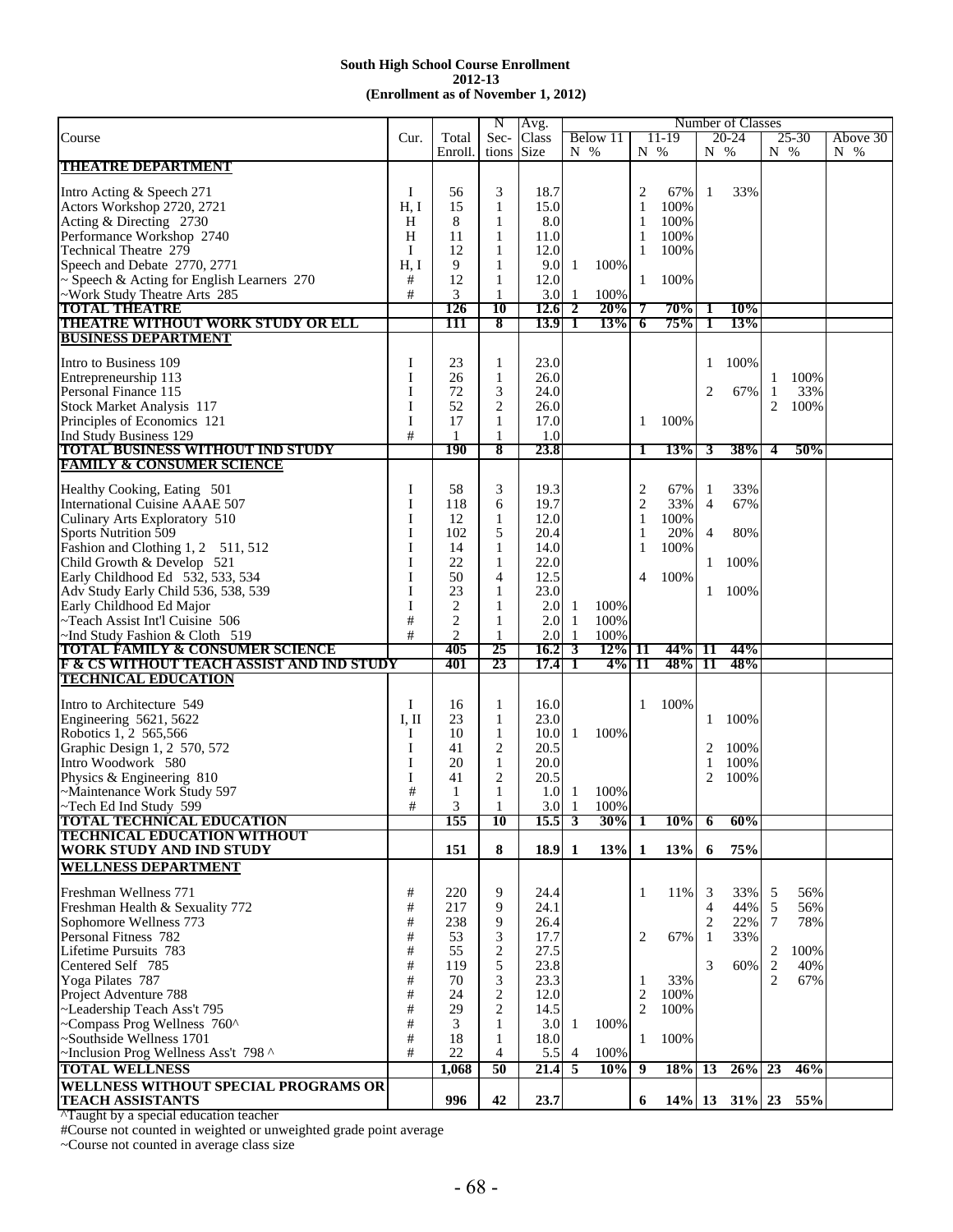|                                                  |              |                | N              | Avg.        |                |             |                      | Number of Classes |               |              |
|--------------------------------------------------|--------------|----------------|----------------|-------------|----------------|-------------|----------------------|-------------------|---------------|--------------|
| Course                                           | Cur.         | Total          | Sec-           | Class       |                | Below 11    | $11-19$              | $20 - 24$         | $25 - 30$     | Above 30     |
|                                                  |              | Enroll.        | tions          | <b>Size</b> | $N_{\odot}$ %  |             | $N_{\infty}$         | N %               | $N_{\odot}$ % | $N_{\infty}$ |
| <b>SPECIAL EDUCATION CLASSES</b>                 |              |                |                |             |                |             |                      |                   |               |              |
|                                                  |              |                |                |             |                |             |                      |                   |               |              |
| <b>ACADEMIC SUPPORT</b>                          |              |                |                |             |                |             |                      |                   |               |              |
| Academic Support 9 4x week 924, 922              | $\#$         | 58             | 8              | 7.3         | 8              | 100%        |                      |                   |               |              |
| Academic Support 10 4x week 934, 932             | #            | 47             | 7              | 6.6         | $\overline{7}$ | 100%        |                      |                   |               |              |
| Academic Support 11/12 4x week 944, 942          | #            | 56             | 8              | 7.0         | 8              | 100%        |                      |                   |               |              |
| <b>TOTAL Academic Support</b>                    |              | 160.5          | 23             | 7.0         | 23             | 100%        |                      |                   |               |              |
| <b>LEARNING PROGRAM*</b>                         |              |                |                |             |                |             |                      |                   |               |              |
|                                                  |              |                |                |             |                |             |                      |                   |               |              |
| Learning Program English 1 Gr 9 218              | $\#$         | 14             | 1              | 14.0        |                |             | 100%<br>1            |                   |               |              |
| Learning Program English 2 Gr 10 228             | $\mathbf{I}$ | 5              | $\mathbf{1}$   | 5.0         | 1              | 100%        |                      |                   |               |              |
| Learning Program English 3, 4 Gr 11, 12 238, 248 | $\mathbf{I}$ | 17             | $\mathbf{1}$   | 17.0        |                |             | 100%<br>1            |                   |               |              |
| Learning Program World History 1 418             | $\mathbf{I}$ | 15             | $\mathbf{1}$   | 15.0        |                |             | $\mathbf{1}$<br>100% |                   |               |              |
| Learning Program World History 2 428             | $\mathbf{I}$ | 8              | 1              | 8.0         | 1              | 100%        |                      |                   |               |              |
| Learning Program U.S. History 438                | П            | 9              | 1              | 9.0         | -1             | 100%        |                      |                   |               |              |
| L.P. Structured Study 971                        | #            | 33             | $\overline{4}$ | 8.3         | $\overline{4}$ | 100%        |                      |                   |               |              |
| <b>TOTAL Learning Program</b>                    |              | 101            | 10             | 6.7         | 7              | 70%         | 30%<br>3             |                   |               |              |
| <b>SOUTHSIDE PROGRAM*</b>                        |              |                |                |             |                |             |                      |                   |               |              |
| Southside English 1201, 1202                     | $\mathbf{I}$ | 7              | 1              | 7.0         | 1              | 100%        |                      |                   |               |              |
| Southside English 1203                           | $\mathbf{I}$ | 7              | $\mathbf{1}$   | 7.0         | 1              | 100%        |                      |                   |               |              |
| Southside English 1204                           | $\rm II$     | 9              | $\mathbf{1}$   | 9.0         | 1              | 100%        |                      |                   |               |              |
| Southside World History 1 1401                   | П            | 7              | 1              | 7.0         | 1              | 100%        |                      |                   |               |              |
| Southside U.S. History 1403                      | $\mathbf{I}$ | 8              | $\mathbf{1}$   | 8.0         | 1              | 100%        |                      |                   |               |              |
| Southside Affective Ed 1500                      | #            | 21             | $\mathbf{1}$   | 21.0        |                |             |                      | 100%<br>1         |               |              |
| Southside Structured Study 1502, 1504            | #            | 19             | 6              | 3.2         | 6              | 100%        |                      |                   |               |              |
| Southside Intro Biology 1802                     | $\mathbf{I}$ | 4              | 1              | 4.0         | $\mathbf{1}$   | 100%        |                      |                   |               |              |
| Southside Ind Study English 1205                 | #            | 1              | 1              | 1.0         | 1              | 100%        |                      |                   |               |              |
| Southside Power English 1206                     | #            | $\overline{2}$ | 1              | 2.0         | -1             | 100%        |                      |                   |               |              |
| Southside Ind Study History 1405                 | #            | 1              | 1              | 1.0         | 1              | 100%        |                      |                   |               |              |
| SouthsideWork Study 1508                         | $\#$         | $\overline{2}$ | $\mathbf{1}$   | 2.0         | 1              | 100%        |                      |                   |               |              |
| SouthsideWellness1701                            | #            | 19             | 1              | 19.0        |                |             | 100%                 |                   |               |              |
| <b>TOTAL Southside Program</b>                   |              | 107            | 18             | 5.9         | <b>16</b>      | 89%         | 6%<br>1              | 6%<br>1           |               |              |
| <b>COMPASS PROGRAM</b>                           |              |                |                |             |                |             |                      |                   |               |              |
| COMPASS Structured Study 968, 967                | #            | 26             | 6              | 4.3         | 6              | 100%        |                      |                   |               |              |
| <b>COMPASS Wellness 760</b>                      | #            | 4              | $\overline{c}$ | 2.0         | 2              | 100%        |                      |                   |               |              |
| <b>TOTAL Compass Programs</b>                    |              | 30             | 8              | 3.8         | 8              | 100%        |                      |                   |               |              |
|                                                  |              |                |                |             |                |             |                      |                   |               |              |
| Reading Strategies 290, 2901, 2904               | #            | 15             | 9              | 1.7         | 9              | 100%        |                      |                   |               |              |
| Communication Skills 945, 946                    | #            | 50             | 20             |             |                | 2.5 20 100% |                      |                   |               |              |